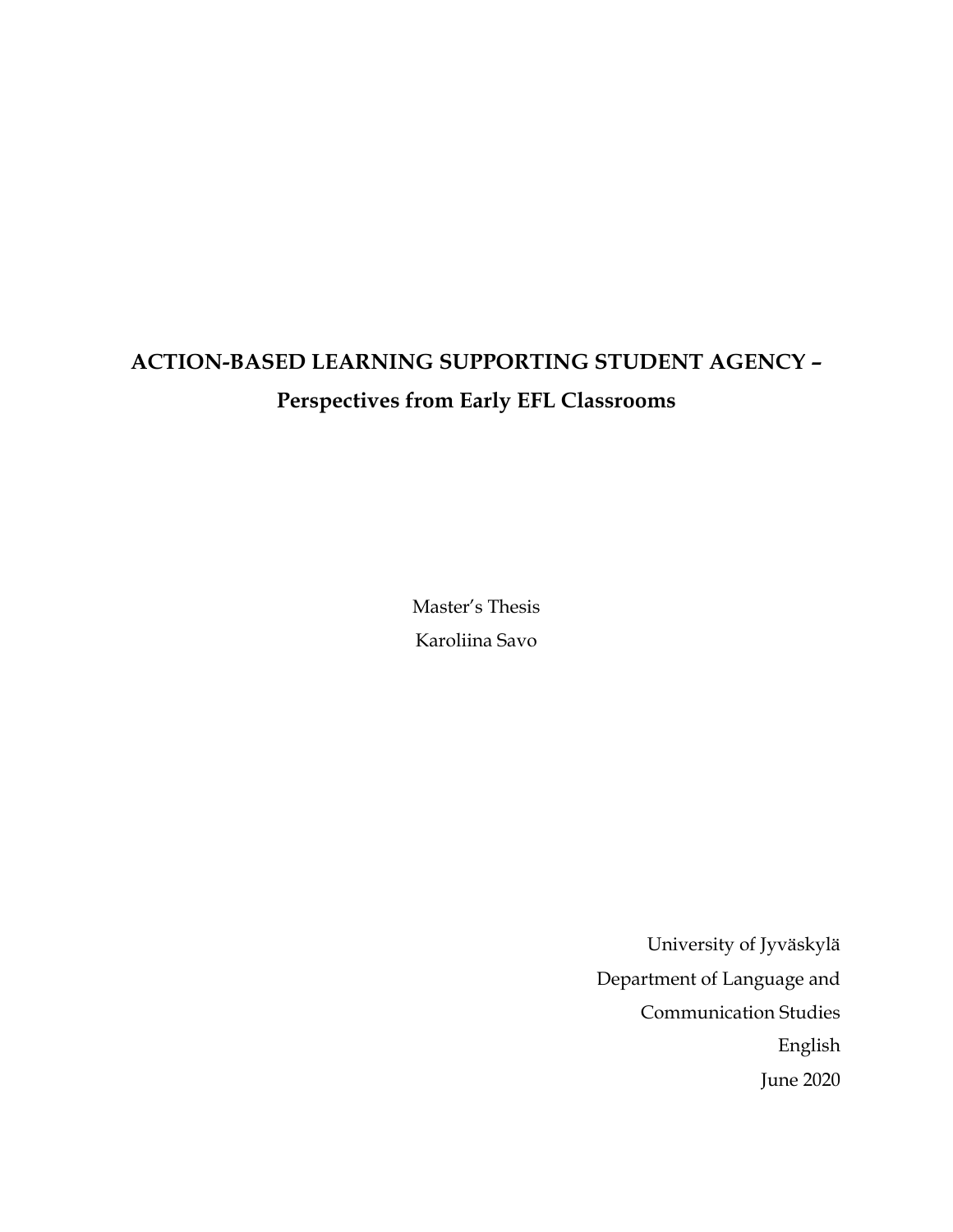### **JYVÄSKYLÄN YLIOPISTO**

| ∥Tiedekunta – Faculty                                                                                             | Laitos - Department                 |  |  |  |  |
|-------------------------------------------------------------------------------------------------------------------|-------------------------------------|--|--|--|--|
| Humanistis-yhteiskuntatieteellinen tiedekunta                                                                     | Kieli- ja viestintätieteiden laitos |  |  |  |  |
| ∥Tekijä – Author<br> Karoliina Savo                                                                               |                                     |  |  |  |  |
| ∥Työn nimi – Title<br>Action-based Learning Supporting Student Agency - Perspectives from Early EFL<br>Classrooms |                                     |  |  |  |  |
| Oppiaine – Subject                                                                                                | Työn laji - Level                   |  |  |  |  |
| Englannin kieli                                                                                                   | Pro gradu -tutkielma                |  |  |  |  |
| Aika - Month and year                                                                                             | Sivumäärä – Number of pages         |  |  |  |  |
| Kesäkuu 2020                                                                                                      | 97                                  |  |  |  |  |

#### **Tiivistelmä – Abstract**

Huoli suomalaisten kielitaidon yksipuolistumisesta sai Suomessa syksyllä 2019 aikaan tarpeen uudistaa vieraiden kielten opetusta peruskouluissa. Tätä varten kyseisenä ajankohtana laadittiin dokumentti, *Perusopetuksen opetussuunnitelman perusteiden muutokset ja täydennykset koskien 1. ja 2. luokilla tapahtuvaa A1-kielen opetusta*, jossa on avattu varhennettua ensimmäisen vieraan kielen opetusta koskevat periaatteet ja tavoitteet kansallisella tasolla sekä selvennetty opetuksen luonnetta. Koska 1. ja 2. luokilla annettava opetus toimii perusopetusuunnitelman mukaan missä tahansa aineessa siirtymäkautena esiopetuksesta kouluopetukseen, sitä luonnehditaan opetussuunnitelman perusteissa muun muassa toiminnalliseksi ja leikilliseksi. Perusopetussuunnitelmassa mainitaan, että opetuksessa voidaan käyttää esimerkiksi draaman keinoja, pelejä ja lauluja, mikä on keskeinen osa toiminnallista oppimista (*action-based learning).* 

Tämän tutkimuksen tarkoituksena oli kartoittaa sitä, miten ensimmäisellä luokalla tapahtuvaa englanninopetusta toteutetaan toiminnallisuuden saavuttamiseksi, millaisia toiminnallisia tehtäviä ja materiaaleja tunneilla käytetään ja miten nämä sekä opettajan toiminta tukevat oppilaiden toimijuutta kielenoppijana. Aineisto kerättiin havainnoimalla ensimmäisellä luokalla tapahtuvaa varhennetun englannin opetusta viiden eri opettajan oppitunneilla välillä lokakuu 2019 – helmikuu 2020.

Tutkimusten tulosten perusteella voidaan todeta, että opetus mukailee uusien linjausten mukaista toimintaa luokissa, ja että oppilaille on näin ollen tarjolla erilaisia, toiminnallisia ja kommunikatiivisia aktiviteetteja, kuten tehtäväratoja ja värien löytämistä luokasta, jotka kannustavat kielenkäyttöön ja harjoitteluun heti opintojen alusta alkaen. Tuloksia voidaan käyttää esimerkiksi antamaan yleiskuvaa varhennetun englannin opetuksen piirteistä Suomessa, ja tutkielmaa voidaan hyödyntää jatkossa lähtökohtana muihin aiheeseen liittyviin tutkimuksiin.

#### **Asiasanat – Keywords**

Early Language Learning, English as a Foreign Language, action-based learning, agency

#### **Säilytyspaikka – Depository** JYX

**Muita tietoja – Additional information**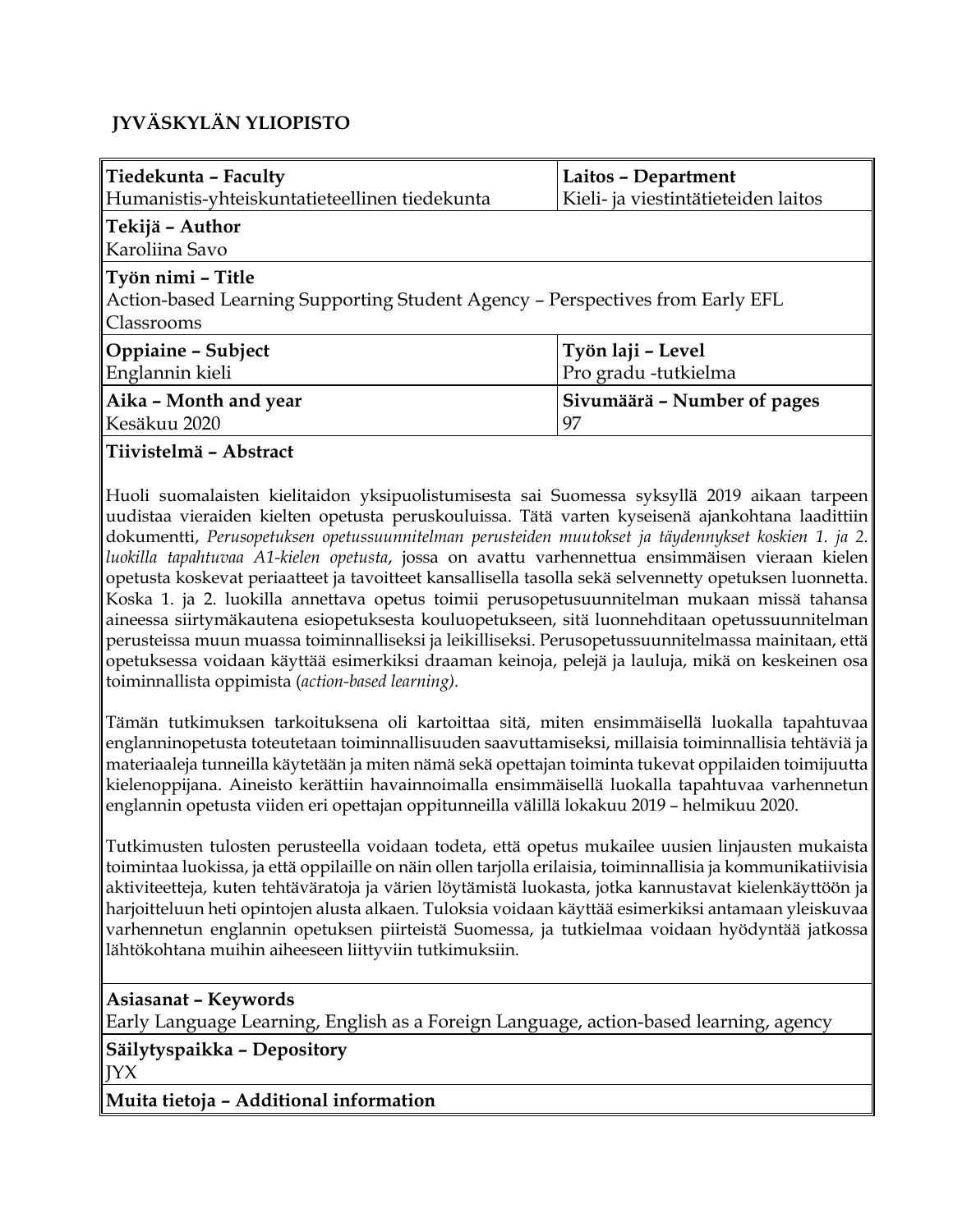### **TABLE OF CONTENTS**

| 1              |       |                                                                |  |  |  |
|----------------|-------|----------------------------------------------------------------|--|--|--|
| $\overline{2}$ |       | THEORETICAL CORNERSTONES IN EARLY FOREIGN LANGUAGE             |  |  |  |
|                |       |                                                                |  |  |  |
|                | 2.1.  |                                                                |  |  |  |
|                | 2.1.1 |                                                                |  |  |  |
|                |       |                                                                |  |  |  |
|                | 2.2   |                                                                |  |  |  |
|                |       |                                                                |  |  |  |
|                | 2.2.2 |                                                                |  |  |  |
|                | 2.3   |                                                                |  |  |  |
|                | 2.3.1 |                                                                |  |  |  |
|                | 2.3.2 |                                                                |  |  |  |
|                | 2.3.3 |                                                                |  |  |  |
| 3              |       |                                                                |  |  |  |
|                | 3.1   |                                                                |  |  |  |
|                | 3.2   |                                                                |  |  |  |
|                | 3.3   | Rationale: Using action-based approaches in ELL classrooms  30 |  |  |  |
| 4              |       |                                                                |  |  |  |
|                | 4.1   |                                                                |  |  |  |
|                | 4.2   |                                                                |  |  |  |
|                | 4.3   |                                                                |  |  |  |
|                | 4.4   |                                                                |  |  |  |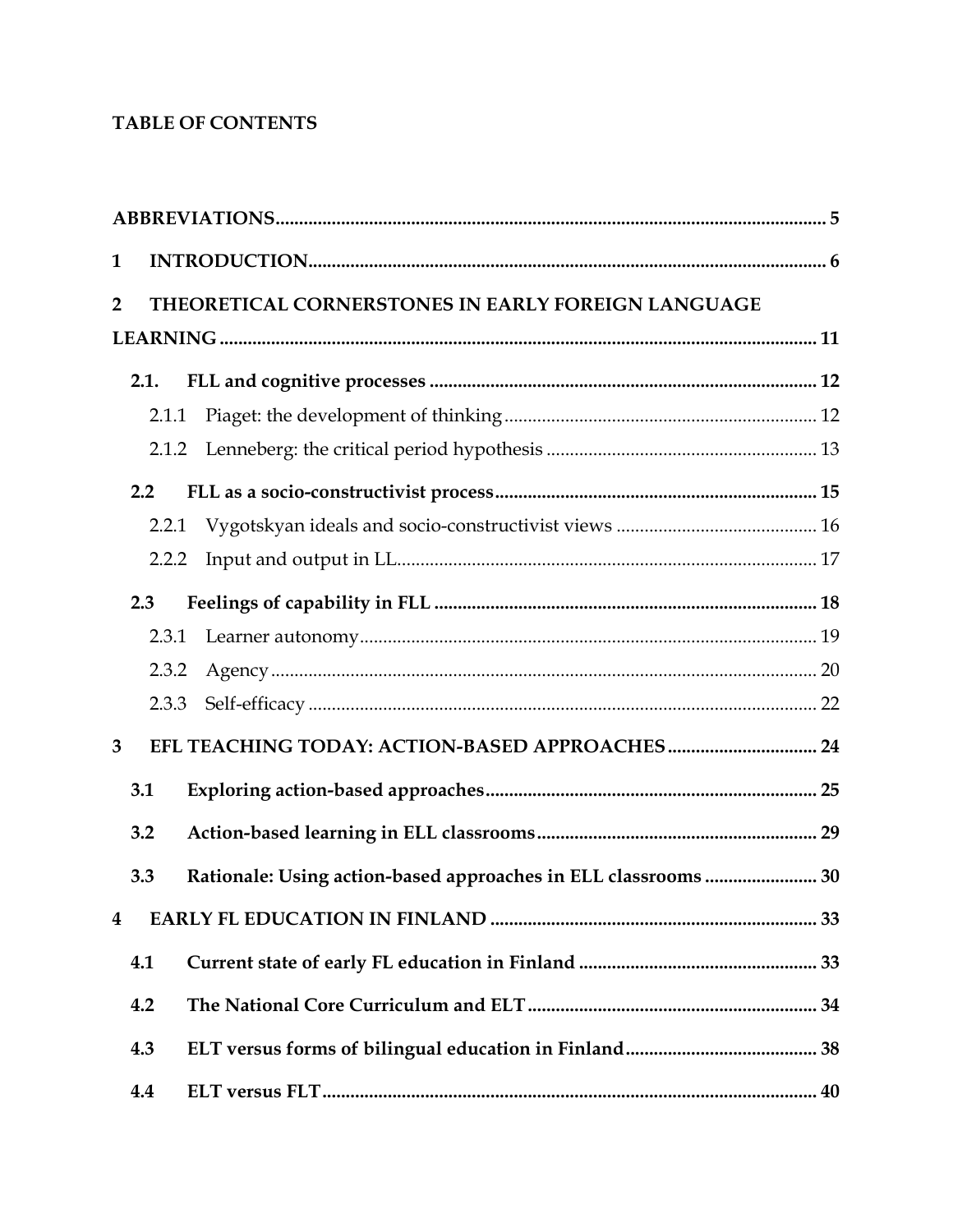|   | 4.5   | Previous research on ELL and EFL instruction in Finland  43 |  |
|---|-------|-------------------------------------------------------------|--|
| 5 |       |                                                             |  |
|   | 5.1.  |                                                             |  |
|   | 5.2.  |                                                             |  |
|   |       |                                                             |  |
|   |       |                                                             |  |
|   | 5.3.  |                                                             |  |
| 6 |       |                                                             |  |
|   | 6.1   |                                                             |  |
|   | 6.2   |                                                             |  |
|   | 6.3   |                                                             |  |
|   | 6.3.1 |                                                             |  |
|   | 6.3.2 |                                                             |  |
|   | 6.3.3 |                                                             |  |
|   | 6.4   |                                                             |  |
|   | 6.4.1 |                                                             |  |
|   | 6.4.2 |                                                             |  |
| 7 |       |                                                             |  |
|   | 7.1   |                                                             |  |
|   | 7.2   |                                                             |  |
|   | 7.3   |                                                             |  |
|   | 7.4   |                                                             |  |
|   |       |                                                             |  |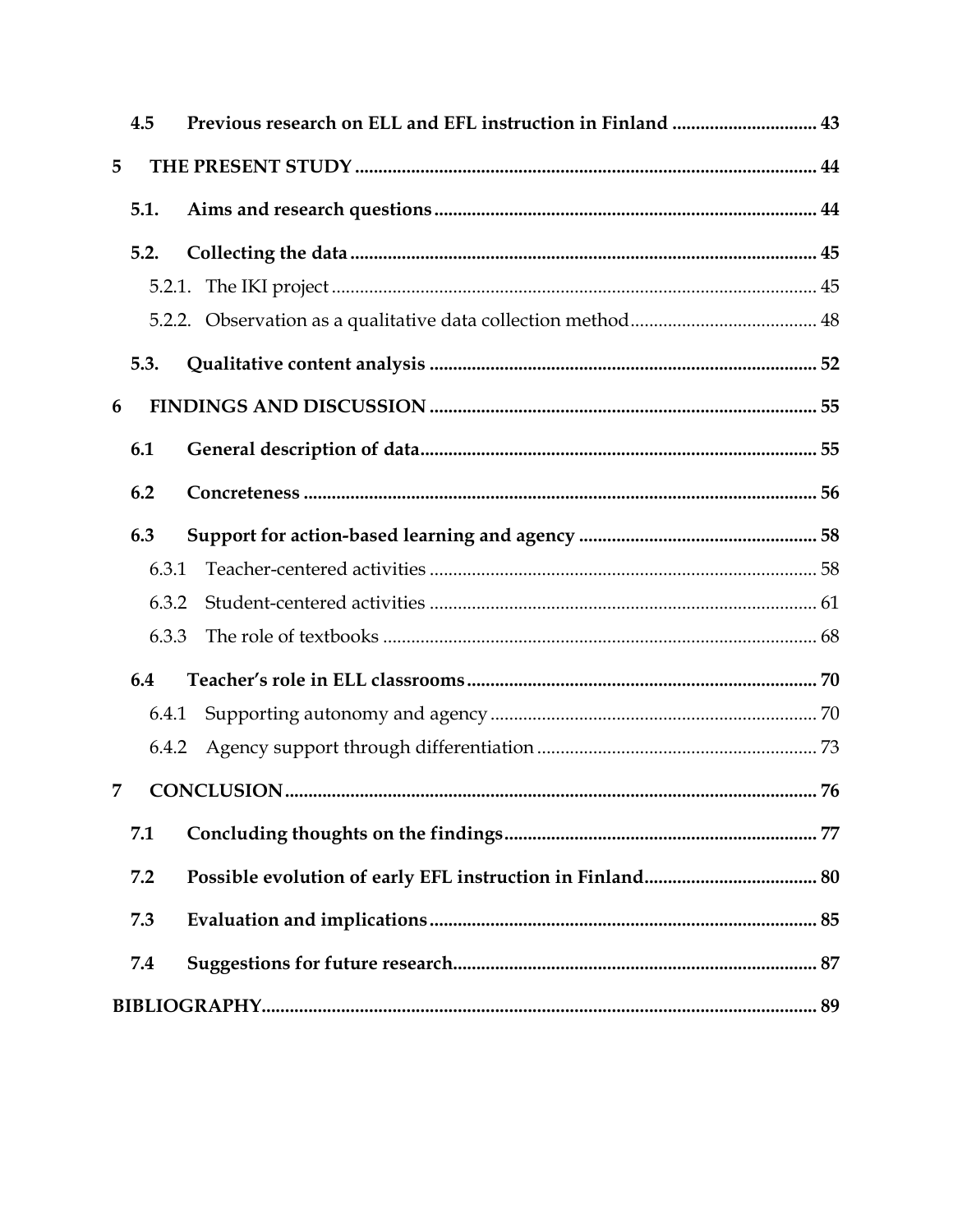## **ABBREVIATIONS**

| FL                           | foreign language                                   |
|------------------------------|----------------------------------------------------|
| FL1                          | first foreign language                             |
| <b>FLL</b>                   | foreign language learning                          |
| <b>FLT</b>                   | foreign language teaching                          |
| <b>CBLT</b>                  | content-based language instruction                 |
| <b>CLIL</b>                  | content and language integrated learning           |
| <b>CLT</b>                   | communicative language teaching                    |
| <b>CPH</b>                   | critical period hypothesis                         |
| EFL                          | English as a foreign language                      |
| <b>ELL</b>                   | early language learning                            |
| <b>ELT</b>                   | early language teaching                            |
| L1                           | first language                                     |
| L <sub>1</sub> A             | first language acquisition                         |
| LA                           | language acquisition                               |
| NCC, the (POPS)              | the National Core Curriculum for Basic Education   |
| NCC for the ECEC, the (VASU) | the National Core Curriculum for Early Childhood   |
|                              | <b>Education and Care</b>                          |
| <b>TBLT</b>                  | task-based language teaching                       |
| TL                           | target language                                    |
| <b>VOPS</b>                  | the 2019 amendment to the National Core Curriculum |
| ZDP                          | zone of proximal development                       |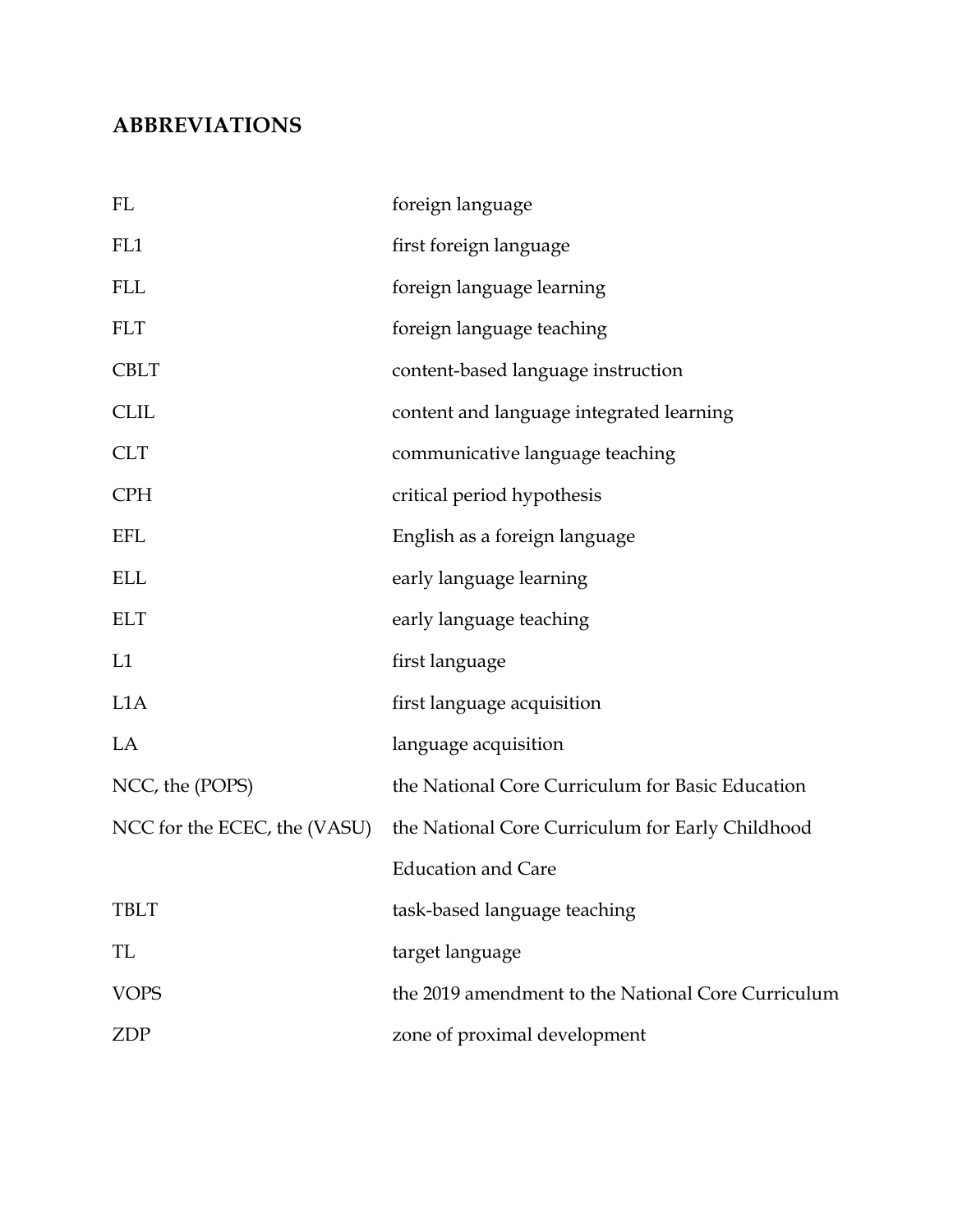#### **1 INTRODUCTION**

Within the Finnish school system, professionals in the field of education have awoken to a need to take action to encourage foreign language learning in the Finnish youth. As a response to the increasing worry about the declining linguistic resources of the nation compared to some Finland's European counterparts (Pyykkö 2017, Ministry of Culture and Education 2017), in fall 2019, an amendment to the National Core Curriculum for Basic Education (the NCC) (POPS 2014) as added.

The amendment was designed to answer to the need of encouraging foreign language studies among students of different ages. In the amendment (VOPS 2019), it is stated that studies in each students' chosen first foreign language (FL1) will start earlier than before, but no later than the first grade, when most students are 7 years old (Ministry of Culture and Education 2018). This was decided in an attempt to maintain students' motivation and interest toward language learning longer (ibid.). Before the amendment was formulated and published and changes were made to the commencement of foreign language teaching, the majority of school children started studying their FL1 in the third grade at the latest (Ministry of Culture and Education 2019). On the other hand, the Ministry of Culture and Education (2018) further argued that the nationwide change of introducing FLs earlier would make foreign language learning (FLL) more equal for all students regardless of where they attend school: It was argued that after the new amendment, areal inequality would diminish. The reason for this is that generally speaking, smaller schools and schools in rural areas have less available funding that can be used for arranging additional or earlier language classes (Ministry of Culture and Education 2018). This had put them in an inferior position in comparison with schools in the capital area, for instance, where, in many cases, students have been free to choose to study more languages for more years (ibid.).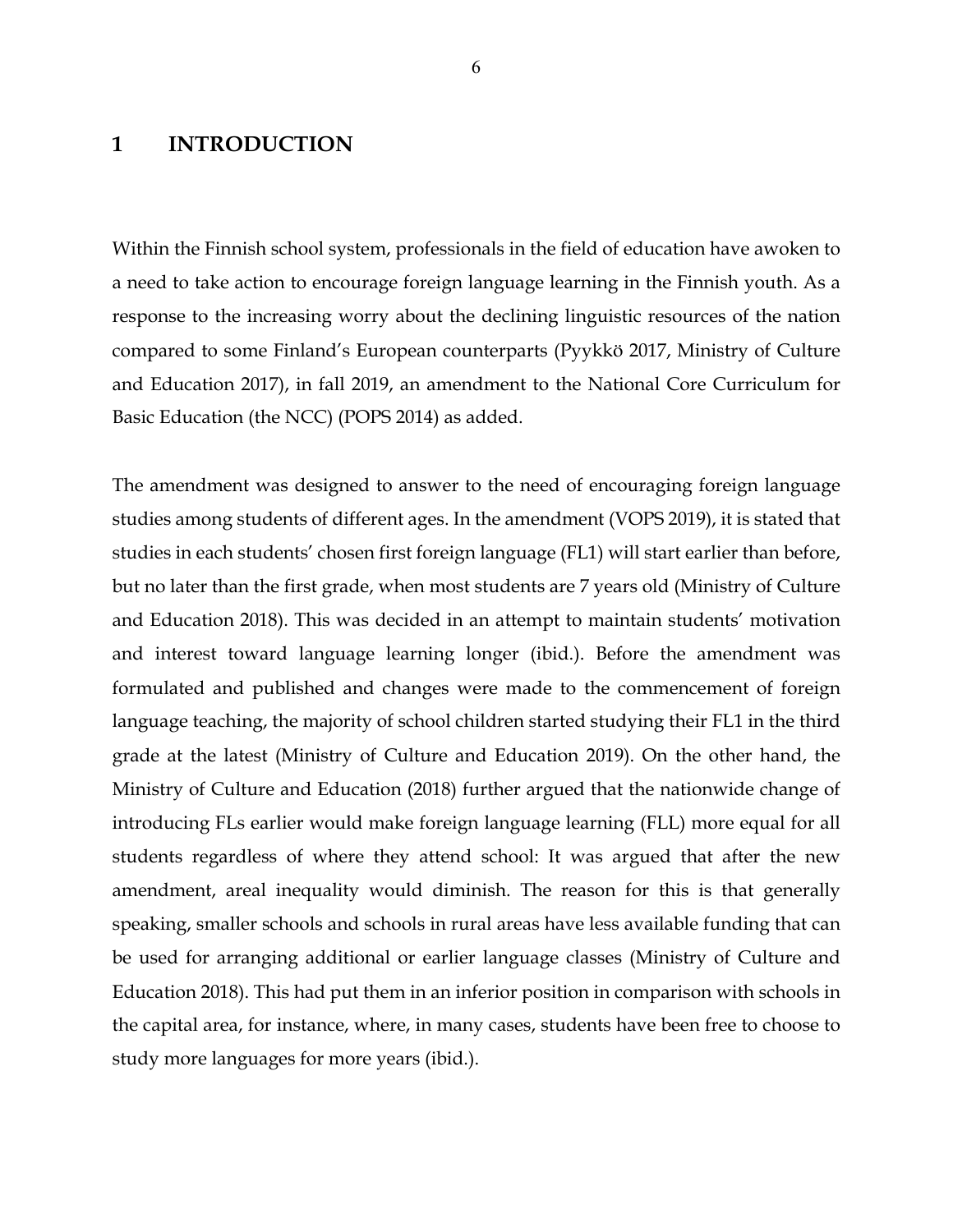The introduction of FLs to younger learners on a broader, nationwide scale, has brought the need to change the way languages are taught and approached. Ever since the fairly recent, more conversational and action-based shift in foreign language (FL) instruction, which began already back in the 1970s (Jacobs & Farrell 2003: 3), textbooks and other older tools and approaches to FL teaching got reimagined. The latest NCC (POPS 2014) and its amendment (VOPS 2019) reflect this and other changes ignited by the increased need for early language learning (ELL). Besides ELL, another buzzword in the context of FL teaching in the Finnish context seems to be action-based learning based on the NCC. To make teaching more practical and hands-on, and in order to achieve educational goals stated in the NCC, FL teaching has seen an increased emphasis on task-based and communicative activities in classrooms compared to earlier years (POPS 2004, POPS 2014 & VOPS 2019).

The need for adding more and more elements that would make instruction more actionbased in foreign language education clearly also stems from the needs of the surrounding, fast-moving and globalized world. Teaching, including that of English as a Foreign Language (EFL), follows certain trends, like everything else in modern, rapidly changing societies. One of the main tasks of education is to respond to the needs of the everprogressing world, which is why there is a need to make sure that education is up to date. Moreover, both the European Commission and the Ministry of Culture and Education in Finland acknowledge the fact that citizens are expected to possess good communicative skills in more than just one language to open doors for mobility when it comes to relocating, or opportunities to study and work abroad, and working in multinational and multilingual companies even in their home countries (the European Commission 2020; the Ministry of Education 2017, 2018; see also e.g. Richards 2006). The reasons for FL teaching in Finland, as well as commencing it earlier than before, will be discussed in more detail later in Chapters 2 and 3.

The need to design new activities and come up with novel ways of teaching FLs has therefore increased and become a more essential part of an FL teacher's job as of fairly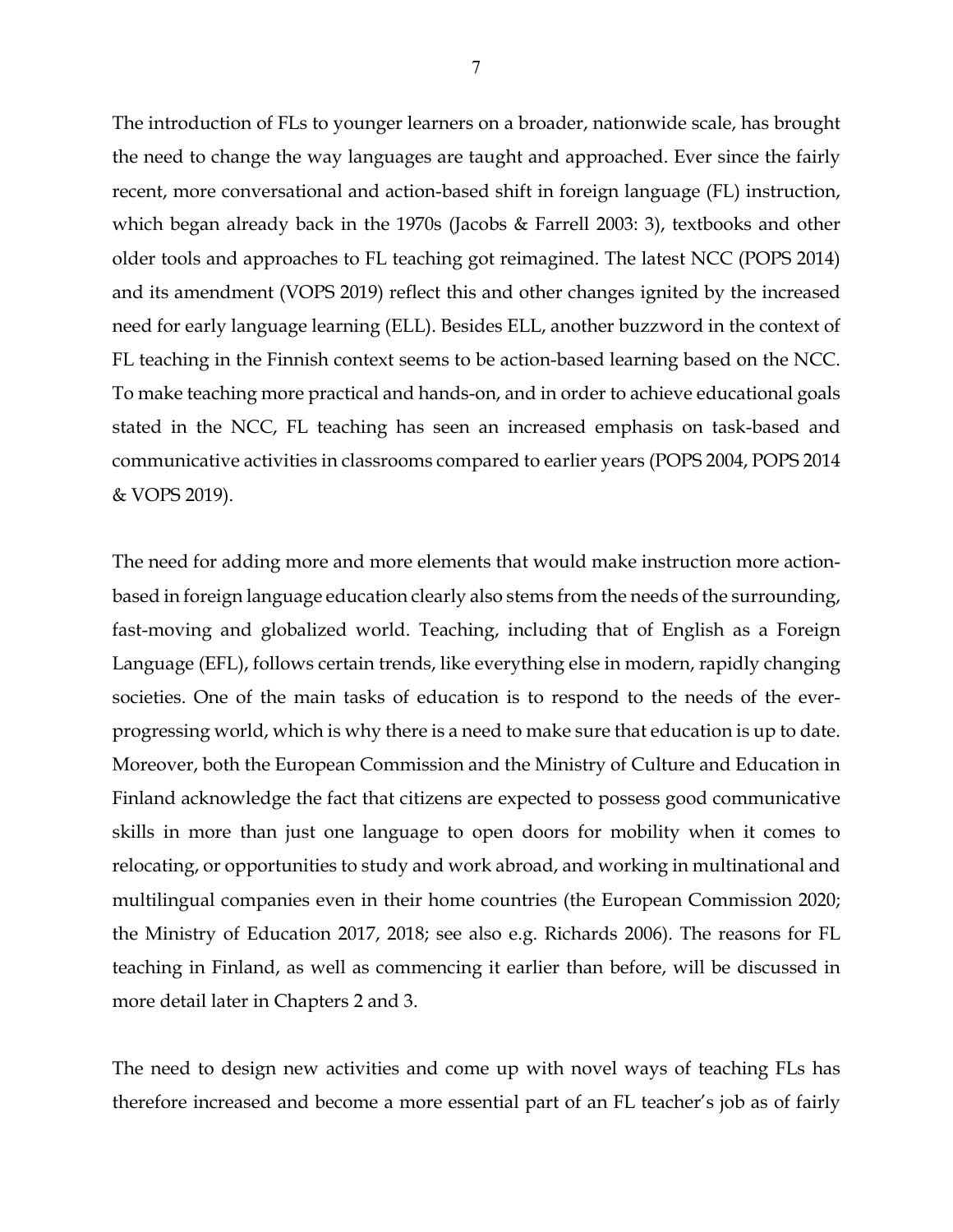recently. Approaches like task-based language teaching (TBLT) and communicative language teaching (CLT), discussed in greater detail in Chapter 4, however, are still by no means completely new inventions, as Norris (2009: 579), Spada (2007: 271) and Richards (2006: 1) discuss. The foundations of said approaches and other similar methods date back to earlier decades when form-focused language teaching on its own was first deemed outdated and insufficient. After decades of speculation, criticism, and curiosity, however, action-based learning is slowly becoming more of a norm instead of having the status of a trend, at least in Finland, based on the direction of changes in the recent curricula (POPS 2004, POPS 2014).

The present study focuses on examining present, reformed early language learning (ELL) in EFL classrooms in the Finnish context. In other words, it examines how Finnish first graders are taught EFL now, after the latest changes to the curriculum. The aim is to examine what kinds of tasks early EFL teachers utilize to reach the goals stated in the NCC and, thus, how action-based learning is represented in said classrooms, to get a general view of what EFL teachers should take into account when designing lessons for their 7-year-old language learners. One important aspect of the study is to focus on documenting how these beginner EFL learners are supported in their humble first steps in their FL learning career, and if and how they are encouraged to use the language, with however rudimentary skills, right from the beginning. In this study, I refer to ELL when I mean FL education arranged for students of 7 years old or younger specifically. Otherwise, when discussing education provided in FLs generally, I will use the abbreviation EFL (when talking about teaching English as a foreign language) or talk about FL (foreign language) education.

The considerations around ELL are topical, and since the decision to start teaching the first foreign language (FL1) to all first graders nationwide is recent, previous studies on the topic are not extensive by any measure. However, those studies that do exist and that have been conducted earlier in pioneering Finnish schools that have longer traditions in ELL, have mainly focused on teachers' point of view. Previous research topics have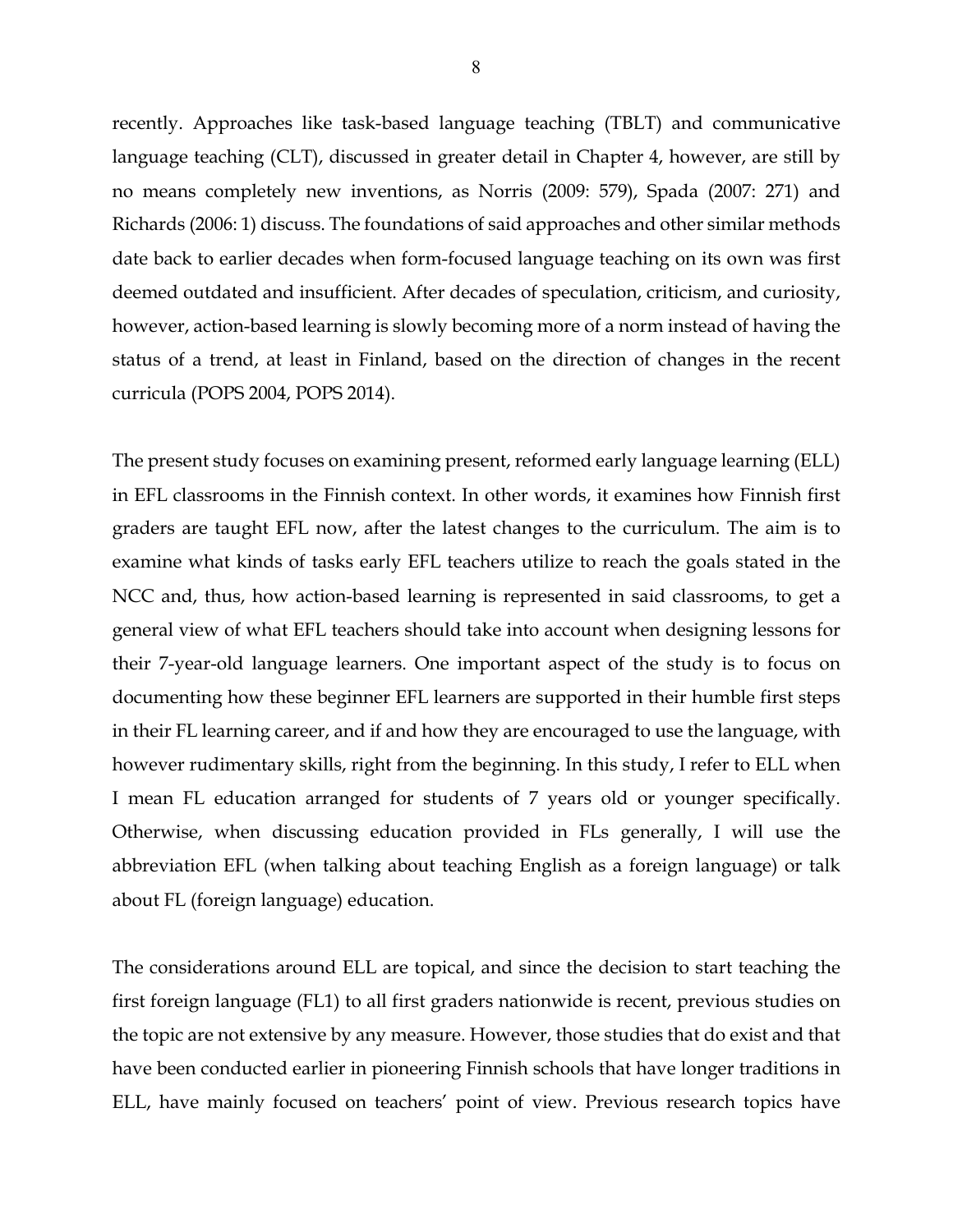included teachers' readiness to teach foreign languages to even younger learners, teachers' opinions on ELL in bilingual education and immersion education settings (see e.g. Hallila 2018, Eskelinen & Tuupanen 2018). Besides being focused on teachers' experiences, previous studies have yielded mostly quantitative data using, for instance, interviews and questionnaires. Hence, the present study aims at filling a certain existing gap in the field, although the extent of the study is still quite modest. Besides nationwide EFL teaching for first graders being a new concept in Finnish elementary schools, Keck et al. (2006, cited in Norris 2009: 588) suggest that a research gap regarding task effectivity in action-based language learning exists also on a wider scale. This has to do with all FL education and is not only tied to what is happening in ELL, EFL, or in the Finnish context, but the study could possibly shed some light on this matter as well.

Implications wise, the results can help us get a better picture of what is going on in Finnish elementary schools and provide information and ideas to present and future first grade English teachers, as well as inspire EFL and other FL teachers of older students. The results can also be a beacon for textbook authors and those otherwise working in the field of education, such as anyone working with syllabus design. The results of the present study can help us see if the goals and suggestions in the NCC are helpful enough in functioning as a resource for teachers planning their lessons and courses, if what is going on in the early EFL classroom reflects what is stated in the syllabus, and if something should therefore be revised in the documents directing education in Finland. The revision is not for me to judge, but rather the findings of this study and other similar studies alike could indicate possible shortcomings in the NCC that could need fixing. Nationwide ELL education is a new concept, as discussed, and requires adjustment and the will to learn new from all parties to make it work as well as possible.

Lastly, the relevance to my possible future career path and my own interest towards action-based or hands-on learning, as well as the belief that learning should be engaging and fun, also played a role in the choice of this research topic.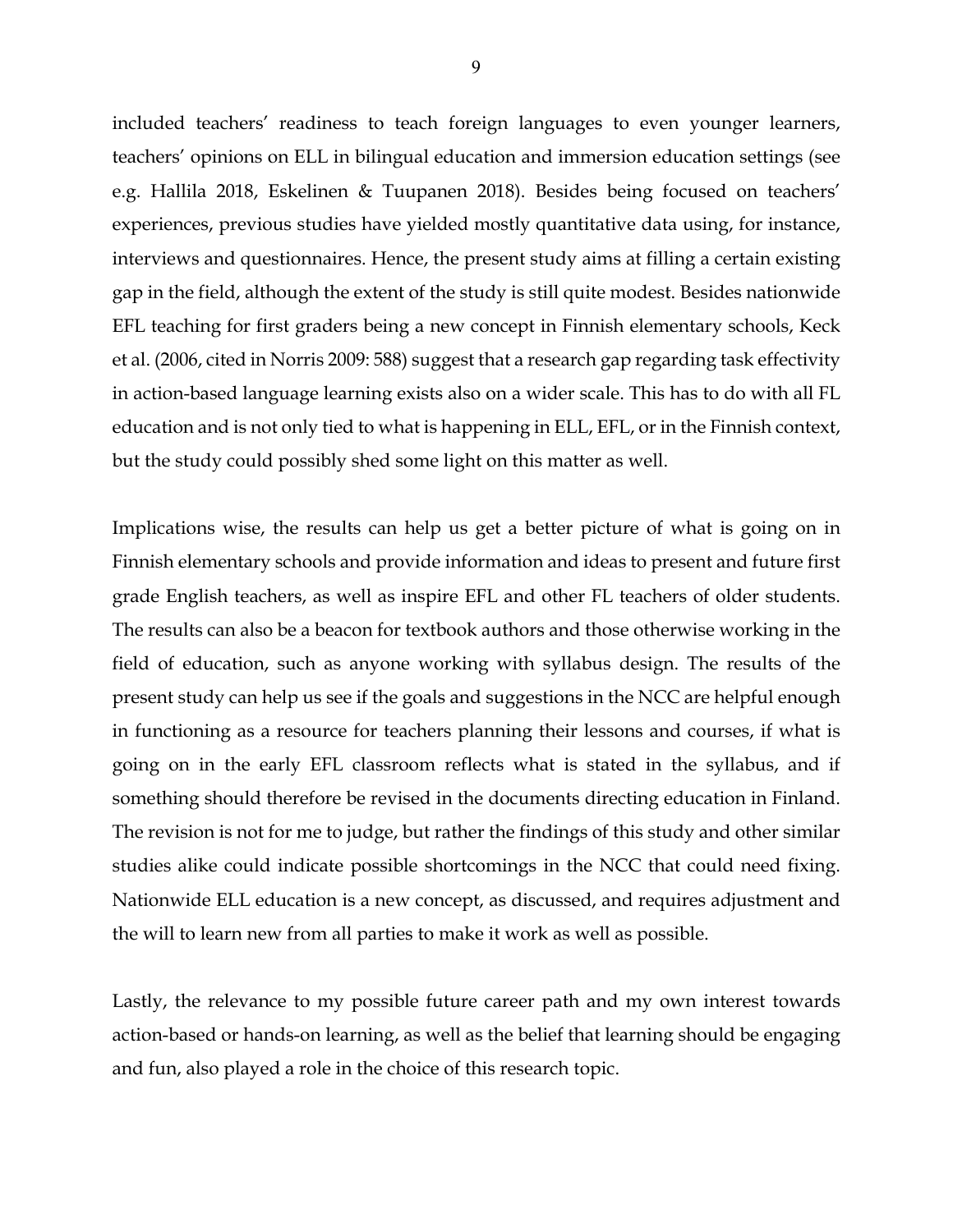This study consists of a total of 7 Chapters. In Chapter 2, I will explore the fundamentals of early FLL and explain how ELL differs from LA when people get older. The Chapter will also provide reasons that support the idea of the earlier start to language studies. Current action-based approaches to FL teaching are discussed in Chapter 3, while in Chapter 4, I will introduce and EFL education in Finland as it is presently portrayed in official documents like the NCC. In Chapter 5, I will introduce the present study, research questions, methodology, and data, in more detail. In Chapter 6, I will present the results in addition to analysis and discussion around them. Finally, I will evaluate the study and provide suggestions for future research along with my concluding remarks in the final Chapter, which is Chapter 7.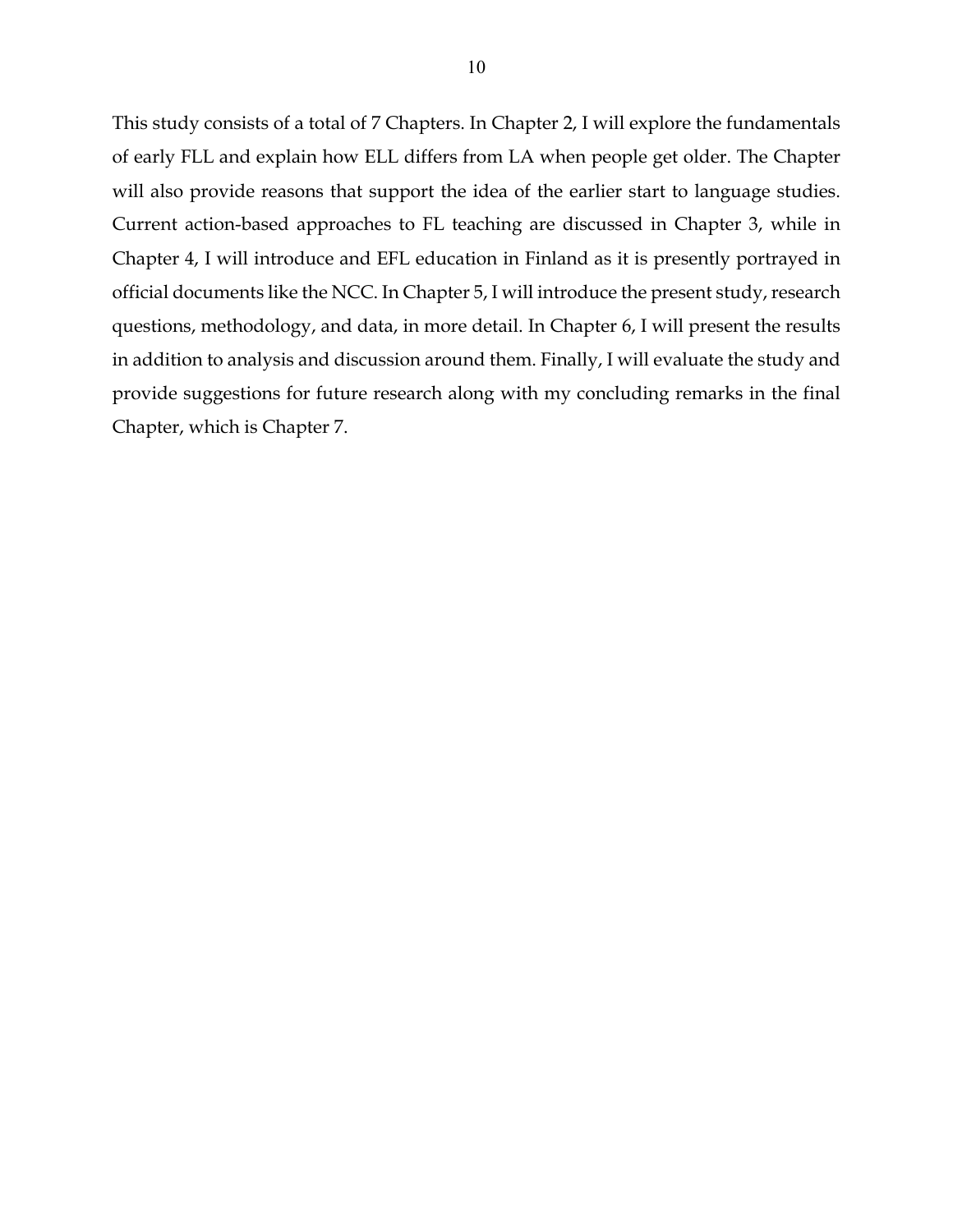## **2 THEORETICAL CORNERSTONES IN EARLY FOREIGN LANGUAGE LEARNING**

Conceptualizing foreign language learning (FLL) has undergone transformations through the decades since researchers have developed theories describing different processes that take place when learning a foreign language. Perspectives and explanations vary, but they can generally be placed into one of the three main categories, as Saville-Troike and Barto (2017: 25-29) state: when it comes to theoretical frameworks, one can look at FLL from either a social, linguistic, or psychological perspective. These categories, however, overlap each other to an extent. For the purposes of this study, I have chosen to look at FLL from the social and psychological, mostly cognitive, perspectives. I will discuss theories related to age and the development of cognitive processes, which mainly pave the road for language studies and linguistic processing later. Regarding the social perspective, I will explore Vygotsky's socio-constructivist views (e.g. Beloglovsky & Daly 2015; Jarvis et al. 2003; McGregor 2007) and how they capture FLL as a social phenomenon, as well as briefly touch on Krashen's arguments on why the exposure to the TL in the social environment is crucial to language learning to further the discussion (Krashen 1985; Edelenbos & Kubanek 2009). Besides the links to cognitive development and processing capabilities, as well as social learning, feelings of competence and self-efficacy play an important on one's path to learning a FL. A learner's sense of control and autonomy is located somewhere in the crossroads of the two abovementioned standpoints to FL, psychological-cognitive and social factors, which is also something worth looking more into later in this Chapter.

Below, I will explain the two mentioned points of view to FL acquisition, cognitive and social processes, through a few theories, which capture and help understand the essence of and foundation for ELL and FLL. The cognitive side of FLL will be introduced in Section 2.1 through Piaget and Lenneberg's theories, and the socio-constructivist side in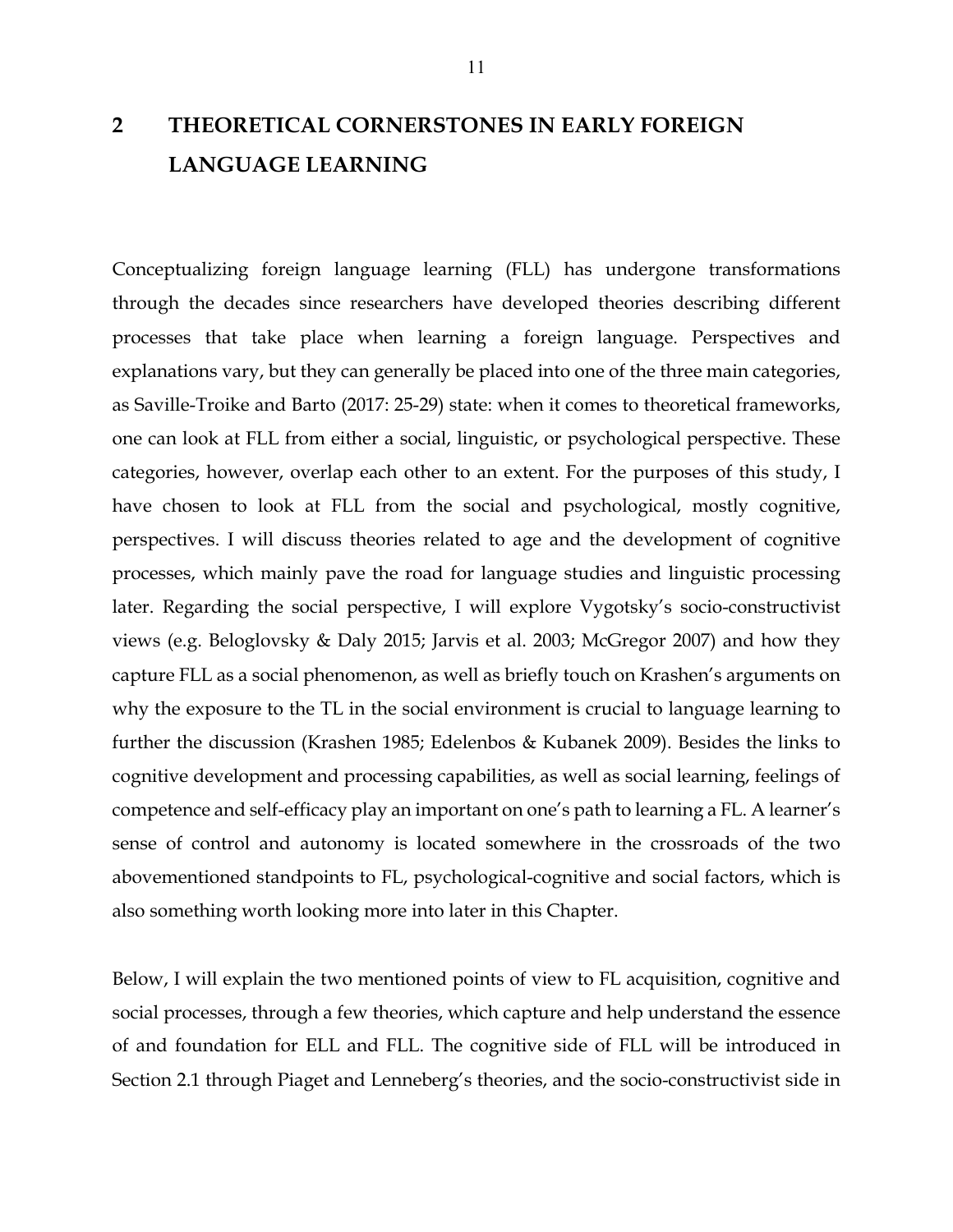Section 2.2, as it can be explained by using Vygotsky and Krashen's ideas and conclusions as a framework. Section 2.3 discusses and introduces the both psychological and social concepts that contribute to one's feelings of capability and, therefore, success, as a FL student.

#### **2.1. FLL and cognitive processes**

Language acquisition is a cognitively complex and challenging process, and the readiness, as well as the ability to process linguistic information, is in part tied to the development of the human brain and therefore also to capabilities related to thinking and linguistic processing (see e.g. Gillibrand et al. 2011: 37-39). However, research has shown rather consistently that the younger one is when they become exposed to and start learning a language, generally, the better the outcome, although no complete consensus prevails (see e.g. Lenneberg, 1967, cited in Granena & Long, 2013: 3-4). In this Chapter, I will discuss language acquisition and how maturational or age constraints affect our ability to learn languages and what advantages younger learners seem to have over those who start at an older age. This will give reasoning to the question why starting language education at an early age should be considered.

#### **2.1.1 Piaget: the development of thinking**

The Swiss psychologist Jean Piaget is perhaps most-well known thanks to his contributions to developmental and cognitive psychology. In his theory on the development of thinking, he found how people's cognitive processing changes as they age and made distinctions between, for instance, concrete and abstract thinking, and why one might not be able to grasp concepts that are less tangible (Beloglovsky & Daly 2015: 11). The significance of the theory to the field of education lies in his observations what comes to the thinking of school children and the youth; the theory has several implications for developmental psychology and therefore educators as well (Webb 1980).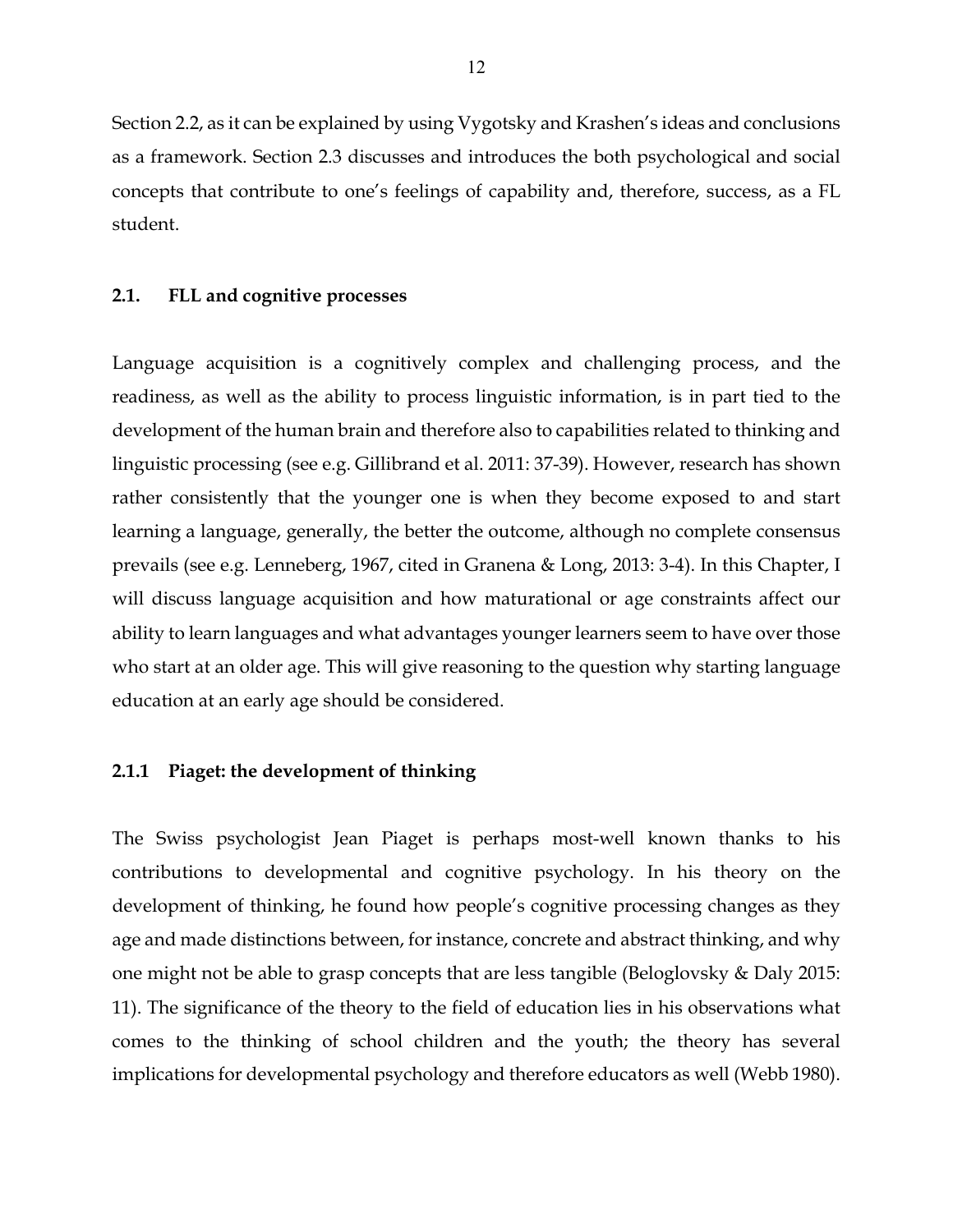When trying to pinpoint and explain how young FL learners process information, based on his research and observations, Piaget (Beloglovsky & Daly 2015: 10-13, 90-97; Gillibrand et al. 2011: 37-39) concludes in his theory that 7-year-olds are, first and foremost, active learners. The theory highlights the importance of agency in, for instance, young learners' language acquisition process: active participation, thinking and processing are key words in pedagogy aimed at younger students. According to Piaget, children at this age are at what he calls the concrete operational stage of development, which translates into the importance of active engagement with the students' immediate surroundings, as their thinking still happens on a concrete level, meaning that it is "restricted to what they can personally see, touch, and hear" (Beloglovsky & Daly 2015: 11). In other words, children at this stage of cognitive development learn best by being directly in contact with people and objects in their environment and being able to discover the world and its phenomena (ibid.). Since languages are highly abstract systems, despite their link to the real world through arbitrary word-object or wordphenomenon agreements, language should be molded into a more tangible form in the classroom for beginner learners to explore.

Piaget explains that as learners, children are everything but passive observers. Through their explorations and observations, they essentially build their knowledge and give meaning to objects and phenomena around them. In short, they construct their own reality - it is not passively acquired, copied, from anyone else. Children, while their brains are still developing and cognitive abilities expanding, have curious minds, as they actively gather and process information. For this reason, for example Beloglovsky and Daly (2015: 96) recommend tasks that facilitate kinesthetic learning, or in other words, learning by doing.

#### **2.1.2 Lenneberg: the critical period hypothesis**

The saying, what one learns in childhood carries into adulthood, seems to hold true especially in language learning. It is a well-established fact that language acquisition, just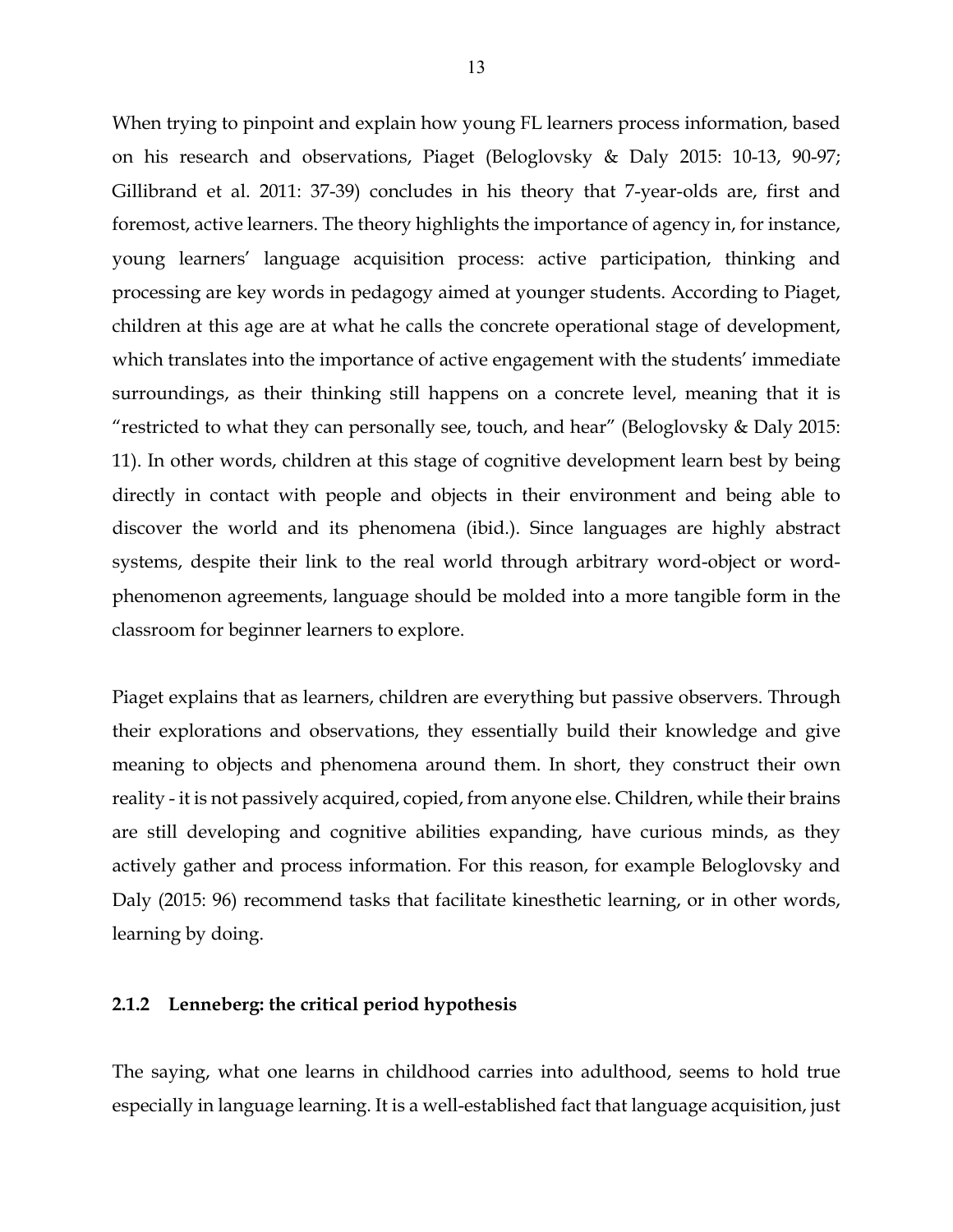like learning many other skills, often happens easier when practising starts young as opposed to at an older age. While it is not impossible to learn something new after becoming a bit more mature, when it comes to acquiring new languages, at least, previous research and several studies have shown that language learners have a better outlook at becoming fluent in a language the younger they are when they start (Granena & Long 2013: 5-6; Long & Spadaro, 1996, cited in Granena & Long 2013: 12). One of the earlier researchers who was intrigued by the topic and who has also pioneered in this area of study is German neurologist and linguist Eric Lenneberg, who, back in 1967, stated according to his research findings that when people are young, they can take advantage of something called sensitive and critical periods in their cognitive development – especially what comes to learning new words and grammar in any language (Lenneberg, 1967, cited in Granena & Long 2013: 3-4). Following the footsteps of Canadian theorists Penfield and Rogers, who first sketched the idea of sensitive periods in language learning, Lenneberg created a model known as the critical period hypothesis, or CPH for short, to explain how age is a constraint in language learning, and why, therefore, it is justified to start language education early.

Research related to CPH also shows that the later one starts studying a new language, the less likely one is to attain a native-like level in it (Granena & Long 2013: 5-6; Long & Spadaro, 1996, cited in Granena & Long 2013: 12). Still, individual differences in terms of factors such as aptitude should be taken into account, as like Johnson (2008: 7) states, there are those language learners who are slower to pick up even their first language, not to mention the problems they encounter when trying to acquire a second language. Other critique toward the hypothesis exists (for overviews, see e.g. Long 2005, Skinnari & Sjöberg 2018), as clear consensus about the age factor and the significance of the starting age has not been reached and if maturational constraints make FLL more challenging (Granena & Long, 2013: 6-7), but generally it seems that while adults may have a more matured, developed brain fit for problem-solving (Saville-Troike & Barto, 2017: 88), in children, brain placidity still allows them to absorb information more effortlessly, sometimes without them even really noticing it (Herschensohn 2000: 38; DeKeyer 2003,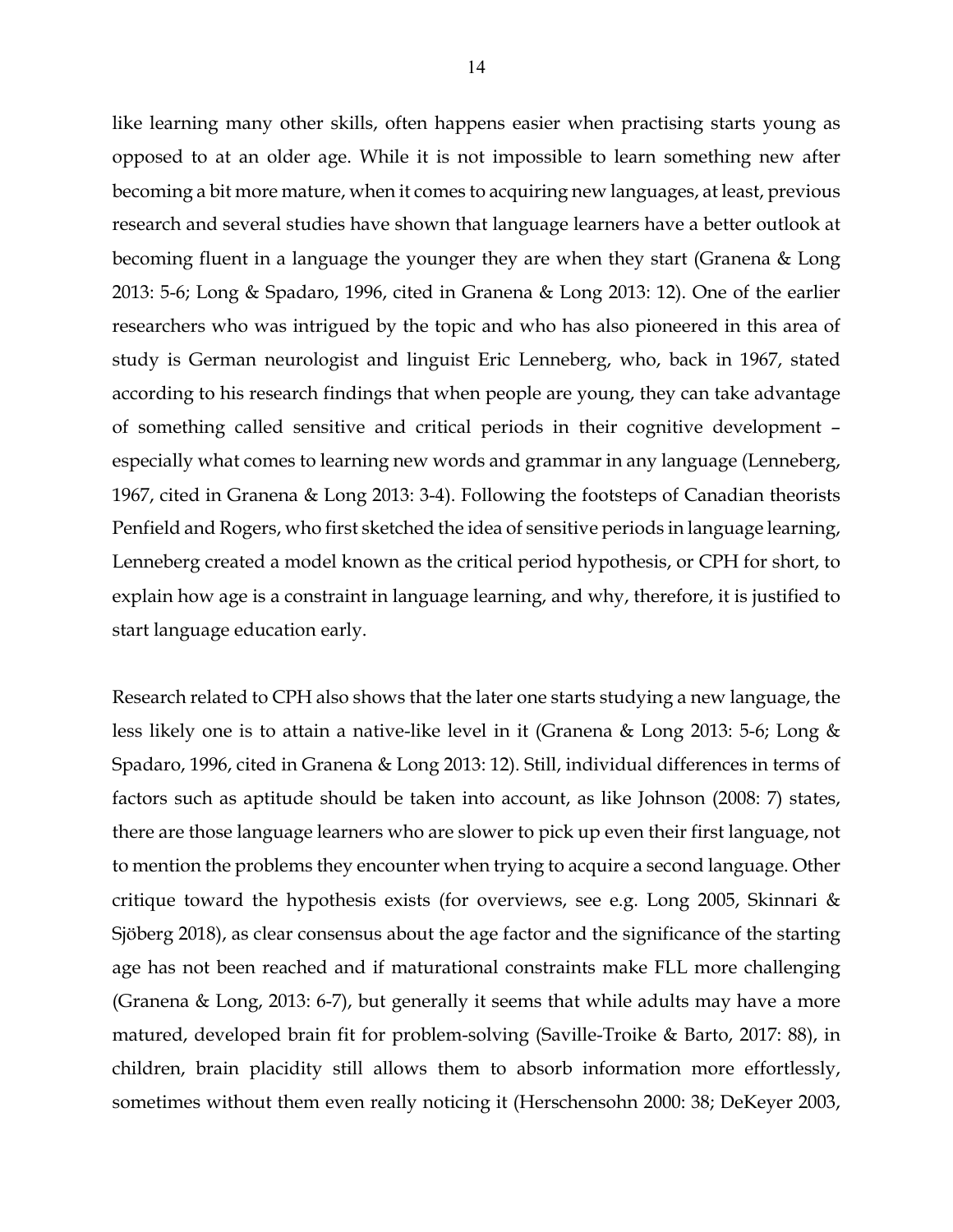cited in Hummel 2014: 84). This is referred to as incidental learning. CPH is commonly accepted and recognized as a noteworthy theory and fundamental idea which is affecting the way FL education is viewed, approached, and planned today.

To summarize Piaget and Lenneberg's theories, the younger the learner, generally, the more suitable more spontaneous and practical language learning activities are. When dealing with younger learners, it is also important to ensure that the teaching methods one is using take into consideration the needs, skill level, and other constraints, such as cognitive capabilities, of the learner. What comes to younger learners of foreign languages, their learning, characteristically, resembles more play than conscious cognitive efforts (Johnson & Dinger 2012). Indeed, according to Krashen and Terrell (1983), whose theory of Naturalist Approach will be discussed below in Section 2.2.2, most LA in childhood happens incidentally, unconsciously, without drilling or actual attempts at learning aspects of a language, such as glossary items, by heart, which is in part due to the critical period in their cognitive development according to Piaget and Lenneberg (Beloglovsky & Daly 2015: 10-13, 90-97; Gillibrand et al. 2011: 37-39; Lenneberg, 1967, cited in Granena & Long 2013: 3-4).

#### **2.2 FLL as a socio-constructivist process**

Lightbown and Spada (2013: 6) argue that just like with cultures, one can argue that languages are learned through a process called socialization or social learning. Quite evidently, it makes a lot of sense to suggest that languages are learned best through exposure to the TL and communication simply because the fundamental reason for their existence is that they developed to fill a need to have a means for interaction, sharing knowledge and information. Due to their very basic nature, they are not meant to exist in vacuums. The following theories from Vygotsky and Krashen reflect this aspect of language learning and further explain what the role of social support in the FLL process is.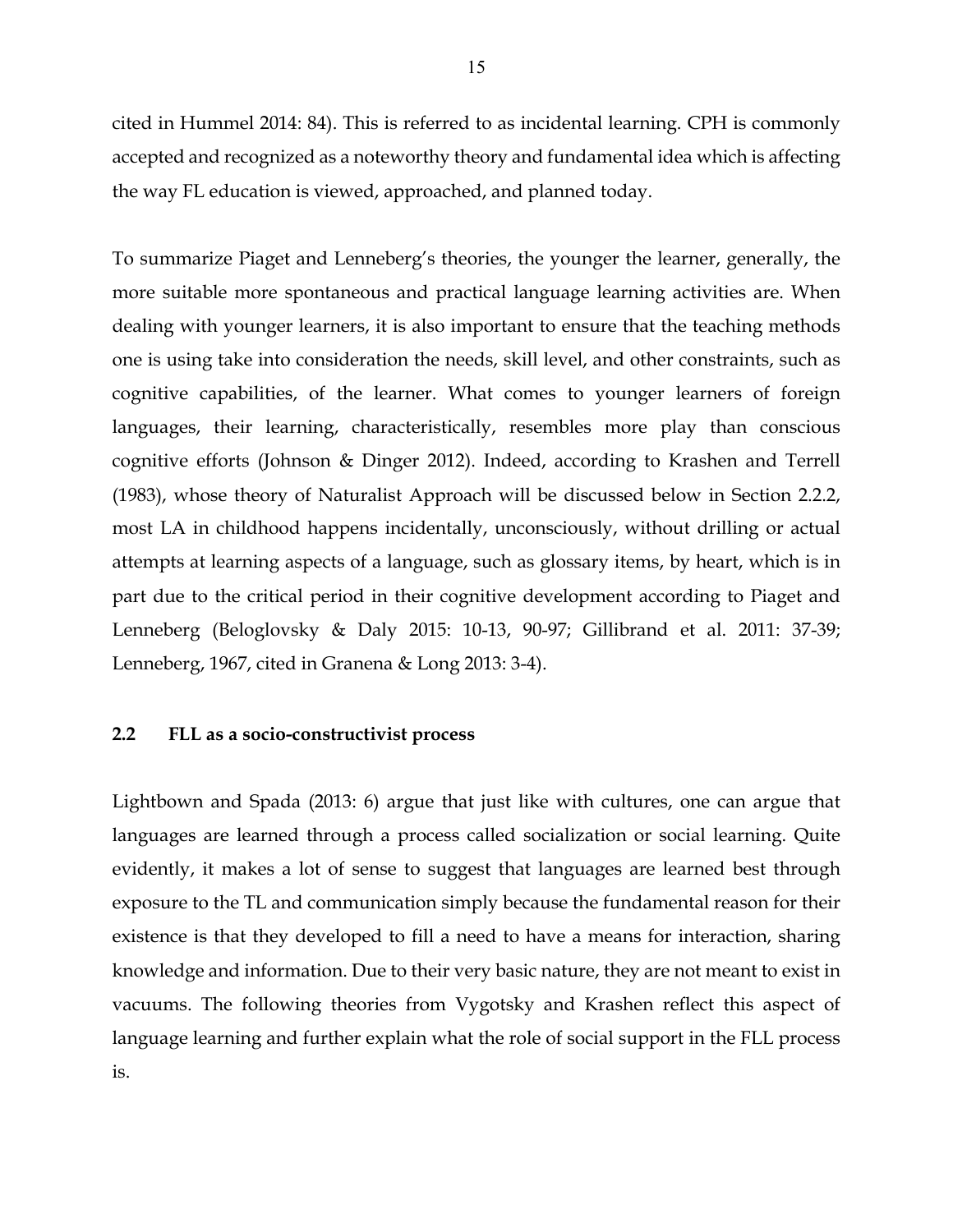#### **2.2.1 Vygotskyan ideals and socio-constructivist views**

Vygotsky is perhaps best known for his socio-constructivist and interactionist ideology, which is reflected in his theories (Jarvis et al. 2003: 32). In the field of developmental psychology, arguably one of his biggest gifts is the theory of zone of proximal development (ZPD), a social learning theory applicable to a number of skills, including ELL and early FLL. As opposed to the zone of actual development, which corresponds to a learner's current development or skill level, what has actually been achieved, the zone of proximal development talks of learning potential that can be reached in social interaction with someone who is more knowledgeable and skilled, such as a parent, teacher, or an older peer. Vygotsky emphasizes the social aspect of learning, as well as its importance, in pushing a learner forward (Beloglovsky & Daly 2015: 17-19; Jarvis et al. 2003: 36-38; McGregor 2007: 28-29). The ZPD essentially explains what the difference is between the task that is a little more demanding than the one which they could tackle alone. In social interaction with a more experienced person, a learner can reach their potential and advance their skills and knowledge – or, to put it simply, learn something new.

While it is important to meet young learners on their level, for instance, in early FL education, and make sure that the teaching methods used are suitable and match their cognitive skills, according to Vygotsky, it is also important to challenge them and offer opportunities for constructing and negotiating meaning socially. 7-year-old children are endowed with placid brains, but as Piaget (Gillibrand et al. 2011: 39) remarks, their thinking is still mainly confined by what is concrete and observable; young learners' capability to reason in abstract terms is limited, and their schemas of the world are still developing not to mention metacognition or skills in assessing own learning and abilities.

The implications of Vygotsky's theory in the classroom include creating social learning opportunities where young learners can, through interaction with other learners and the teacher in particular, keep building their knowledge and skills in the TL. While the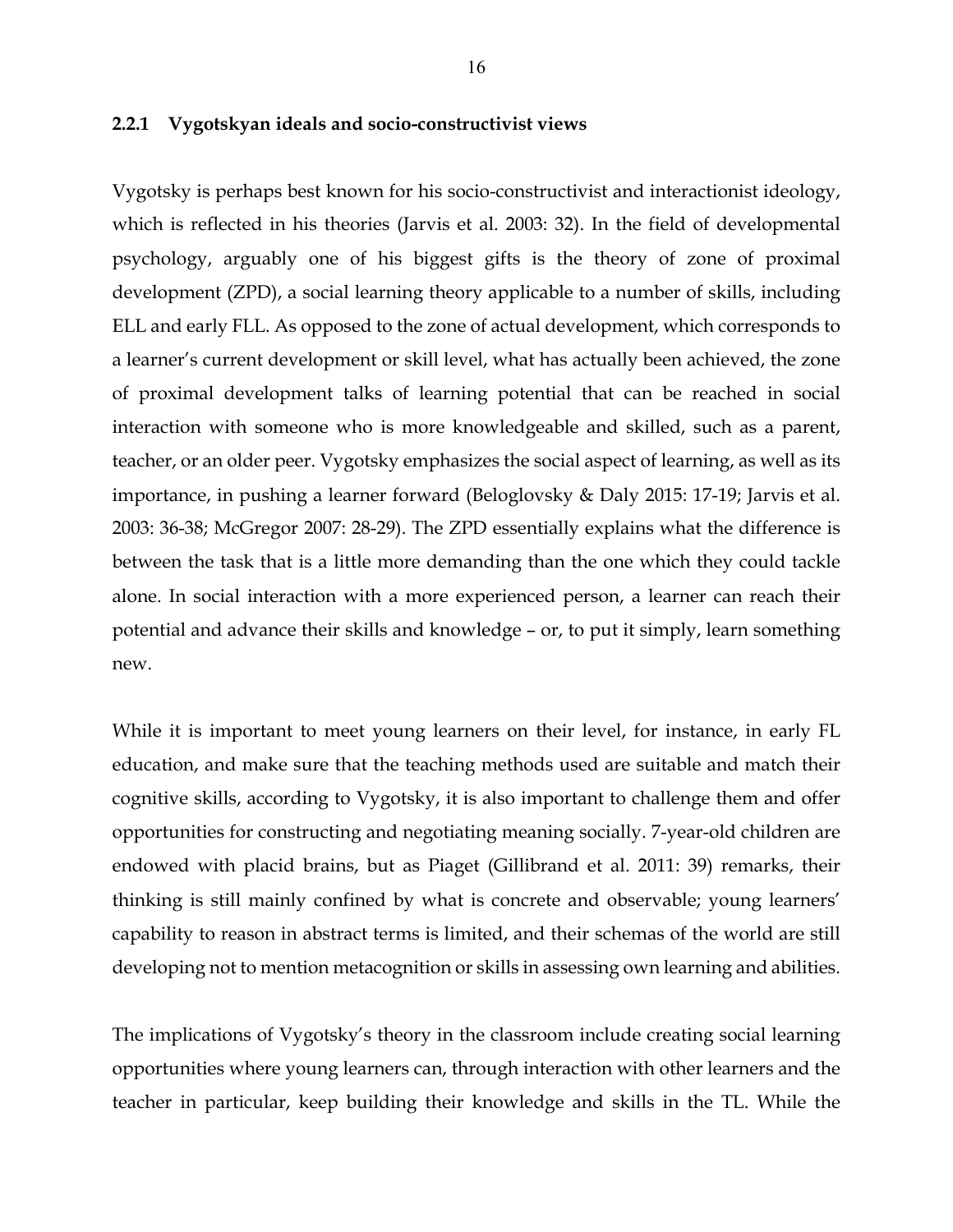teacher is arguably the most experienced one in the classroom when it comes to the use and linguistic knowledge of the TL, students can also learn a lot from each other when working together and helping classmates. The teacher's input, on the other hand, can provide the young language learners with the challenge, a bone to chew on, in order to more efficiently advance their learning process and to make new realizations and eurekamoments possible.

#### **2.2.2 Input and output in LL**

Krashen and Terrell (1983) are advocates for naturalism in second language acquisition and FLL, and they have argued that FLL does not greatly differ from the way a child acquires its L1. Later, Krashen, continued the work on second language acquisition and FLL by further emphasizing the importance of sufficient exposure to, or "comprehensible input" (Krashen 1985: 2) in the TL in any learning context. According to the hypothesis, language acquisition is dependent on both the quality and quantity of the input, and if the input is adequate, linguistic elements will naturally be provided without explicit explanations or teaching, just like in first language acquisition (L1A). Despite the fact that Krashen's theory has received criticism in the world of science, research that supports his views also exists. Edelenbos and Kubanek's (2009) findings regarding main principles in ELL seem to support Krashen's idea about the importance of exposure to the TL. Like Krashen, they also seem to agree that "comprehension precedes production" (Edelenbos & Kubanek 2009: 54), meaning that in order to be able to acquire the language and to produce it independently, a learner must first internalize the main aspects and functions of the TL. Without linguistic models and social influence, examples to follow, a learner cannot acquire a language.

The counterpart for input is *output,* a concept defined by Swain (2005) in the 1980s in response to Krashen's claim that input is "the only true cause of second language acquisition" (Krashen 1984: 61, cited in Swain 2005: 472). In comparison, where input is the language one is exposed to, output depicts one's progress in language learning by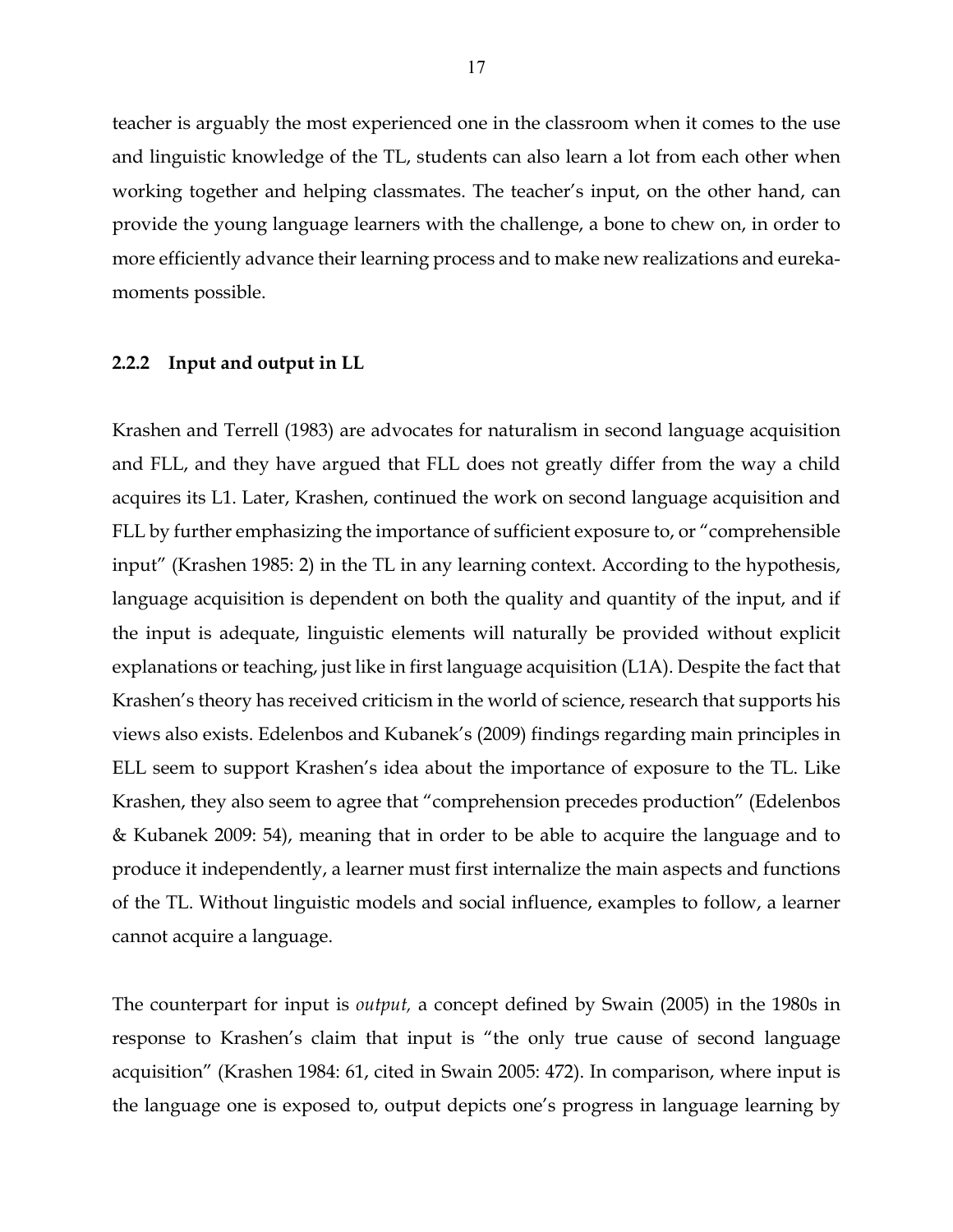showing what they can do (Swain 2005: 471). Whereas in Krashen's input hypothesis (Krashen 1985), learners passively receive linguistic input, Swain (2005: 471-483) argues that besides exposure, LA requires active involvement on the learner's part, and that acquisition also happens while producing the language, although the processes of comprehending versus producing are dissimilar. While during exposure to input, the learner is acquainted with different linguistic features, it has been noted that "output trigger[s] deeper and more elaborate processing" of different features (Izumi 2002, cited in Swain 2005: 475), as the learner aims at producing comprehensive output. Output seems to work as a more 'integrative' progress in LA by combining acquired linguistic knowledge and practical, conversational rules of a language (ibid.). The importance of active learner participation for LA will be discussed in greater detail in the next Chapter, 2.3.

#### **2.3 Feelings of capability in FLL**

Besides cognitive capabilities and social support, the individual learner's own initiative is a crucial part of FLL, for like any undertaking, learning languages is also a process that requires effort from the learner themselves: as discussed in the previous Chapter, both external input and the learner's own output are important. Realizing that one made something happen themselves is an empowering feeling that easily adds to feelings like confidence and capability. Feeling confident and in control of one's own doing, such as the process of learning a new language and being able to speak it, are important psychological parts of the process of learning a language.

In this Section, which is further divided into subSections, I will introduce and discuss three largely overlapping concepts describing feelings of competence and capability in students: learner autonomy, student agency, and self-efficacy. One of the reasons why these three concepts are important for FLL is that they can help teachers see how important support is for an individual student's progress in language learning. Through support and facilitating a safe atmosphere in a FL classroom, teachers can promote their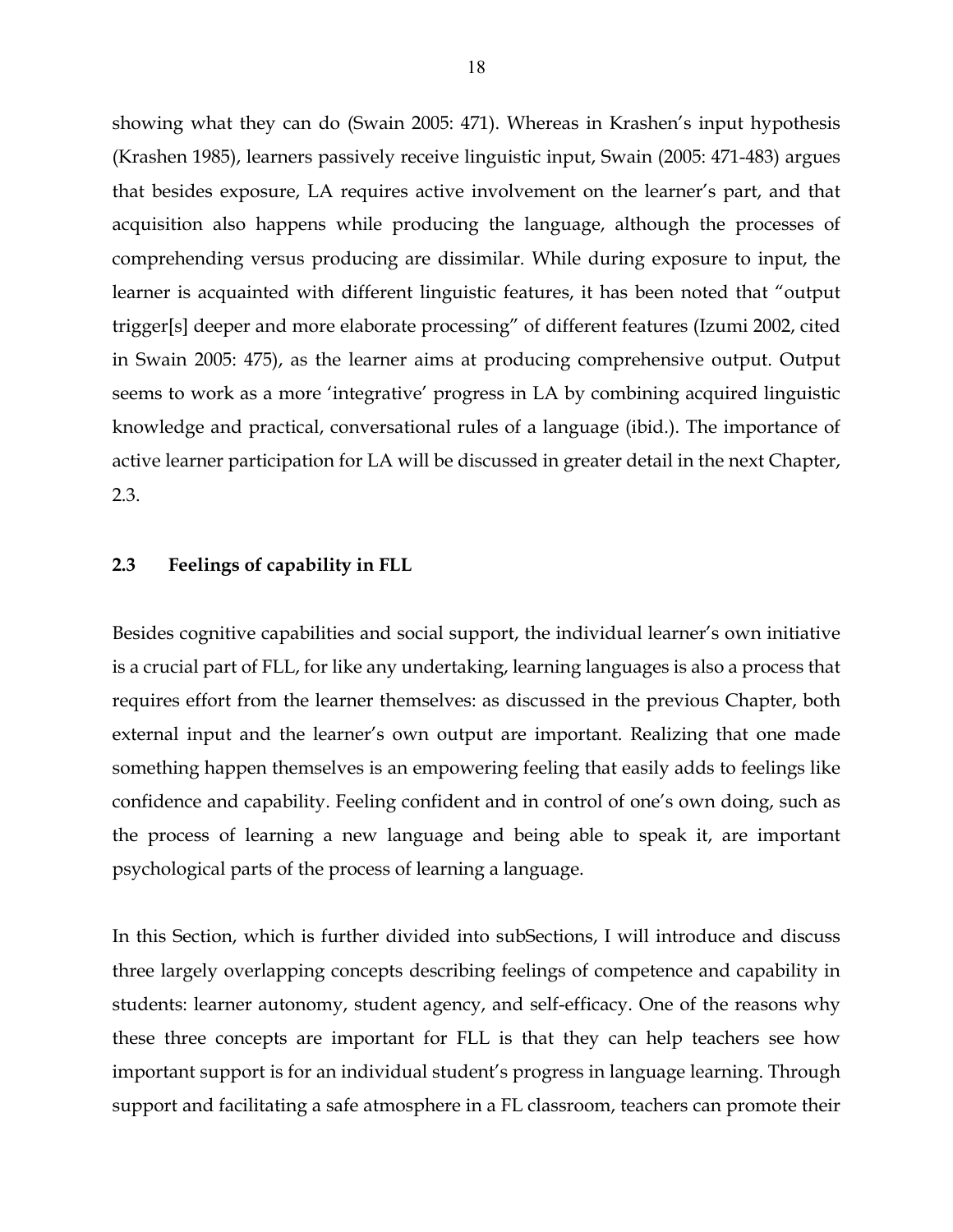students' learning. This can also be done by increasing their feelings of capability, or autonomy, agency, or self-efficacy, and show students their potential. To meet the needs of younger learners, teachers need to offer different exercises than with, say, high school students. With teaching 7-year-old learners, who are not particularly self-directed to begin with, how to take charge of their learning process, teachers should consider more practical options and implications (Beloglovsky & Daly 2015: 11). As such, learner autonomy, agency, and self-efficacy are all socially constructed concepts that further describe the importance of social support as part of the learning process, along with socioconstructivist theories like Vygotsky's zone of proximal development and Krashen's input hypothesis.

Learner autonomy, agency, and self-efficacy are aspects that can be either supported or suppressed what comes to classroom activities, different types of tasks provided, and the general atmosphere. How tasks can promote feelings of self-efficacy, for instance, and open students' eyes to what and how much they actually know and can do, will be discussed in further detail in Chapter 6.

#### **2.3.1 Learner autonomy**

Learner autonomy has a lot to do with teaching learners how to take charge of their own learning. The idea behind learner autonomy is that information cannot be poured into students' heads (Teng 2018: 2), but, rather, the learner should be given the opportunity to explore new concepts, process new information, and realize the implications themselves. The spark and inspiration, the motivation, essentially, to learn new should be ignited from within, and therefore the will to acquire new information should be intrinsic (ibid.).

With younger learners, teachers often need to focus on the basics and help support their students' independence. Promoting learner autonomy in the classroom, according to Bown (2009, cited in Teng 2018: 2), means helping students become more autonomous.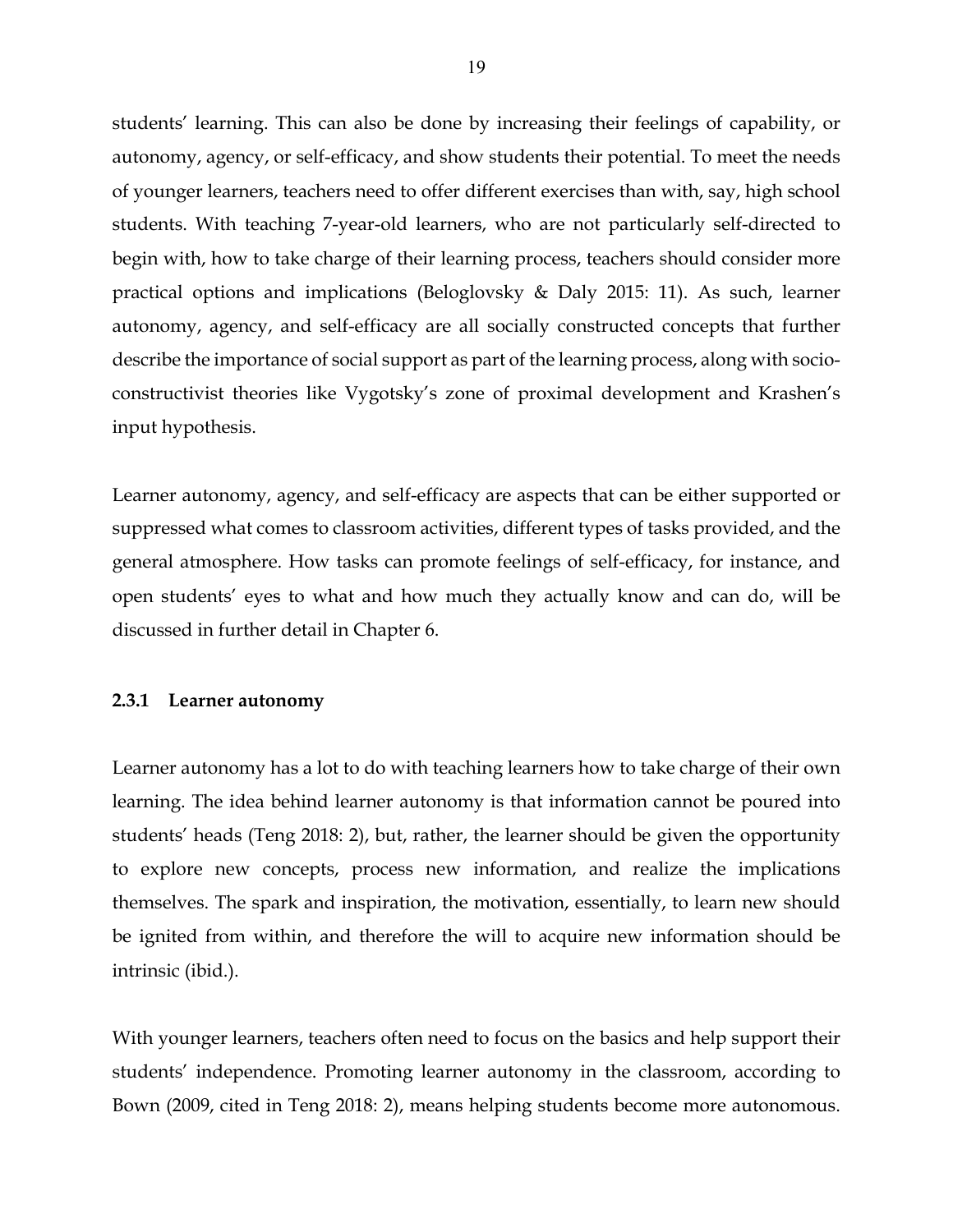They should learn to take initiative and how to 'self-regulate'. With young learners, this can be achieved through practicing these skills during activities. No matter the learner's age and what they are studying, one of teachers' vital tasks is to help their students learn how to fish, instead of just handing them fish, as the saying goes. In other words, helping students learn how to solve a problem instead of offering them the solution will take them further. The main idea behind learner autonomy is that through taking charge of their own actions and being in charge of their own learning, learners get the feeling that they can make progress on their own and do not have to be helped and supervised all the time.

#### **2.3.2 Agency**

Closely related to learner autonomy is the term agency, which refers to action initiated by the learners themselves and not action taken by the learners because of an outside source, such as their teachers, pressuring them to do so (Teng 2018: 65). In short, it describes one's freedom of choice to take action or, conversely, inaction. Whereas learner autonomy reflects students' capability to take charge, agency is more about having the choice to do or not to do something, as Teng (2018: 65) described. Agency, therefore, refers to one's decision, something that is unobservable, and the observable result of participation or non-participation.

Defining agency is difficult due to its complexity and internalized nature, but like learner autonomy, it is related to concepts like motivation and self-regulation, and ideas like free will and the freedom of choice (Teng 2018: 65). Therefore, as stated, agency cannot be observed and is challenging to measure, but it is largely tied to the individual's beliefs and their emotional state among other psychological factors (Mercer 2011: 427-436). Consequently, agency is dynamic, like an individual's psychological state, and these two go hand in hand. Agency can also be defined as a socio-cultural construct in a way that agency promotes the learner's idea that they have a role and power as an agent in society, and that their actions are not only something affecting them individually, but they are part of a bigger picture in society, for instance, culturally (Teng 2018: 68). An individual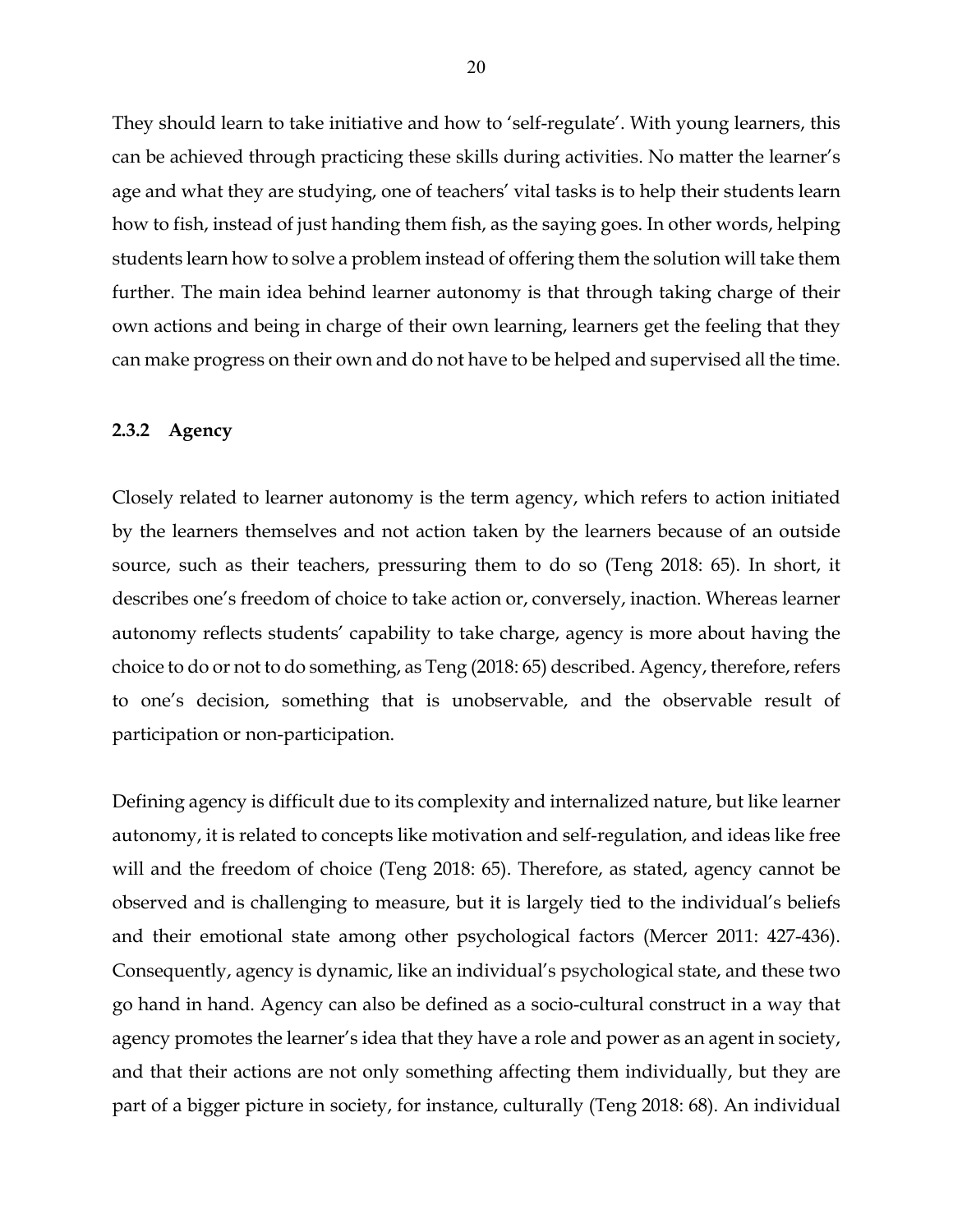is, as Teng (2018: 71) states, bigger than themselves. We are all connected to bigger, vast levels of educational, political, cultural, and historical contexts, which also feed us expectations and ideals of, for instance, what it is to be a fluent FL speaker (ibid.). This further explains why agency is difficult to pinpoint and challenging to describe in a few simple words.

Because agency is dynamic, this aspect of it is also socially constructed and negotiated (Ahearn 2001). Thus, she argues that the feelings of capability and inadequacy can take turns depending on the support or competition and challenges of the environment, whether from immediate environment or society at large. The feelings of agency can therefore fluctuate, and how capable one feels, can vary greatly even on a day to day basis (Teng 2018: 69). Agency is therefore also cumulative, and previous and present experiences shape it all the time. One's notions of oneself as a learner can go through different phases (ibid.)

Discussing agency from a more practical perspective, one may ask how EFL teachers could support their students to feel more capable in the classroom. Ideally, in a supportive environment, Scardamalia (2002) suggests, autonomy and agency drive students to make a conscious, self-initiated efforts to reach the best possible outcomes, whether during an individual task or as part of their language studies in general. According to her, in a classroom this means that creating an atmosphere that feels both safe and inspirational gives room to progress. Making sure that all students have the same chances to show their abilities, regardless of their actual skill level, promotes equality among students. When the idea is to facilitate and strengthen student agency, the teacher is already on their way to providing the students equal opportunities to learn when different skill levels and speeds in progress are taken into account. According to Miskala (2019), when tasks are differentiated and meet students' varying levels, it can be concluded that this promotes learners' feelings of capability. False feelings of incompetence greatly interfere with one's capacity to take action and self-direct learning, and, consequently, appearing "stupid" can make someone an easy target (Mercer 2011: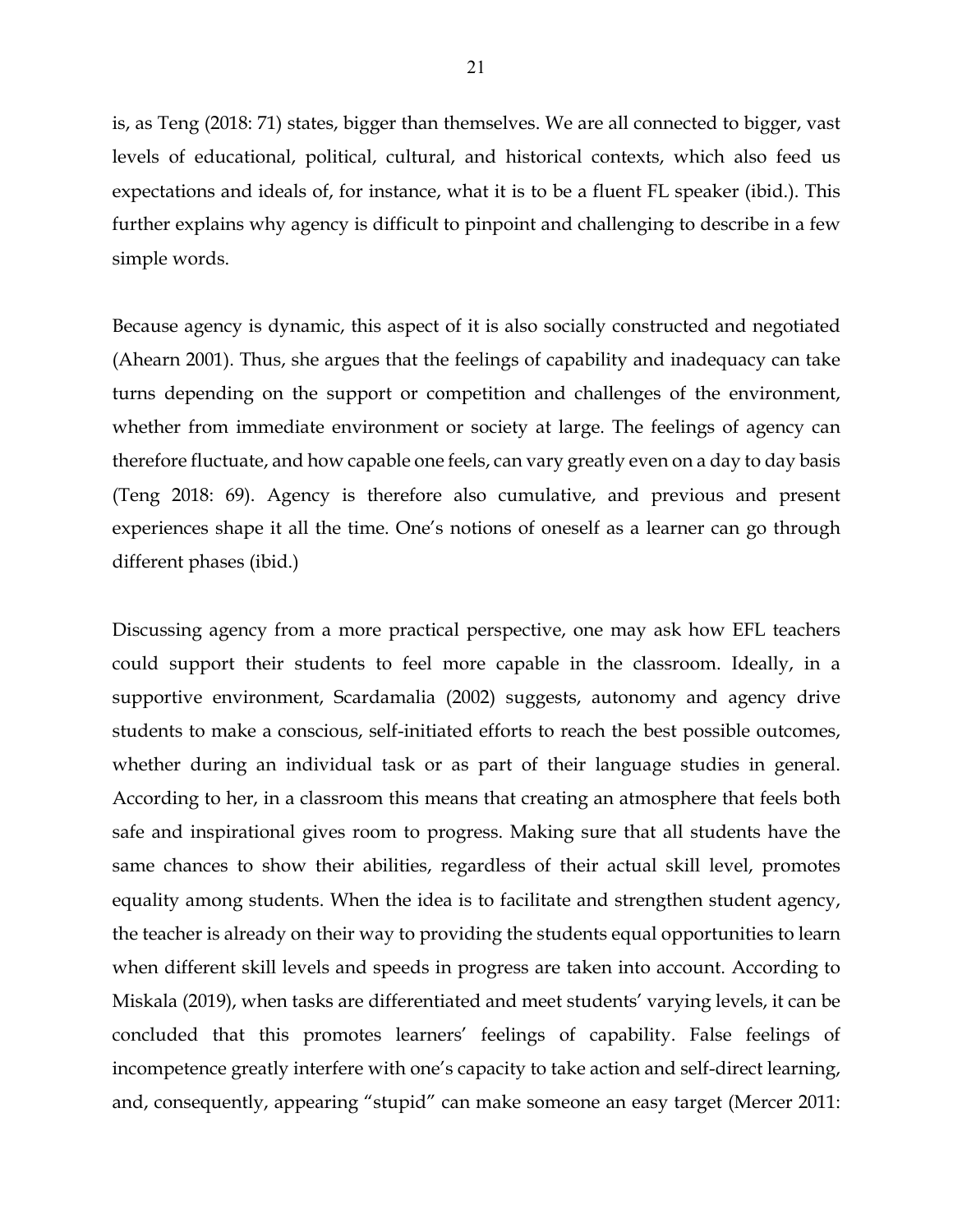435). However, when everyone is given space to progress in their own pace, this is less of an issue. Of course, students with learning disabilities should be made aware of their differences in learning styles and speed, as this can further help support their metacognitive capabilities (e.g. Mercer 2011, Miskala 2019). When students have a realistic image of their own skill level, this helps them understand their own agency, which then turn boosts learner autonomy (Scardamalia 2002, Mercer 2011, Teng 2018).

#### **2.3.3 Self-efficacy**

Self-efficacy is a concept first introduced by Albert Bandura, a psychologist, back in the 1970s (Bandura 1977). Like learner autonomy and agency, it is also related to one's understanding of what one is capable of doing. While self-efficacy may perhaps be easier to describe as what it is not (Maddux 2012) rather than what it is due to its rather ubiquitous nature, just like the concepts discussed above, it is also about self-regulation and, ultimately, what one believes they can do and achieve through one's own actions. It is not the same as one's motivation to do something. As Maddux (2012) describes, it is simply one's cognitive assessment, sometimes more realistic, at times less realistic, of what one is capable of doing. It is about reflecting on one's abilities and making observations about them. Like with learner autonomy and agency, self-efficacy is also dynamic, and it is affected by both external and internal observations, such as previous experiences and success or failure, and one's emotional state. Just like people's emotions, one's feelings of self-efficacy can fluctuate. This simply reflects the cyclicality of the learning curve, which means that when learning foreign languages, for example, students sometimes get stuck in the figurative rut, and their learning process can be temporarily halted (Maddux 2012: 277-287).

Promoting self-efficacy in a foreign language classroom follows the same patterns as with autonomy and, in particular, agency. Like Maddux (2012) states, self-efficacy is about noticing that one's actions have an impact in the surrounding environment. Therefore, a setting or a situation where one has power to make learning happen, promotes the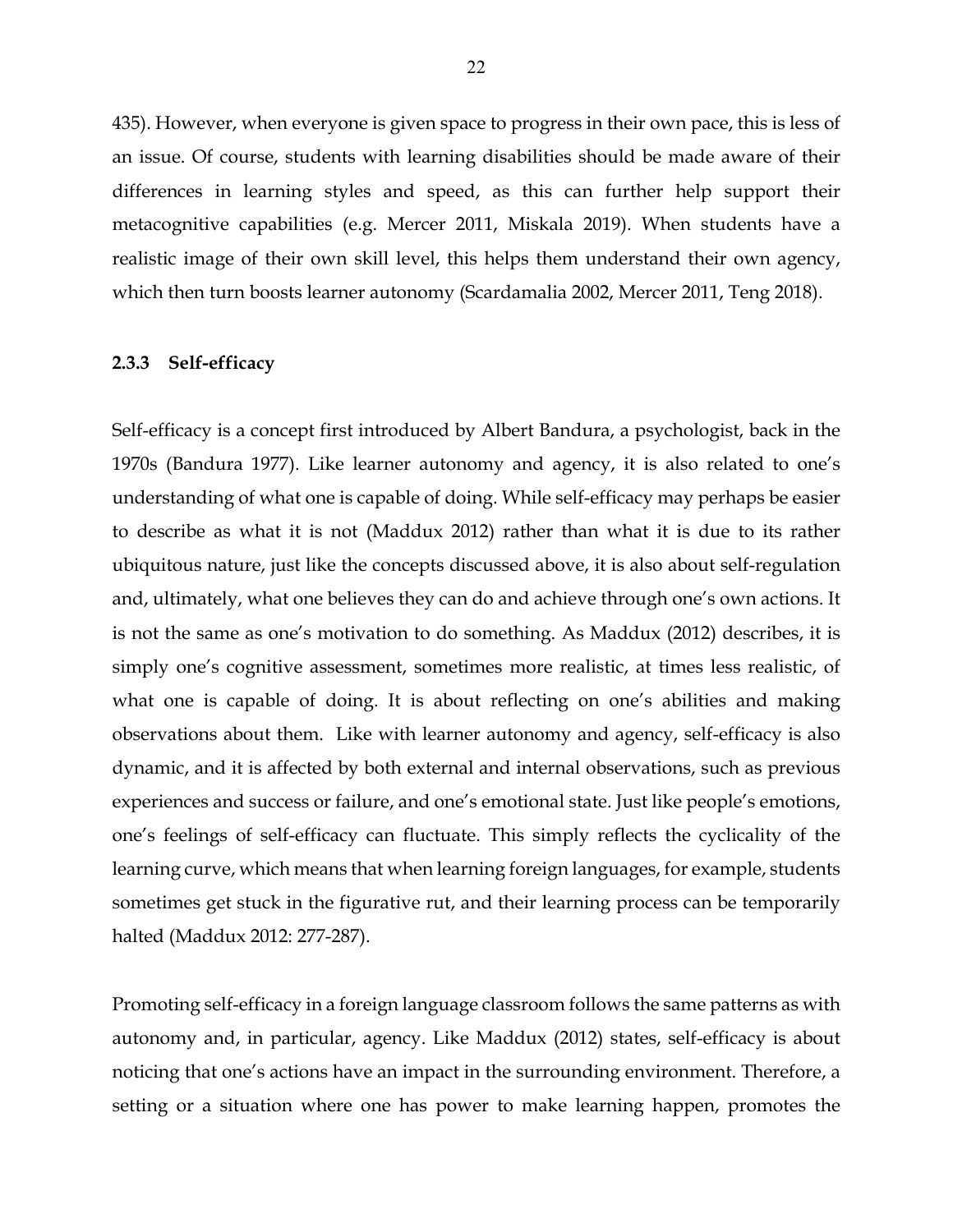feelings of capability. In a classroom, this essentially translates into giving students chances where they get to independently solve problems and use the TL to do it. Today's movement towards a student-centered classroom is therefore one way to support the students' learning process and promote their feelings of capability as language learners. When the students know that their input matters, they will be more motivated to take charge. By taking the initiative, they can perhaps learn something new about their own abilities and gain more trust in them (ibid.).

To summarize all three concepts, it can be stated that making progress and being supported promote the feeling that one is capable of learning a FL. Positive beliefs of oneself as a language learner are what essentially enable the entire learning process. Therefore, learner autonomy, agency, and self-efficacy are both all parts of FLL and what make it possible. It is important to meet students at their level (Ellis 2009b: 241). Therefore, besides selecting tasks that are appropriate to the students' age and their skill level, differentiation is just as important. No matter the group, in order to help all students achieve their greatest potential, teachers would be required to understand that in every classroom, the students' levels in the TL vary, as well as, consequently, their feelings of self-efficacy, or how they see themselves as a FL learner and learner in general. One ready-made mold will not fit everybody, and not all students in the classroom learn best the same way, for example, through listening.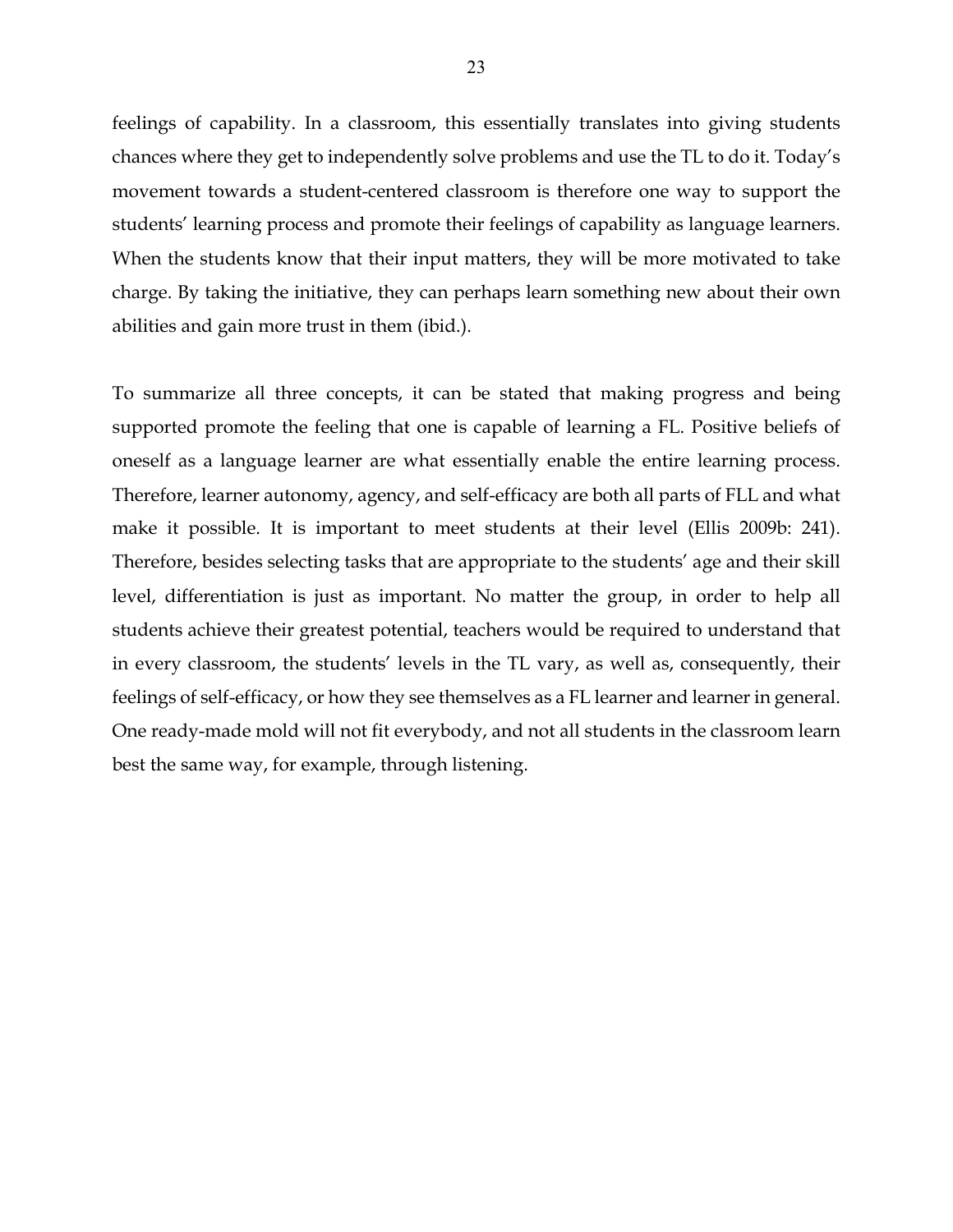#### **3 EFL TEACHING TODAY: ACTION-BASED APPROACHES**

Back in the latter half of the 1970s, in the wake of new language learning theories flowing into the area of FLL, action-based learning emerged for the first time for linguists' evaluation along with the introduction of communicative language teaching (CLT) as a concept (Spada 2007: 271; Savignon 1991: 263). In an era where form-focused FL instruction was mainstream and essentially considered the ideal, different theorists' suggestion that there is more to a language than grammar and spelling (and that instead of these teachers should consequently also focus on other aspects such as language use in communicative contexts) received curiosity and questioning as a response (Savignon 1991). Instead of knowing how to correctly form coherent, grammatically immaculate sentences, the focus should rather be on communicational competence and what one can actually do with the TL.

This shift in the paradigm, which took place in the 1970s, can be seen as somewhat revolutionary in the field of education (Jacobs & Farrell 2003: 3). As Jacobs and Farrell (2003: 3) and Jeon (2005: 87) point out, this has changed the nature of FL instruction from teacher-centered to student-centered as well as 'product-oriented' to 'process-oriented', as the process learners made was assessed, instead of focusing merely on what they achieved and what their final 'products' were. Incidentally, around 40 years ago, these winds of change started to give rise to the ideas of learner autonomy, initiative, and choice (Savignon 1991: 264), which were reflected in learning materials. This action-based learning and communicativeness of the tasks used in FL instruction put learners in the front seat, giving them more options and the chance to take charge instead of being showed what to do and how to do it.

These changes also brought to our attention how important it is to understand languages not only as linguistic systems, but also as means for communication: languages are both part of and the reason for social interaction, which is why it is important to understand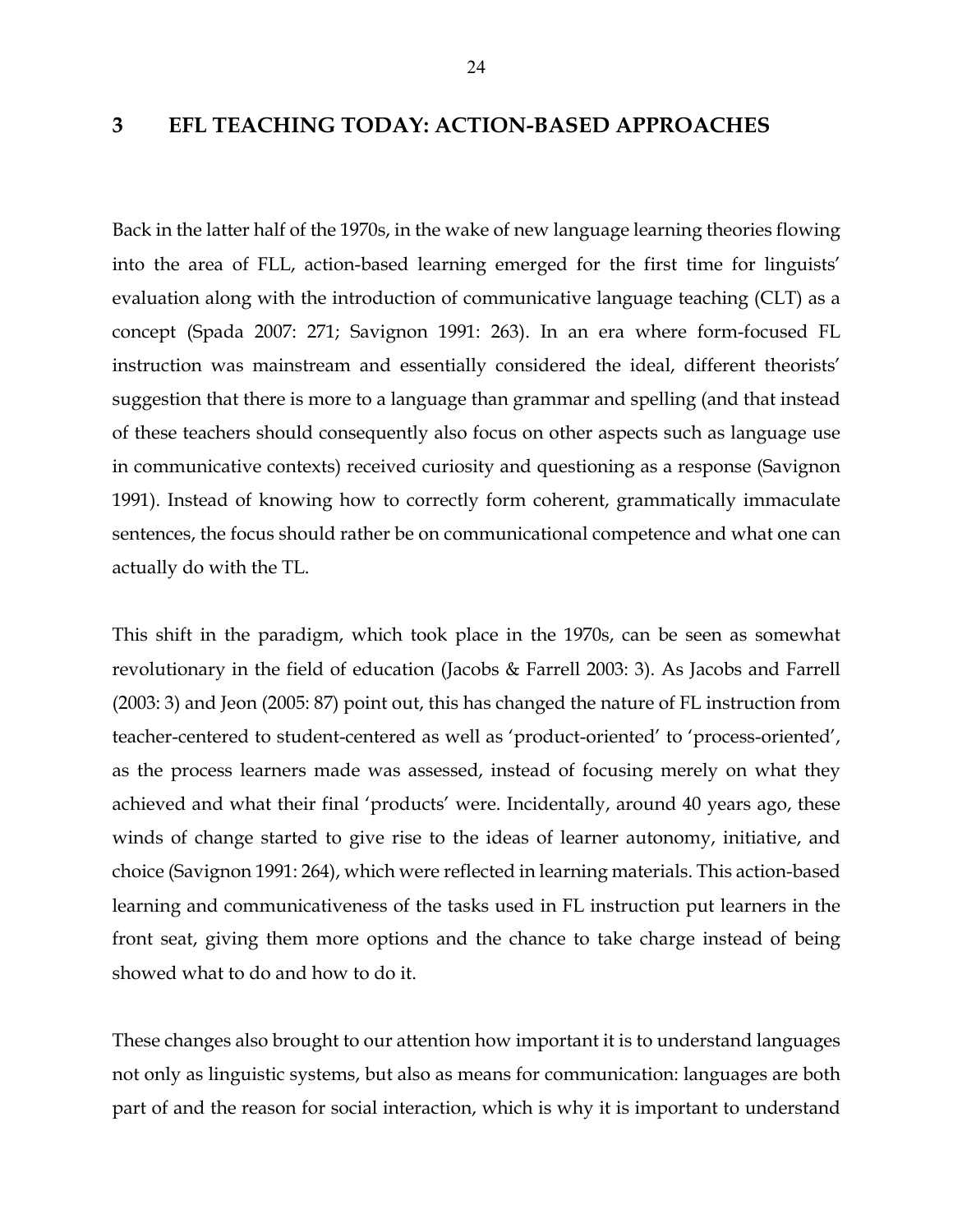this fundamental side of it (Jeon 2005: 87-88). Today, documents like the NCC (POPS 2014) and its amendment (VOPS 2019) echo the message that was brought to the attention of a wider audience: communication may well be the most important part of linguistic competence, and practicing it requires varied communicative activities and materials that were first discussed when CLT started to capture people's attention.

In the Finnish context, the most recent changes within action-based FL education has already taken place. As 7-year-olds all over the country are now, at the latest, getting acquainted with their first foreign language, which for most of them is English (SUKOL 2016), instruction should both succeed in being a comprehensive introduction to the basics of the TL as well as the first step towards establishing a courage and readiness to use the linguistic resources that students have even as beginners (VOPS 2019: 25-30). Based on the NCC and its amendment, this can be best achieved through increasing action-based learning and conversational instruction (POPS 2014, VOPS 2019). While teaching for 7-year-olds should also be varied and offer enough challenges, at the same time, it should be engaging and leave room for their own active participation and output, or agency, which is one of the main principles in action-based teaching (Ellis, 2009b: 223).

Below, I will further explore and compare TBLT and other action-based and communicative approaches that function as alternatives for action-based FL teaching, evaluate their relevance in the context of ELL and reflect on the use of these methods in the ELL classroom. In the present study, the terms *task* and *activity* are used interchangeably to refer to communicational and action-based activities, whereas the term *exercise* refers to a more traditional, often more form-focused classroom assignment generally found in textbooks or distributed in the form of handouts.

#### **3.1 Exploring action-based approaches**

Presently, there are several action-based and communicational approaches that were originally derived from CLT, which ignited the paradigm shift in FL teaching (Shabani &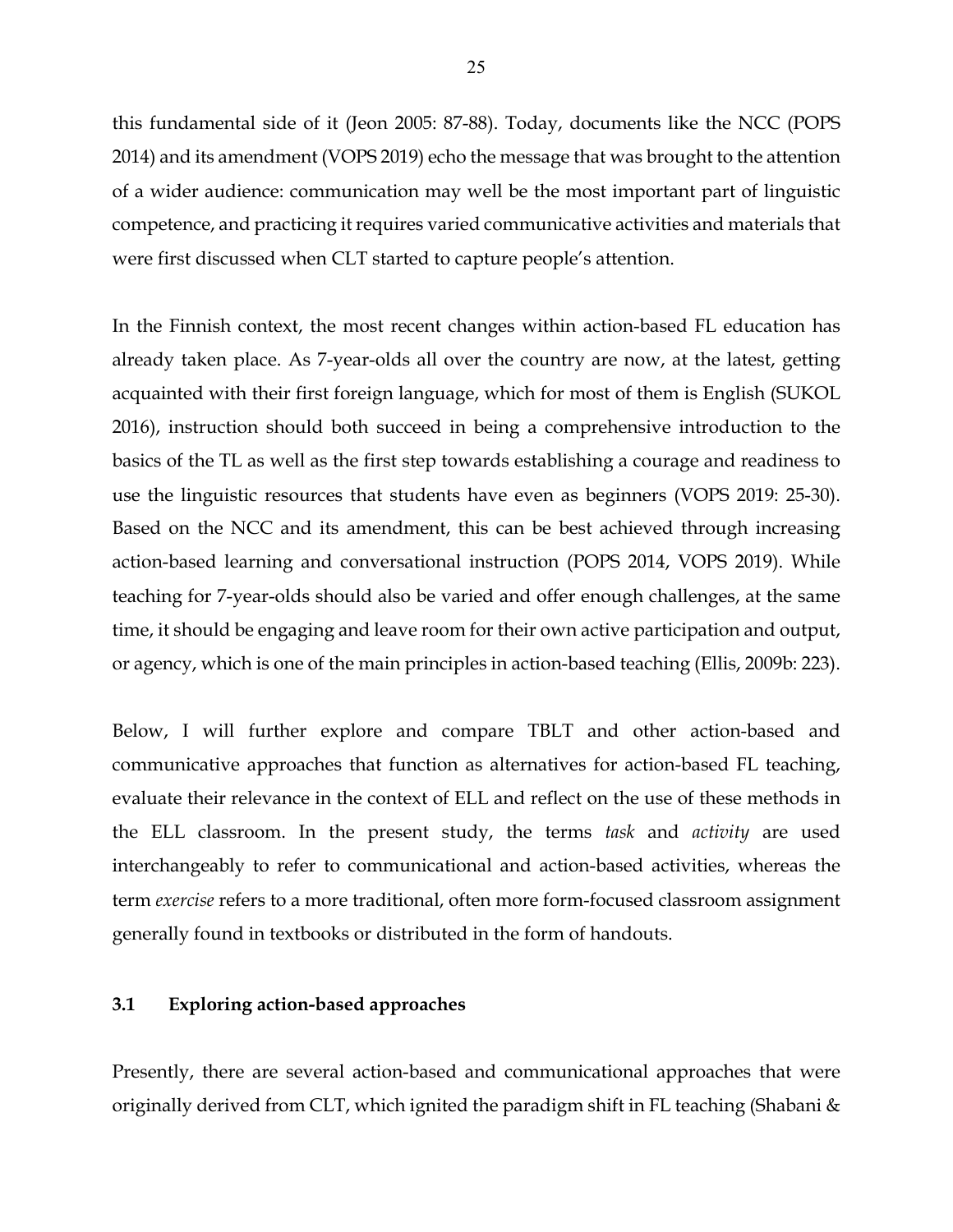Ghasemi 2014: 1714). Of these, TBLT is perhaps one of the most versatile approach to action-based FL teaching, as it combines principles from CLT and a variety of other methods that came after it, such as Content-Based Language Teaching (CBLT), sometimes also called Content-Based Instruction (CBI), which focuses more on content (Shabani & Ghasemi 2014). Norris (2009: 580) also argues that TBLT fixes the shortcomings of CLT, which, in his opinion has limitations due to the inclination to focus too much on aspects like grammatical accuracy and fluency. According to him, TBLT can offer learners more practice in other areas of linguistic competence, and not solely communication. Despite this criticism and while communicative approaches overlap each other to an extent, Norris (2009) implies that the aspect of the TL that different approaches focus on varies. Therefore, if following strictly just one approach in a classroom, this obviously affects how instruction and lessons are planned, how individual tasks are chosen, and what skills or areas of competence are emphasized. The ideologies of methods like CLT, TBLT and CBLT are in line with the goals and descriptions in the NCC, which makes them, or at least a combination of them, a good option for classroom use.

The main units in TBLT are tasks, which offer an alternative to what used to be more traditional classroom activities, generally referred to as exercises. A task, or several tasks, is basically what a task-based foreign language lesson is built around. The essence of a task, while difficult to define, has seen attempts to be captured and described by different theorists such as Long, Lee, Prabhu, and Skehan (Ellis 2003: 4-5). All have worded their explanations differently, but the basic idea of each description is essentially the same. CLT and CBLT have the same fundamental idea of getting 'hands-on' in the classroom, with their focuses being on developing *communicative competence*, which refers to a speaker's ability to use a language appropriately and effectively (Shabani & Ghasemi 2014: 1714; Jeon 2005: 88), or information, respectively.

Rather than trying to conceptualize a term that has to do with hands-on learning, it can be noted that tasks can also be distinguished from more traditional classroom exercises with the help of four criteria (Ellis 2009b: 223), which a task should meet in order to be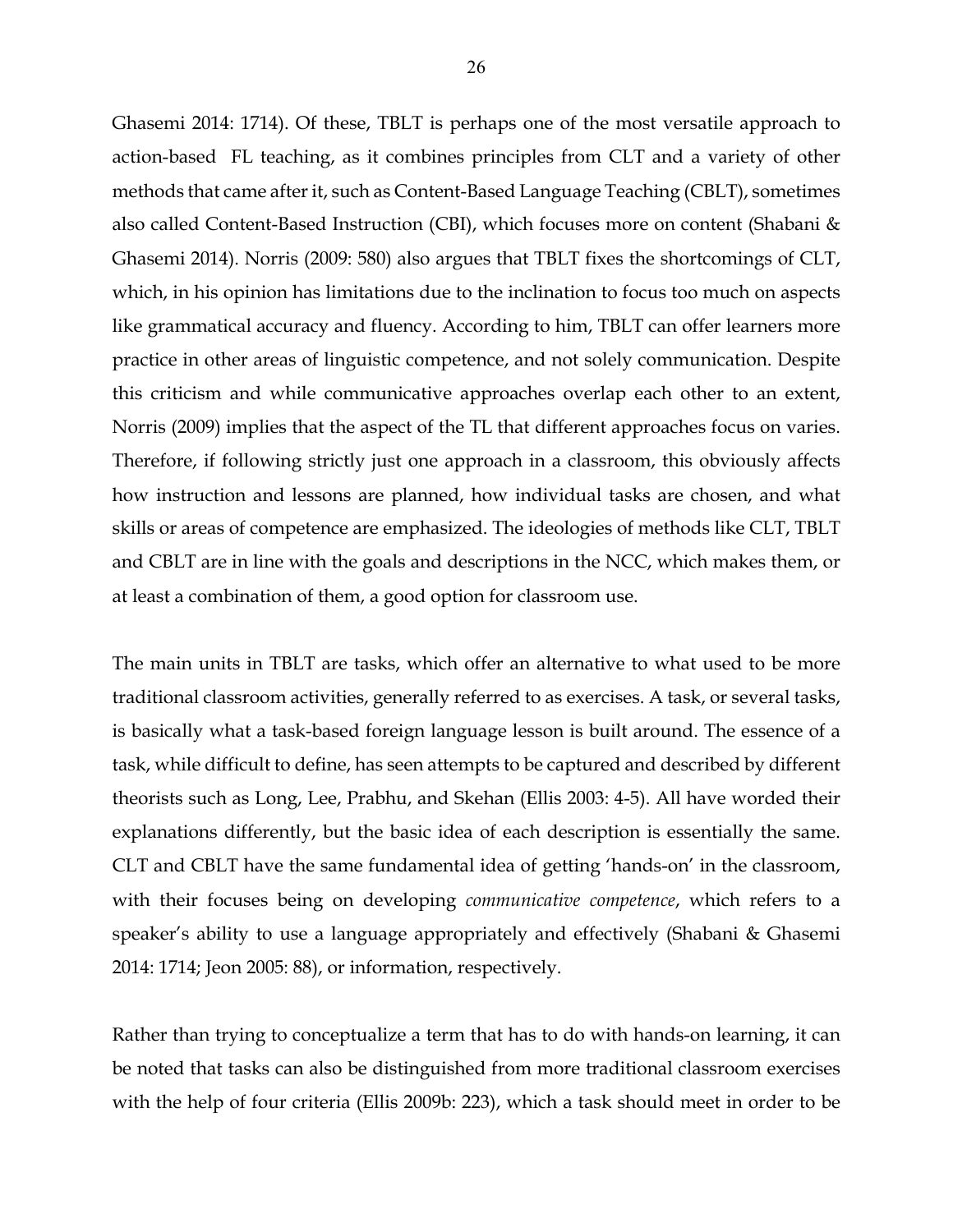regarded as a task-based activity. Firstly, the main concern of a task should mainly be meaning in the TL: the meanings of words and how they are used in practice. Secondly, the task itself should be built around a problem that needs to be solved, also referred to as the gap of the task. For this gap, which is often related to or resembles a real-life problem, to be filled, students need to communicate or somehow else to use the TL in order to solve the task at hand, depending on whether they are working in a group or independently. Thirdly, tasks support agency, as students are encouraged to take charge and trust that their language skills carry them through the task to its completion, which is the last criterion. Fourthly, that is, working with a task, students should be aware of an end goal which they will need to achieve and work toward.

To further explain what a task is in any of the three approaches, a synthesis can be made that they are designed to activate students' cognitive processes, include authentic content and connections to situations one could encounter outside the FL classroom, practice one or more language skill and have a clear goal. Authenticity is an important aspect in all the three communicative or action-based approaches, CLT, TBLT, and CBLT. Generally speaking, tasks can be either unfocused or focused, with an emphasis either on communication and chance of using the TL, or they can use communicativeness as a way of practicing a "specific linguistic feature", as stated by Ellis (2009: 223). Ellis (2009: 221- 243) also distinguishes between input- and output-prompting tasks, depending on whether the task requires students to focus on linguistic input, such as an excerpt or a video, or them to use the language themselves (output). Based on his and Duran and Ramaut's (2006: 47-75) descriptions, an example task in an action-based FL classroom could be one where the students are given a topic area and a related problem with reallife relevance. Some tasks may include elements of roleplay, such as cashier and customer; students could work in pairs or small groups where one of them is a shopkeeper and the rest are customers who are given shopping lists for the items that they need to buy. Depending on the approach used, aspects such as communicative competence or the content can be the main focus of the task according to Shabani & Ghasemi (2014) and Jeon (2005: 88). They state that CLT puts emphasis on practicing the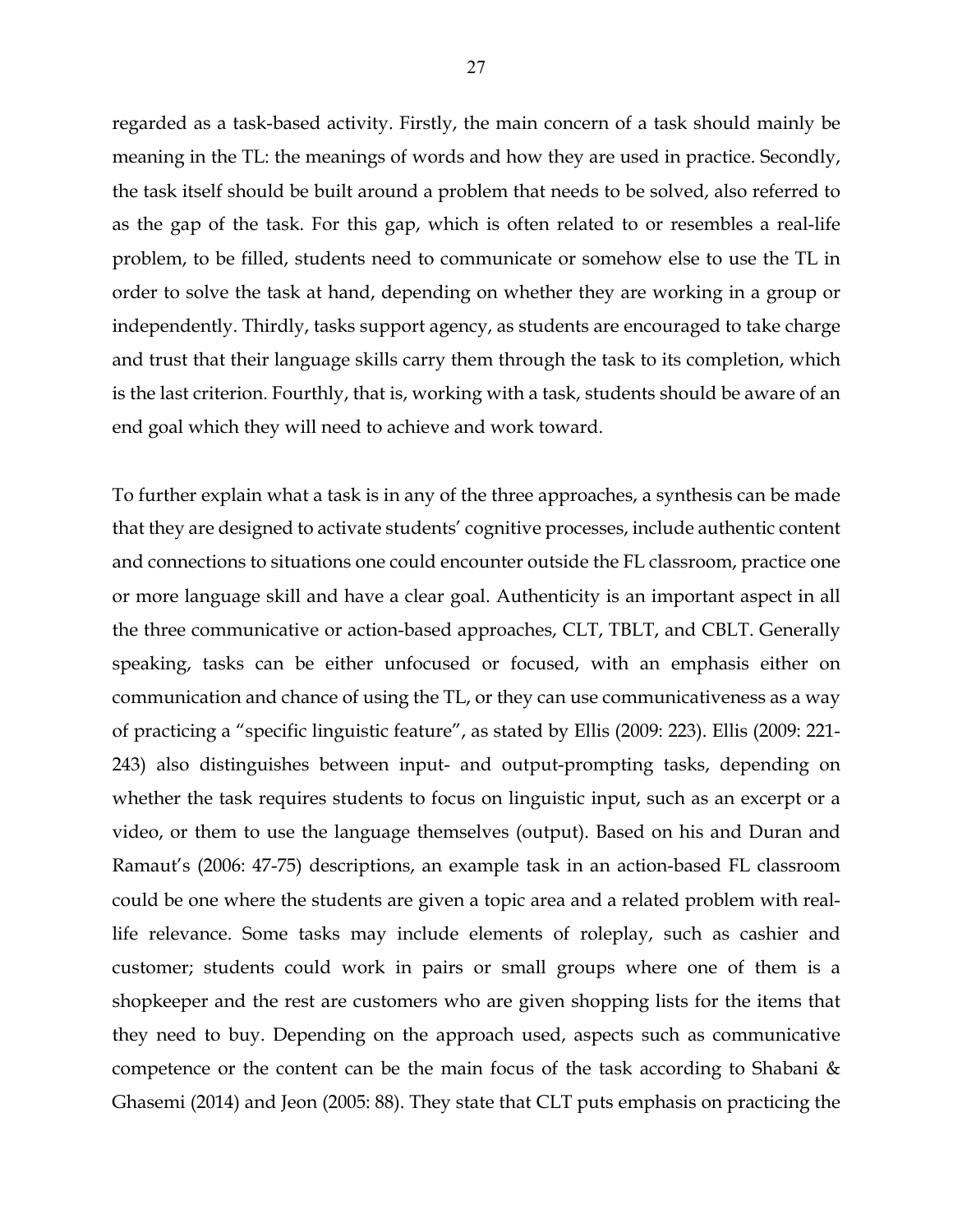readiness to convey a message and bring the focus on information, such as what words and phrases students learn from the task and what they know about a certain topic.

Another aspect that the different action-based approaches to FL instruction have in common is the aim to make lessons and their content, such as the topics covered and the materials used, as authentic as possible (Ellis 2009b, Maina 2004). The ability to survive with the TL in real-world-like situations directs the choice of activities that lessons are built around, and like Norris (2009: 578) states, "tangible learning outcomes" which show "what learners are able to do with the language" are quintessential. Authenticity supports the idea of making instruction more action-based, and the other way round, as like stated in the amendment of the NCC (VOPS 2019: 25-30), ELL instruction in Finland includes the use of activities like games, songs, and drama, which enables role-play tasks resembling real life situations.

The nature of communicative and action-based approaches to FL teaching can be summarized by stating that they essentially move FLL from theory to practice. This trend started with the introduction of CLT, and different other approaches derived from it have evolved. As Long (2000, 2015: 8) discusses, perhaps one of the greater aspects and gifts to the world of FL teaching that TBLT, for instance, brings, is the fine combination of "implicit and explicit learning" that it offers, which is reflected in the way that tasks are planned. He also notes that the approach is learner-centered, as TBLT features student friendly contents and methods that are easy for the teacher to modify to better fit individual learners' needs and skill levels. Finally, as is quite evident, he lists practicality and authenticity as two of the core strengths of TBLT and other action-based and communicative approaches (Long 2005: 13-14). CBLT, on the other hand, has been praised as a method that facilitates a feeling of autonomy in students, helping them be active and self-regulate their own learning process (Stryker & Leaver 1997: 285-286), which would be important for younger learners to experience as well.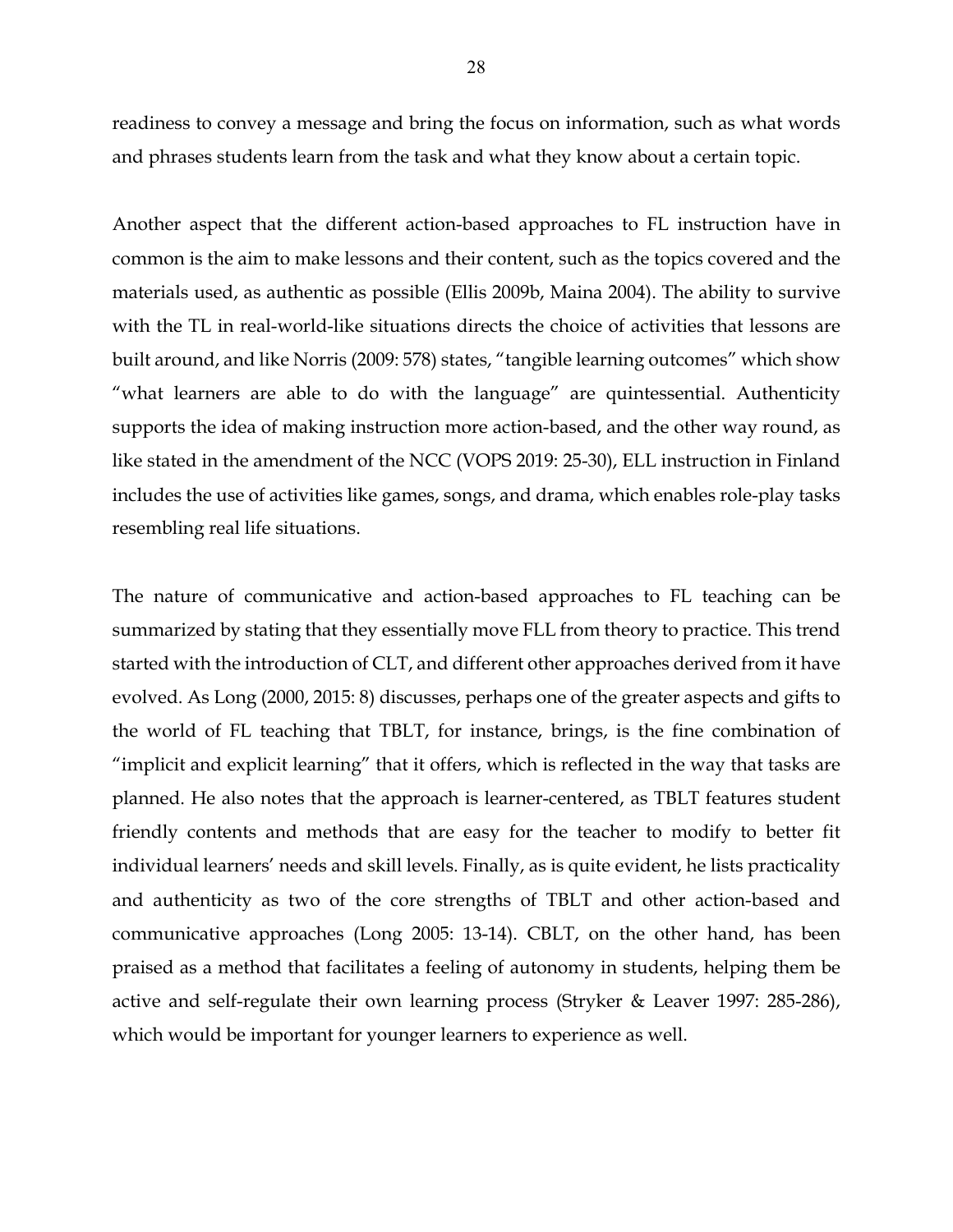#### **3.2 Action-based learning in ELL classrooms**

Action-based learning and communicational aspects in ELT can take several forms. Endless possibilities within ELT can inspire teachers to design novel activities which make lessons interesting for both them and the students. Young learners are an auspicious group to implement learning through play and experimenting with different approaches, methods, and activities, for as Hummel (2014: 19) and Saville-Troike and Barto (2017: 88) discuss, children are more open as learners than teens and adults. They are often very acceptive of different and unique task types and will not question the pedagogy behind an activity if it resembles more play than work.

In some instances, action-based language teaching can be executed in a more ambitious, even visionary way. Since one of its cornerstones is student-centeredness, there are models that take this aspect of action-based learning to a new level. Concepts called role reversal (Barnes 2012) and flipped learning (Bergmann & Sams 2014) are recent, rather pioneering models for arranging teaching and ensuring that students are in the forefront, taking charge and responsibility for their own learning process. Both concepts are based on a similar idea: students are first expected to explore and familiarize themselves with a new topic, therefore in a way assuming the role of the teacher. This can be seen to offer students with great opportunities to strengthen their autonomy as learners, as well as their agency and self-efficacy. At the same time, the teacher shifts into the role of a guide, a facilitator, who helps students with grasping new themes, concepts, and their interconnectedness (Barnes 2012; Bergmann & Sams 2014). Both Barnes and Bergmann & Sam's ways of teaching are dependent on technology to a degree, as students are asked to, for instance, watch either pre-recorded lectures or look up information online. Even if the shift toward a more radically student-centered classrooms like these is slower, the role and importance of technology is likely to increase in action-based teaching as time goes on.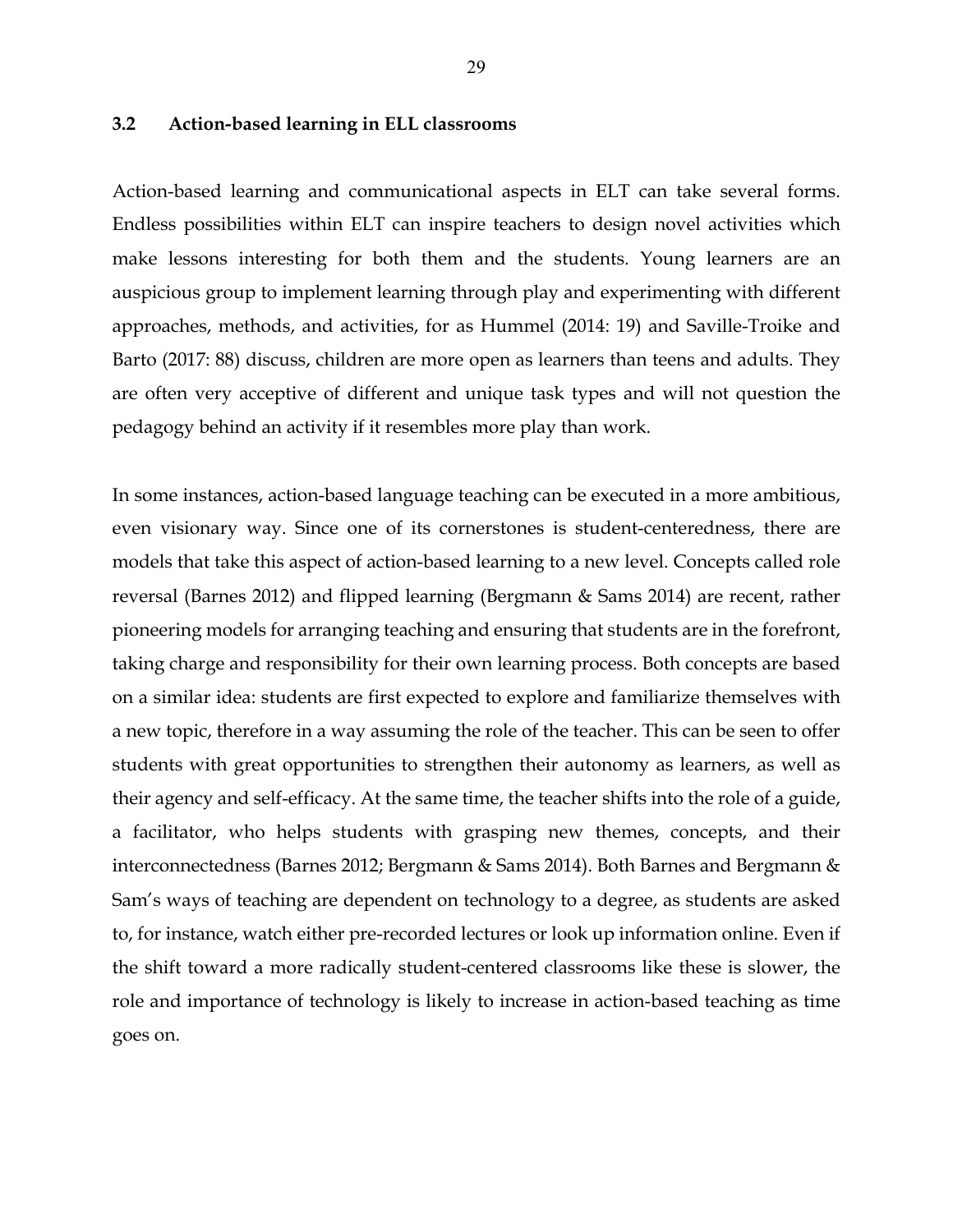All in all, action-based ELT offers students opportunities for independent language use and practice, and hence, it supports their sense of agency. As Newman (1995: 1, cited in Maina 2004: 1) discusses, the shift from teacher-centered to student-centered instruction is making the classroom an environment where learners are "actively constructing meaning, grounded in students' experiences in contrast with the student simply absorbing and producing knowledge transmitted from subject matters". In-task, teachers do not simply give students the right answer. Instead, they are helping them to find the answer to a question, therefore helping them strengthen their autonomy and self-efficacy, the notion that they are capable of managing to complete a task on their own. Activities characteristic to ELL encourage the use of the target language, and students are given the opportunity to step in and lead activities, for example, when quizzing colors from their peers, which promotes and supports social learning (Ahearn 2001). Students need to take initiative in order to learn, and so encouraging active participation is crucial (Teng 2018).

#### **3.3 Rationale: Using action-based approaches in ELL classrooms**

Several theorists, such as Beloglovsky and Daly (2015: 96) and Shintani (2016) have explained from different perspectives why teaching younger language learners by using action-based activities would be worth considering and utilizing in the classroom. Furthermore, conclusions from theorists in psychology and linguistics alike, like Piaget and Krashen, support the idea of learning by doing. What comes to the contributions of psychology, research related to FLL has been conducted especially within the fields of developmental and cognitive psychology (see e.g. Beloglovsky & Daly 2015; Granena & Long 2013). Saville-Troike and Barto (2017: 88), for instance, have compared young learners to their older peers. They concluded that what is essential about the differences between the two age groups is that children process and understand language in nonanalytical, concrete terms as opposed to a more matured brain, endowed with analytic ability to a greater extent. This is in line with that Piaget, for instance, has theorized (Beloglovsky & Daly 2015: 10-13, 90-97, Gillibrand et al. 2011: 37). This means that children's metalinguistic awareness, the notion that language is essentially a tool, has not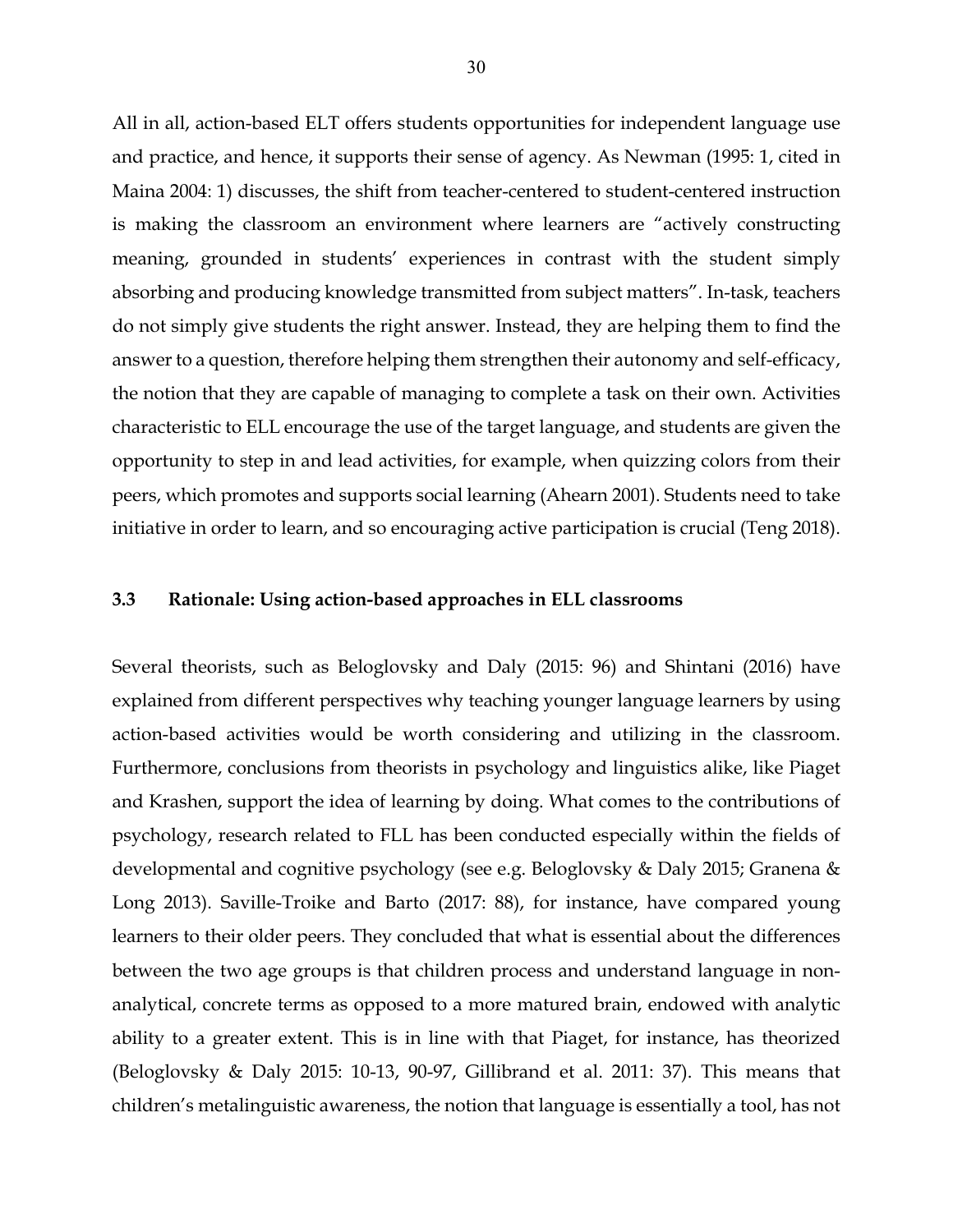yet developed to a point where they would find it easier to learn languages by adopting its grammatical rules. Instead, they instinctively prefer learning through exploring the concrete reality around them, like Hummell, (2014: 19) and Lightbown and Spada (2013: 156) have discussed. Children also, generally speaking, have less reserved and inhibited attitudes when it comes to experimenting with different ways and methods of teaching. In comparison, adults tend to have a rigid image of how learning should happen after years of experience in traditional language learning at school or other institutions and may therefor think of task-based or communicative tasks more as play than actual learning (Saville-Troike & Barto 2017: 88; Lightbown & Spada 2013: 156).

Further reasoning for choosing teaching materials, methods, and tasks that allow language acquisition to happen more spontaneously, through play in many instances, can also be found in the field of developmental psychology. As previously discussed (see Section 2.1.1), this branch of psychology and its theories have several implications for education (Webb 1980). According to Piaget (Beloglovsky & Daly 2015: 10-13, 90-97 and Gillibrand et al. 2011: 37-39) and his theory of cognitive development, the cognitive abilities and processing of first graders, who, in Finnish schools are generally 6-7-yearolds, are still defined in concrete rather than abstract and analytical terms. For this reason, Beloglovsky and Daly (2015: 96), among others, suggest utilizing tasks that facilitate kinesthetic learning, or in other words, learning by doing.

However, Norris (2009: 590) and Duran and Ramaut (2006: 47) report that according to previous research, teachers report teaching young students as one of the reasons why they do not utilize action-based methodology in the classroom. This is because they think that young learners do not have the language skills needed for task-based instruction to work, as it is based on active language use and requires the learner to use language as a tool to solve a task. In the light of arguments and models of a number of linguists and theorists (see e.g. Ellis 2009a, 2009b), however, a point can be made to support and encourage the use of action-based teaching techniques in the early FL classroom. Children's natural inclination for learning by doing is a prime opportunity for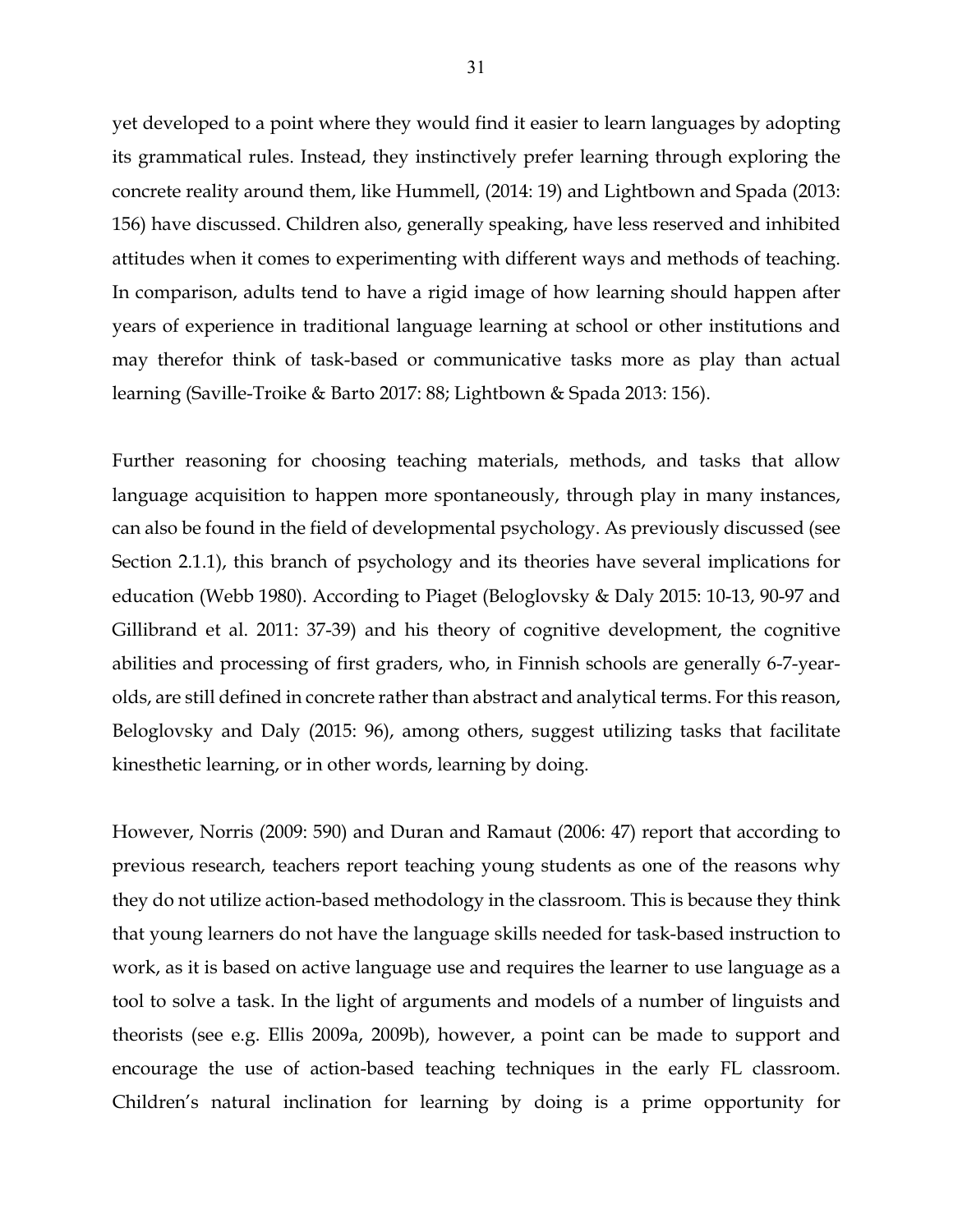experimenting, especially when reading and writing skills cannot be and are not required, as is implicitly stated in the amendment of the NCC as well (VOPS 2019). While hands-on activities may be better suited for adults as well in some instances, children are often more open to experimental learning. Furthermore, as Ellis (2009: 241) suggests, for action-based instruction to serve its purpose and work well with learners whose linguistic knowledge is still rather rudimental, it should simply be made sure that the tasks chosen meet the proficiency level of the students in question.

While education is a field among others following the trends of the rest of the world, the swift from form-focused teaching to task-based activities and authentic learning with real life relevance seems justifiable based on the reasoning in the latest NCC (POPS 2014) and its amendment (VOPS 2019). The structural changes in curriculums and syllabuses have not happened on a whim, but rather due to an actual need to update language education and its methodology. Whereas foreign language teaching used to focus on what one might even call nitpicking, meaning detecting and correcting errors in grammar, today a better sense of balance prevails (Kramsch, 2002: 59-61). In some ways, like Hummel (2014: 115) notes, favoring grammar in instruction in the past led to neglecting other aspects of language, and consequently areas such as oral skills and competence in communication did not get as much attention. Action-based and communicative teaching has been touted as something that helped rectify the situation (Ellis, 2009: 242). Nowadays, the divide between the generations can be seen quite readily: Speaking skills were not a current topic in language education a few decades ago, whereas younger, educated people and especially those still at school are getting considerably more practice for their practical skills in foreign languages (Savignon 1991), which positively affects their communicative competence and the readiness to produce spoken English as well as other FLs.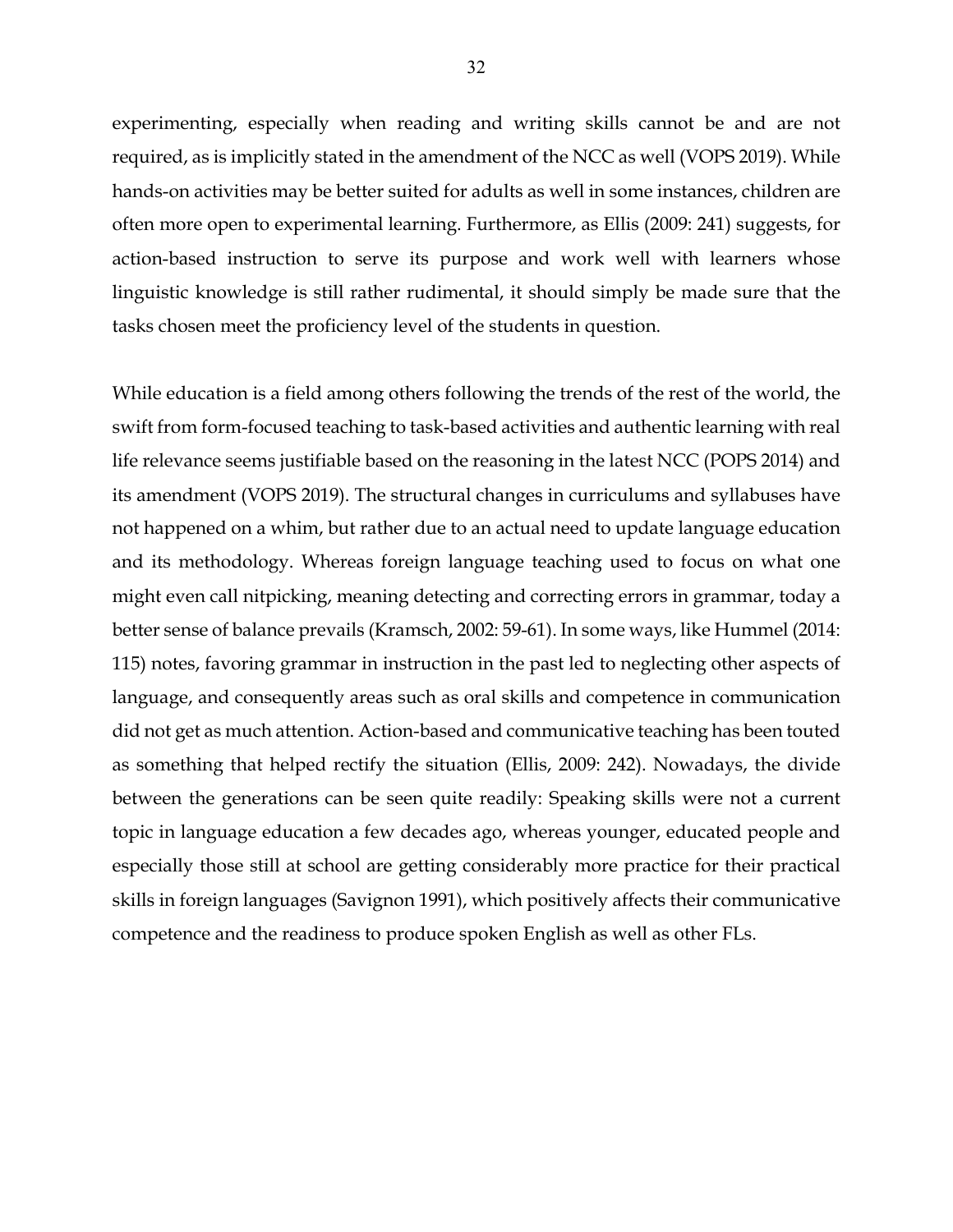#### **4 EARLY FL EDUCATION IN FINLAND**

Language teaching, like everything else in schools, should follow its time and the needs of the surrounding society. When planning their lessons and individual tasks, it would be useful for teachers to ask themselves what their students should know and be able to do with a certain language within the framework provided by the NCC, which outlines the objectives for each grade in each subject. In Finland, matters related to education planning are distributed to authorities and professionals within the field of education, but the decrees formulated by the Ministry of Culture and Education as well as the Finnish National Agency for Education need to be followed by teachers and other qualified personnel, as abided by the Finnish law (Finnish National Agency for Education 2019c, Ministry Education and Culture 1998). In this Chapter, I will explain the current state of early FL education as well as the purposes of both FL and early FL education in Finland.

#### **4.1 Current state of early FL education in Finland**

Language education is perhaps more closely tied to language politics and societal needs than one think at first. Finland is an example of a country it is a statistical fact that fewer students choose to start studying or keep studying optional foreign languages (Skinnari & Sjöberg 2018: 29, SUKOL 2016). This almost inevitably paints a picture of a future where Finland is lagging behind what comes to linguistic resources compared to other countries in the multilingual European Union, despite the fact that in Finland, it is compulsory for all students to study at least two languages, Finnish and Swedish, from grade 1 until grade 9, when they leave compulsory school at age 15 or 16. It can be concluded that in the future, these decaying linguistic resources can adversely affect Finland's competitiveness in global markets, politics, and international relations (Pyykkö 2017). While it can be argued that globalization is already a cliché at this point, it is still a very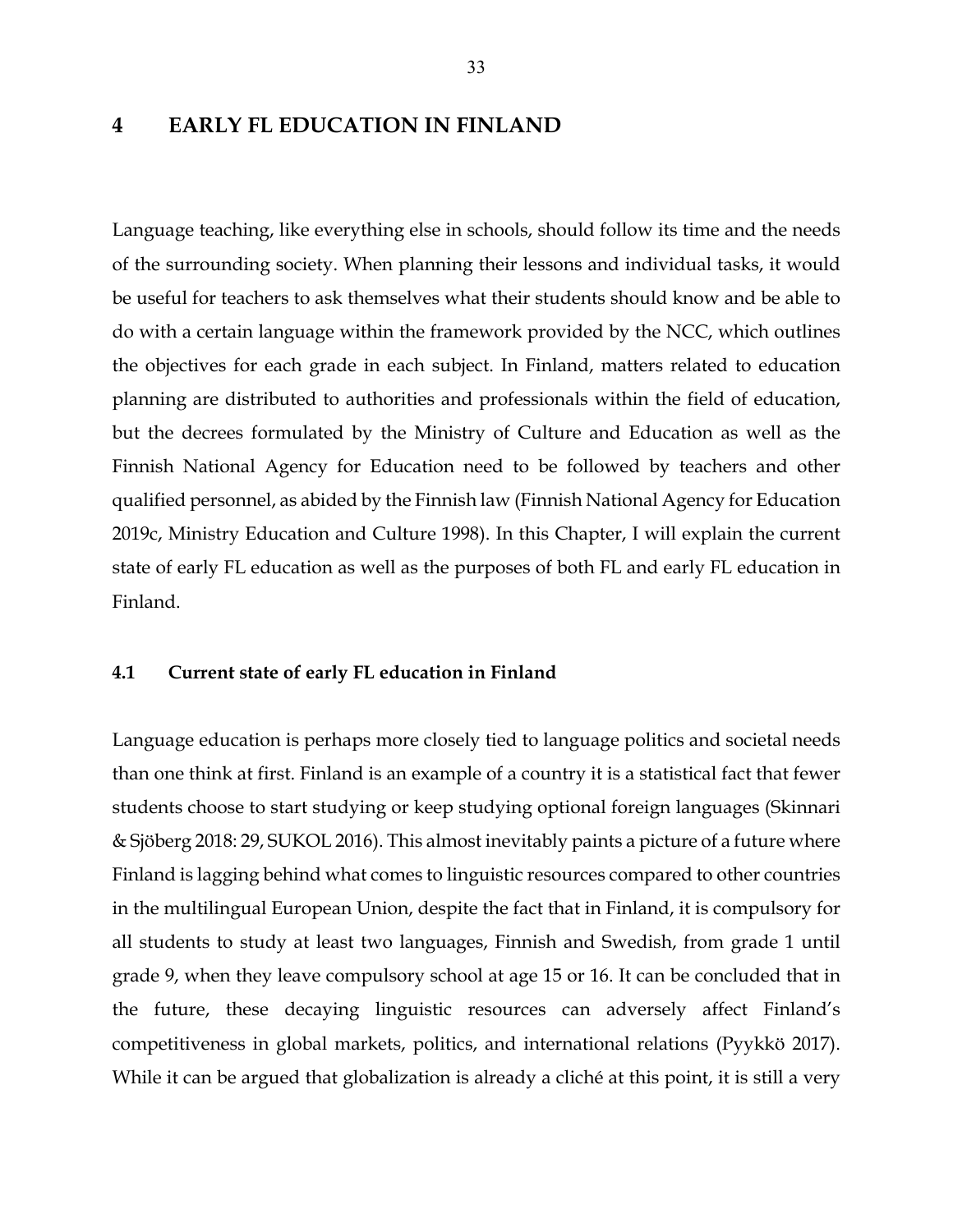real phenomenon. The globalized world is prompting everyone from political leaders to teachers and students, the future leaders and teachers, to be prepared to work in a world that is multicultural and multilingual. As Pyykkö (2017) states, the declining interest towards foreign language study in Finland is a problem, and also one of the reasons to start language instruction earlier in Finnish compulsory schools.

According to the Ministry of Culture and Education (2018), further reasoning for starting FL education earlier is that the Finnish educational system now better acknowledges the critical period for language learning and the benefits of ELL, which, in theory may suggest a stronger foundation and skills in the TL (see Section 2.1.2). ELL is also expected to decrease inequality based in the regional and socio-economic differences and variables in how language education is arranged in different municipalities and regions, as schools in certain areas have had the benefit of more funding and therefore also the opportunity of offering a greater number of foreign languages for students to choose from, as well as FL education that started earlier (Ministry of Culture and Education 2018; Pyykkö 2017).

A point can also be made about teaching languages in order to educate the youth about different cultural practices and societies, as stated in the NCC (POPS 2014). The document reflects the idea that foreign language skills also enable students to be able to face the challenges of the globalized world, including the European Union that Finland is part of, where staying in the comfort and safety of the cocoon that is one's native language is not quite enough. If nothing else, mastering several languages opens new doors of opportunities both figuratively and quite literally later in one's studies and the working life (the European Commission 2020).

#### **4.2 The National Core Curriculum and ELT**

The Finnish National Agency for Education is the party responsible for formulating the learning objectives and desired outcomes as well as reforming the principles and ideals that should be taken into account when planning instruction in schools nationwide. For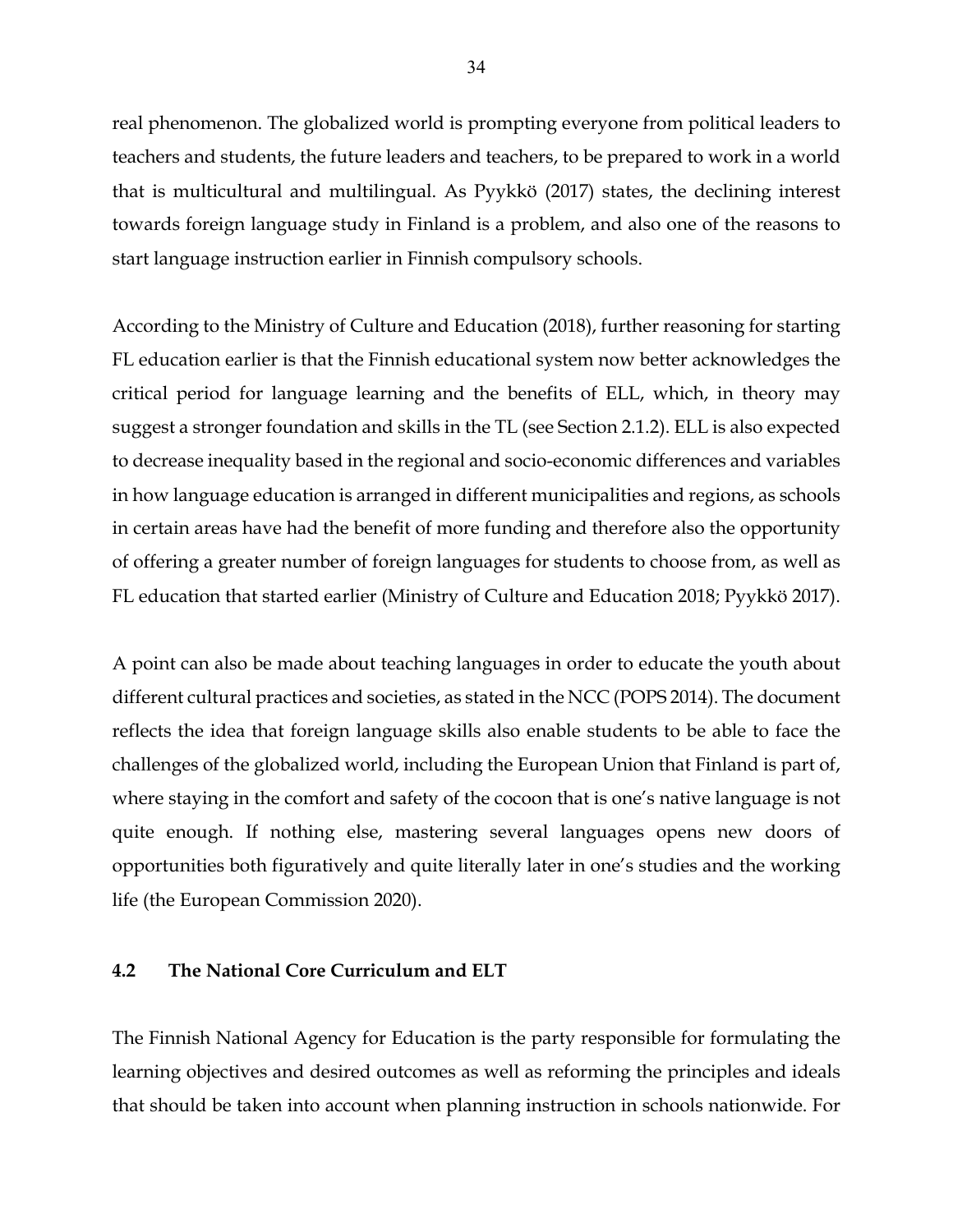compulsory schools, these goals and guidelines are outlined in a document called the National Core Curriculum for Basic Education (NCC).

As discussed previously in Chapter 1, it is important for schools to follow their time and for language instruction, among others, to meet the requirements of the globalized society. To keep track of the advancement and new needs and challenges, the Finnish National Agency for Education reforms the NCC every ten years, either by reforming the entire curricula or by updating some parts of the existing curricula (Vitikka & Rissanen 2019). When it comes to foreign language education and its commencing in spring 2020 at the latest, the Finnish National Agency for Education published an amendment to a Section in the NCC describing the instruction in the first foreign language in the fall of 2019 in the first and second grade (VOPS 2019), and basically describe the nature of ELL as well as outline its objectives.

In the amendment of the NCC (VOPS 2019: 25-30), several goals toward early EFL teaching are presented. The most recent curriculum puts the idea of learning by doing in any subject as well as lifelong learning on a pedestal, and the same trend is reflected in Chapter 13 of its amendment. The Chapter discusses ELT (VOPS 2019: 25-30), and it is explicitly stated there that in early FL instruction, reading or writing are not required skills, as these are often still in progress even in the students' first language at the age of 7. Therefore, tasks where the ability to read and write are requirements, are mostly out of question in classroom instruction, which heavily leans on other mediums and particularly the world of experiences as a consequence. For the same reason, early FL instruction is described as 'action-based' (VOPS 2019: 25). This is supported by the prevailing, current understanding of children's cognitive development, as discussed by Piaget among others. Young learners' developing writing and reading skills are not the only reason for approaching languages through more concrete stimuli, for this notion is also matched by learning and development theories (see e.g. Beloglovsky & Daly 2015, Gillibrand et al. 2011). To help teachers to be better prepared for teaching English or another foreign language to young learners, ELT teachers had the opportunity to attend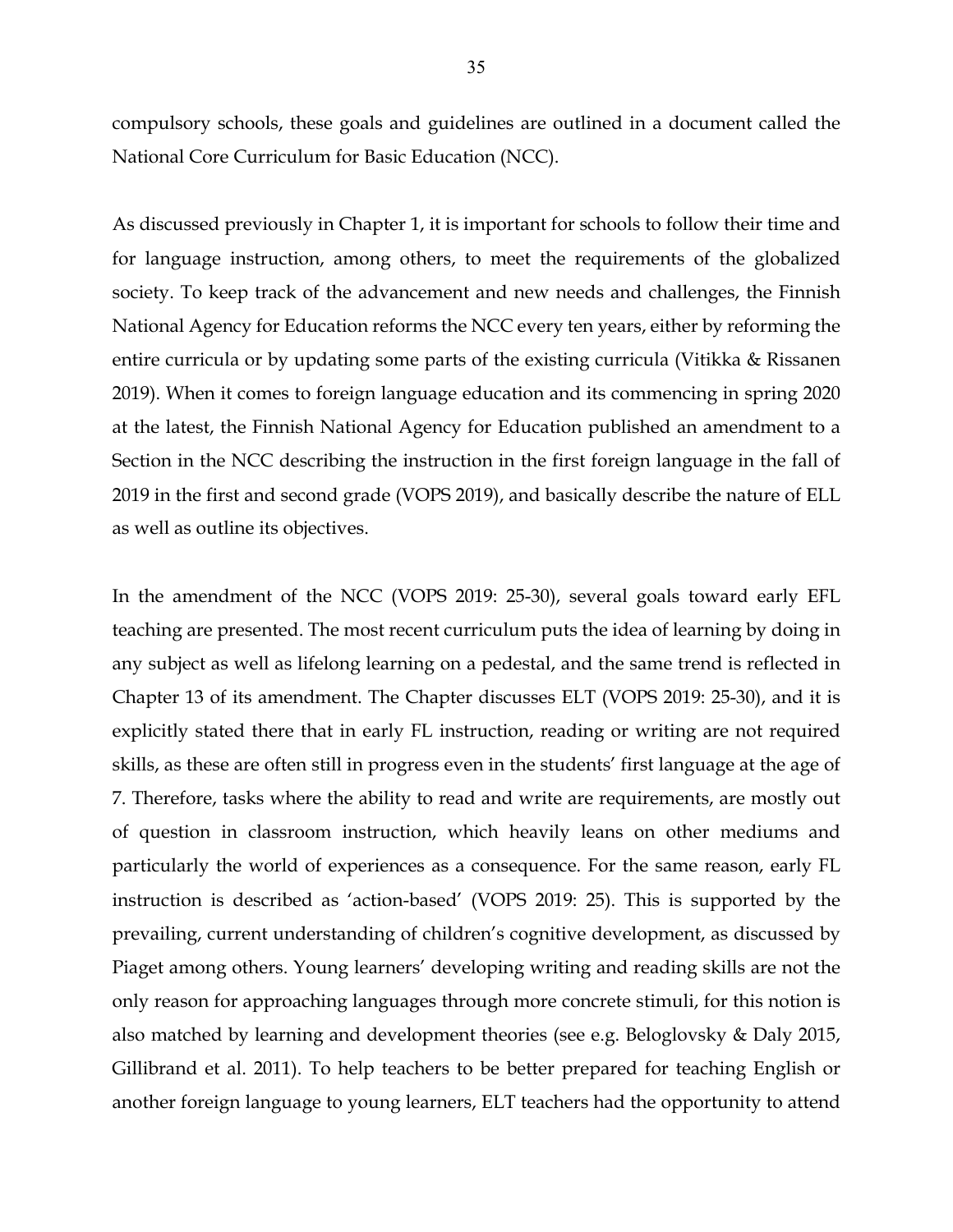special training sessions in the fall of 2019 and the spring of 2020 (Finnish National Agency for Education 2019a).

To describe the nature of early foreign language instruction stated in the amendment of the NCC further, an observation can be made that one conscious effort toward building students' confidence to use the TL is exposing them to it from the very beginning (VOPS 2019: 25-30). The doors to the world of the foreign language, which in most cases for Finnish 7-year-olds is English (SUKOL 2016), are opened with an aim to piquing the students' interest toward the TL and the culture or cultures related to it (VOPS 2019: 25). Furthermore, action-based learning and communicativeness are evidently key words in the document. They are not however, only depicted as an objective, but rather as approaches of teaching in the amendment of the NCC. Combined with concepts like authenticity and agency, which are not explicitly mentioned yet clearly represented in the descriptions, it is mentioned that suitable tasks and techniques are engaging and meet the students' interests (VOPS 2019: 25-30). With links to real life and, for instance, the students' past time activities, authentic content that can be molded to fit a variety of teaching methods can be used to inspire and encourage learners to use the TL from the very beginning (Maina 2004). According to previous research and studies, as Maina (2004: 1) states, authentic materials and student-centered tasks have been proven to engage students in more active modes of learning. Consequently, authenticity and hands-on tasks have been reported to promote agency (Maina 2004: 2). Suitable example tasks mentioned in the amendment of the NCC include songs, games, stories, pictures, and drama (VOPS 2019: 28).

It is also worth mentioning that much like the rest of the subjects, foreign languages, such as English, are no longer seen as concepts separate from the real world in the NCC and its amendment (POPS 2014, VOPS 2019). In other words, in the documents, there is an attempt to blur lines between school subjects, making learning more multidisciplinary and therefore authentic, as subjects do not exist as separate entities outside classrooms (POPS 2014). To illustrate, solving a real-world problem can require knowledge in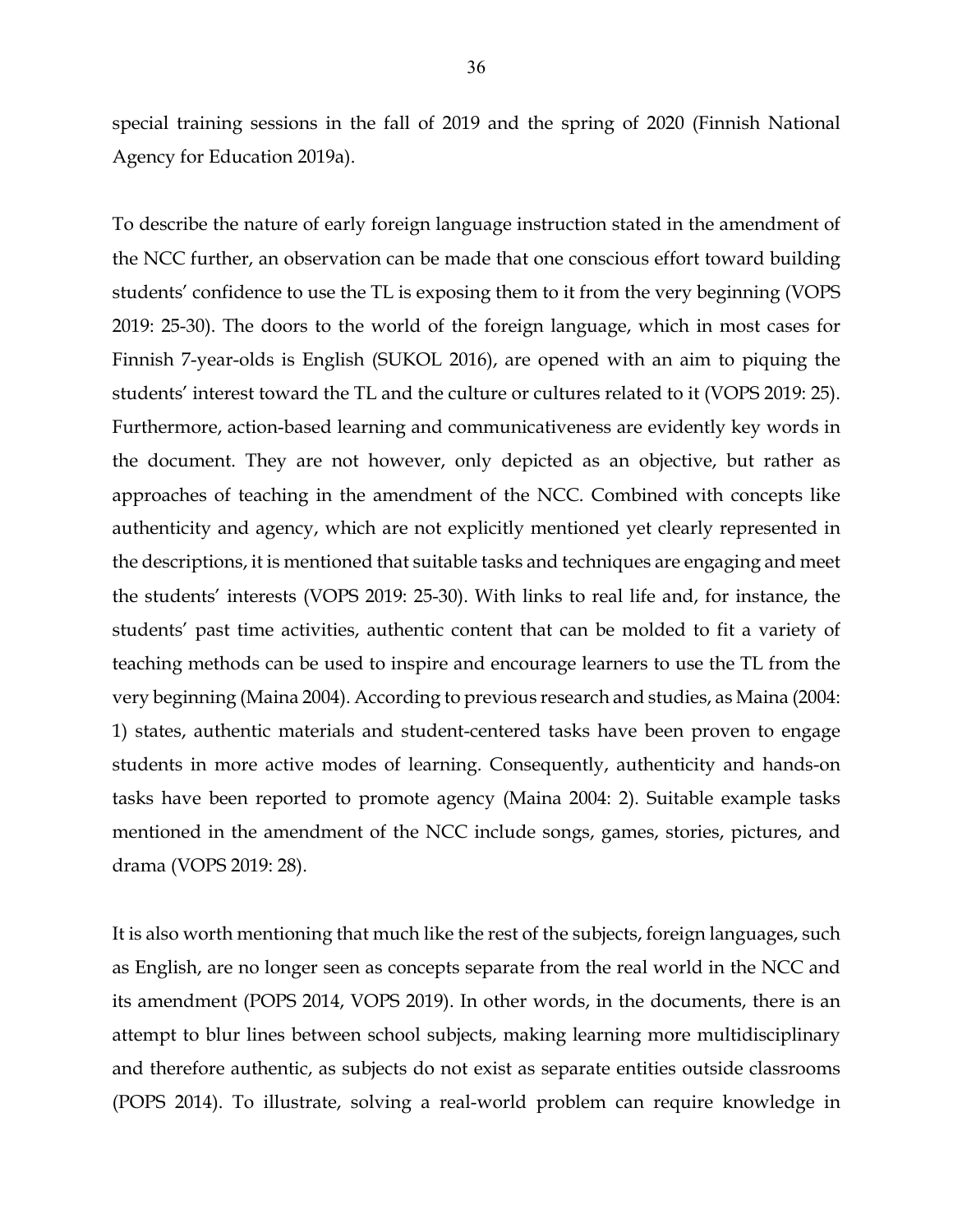English, Mathematics and Physics. Promoting the idea of interdisciplinary learning is related to action-based and authentic learning, as language classrooms are not students' only learning environments: It is explicitly stated in the amendment of the NCC (VOPS 2019: 29) that both school and its surrounding areas are noteworthy environments for learning, which has been proven through several studies focusing on informal learning (see e.g. Ala-Kyyny 2012, Eskelinen 2019, Sylvén & Sundqvist 2012). Therefore, teachers are encouraged to leave the classroom or let their students leave it whenever possible. This way, students can be made (more) conscious of the multiculturalism and multilingualism that are present all around and not just in the EFL and other FL classrooms. This awareness supposedly contributes to the learning that continues outside school hours when students are with their parents or other guardians and friends, therefore supporting informal and incidental learning. It is evident from the descriptions in the amendment of the NCC (VOPS 2019: 25-30) that through the engagement with their immediate surroundings, teachers have an opportunity to create concrete learning experiences for their students, therefore supporting the learning process of 7-year-olds, which is characterized by interaction with the surrounding world. Further, transcending the traditional notion of a learning environment supports the need for variety in tasks and young learners' inclination to learn by experiencing and making sense of the world around them.

In sum, it can be stated that teaching has indeed become more task-based on the descriptions in the NCC (POPS 2014) and its amendment (2019), and in this framework, the actual instruction implemented in classrooms can consist of novel ideas for activities. It can be pointed out, though, that no language instruction, no matter how early language education begins or how extraordinary teachers' ideas for new and exciting tasks are, does automatically make language instruction adequate or guarantee success in the TL. On the same token, language instruction that relies on explicitness and explaining rules, does not support "the natural processes involved in the internalization of grammatical form and syntactic rules [of a language]" (VanPatten 2002: 105-109). Instead, to internalize the understanding of the learned rules, meaningful use of language is needed.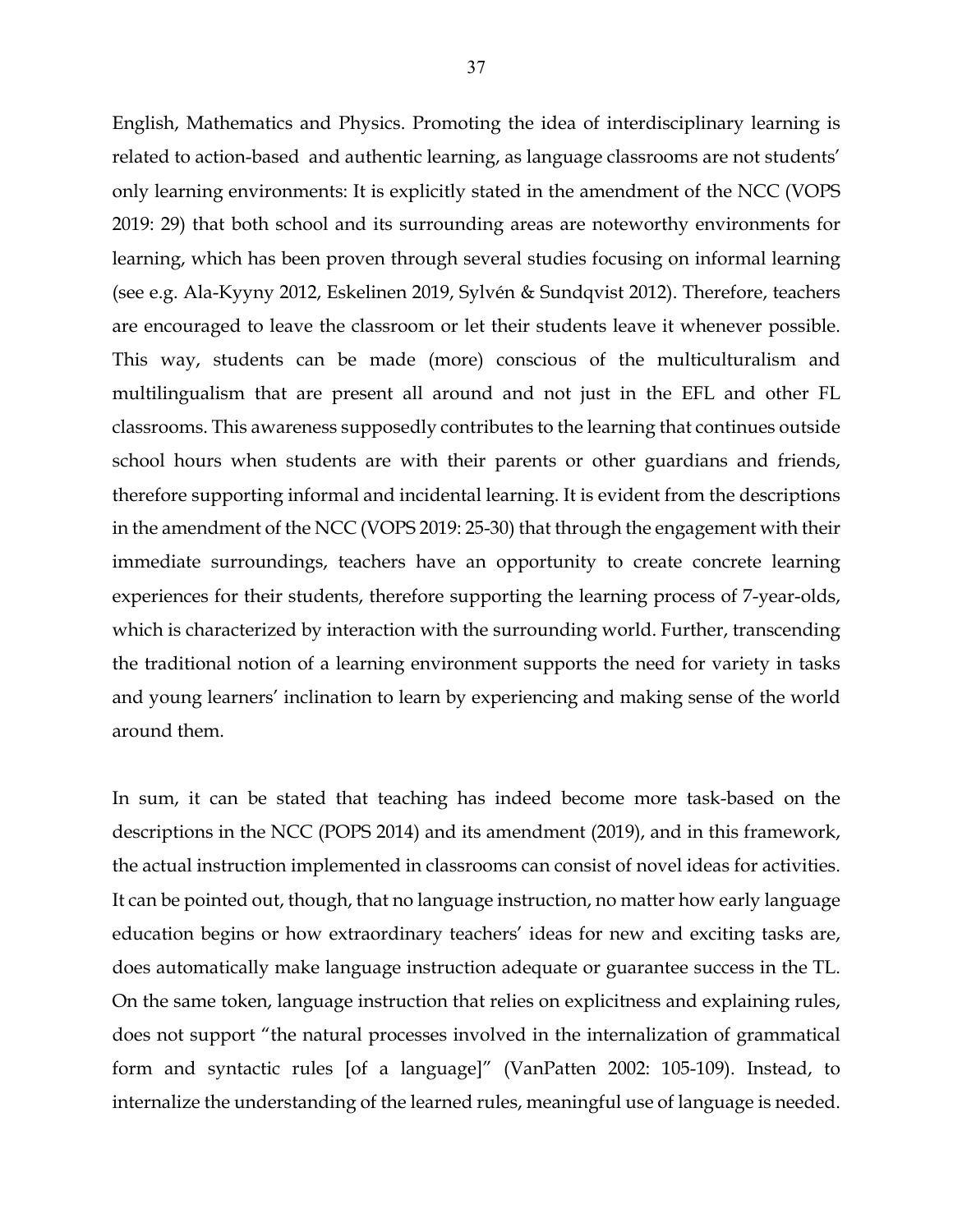Johnson (2008: 106-107) summarizes this discussion based on Krashen's distinction between *acquisition*, unconscious and incidental acquiring of a language, which happens when acquiring one's L1, and *learning*, a conscious effort to acquire a language, as often seen in schools. He states that language education which solely leans on increasing students' procedural knowledge about language, emphasizing that they learn how to use the language, and neglects the declarative side of it, the part where they learn about a language and its rules, is not balanced and does not provide students with an all-round understanding of the nature of the TL.

# **4.3 ELT versus forms of bilingual education in Finland**

Different forms of bilingual education are one way to start acquainting children with foreign languages, even before they go to school. By comparing ELT to bilingual education, it is possible to put ELT in a wider societal perspective by examining its background as well as the development and progression of bilingual instruction in Finland.

Bergroth (2016: 14) notes that bilingual education has several names and therefore functions as an umbrella term to several forms of education arranged in more than just one language. Bilingual education, which means essentially teaching the content of a school subject primarily or at least partially through a TL, can be arranged in several different ways, as it can be called, for instance, content and language integrated learning (CLIL), content-based instruction (CBI), or language immersion. The reason why these concepts seem to lack boundaries and clear distinctions is, according to her, that univocal definitions of bilingual education do really not exist. Especially the terms 'bilingual education' and 'immersion education' seem to be used quite synonymously due to both describing instruction that mostly or partly happens in a SL.

Using a foreign language when teaching young learners is by no means a new invention in the Finnish context. The planning and arranging of bilingual education have been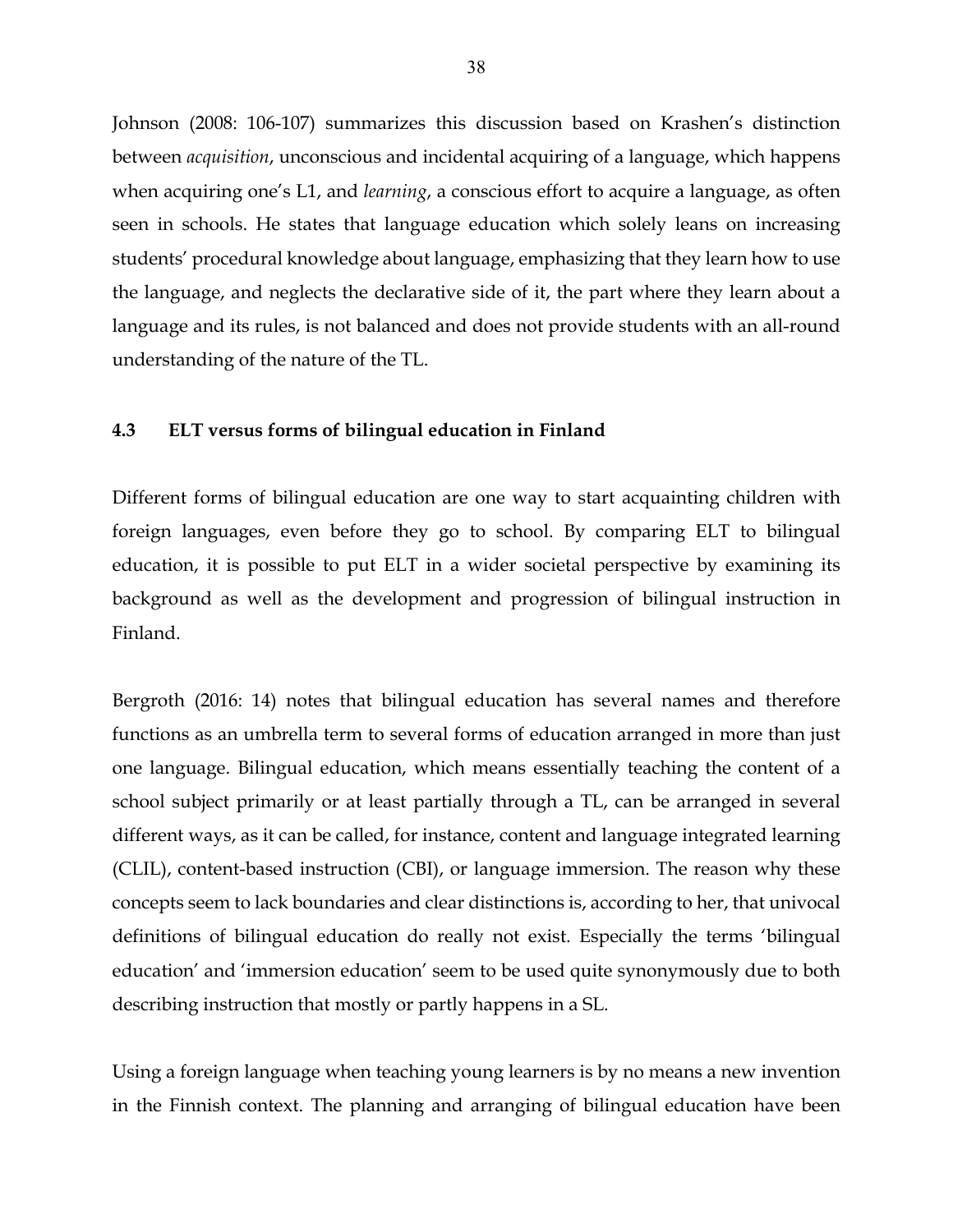rather scattered in the recent past without any official, uniform guidelines about how to organize education in more than just one language. Despite the fact that bilingual education has been offered in school since 1991 (Peltoniemi et al. 2018: 18), it has only fairly recently gained a legitimate status in Finland, when it was finally recognized by Finnish officials in the NCC in 2004. It should be a noted, however, that there are no conclusive or official numbers revealing how widespread the practice was in the 1990s, only estimates (ibid.). Nearly a decade later, in 2012, the government's decision to "promote positive attitudes" toward other languages finally led to a two-year path, during which nationwide goals for bilingual education were finally officially set and defined (Bergroth 2016: 6, 14).

Much like with other bilingual education models, CLIL instruction is also about teaching contents of school subjects using a TL as one language of the instruction, students' L1 being the other (Nikula & Mård-Miettinen 2014: 4). In such settings, the TL is mainly a means for instruction: While students learn compulsory content in a number of subjects, they also acquire the language of instruction incidentally to a certain degree, as more of a byproduct, although some terminology or other vocabulary items needs to be explicitly introduced or discussed either in the TL or with the help of the students' L1 (Nikula 2015). Overall, students participating in bilingual education learn to master the TL in different contexts and related to a variety of subjects from terminology in Biology to explaining different phenomena in Physics. As they are exposed to the TL daily, they acquire vocabulary from the instruction they receive, when the TL is in authentic use. One might argue that since students in CLIL study school subjects in the TL, this is suggestive of a large vocabulary that they will acquire over the years (Nikula 2015). Still, like Nikula and Mård-Miettinen (2014: 14) point out in the light of previous studies, students who have participated in bilingual education still do not reach native speaker level lexicon. While they may otherwise be fluent in their spoken production, their vocabularies seem to be lacking especially when talking about themes that are not related to school.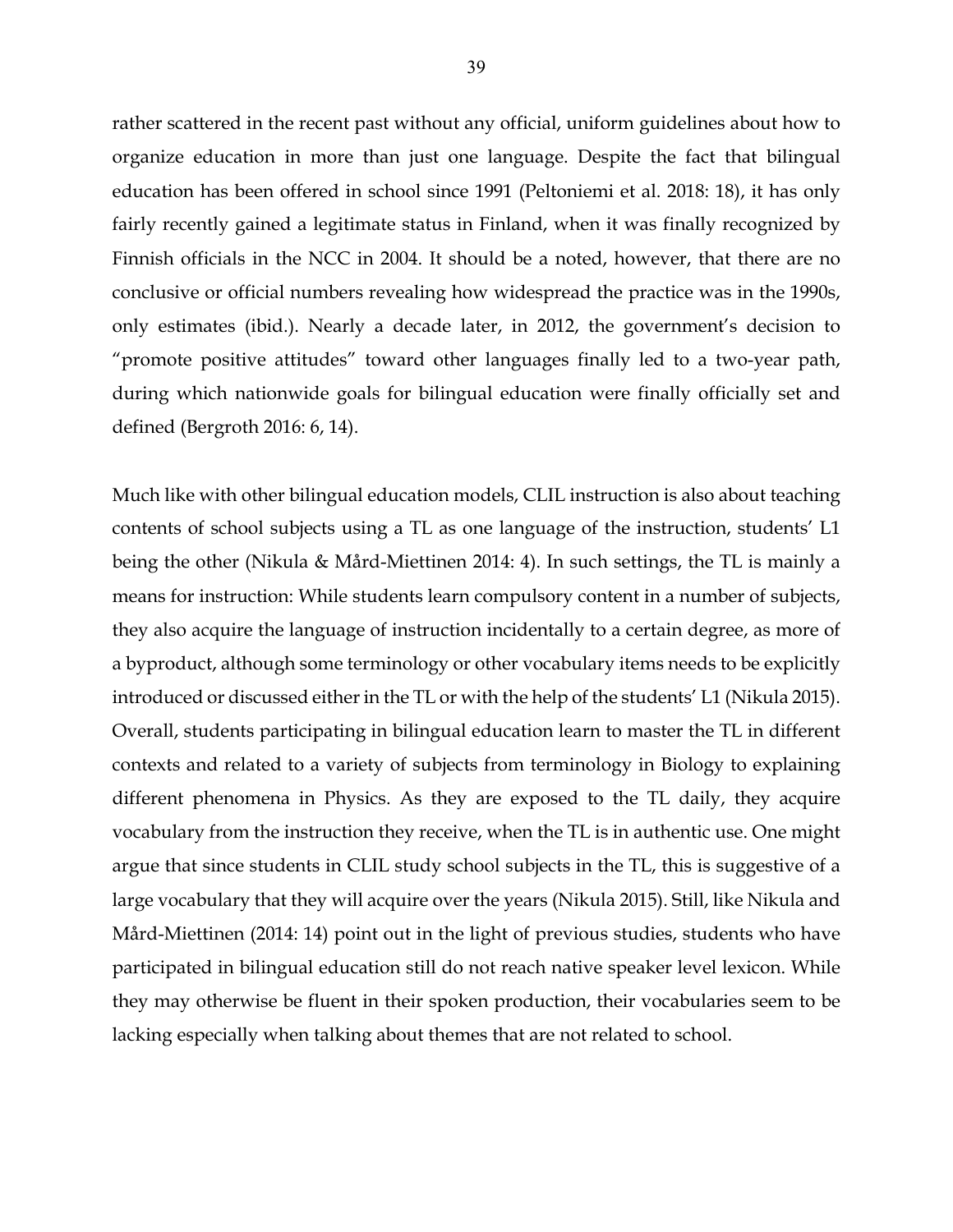While immersion students have been found to be more proficient in the TL than their peers who studied the language through traditional language instruction (Cummins and Swain 1986, cited in Nikula & Mård-Miettinen 2014: 8), a point can be made to argue that traditional FLL instruction has its place in classrooms. Previous studies have also revealed that students participating in CLIL education were advanced in their receptive skills when it comes to the TL, namely listening and reading comprehension, but compared to their peers who study the same language in traditional, monolingual classrooms, CLIL students did not outperform others when the two groups' accuracy in grammar and pronunciation was compared (for an overview, see Nikula & Mård-Miettinen 2014: 7). What this clearly reflects is the amount of practice CLIL and other students in bilingual education get, as well as the benefits of more regular exposure to the TL.

Even though bilingual education is rather all-encompassing what comes to the introduction and acquisition of a foreign language, traditional FL classroom instruction does not have to – and cannot – become as immersive. Bilingual education obviously strives to be and provide more than non-bilingual education, as different goals have been set for it compared to regular FL classroom instruction (Bergroth 2016: 14, 21). What could be adopted from different forms of bilingual education, such as CLIL, to regular classroom FL education, however, are ways to introduce a variety of topics and content matter to promote interdisciplinary learning, which is one of the main goals in the Finnish NCC (POPS 2014).

#### **4.4 ELT versus FLT**

By reviewing the NCC (POPS 2014) and its amendment (VOPS 2019) side by side, it can be concluded that ELL differs from FL instruction aimed for older students. Besides bilingual education, early FL instruction draws some inspiration from early childhood education, which has its own directive document, referred to as the National Core Curriculum for Early Childhood Education and Care (NCC for ECEC, or VASU 2018).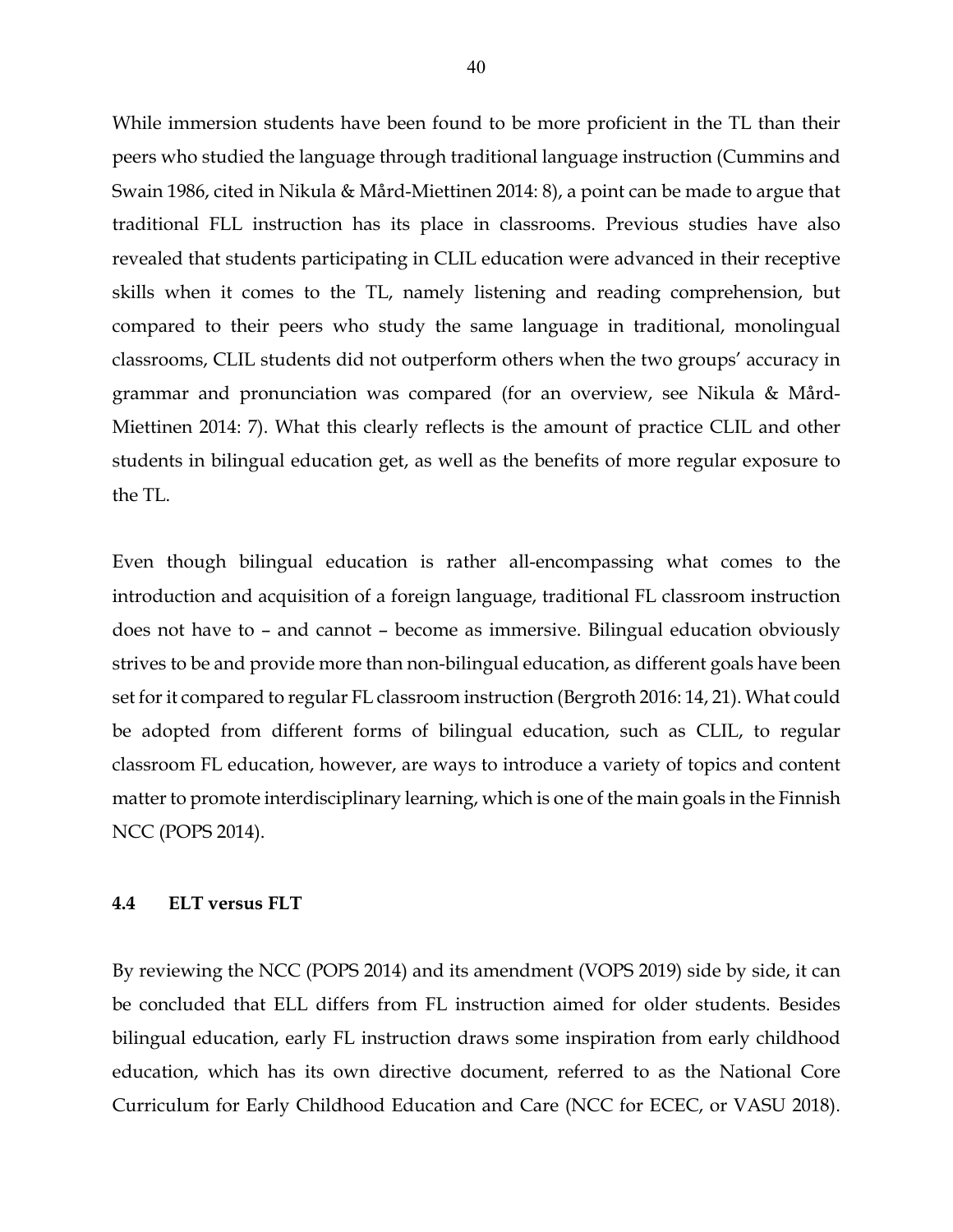Language education both in early childhood education (where it mostly revolves around children's native language, unless the kindergarten or preschool is based on immersion) and in the first grade are experience or phenomenon based, where waking children's curiosity toward languages is where it all begins. The methodology or approach in both documents is similar, and in a few words, it can be described as action-based, authentic, and communicational. In short, the instruction is designed to promote children's agency. Through drama, dance, and songs, learners practice their expression through musical and kinesthetic tasks, and curiosity and the joy of learning are strongly present.

As first graders, 7-year-olds are, by and large, learning how a student behaves and what is expected of them. In the NCC (POPS 2014: 98), the first and second grade are described as a transition period from kindergarten and preschool years to the world of older children. This explains why instruction in the first two grades follows objectives that are different from those in grades three to six (POPS 2014: 98-153, VOPS 2019). In the latest version of the NCC, it is even explicitly stated that this transition period exists, and that adopting the behavioral models that schools reinforce are essential, meaning, that the first two years of elementary school work as sort of a socialization process while students also attain educational goals set for their respective age group. Therefore, the nature of ELL is different than FL learning in later years.

In both directive documents (VOPS 2019: 25, VASU 2018: 40-42), it is stated that languages are tied to the surrounding environment, hence developing the childrens' readiness to observe linguistic stimuli around them. This brings a degree of authenticity to learning, as does the fact that the importance of culture is also emphasized. In the classroom, connections between teaching materials and real-world objects or phenomena can be made, or the materials used can be authentic and from the world outside the classroom. Getting to know the culture of English-speaking countries, for instance, can offer other interesting experiences for young learners while keeping also them interested in the language.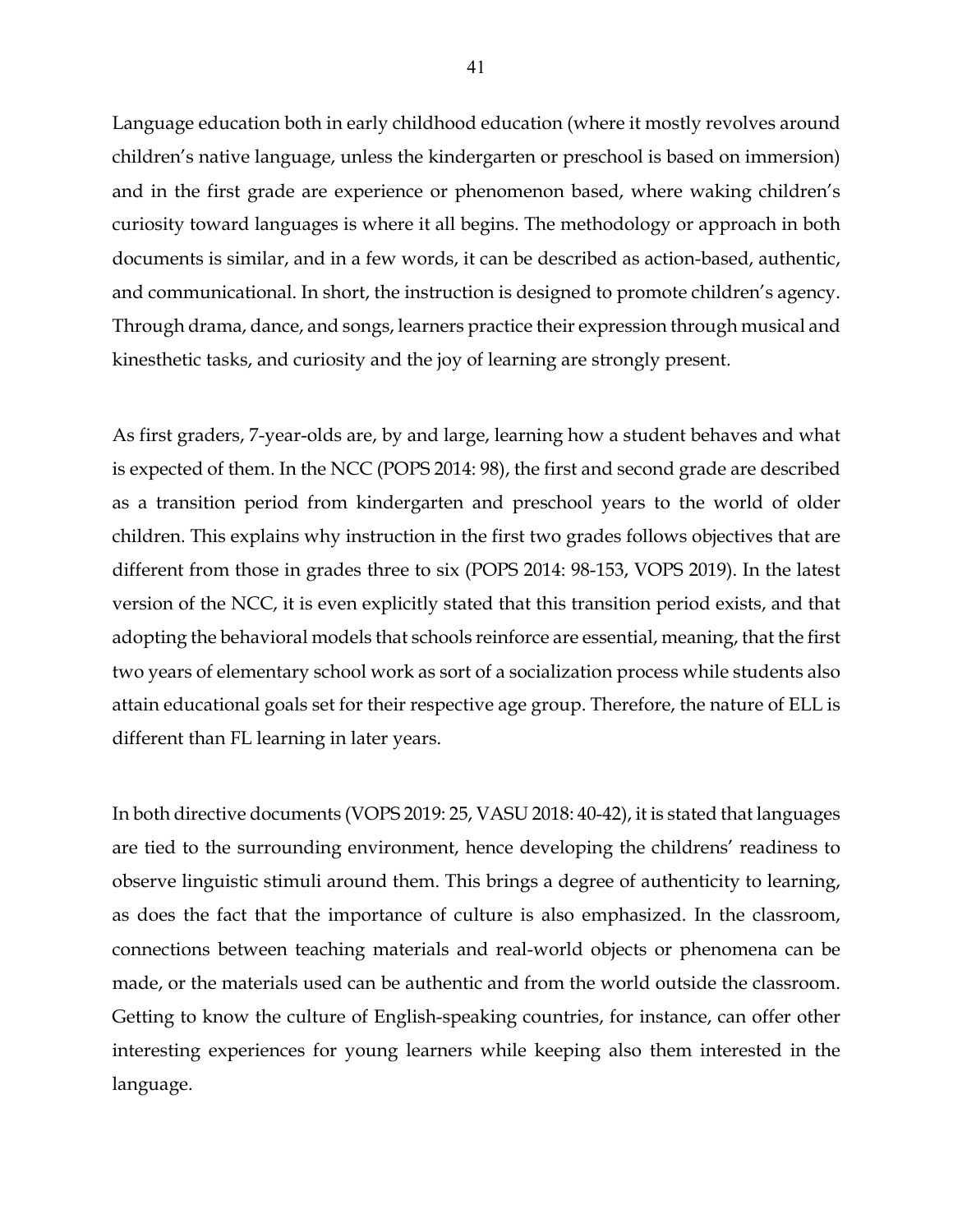Besides the importance of offering children experiences in the TL, including becoming acquainted with the culture and offering them real-world connections exemplifying the use of languages in everyday environments, oral skills are emphasized in early language instruction, be it in early childhood education or elementary school. The ability to make use of an FL, or, in preschools, the children's native language, is important, and even rudimentary skills are celebrated. The development of children's linguistic identities, meaning what languages mean to them, is mentioned in both documents (VOPS 2019: 26, VASU 2018: 40-41), and helping learners understand that languages are essentially tools, means for communicating and interacting with others, seems to be crucial. Besides practicing oral skills, instruction on both levels also aims at piquing young learners' interest toward the written language, both reading and writing, even though it is stated that children at this age cannot be expected or required to read or write yet (VOPS 2019: 25, VASU 2018: 42).

The difference in the instruction in the first grade compared to early childhood education is that elementary instruction is more reflective and aims at developing students' linguistic awareness further on different levels. For this, the NCC for Basic Education states clear goals that FL education should aim at attaining (VOPS 2019: 26-28). While the word 'analytical' is hardly suitable for describing the nature of FL instruction in the first grade, it is noticeably more structured and encourages students to reflect on the TL, their skills and relationship to the language. Further, children are recognized as active learners, actors, who need to exercise their agency over their own learning process. In other words, or those of Piaget, Beloglovsky and Daly, children are essentially the "'protagonists' of their own learning", who, through exploration and direct engagement, make sense of the world around them (Beloglovsky & Daly 2015: 12-13).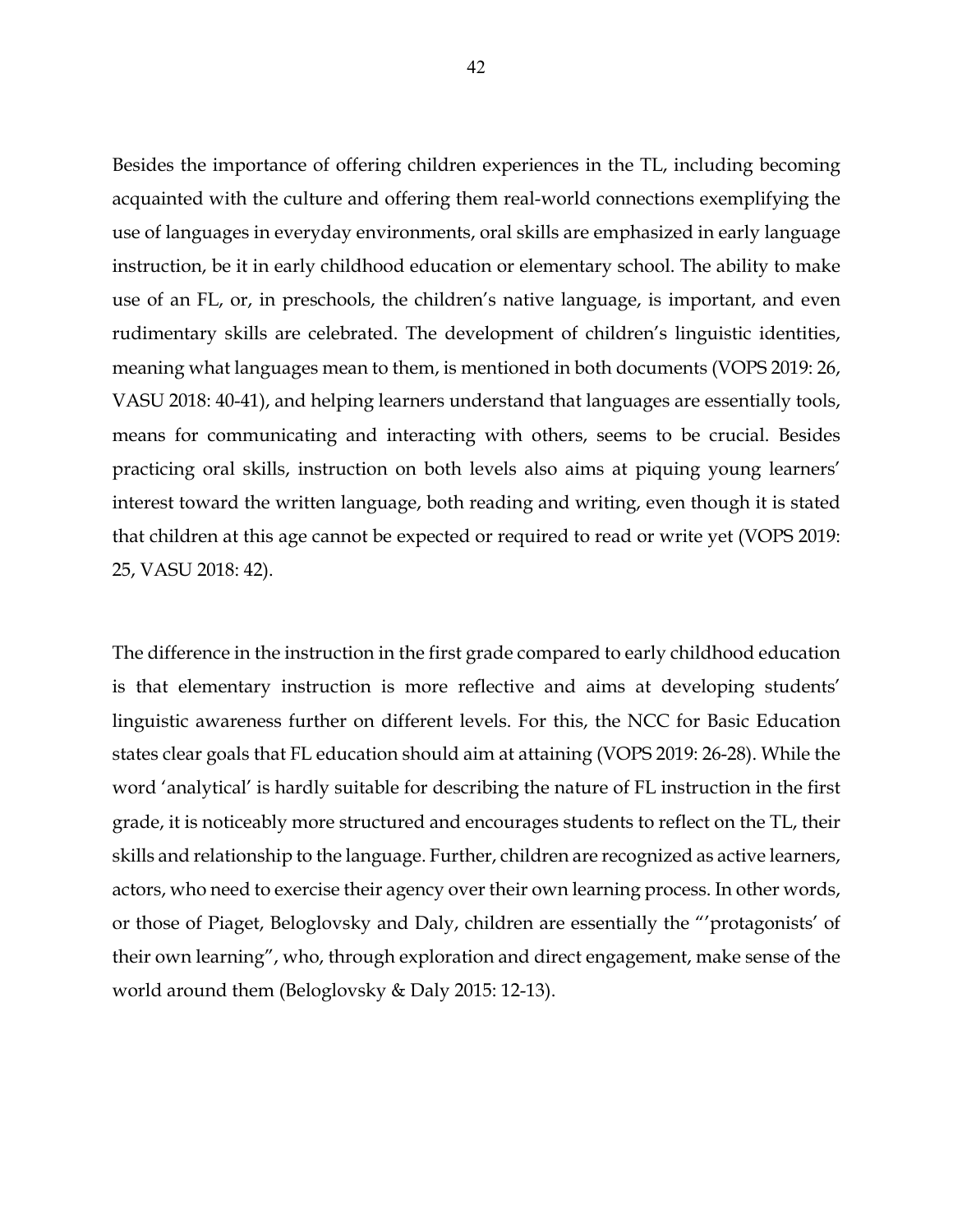### **4.5 Previous research on ELL and EFL instruction in Finland**

In the Finnish context, previous research related to ELL and early SL education has revolved around immersion education, providing both studies on the use of Finnish, Swedish, and English (see e.g. Aalto et al. 2009, Nikula & Mård-Miettinen 2014, Jakonen et al. 2018, and Savijärvi 2016) and reports on the status and functions of immersion education (see e.g. Huhta & Leontjev 2019 and Sjöberg et al. 2018). Regarding the more traditional classroom setting, it should be noted that earlier FL education has become a topic of interest nationwide after the recent reform of the curriculum for basic education. Therefore, a foundation for research that is strictly related to early EFL education, rather than immersion or any other form of bilingual education, has been lacking. Granted, some schools in Finland have been providing FL lessons before the third grade until the reform (Peltoniemi et al. 2018: 18-19), but since the representation of ELL has been rather scarce until recently and especially until the commencement of spring semester 2020, the interest toward the topic has increased only over the past years. Previous research on earlier ELL in Finnish compulsory schools, while generally almost nonexistent, has so far focused on covering teachers' point of view and their competence and role in the classroom (Hallila 2018), and the same goes for CLIL education (Eskelinen and Tuupanen 2018). Action-based teaching methods have recently been researched (see e.g. Mönkkönen 2019), although not a great extent. As mentioned by those who have conducted ELL previously (e.g. Hallila 2018; Mönkkönen 2019), further research on the topic is needed. This seems to be true especially what comes to the students' point of view. Finnish research on early EFL in classrooms is, however, still in its beginnings in general, so there are several areas that are yet to be examined.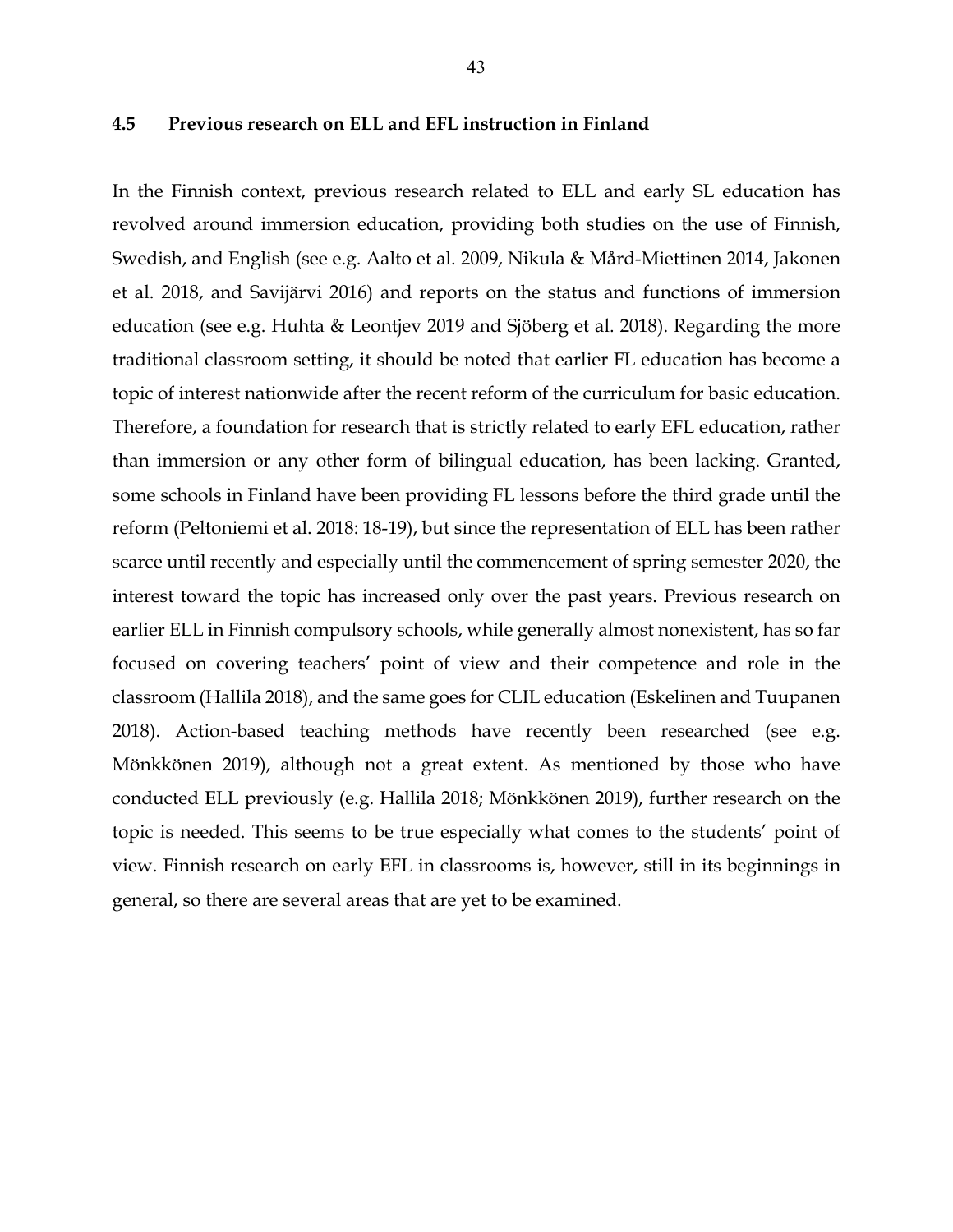# **5 THE PRESENT STUDY**

In this Chapter, I will introduce the present study in Section 5.1 by presenting its aims and the research questions to which it is attempting to find answers. Further, I will discuss the data collection process and the methods used for data collection and analyzing the findings in Sections 5.2 and 5.3. In Chapter 5.2., I will also explain the relevance of another project at the University of Jyväskylä with which the present study is in part associated.

### **5.1. Aims and research questions**

The focus of the present study is to especially consider the extent to which action-based learning is present in ELL and what its role seems to be in FLL. The study aims at examining how English is presently taught as a foreign language to 7-year-old compulsory school children in Finland. These aspects will be studied with reference to the 2019 amendment to the NCC to compare how, through the activities and materials being used, the early EFL lessons follow the goals and suggestions outlined in the directive document.

The research questions which the study will focus on covering are as follows:

- 1. How does action-based learning show in Finnish early EFL classrooms?
	- 1.1. What kinds of tasks and activities are used to attain the goals stated in the amendment of the latest NCC?
	- 1.2. How do the teacher and different tasks used support student agency, and what kinds of opportunities for language use and practice do they provide?
- 2. Could existing tasks or activities possibly be improved, and if so, how?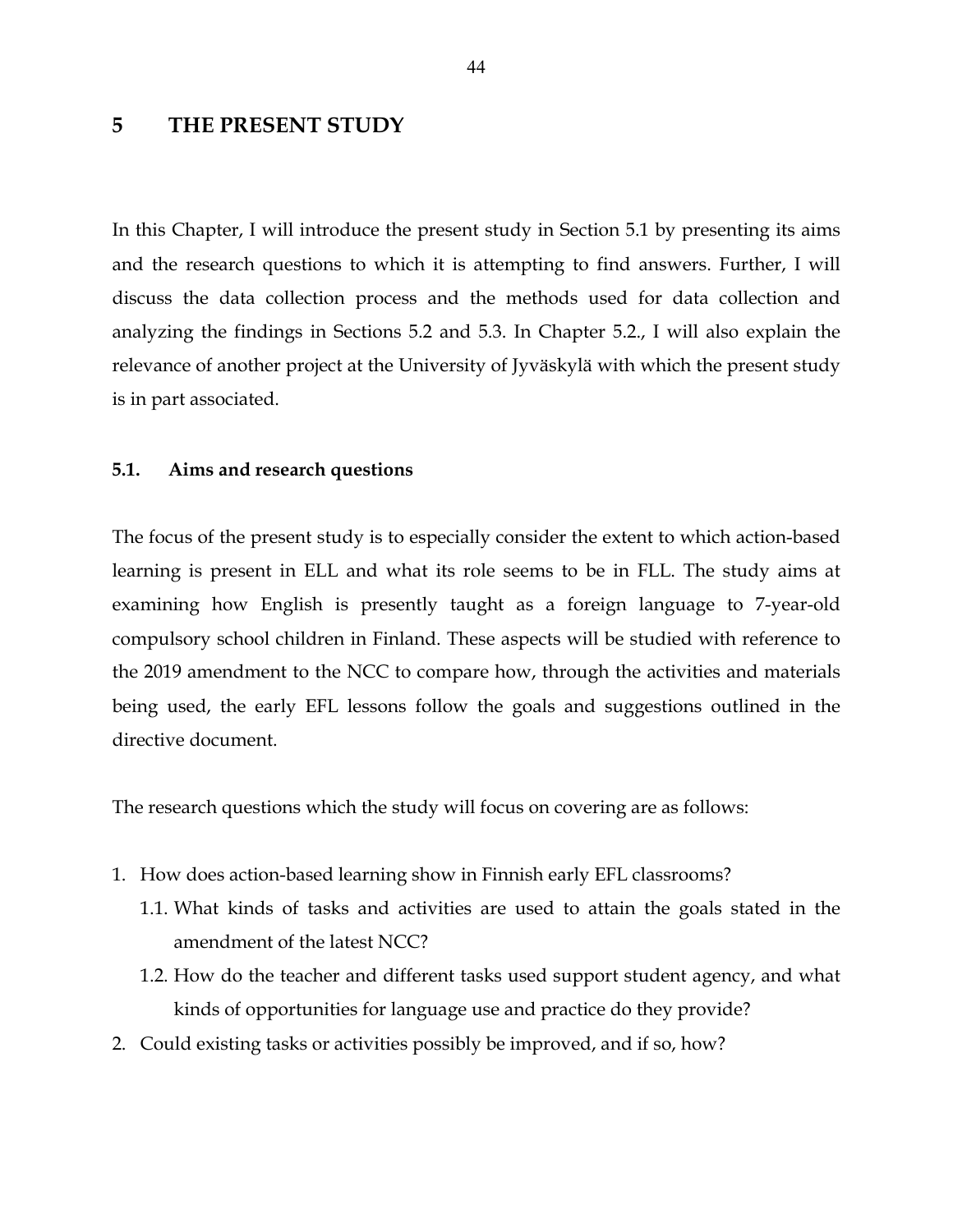The present study simply aims at providing examples of how foreign language education is presently arranged in Finland and what are some of the basic components of ELL and the activities and task types that it entails. One of the goals is also to further examine action-based learning in EFL education and examine the extent to which it is present in the classroom and how it helps young learners to learn the TL, in this case, English, and supports their agency or the notion they have of themselves as foreign language learners.

# **5.2. Collecting the data**

In this section, I will explain how the data were collected. In Section 5.2.1, I will introduce a University of Jyväskylä project, with which the present study is associated. After that, in Section 5.2.2, I will introduce observation as a qualitative data collection method and provide reasons for choosing it for this study.

### **5.2.1. The IKI project**

The present study was conducted in association with the IKI project (shortened from the Finnish words, *Innovatiivisen Kielenoppimisen Kompassi,* which translates into "map of and compass for innovative language education" in English), which is a University of Jyväskylä project, funded by the Ministry of Culture and Education. It is focused on discovering the different, inventive methods that are used, for example, in early foreign language instruction. Research extends beyond early childhood education, all the way until the end of primary and secondary education even among older learners. Its ultimate aim is to help foreign language teachers and other professionals working in the field of Education to improve and support their work and "pedagogical practices" (University of Jyväskylä 2020).

The present study is relevant to the project because it yields data that can help educators detect novel ways of teaching English in the context of ELL or, at least, recognize the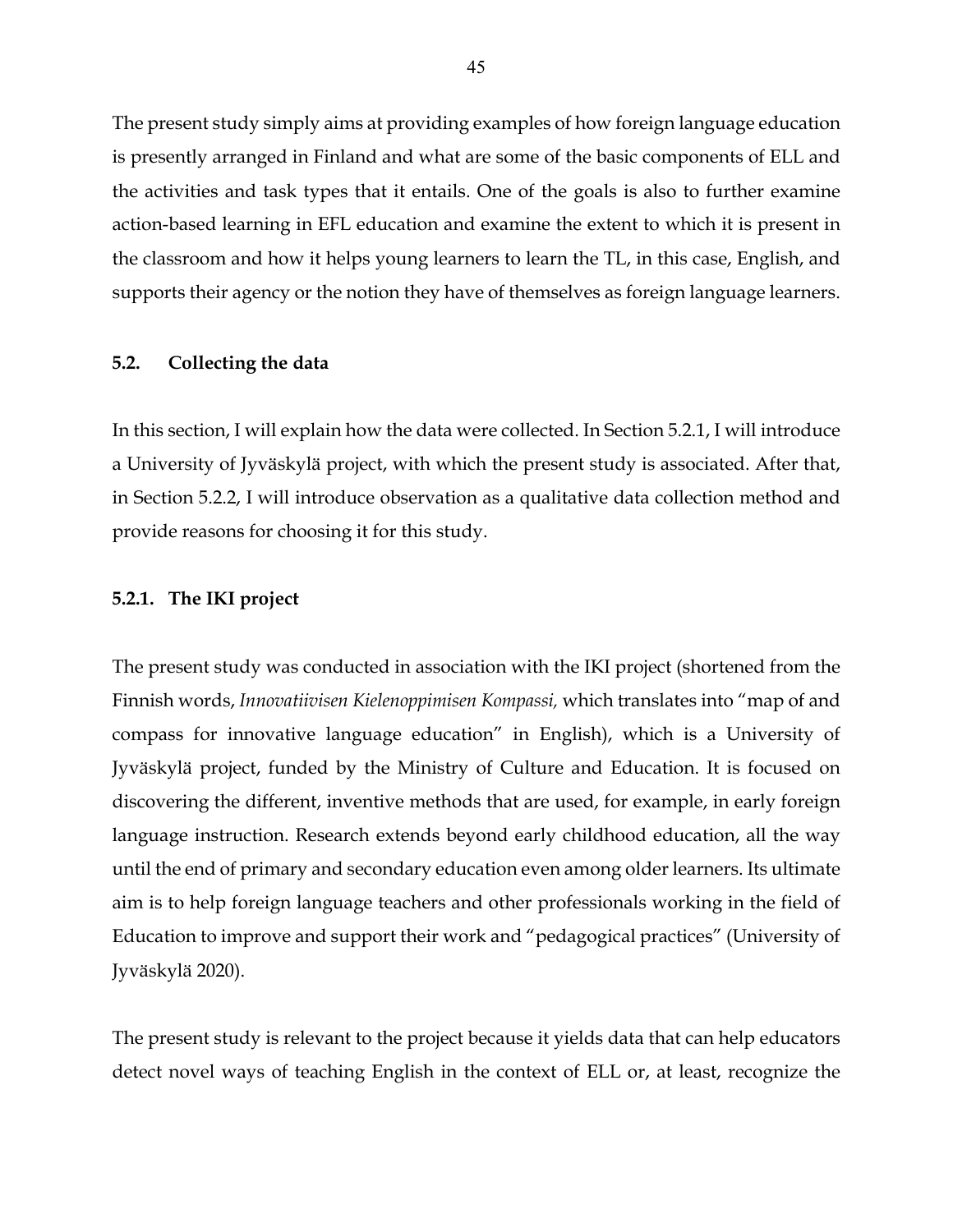methods and principles that seem to be present in a novel situation within FL instruction, namely, early FL instruction in English to 7-year-old elementary school students.

Conducting research in association with the project, the process of obtaining permits for classroom observing was relatively easy. For the project's purposes, IKI already had permissions for conducting research in certain cities and regions, which affected my decision-making process about where to collect data. I decided to stick to the regions where IKI was already recognized as a project, and contact schools in these areas. The teachers who agreed to participate in the study with their groups knew both about the present study and its aims, as well as the goals and purpose of the IKI project.

The data for this study were collected through observing ELL instruction. Preparing for observing, I had my hypotheses of what ELL would most likely look like. After having read the amendment of the NCC, articles on ELL and having ELL lessons during my teaching practica before, I already had a foundation or a basic understanding of what the instruction comprises. To support my notetaking, I had written down questions to help me focus on the most important aspects of each lesson, which I had defined largely based on my research questions. I made sure to carefully describe different activities featured during the lessons. At times, where applicable, I had also left room for teachers' or students' comments. Essentially, on my laptop, I had an electronic spreadsheet where I had questions to which I was trying to find answers but where I could also collect observations more freely if need be and write down additional points. I did not ask teachers any formal interview questions but decided to write down anything useful they might freely mention before or after class, for instance, about the challenges of ELL. To make sure that my spreadsheet would be as useful and detailed as possible, I piloted my research by gathering observations while watching a recording made in an ELL class. This recording was provided to me by IKI.

The data were collected in two elementary schools, in Central Finland in Central Ostrobothnia, between November 2019 and February 2020 through observing early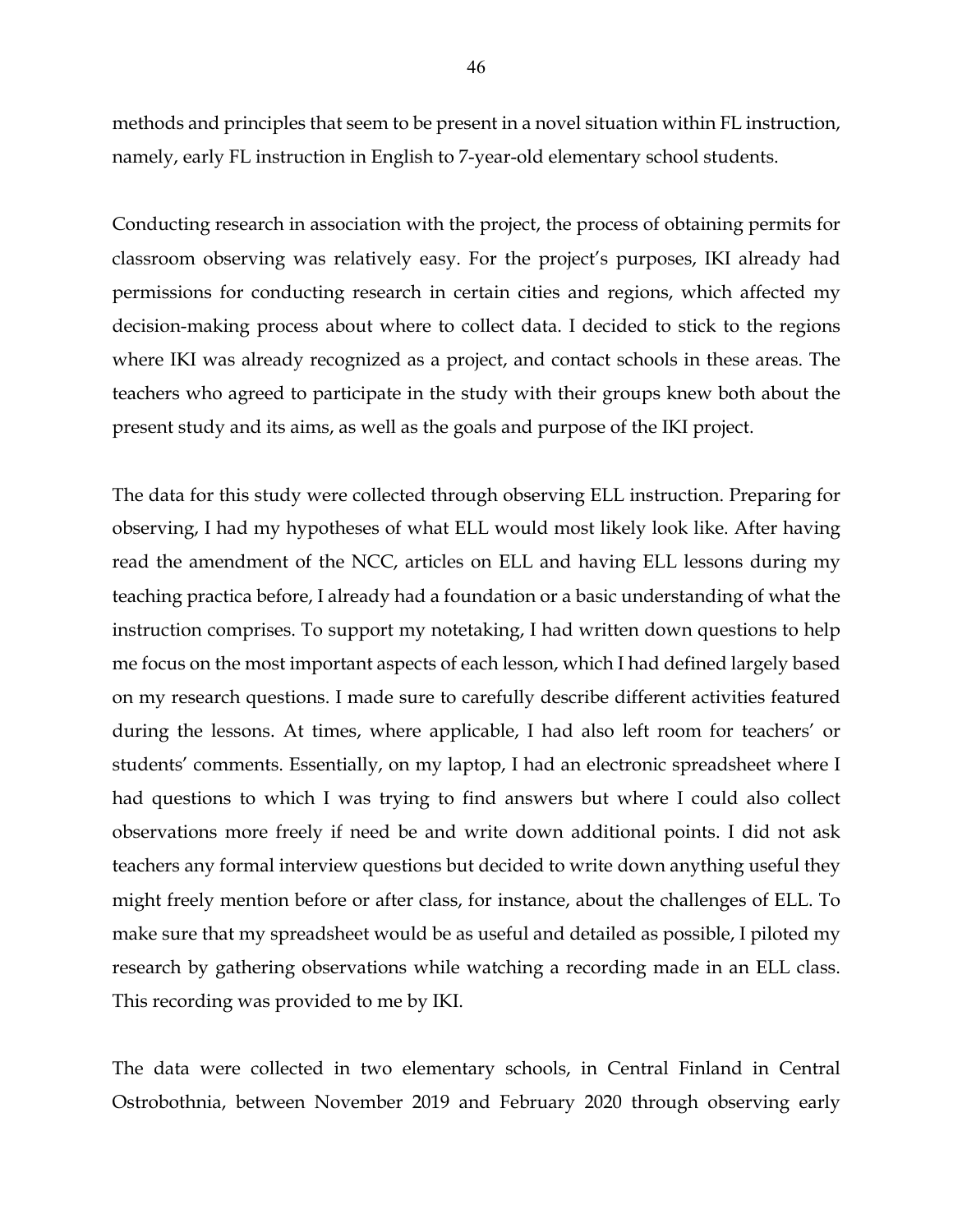English as a foreign language classes for first graders. In total, four teachers' teaching was being observed, and the data consist of five different English classes, the duration of which ranged from 39 to 45 minutes depending on the school. As mentioned above, observations were written down as fieldnotes during said classes using a laptop. Due to ethical considerations, I told the participating teachers what I would be doing. I explained that I would document classroom activity by writing down my observations on my laptop and that I would keep the data completely anonymous to ensure that individual students, teachers, or the schools in question from could not be identified based on the descriptions. Despite the data being anonymous, I kept it in a safe, untitled folder.

The four teachers whose lessons were being observed had different backgrounds when it comes to experience or years in education, not to mention teaching young language learners. Two of the teachers were taking their first steps in their careers, while the third teacher was an experienced EFL teacher, but had just started teaching EFL to first graders. The fourth teacher, on the other hand, was the most experienced with young learners, as the school they worked in had had a rather long tradition in providing ELL to their students even before the decision to commence EFL instruction in the first grade.

Besides teachers, students were also being observed. The groups did not differ when it came to the number of students in each of them, for each group's size was 10 students. However, a few students were absent on three of the five days, so there were instances where the size of one group could be as few as 8 students.

The data were later analyzed through content analysis. In the following Section, I will discuss theoretical considerations behind qualitative data collection and analysis methods and explain and motivate these choices for handling the data.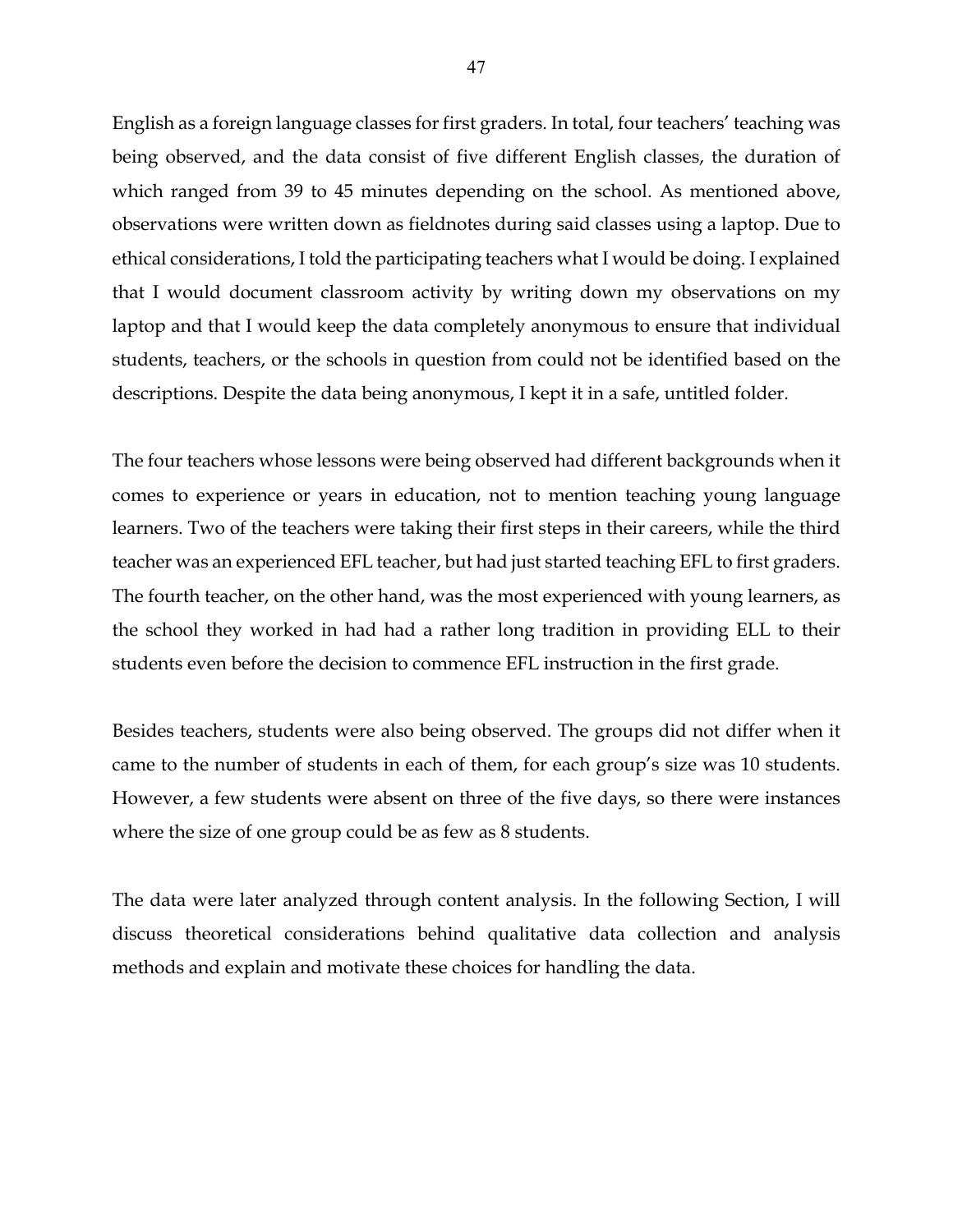# **5.2.2. Observation as a qualitative data collection method**

This Chapter will discuss observational research as a method and offer a rationale for my decision to choose to collect data for the purposes of this particular study and why matching the two makes sense.

Observing is one of the many ways to conduct qualitative research (Hirsjärvi et al. 2000: 162). It can come in especially handy in studies where there is a need to analyze and report on data that is somehow multifaceted and consists of several different elements, and therefore cannot be handled in quantitative measures (Angrosino 2007, LeCompte et al. 2010: 41). The extent to which numbers can describe and explain data can be somewhat limited. While it can be argued that to a point, quantitative research can be seen as a more objective way of conducting research due to leaving less room for interpretation, it has its limitations. Observing, on the other hand, is an example of an ethnographic method for collecting data, as Angrosino 2007 and LeCompte et al. (2010: 41) state, noting that observation is fit for working in a number of social settings and institutions, such as schools, and is a useful tool for examining interaction, which is also usually complex and occurs on multiple levels.

Being a qualitative method, observing can, in some ways, offer more detailed data than its quantitative counterparts, such as collecting data by using questionnaires. Patton (2002: 49) discusses an example case of Edna Shapiro who, back in 1973, was focused on studying young students' behavior in classrooms. In her experience, by going into the field, she got the chance to see more than quantitative methods could have revealed to her in this case. It can be therefore argued that sometimes witnessing phenomena with one's own eyes is a viable option for conducting research. This is especially the case with my study, where language learning is seen as a socially constructed process, and where observing interactions in the classroom, both between the teacher and students, students among themselves, and students with the materials and tasks provided, is an important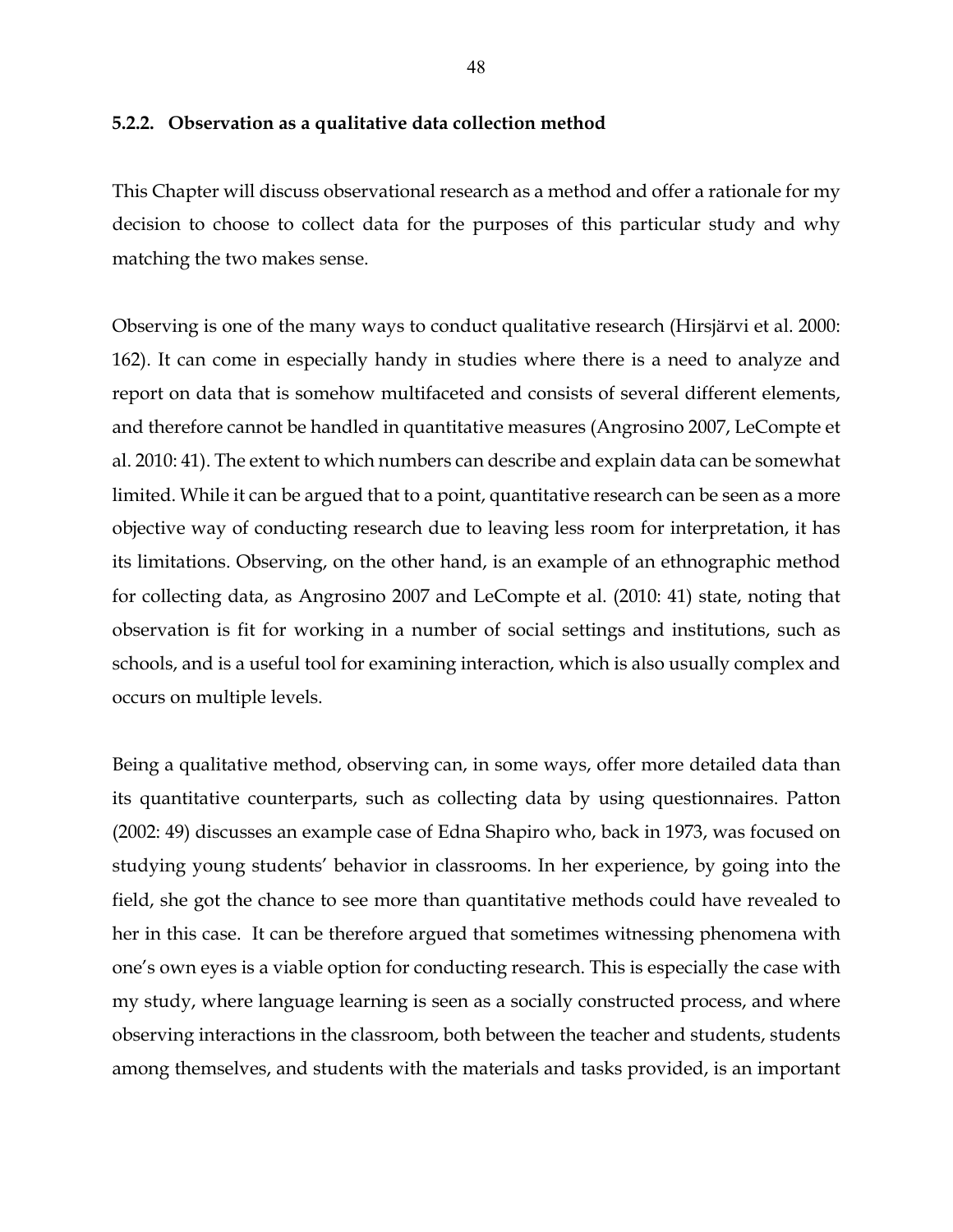part of coming to understand how ELL is conducted in Finnish elementary schools and what kinds of aspects it entails.

Observational research can be approached from a few different perspectives. Whereas Patton (2002: 265-267) uses terms onlooker and participant to measure observer involvement, Angrosino (2007: 54-56) categorizes these differences by using the labels complete observer, observer-as-participant, participant-as-observer, and complete participant, which basically refers to the observer going undercover to collect their data. In this study, I engaged in the role of an onlooker or a complete observer, where, ideally, the observer is "neither seen nor noticed" (Angrosino 2007: 54) and therefore will not change the behavior of those being observed. This is what happens in an ideal situation. If successful, this can be argued to increase objectivity, but at the same time being less integrated into the environment, situation or social setting that is under scrutiny can provide less insight. This is because it is presumably more difficult to empathize with the situation at hand or with the people in it, compared to, for example, a situation where the observer takes role as a participant to some degree. What is also problematic about trying to conduct research as a complete observer, however, is that being completely unnoticed may not necessarily be possible. When I sat at the back of the classrooms, for example, students did notice me, even though they did not necessarily think much of my presence. The teachers were, of course, also aware of the fact that they were being observed, which makes it difficult not to question whether I genuinely did not affect their behavior in any way.

Like Angrosino (2007), Patton (2002: 269) also discusses the difference between overt and covert observations. He notes that in order to gather more reliable information, one would rely on covert observation so that the people being observed do not, in fact, know that they are being observed. While it is a good idea, per se, to make sure one draws as little attention to oneself as possible at the study site, especially in a classroom full of young students who get easily distracted by a visitor, this inevitably raises certain ethical considerations about people's privacy. As Angrosino (2007) and Patton (2002) note,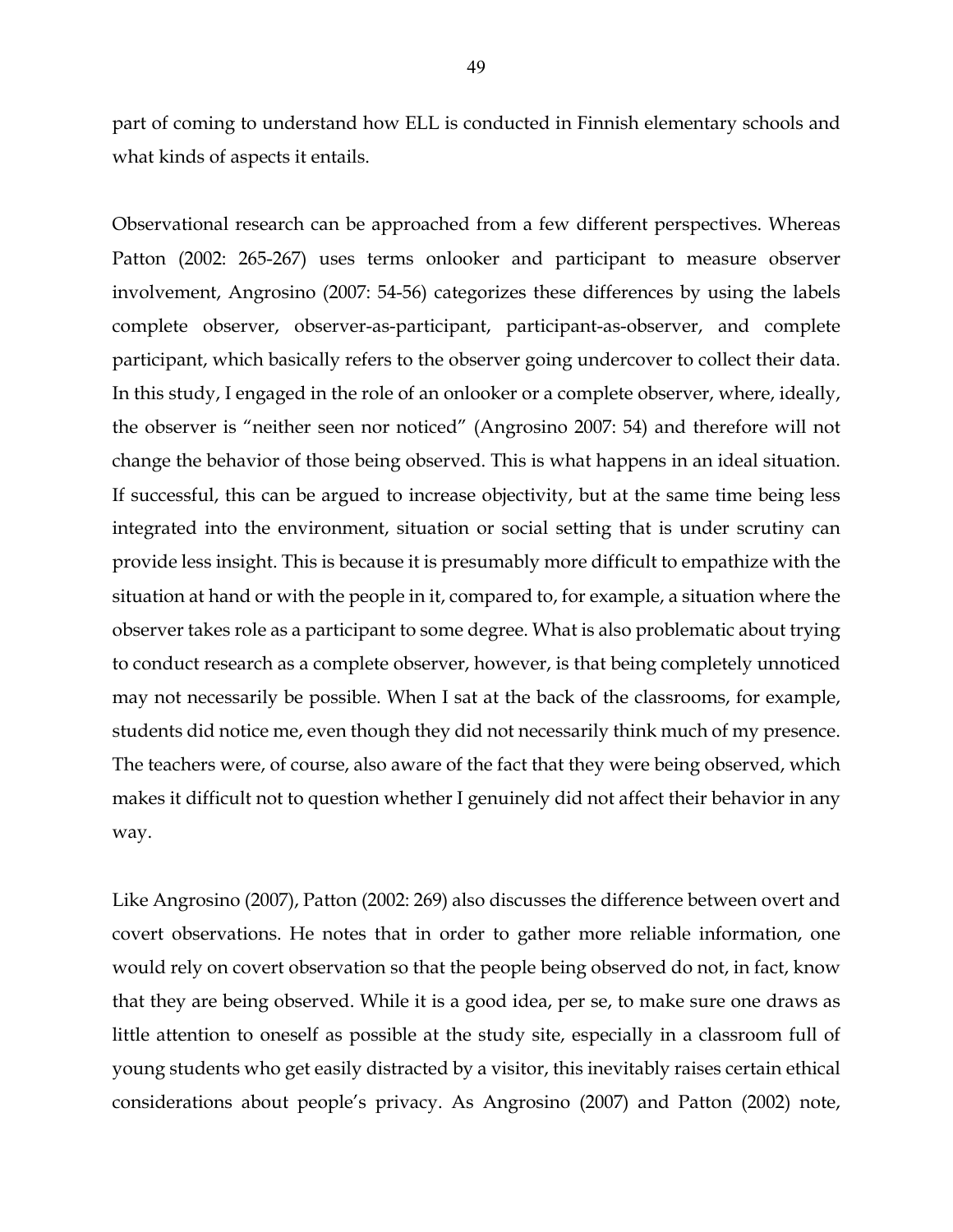collecting data about people without their consent can, in some situations, be unethical. In any case, anonymity should always be guaranteed to the greatest extent possible, and one should always have obtained permission to conduct research, for example, in institutions like schools (Angrosino 2007: 6). Simply put, disclosing sensitive and personal information violates ethical research practices.

What comes to the skills of the observer, they are obviously a subjective human being with individual characteristics and personality traits affecting their ability to take notes without bringing their own, personal bias into the picture. To illustrate, one's own life experiences affect the way everyone understands and interprets what they see (Patton 2000: 260). Furthermore, some are more tuned into details, while others see the bigger picture and patterns more readily. Since previous experiences, worldview, and values are what make people who they are, they cannot be fully switched off. Considering one's strengths, weaknesses, and previous knowledge on the topic and the study site is a good idea before going to the field. It is a fact that my previous knowledge and experiences of teaching English affected my mindset and expectations to a certain point. Having studied the theoretical side of ELT and what it would look like in a classroom, had painted a picture, a hypothesis, of what I was personally expecting to see in the field. I was trying to minimize the effects of my own thoughts and bias by going to the lessons prepared. I will discuss this in greater detail below.

As observational research is completely dependent on the observer, considering reliability and validity can raise concerns. Without reliability or validity, any study and findings are invalid and, essentially, meaningless (Angrosino 2007: 58-59). It is evident that working in the field and collecting data is considerably more personal than analyzing numbers or hard facts (Patton 2002: 47), and in some ways, more complex as well, as a lot can happen in the time span of just one minute. In the present study, having research questions which I was trying to answer, naturally steered focus to certain patterns and behaviors and in some ways, standardized the way I collected data. I kept focusing on similar situations and activities and paying attention to certain aspects of instruction.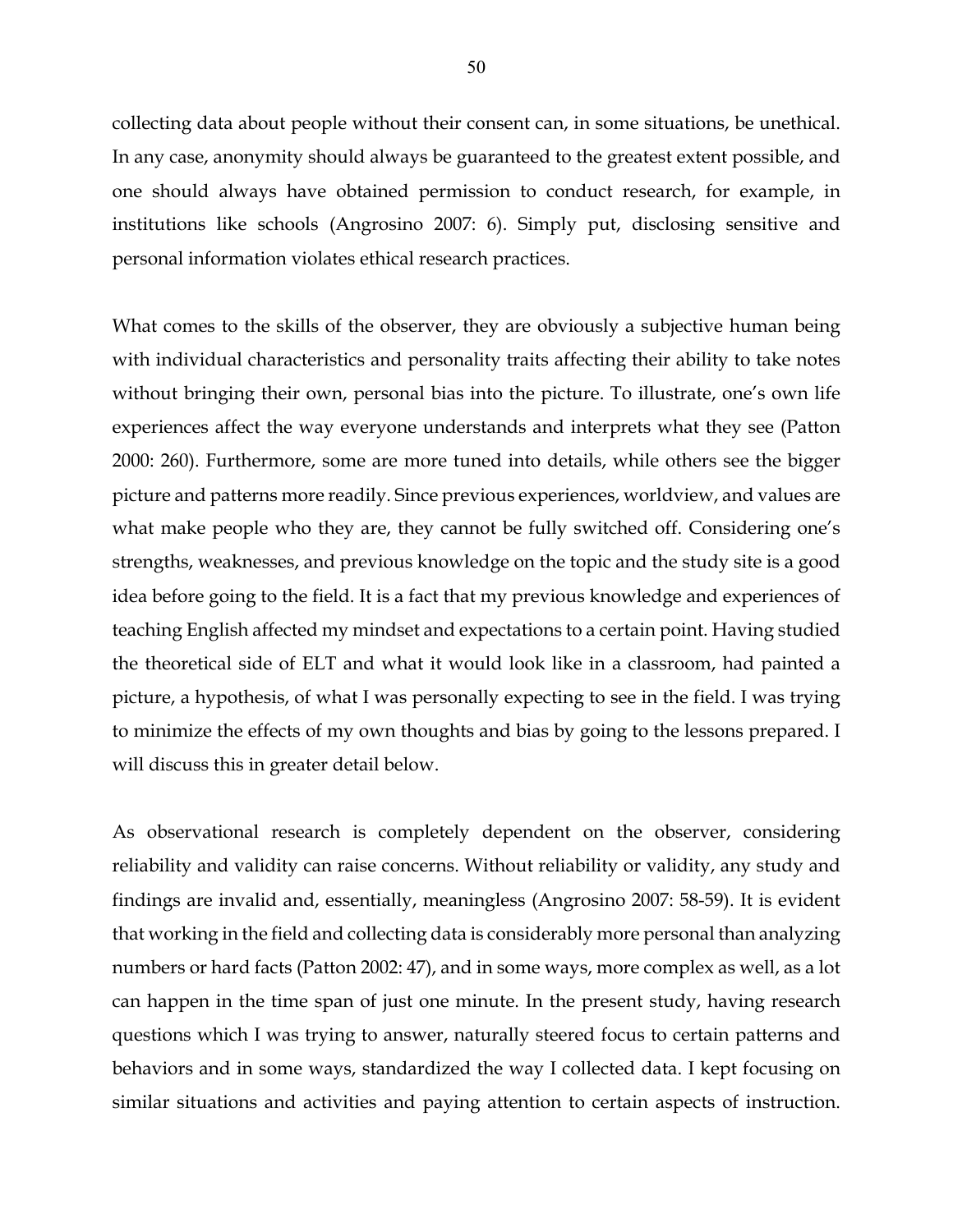Further, ways to deal with issues regarding validity include being joined by one or more other observers to decrease the chance of validating one's own biased conclusions and judgements and describing the data in a vivid, yet cohesive and conceivable manner. Personally, because I was alone in the field and could not turn to a colleague for a different point of view, I tried to minimize the risk of collecting data haphazardly and avoid personal biases by creating the spreadsheet, which I mentioned earlier, and questions, which helped me adjust my focus while observing.

Despite preparation, it is still possible for an observer to miss something, as discussed previously. People have limited, and individually varied, capacity when it comes to focusing on several things at a given moment (Patton 2002: 47). When observing, the problem is that while taking notes and documenting an important event in a classroom, for instance, the observer is unfortunately quite likely to miss something else. Another potential problem related to this, as Patton (2002: 227) points out, is that people only see what they expect or want to see. He also adds that the duration of observation is crucial in terms of data collecting, since observing more and for longer periods of time would yield more accurate information, as the observer gets used to shifting their focus. Then again, it can be argued that most people cannot hold their focus for extended periods of time, so sometimes less can be more when it comes to the length of one observation session. In my own experience, having prior experiences in observing classroom activities and interaction, mostly thanks to teacher training, made collecting data easier. Having prepared a spreadsheet with questions to which I was specifically trying to find answer also helped.

On the same token, an observer would benefit from having a good memory and effective note-taking skills and the ability to filter distractions and focus on what is relevant (Angrosino 2007: 57), and whether I had had enough prior practice to do this despite not being a complete beginner at observing, can be questioned. While it is still possible to notice several things at once, the human working memory would have to outdo itself in order for the observer to remember everything seen and heard while taking notes.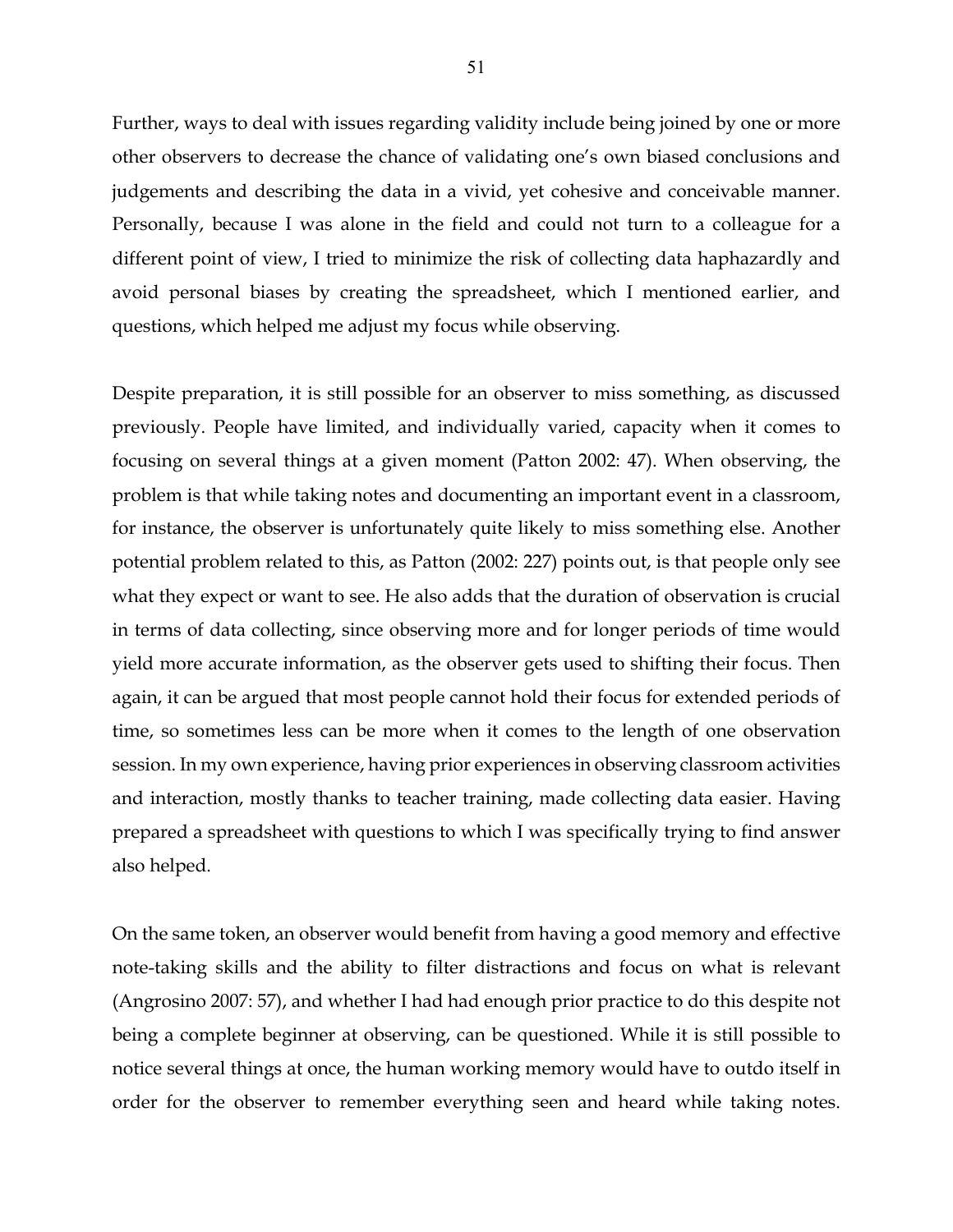Writing down observations can easily interfere with the trials to keep occurrences in mind, and at the same time, while focused on writing, one can easily miss more pieces of action. An observer also needs to know how to write descriptively in order to take accurate notes (Patton 2002: 260) and be able to discriminate between trivial and important details and determine what in each fleeting moment is relevant to the present study and about which aspects one should probably not bother worrying.

# **5.3. Qualitative content analysis**

As Angrosino (2007: 70-72) and LeCompte et al. (2010: 161-162) discuss, one starting point for organizing one's notes is to pay attention to emerging patterns and regularities and then grouping these observations thematically. It is also possible to look for cause-andeffect relationships, compare and evaluate, and pay attention to details that are connected. According to Angrosino (2007: 70-72), analysis of the data can be divided into descriptive analysis that is based on thematic organization, and theoretical analysis, which focuses on explaining different patterns. Further, he explains that the data can be presented in the form of tables and other figures, hypotheses, and even metaphors.

Schreier (2012: 80) states that, above all else, qualitative content analysis (QCA) is a way to reduce data when there is a lot to from which to choose. She suggests the data to be categorized according to a theme or a topic, or, alternatively, a source. For the purposes of this study and because of the nature of the data, I decided to break down the data by using themes to help categorize observations. I wanted to bring up repeating patterns that were relevant and would provide insight into my research questions and covering the aim of this study. For making these decisions, she mentions that having a research team or a colleague who could help filter the data is one option. This would also add to the objectivity of the process. Alternatively, one could use predetermined criteria or a coding frame to decide on the relevancy of different observations. I ended up doing a combination of both, as I discussed the data and the relevance of emergent themes with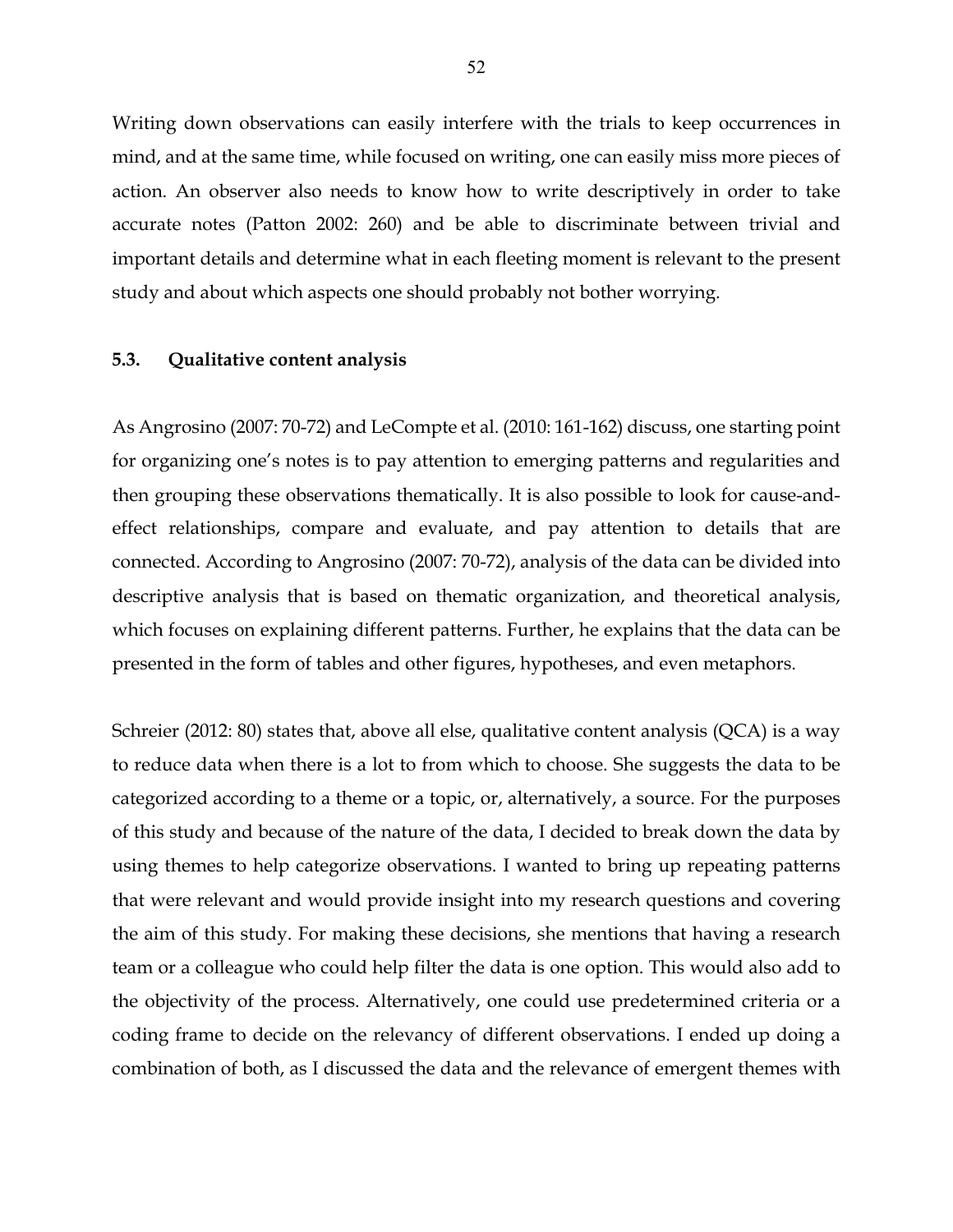my instructor and created a list of criteria for relevant content. Based on this, I selected which aspects to focus on in my analysis and discussion.

Essentially, LeCompte et al. (2010: 161) note that working with ethnographic data like that gathered by observing, one has to connect several dots, and structuring and generating analysis and synthesis can, again, ask for one to use their imagination in order to make sense of the vast amount of data that has been collected. They have an analogy to offer when it comes to handling data of this nature: It is like building a puzzle. One has to simply start somewhere and later assess the pieces that have been put together and ask oneself what everything means. Schreier (2012: 84-87), on the other hand, approaches the question of structuring data and findings in the realm of QCA from a less vague and evasive point of view, and she explains that in order to make sense of the collected data, one can approach it from either a concept-driven or a data-driven perspective, or a combination of these two. She goes on to clarify that taking a concept-driven approach to structuring data means using deductive strategies to categorize themes and patterns, essentially classifying phenomena based on previous knowledge, such as a theory or previous research. For this study, this could mean consciously looking for different task types that have previously been detected in action-based FL classrooms. The data-driven approach is essentially the polar opposite of this. An inductive strategy, it allows for feeling out the data and "letting categories – and subcategories – emerge from materials" themselves (Schreier 2012: 84-87).

In this study, I decided to use a combination of both Schreier (2012) and LeCompte et al.'s (2010) approaches for structuring my data. In LeCompte and other's (2010) words, the qualitative data collected for this study indeed appeared like a puzzle. Like many people know, puzzles can also be approached both deductively and inductively: it can be a good idea to try and find the corner pieces first while also getting an overall image, notion, of what is going on, and then continue to let the puzzle lead the way to the solution to an extent. To structure my data, I started by going through my notes, lesson by lesson, to get an idea of what kind of a picture the notes painted of the nature of ELT and detect features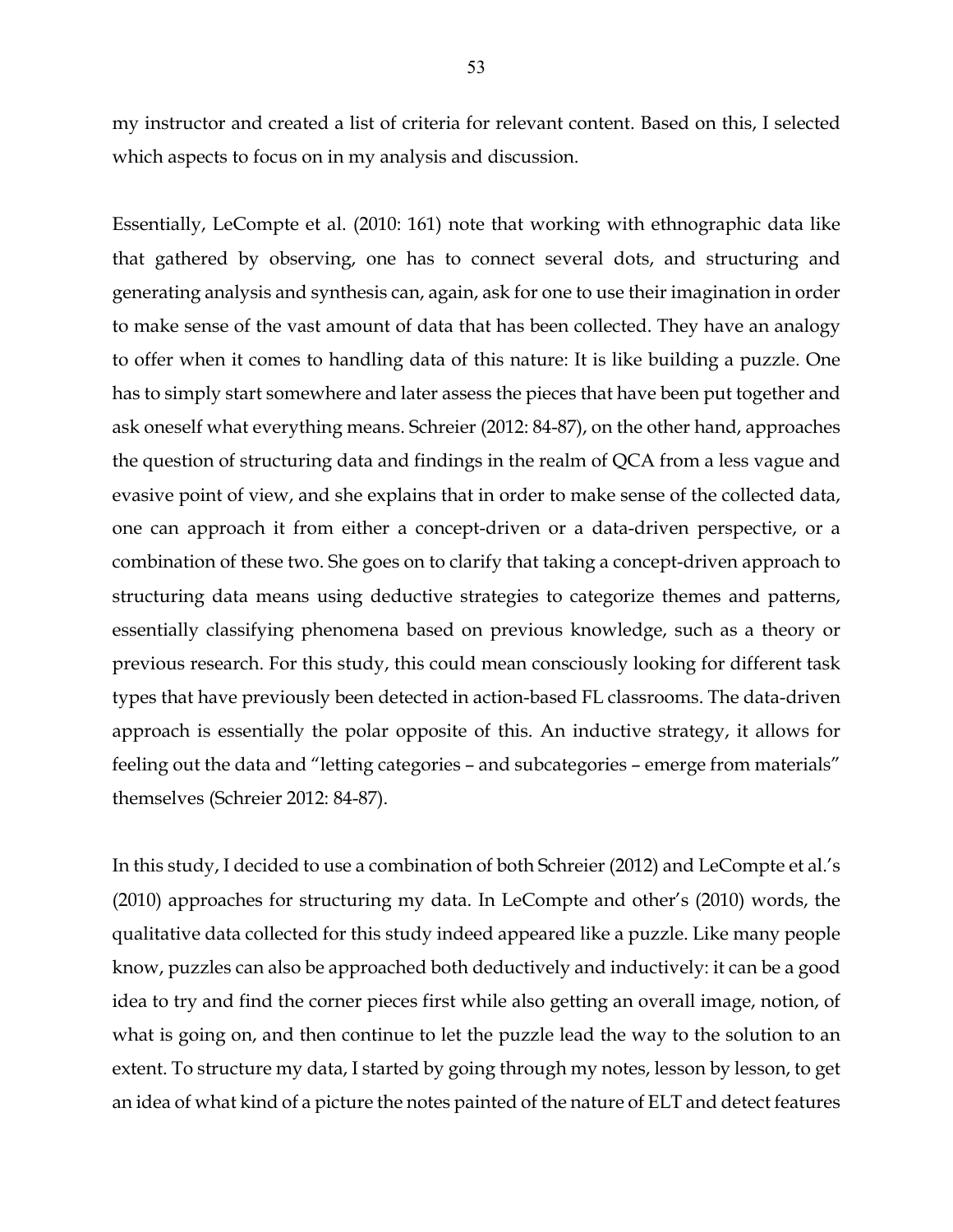and patterns that kept emerging time and again. Like Schreier (2012) suggests, I used a thematic strategy to make sense of my observations: to make distinctions between different task types, I focused on the activities that were used during each lesson and started grouping those that appeared similar. First, a rough division between teachercentered and student-centered tasks was made, and then tasks in both categories were further divided into smaller subcategories. From the vastness of observations, details, and descriptions, I finally managed to map not only different, what appeared to be typical task types in ELT based on my data, but also other features characteristic to FLT for young learners. After this, the actual analysis of the observations became easier.

Indeed, to summarize, qualitative data can appear somewhat hazy at first, but like Hirsjärvi et al. (2000: 164) put it, this is its natural state; qualitative research, as a whole, is, first and foremost, subjective, holistic, and inductive. It is also comprehensive and directly based in the real world, for that is where the data is also collected. The researcher is an individual who makes sense, observes and analyzes the world around them based on their beliefs and worldview (Krippendorff 2019: 22). QCA is arguably interpretive but adhering to certain criteria helps make it more objective, therefore yielding more legitimate observations. Having a guideline or a framework to work with prevented me from becoming too distracted amidst all the analyzing, as it brought a certain degree of concreteness to the otherwise rather elusive process. Having theories and other source information onto which fall back is also important in anchoring the discussion somewhere and making it more valid. However, there is certain beauty to it: the basic nature of qualitative research, as Hirsjärvi and colleagues (2000: 164) state, can still allow for a lot of good, for something that cannot be attained in quantitative research alone. This is in accordance to what Patton (2002: 49) also stated about Edna Shapiro's experiences after collecting data in a classroom, in real time.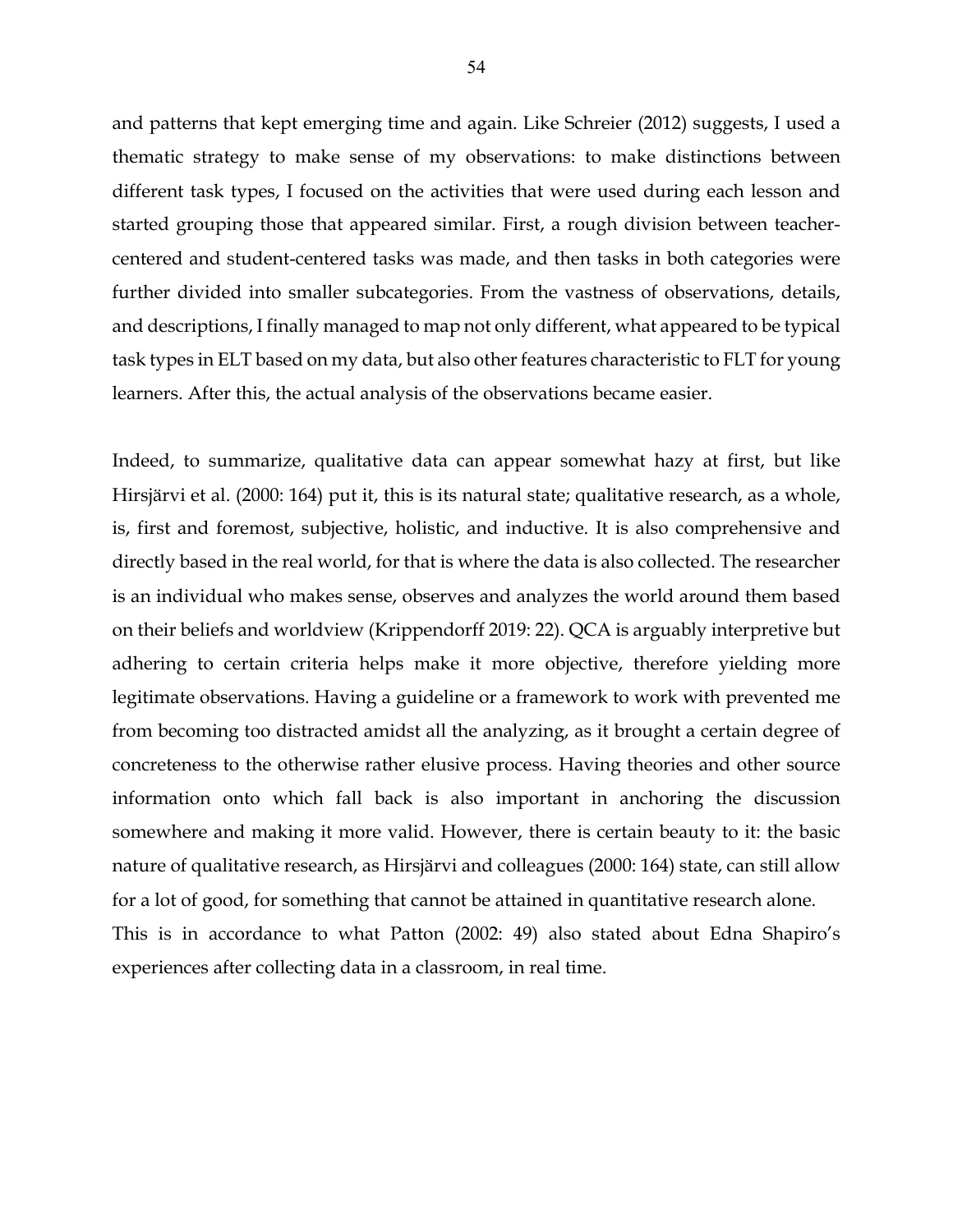# **6 FINDINGS AND DISCUSSION**

In this Chapter, I will present the findings from five different English lessons for first graders. Both the general characteristics of ELL teaching in Finnish elementary schools as of now will be discussed, as well as in more detail, patterns and themes that emerged from the observations. Throughout the discussion of the findings, I will bring the focus on the research questions, which were listed and described in Section 5.1, and provide answers to them.

In this Chapter, Section 6.1. will serve as an overview of the collected data. Section 6.2 explains the importance of a level of concreteness in ELT and the materials and activities used to execute it. Section 6.3, on the other hand, will go into more detail about emergent themes, repeating patterns, as well as describing ELT, as it presently appears in Finnish elementary schools based on my data. In this Section, different types of classroom tasks and materials will be introduced and analyzed based on how they support student agency and offer affordances, or in other words, opportunities for language use and practice. In the final Section of this Chapter, 6.4, will discuss the role of the teacher as the facilitator of FLL.

### **6.1 General description of data**

In the classrooms where my data was collected, there were certain quite distinct similarities between how different teachers approach early EFL teaching. While each teacher is an individual when it comes to their preferences and style in teaching, as well as interpreting the guidelines in the NCC, it was possible to pinpoint aspects that seem to have become cornerstones of ELL in the observed classrooms. Granted, as stated in Section 4.2, the fact that language teachers nationwide have participated in trainings and have received guidance and access to resources prior to the commencement of ELL in the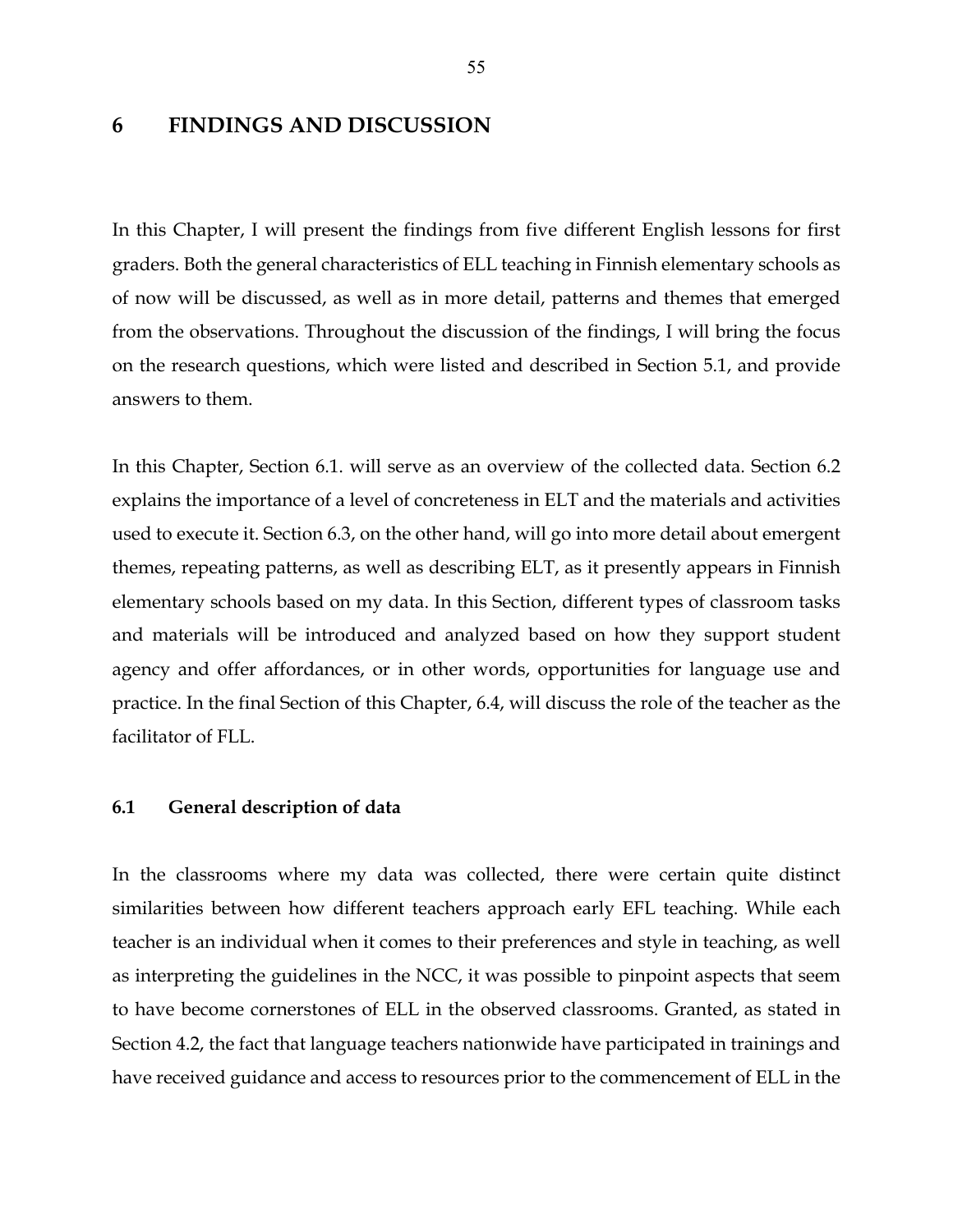first grade may have affected this by somehow unifying teachers' views on how teaching could be arranged and lessons planned. In this country, there are teachers to whom teaching foreign languages for 7-year-olds is not breaking news, and who have already established their unique way of teaching the TL. One of the teachers observed belonged to this group, and she reported on their teaching like it was more routine-like and commonplace compared to the other teachers. Still, teachers' ways of teaching did not differ markedly from each other in terms of the nature of the tasks used in the short period of time that I observed their teaching.

Based on my observations, ELL education, when it comes to teaching English, follows the suggestions stated in the amendment of the NCC (VOPS 2019: 25-30), which I discussed in Chapter 3. In the document, action-based learning and communicativeness are strongly and explicitly present in the description of what FL1 learning for first graders would ideally look like. Without activities that require active participation, students' own engagement and output, the goals that the Finnish National Agency for Education in the amendment of the NCC (VOPS 2019: 25-30) has set for the first school year would be difficult to attain. One can ask how teachers could improve their students' teamwork skills, build their courage to use the linguistic resources they have from the very beginning, or acquaint them with the culture of the TL, if not through task-based activities and the students' own initiative. I saw tasks and methods supporting goals like these being implemented in the classroom even in the short period of time that I was observing lessons, which, if not a solid ground for major generalizations, still proves the presence of action-based learning in early EFL classrooms. It is, in fact, not a suggestion; it is a requirement.

### **6.2 Concreteness**

As discussed, Piaget, as well as Beloglovsky and Daly (2015: 96) based on his theory on cognitive development, called for concreteness when dealing with children, whose thinking can chiefly be characterized as processes that rely on the information, stimuli,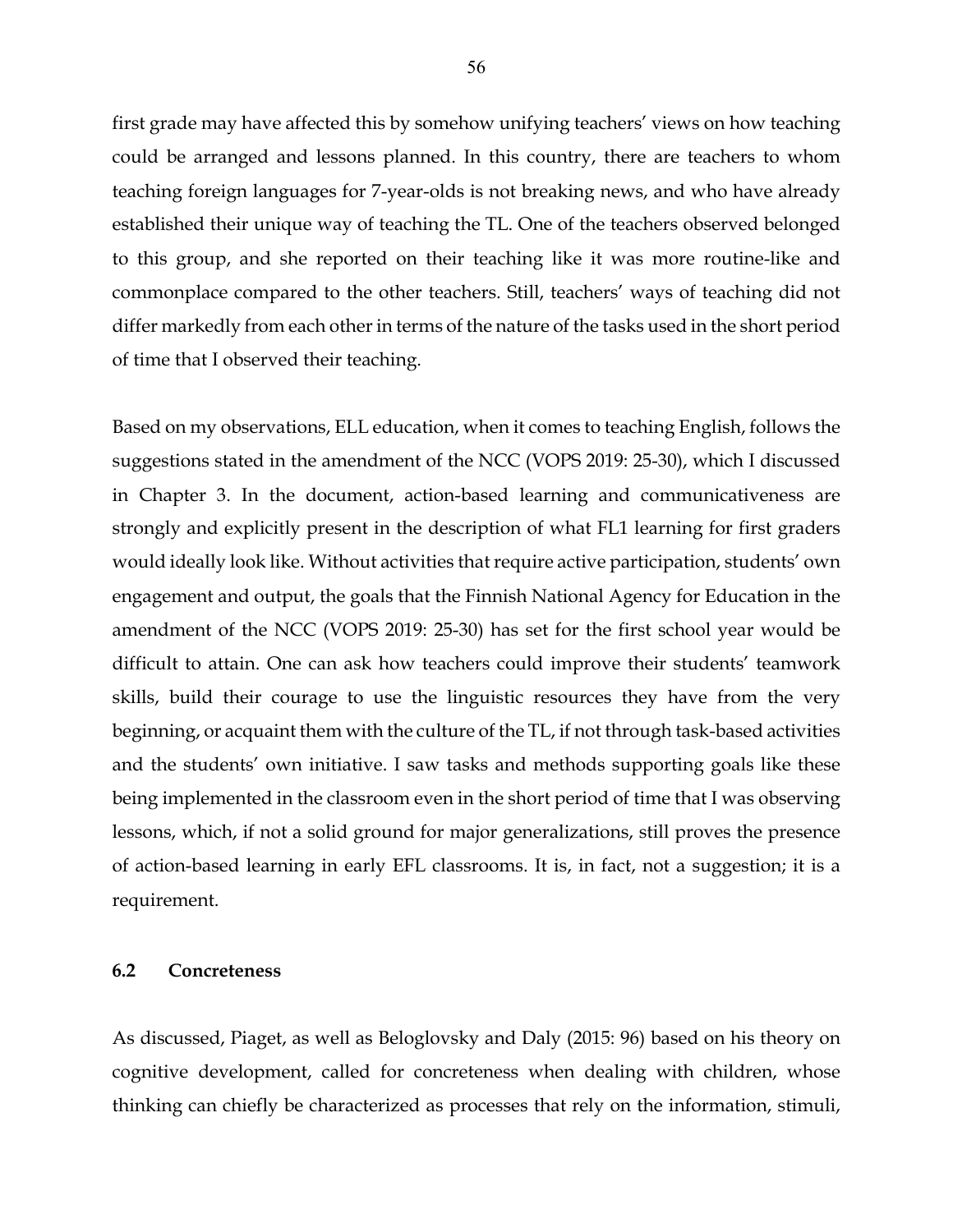that is readily available and accessible in their immediate environment. Based on my observations, this has obviously been taken into account when planning ELL instruction, and it is clear that activities should incorporate concrete examples or objects, where possible, to support children's understanding of a topic. Besides this, instruction is also supported by clear demonstrations and examples. To illustrate, before doing something creative, such as drawing and coloring numbers, children are shown that they are going to get a piece of paper and crayons: the teacher presents the materials that are going to be used. Similarly, since 7-year-old students are at the concrete operative stage of cognitive processing, according to Piaget (Beloglovsky & Daly 2015: 11, 96), this also means that they are active learners, which means that they learn through direct involvement with their surroundings, such as observation, touch, and movement, as discussed above in Section 6.2.2. They also learn best when tasks and themes are close to what they deal with in their everyday lives, making them easier to grasp. These themes are also the ones that interest them the most for these very reasons.

Because learning at this stage of cognitive development happens best through active participation, concreteness is present not only in instructions but also the activities themselves. This can be clearly seen in some of the tasks that were introduced in Sections 6.2.1 and 6.2.2. Bringing objects, such as Angry Birds plushies, is one way to reach a level of concreteness in the classroom and therefore help students understand different concepts better. Even though languages are complex and rather abstract systems, they most often have a real-life correspondence. This can be seen in the example where students were asked to find objects of certain colors around them. Colors were also learned with the help of colored pieces of paper, and verbs through movement. Concrete examples and simplifications are an integral part of ELL to also ensure students' interest and engagement: make it too vague and the teacher will most likely lose their interest as their attention drifts elsewhere (Gillibrand et al. 2011: 39).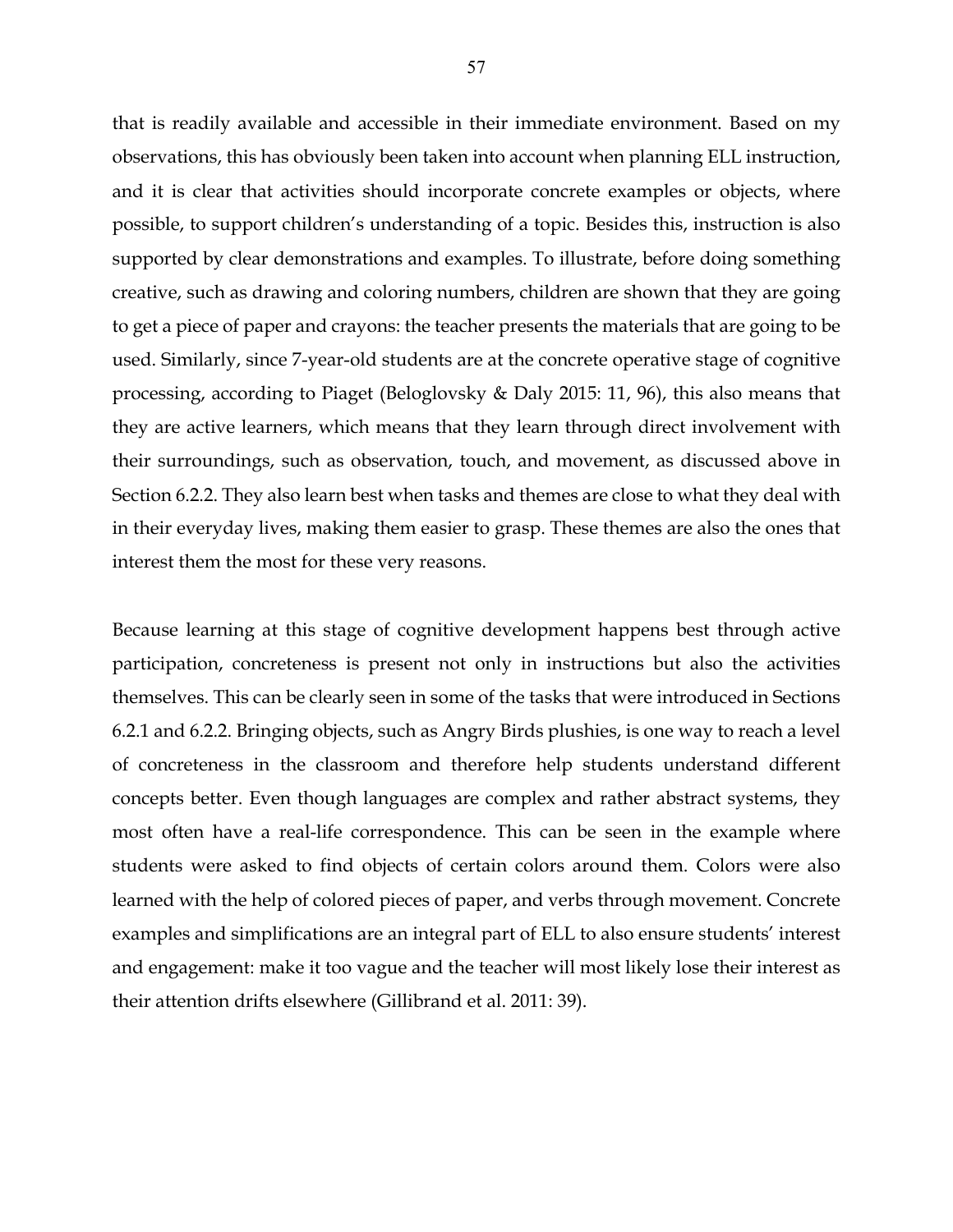## **6.3 Support for action-based learning and agency**

As stated above, action-based tasks are a vital part of ELL. In the rather humble beginnings of early FL1 education, this calls for some level of creativity from teachers, as they are expected to bring the classroom, as it were, alive somehow. One of the main aims of this study was to explore the ways that teachers are doing this, and below I will present how this seems to be happening in EFL education by first exploring different activity types, then, the role that textbooks still have in student-centered ELL classrooms, and finally, the teacher's role in increasingly student-centered classrooms.

Despite talking about how action-based and communicative FL instruction is mostly student-centered, it should be noted that there are exceptions to this ideal. Especially with younger learners, the reality is that sometimes teachers are in charge. Letting the learners take the lead is always simply not convenient or for their best, but they can and should still be engaged in the activity at hand. The first step I took when categorizing the data was classifying the different modes of learning I had distinguished, dividing them into two categories: those that build on both teacher-centered activities (ones where teachers are in lead during the activity) and those that build on student-centered activities (ones where students are expected to take charge and complete tasks more independently). While this division is broad and only tells us so much, it was the first emerging pattern above anything else.

### **6.3.1 Teacher-centered activities**

The most frequently used teacher-centered activities were drills, which were used for learning new words. Although arguably rather mechanic, drills expose students to a significant amount of linguistic TL input and output through repetition, which Krashen (1985), among some others, argues to be a key factor in acquiring a new language. Jacobs and Farrell (2003: 4) accuse drilling of being just another form of, as they put it, "rote learning" or routine-like and repetitive, which is certainly a reputation it has gained over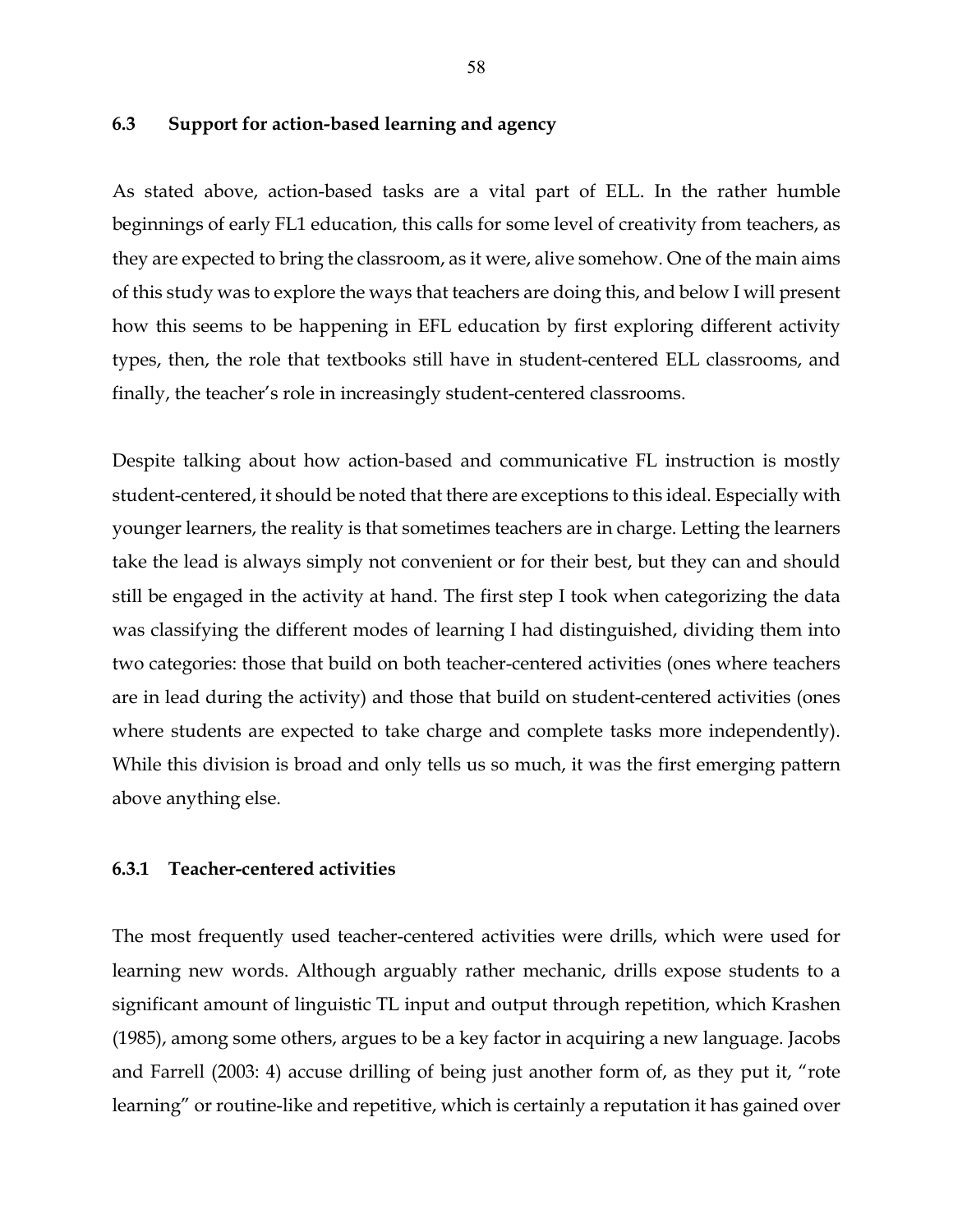the years after CLT changed people's views on language learning. It, however, does not have to be simply mechanic, based on the behavioristic views of viewing learners as passive recipients of information. In the situations where drills were used in the observed classrooms, I observed that often, students were not simply expected to repeat after the teacher. Instead, often something was added: when students were learning new verbs, such as *run*, *jump*, and *walk*, the teacher, upon saying the words, paired it with the corresponding movement, which students had to copy along with repeating the verb. In another example, when one of the four teachers was teaching their students colors in English, she showed the class a piece of paper, said the color corresponding to it and expected the class to repeat it out loud. Instead of movement, in this case, a visual aid was used to accompany the oral activity. What is more, while still drilling new words, they were taken into actual use instead of keeping them as separate elements without a context. Following the first step where the words were introduced simply as just words, separate linguistic elements, teachers encouraged their students to use the words in a phrase that somehow described them in the most basic of ways, for example, each student saying what they can do (e.g. *I am x, I can run*). This way, it can be interpreted that students got a better grip on the practiced words by taking them to their own use, which, along with activating other senses like sight and touch, makes drills more meaningful and communicational. This seems to suggest that while some perhaps more traditional activities can be deemed necessary in a group where the learners are beginners dealing with linguistic basics, they can be made more action-based and therefore also more interesting and authentic, so that they are in line with what has been stated in the amendment of the NCC (VOPS 2019: 25-30).

Drills can also serve an important purpose in recapping what the students have learned and testing what they still remember from previous classes, as I saw in classrooms. Such exercises are a handy tool for teachers to map out where they are at a certain point, whether they should revise something, and who or how many students have understood and what. In ELL in particular, it is kind of a given that because learners are so young (Welsh & Pennington 1988), the teacher has to assume responsibility over certain areas of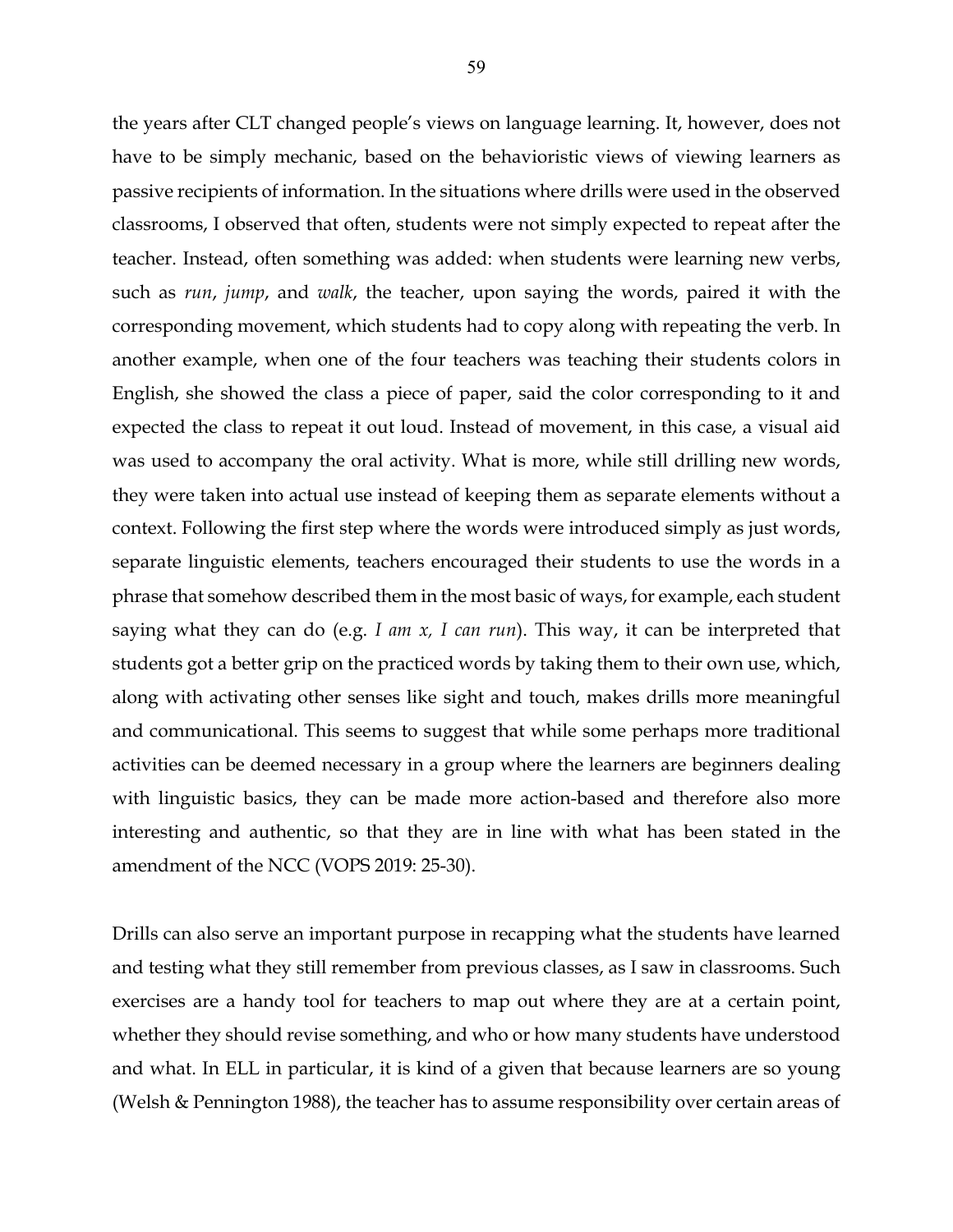language learning, one of them being initiating recapping exercises. Teacher-centered activities can therefore be justified with groups that consist of younger learners who still mostly lack the ability to take full responsibility of their learning, just like other actions due to parts of their brain still developing (Welsh & Pennington 1988).

Another example of a less mechanic teacher-centered activity meant for rehearsing words and thematic areas studied earlier was provided by the teacher who is more experienced in ELL instruction. She decided to revise both numbers and colors with their students by using Angry Birds plushies. The dolls where in a bag, where the teacher picked them up one by one, introducing each of them while speaking English, and asking the students to name the color of each doll. Later, when all the plushies were taken out of the bag, introduced, and colors repeated, the plushies were also counted and then put back in the bag.

I noticed quite early on that in order for the teachers to keep their students at bay and the lessons structured, they appeared trying to maintain some sort of a balance between the power they gave away to their students and that they kept for themselves. This is quite evidently required in a classroom where the language learners are still young, for their autonomy and the capability to responsibly take charge of their own work is somewhat limited (Welsh & Pennington 1988): children at the age of seven get sidetracked easily due to their short attention spans, and tasks that activate them can easily get out of hand. Another reason for this is obviously the fact that these students, or at least most of them who do not have prior experience with foreign languages from, for instance, immersion, are taking their first steps in learning the TL. The teacher's role is increasingly more important the younger their students are or the newer they are to the language.

The above examples show how teachers can activate their students while still staying in charge themselves. In the classrooms, more traditional exercises, where the teacher is in the lead, were made more action-based and engaging with small modifications such as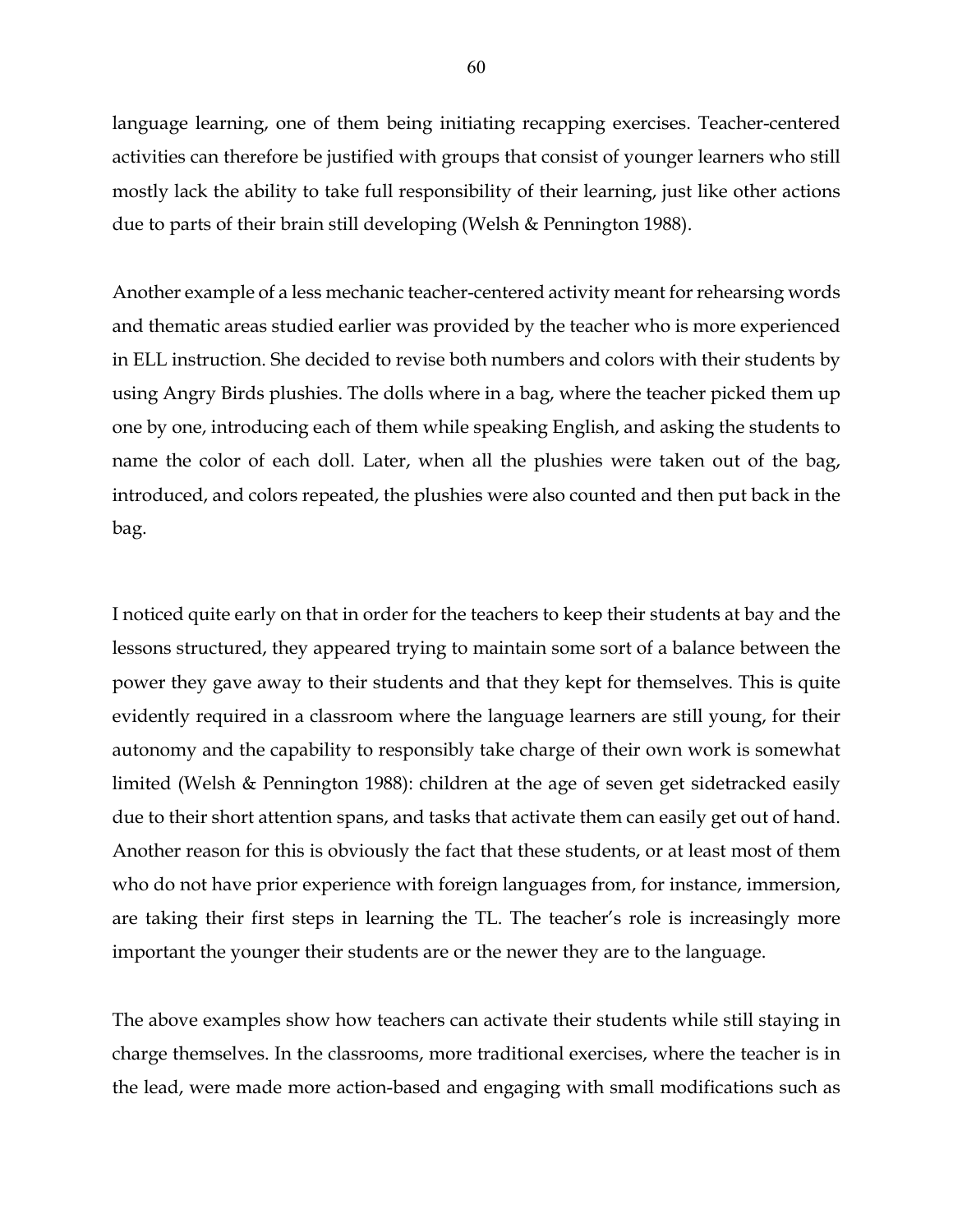adding movement to the exercise or bringing items to the classroom. This way, teacherled activities became more age-appropriate, as activating students by encouraging them to copy gestures or expressions or adding concreteness brings a more tangible dimension to exercises. Input-rich activities, like aforementioned drills and activities reviewing learned content, are also suitable for beginners, as this takes the learners' proficiency level into consideration (Ellis 2009b: 241). The teacher is a source of input, as well as affordances, and the required amount of independent production, or output, is rather minimal at the stage where the students are just being introduced to new linguistic elements.

#### **6.3.2 Student-centered activities**

Several different types of student-centered activities arose from the data, more specifically four, as can be seen from Table 1. In the table, I have also given example activities from the lessons I observed. To explain these types in more detail, I will go through each of them briefly before going into more detail later in this Chapter.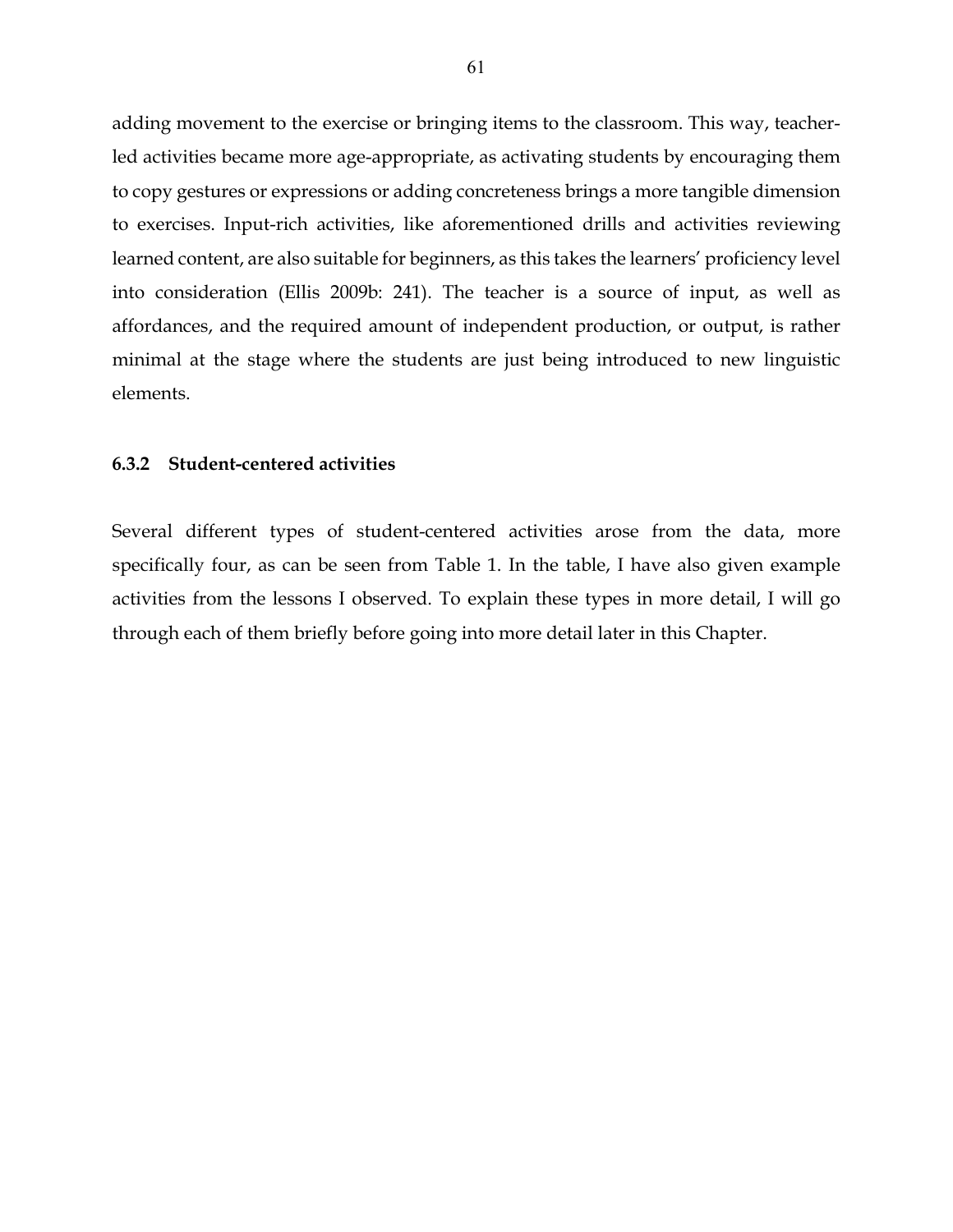| Task type         | <b>Activated skill areas</b>                               | <b>Example activities from ELL lessons</b>                                                                       |
|-------------------|------------------------------------------------------------|------------------------------------------------------------------------------------------------------------------|
| Creative tasks    | Several possibilities<br>depending on the<br>activity      | Drawing, coloring                                                                                                |
| Descriptive tasks | Vocabulary,<br>pronunciation, overall<br>spoken production | Describing the color of one's clothes                                                                            |
| Kinesthetic tasks | Vocabulary                                                 | Showing what the verb to jump means<br>through movement, recognizing colors by<br>finding items of certain color |
| Auditory tasks    | Listening<br>comprehension,<br>vocabulary                  | Counting how many claps there are,<br>reacting when one's color is mentioned                                     |

Table 1. Student-centered task types.

Considering categorizing different task types in FLT, a variety of classifications have been proposed by several theorists (e.g. Prabhu 1987, Pica & Doughty 1985, Crookall & Oxford 1990, in Jeon 2005: 92), and no one correct way of categorizing task types exists. Pattison (1987, cited in Jeon 2005: 92), for instance, has made a distinction between "questions and answers; dialogues and role-plays; matching activities; communication strategies; pictures and picture stories; puzzles and problems; discussions and decisions." Deviating from these categorizations that have been made earlier, while in part based on them, I divided the used activities in categories (see Table 1) that I defined myself. I made this decision so that the categories would better represent the data that I collected from the classrooms.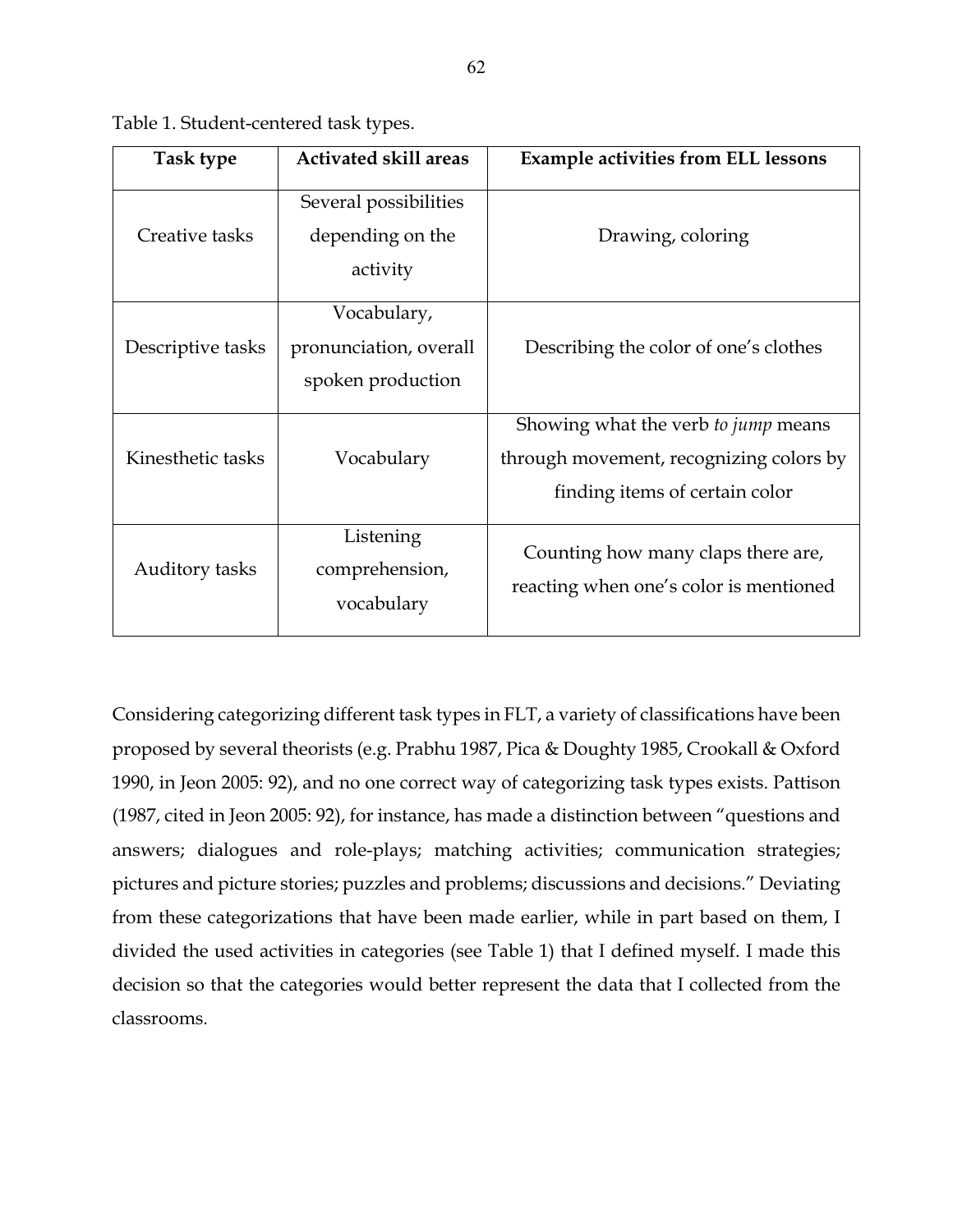Based on my observations, I concluded that student-centered activities include, first of all, creative tasks where students are asked to draw or color something; second, descriptive tasks where they are asked to describe something in their own words; third, kinesthetic tasks, such as games; and fourth, auditory tasks, such as songs. It is worth mentioning, however, that many of these task types which I detected overlap, and sometimes it can be difficult to distinguish to which group a task actually belongs. Kinesthetic activities, for example, include aforementioned games as well as dances and other tasks involving movement. They support children's need to be hands-on to internalize information, and auditory input, or exposure to the TL, is important for beginner language learners according to theorists like Krashen (1985) and Edelenbos and Kubanek (2009). Communicative tasks, which can combine elements of descriptive, creative, and kinesthetic tasks, seem to be more common when there is a need for a bit more challenging activities within a certain thematic area, such as when a theme is being revised. To illustrate, when recapping colors, students were asked to use the words in a more advanced linguistic environment, more creatively. After repeating colors, they were asked to tell what their favorite color is, for instance, or point out where they can see objects of certain color in a classroom. Next, I will further examine each group of task types and exemplify how different types of activities were used in a classroom context.

First, an example of a creative task is an activity used in one of the lessons where students, after having been introduced to the numbers from one to ten, were given a piece of paper, crayons, and instructed to pick any number between the two, draw it, color it, and also write the number in letters underneath their drawing. The students had the chance to ask help from the teacher for this last part, and many of them copied the corresponding word, letter by letter, from the whiteboard. The goal of the task was to create a row of the numbers on the chalkboard in the correct order. Like the revising activity with the Angry Bird plushies, this task also functioned as a recapping exercise where recently studied words were used both orally and in the written form, but this time the teacher did not intervene with what the students were doing. They got to decide which number they wanted to draw on the piece of paper given to them, and the only part where some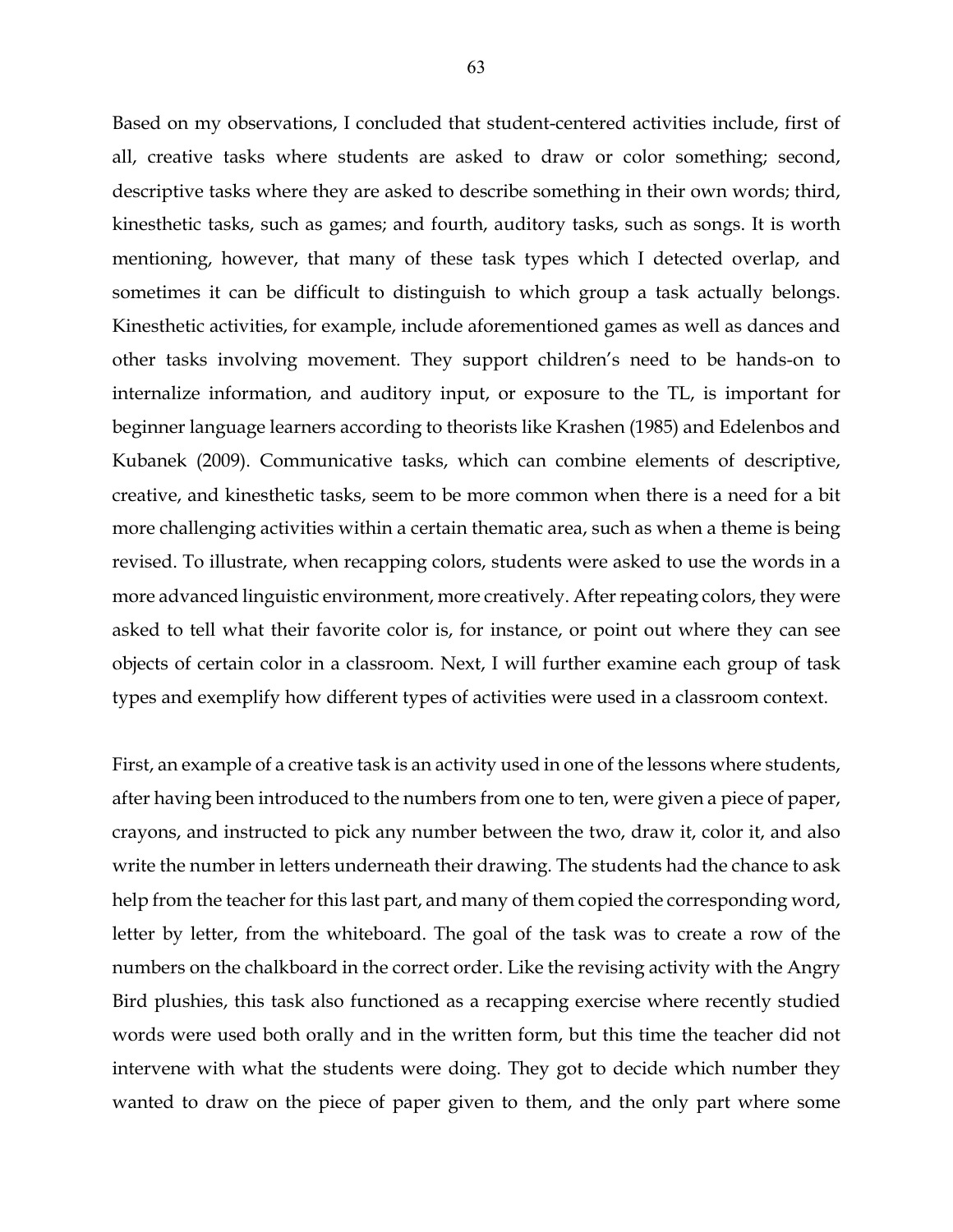needed help was with spelling the chosen number. Before hanging the numbers up to the chalkboard, the entire class was activated as each student presented their number by showing their drawing to classmates. In the final part of the task, the teacher stepped in, and the entire class went through the numbers in a random order, saying out loud the number that the teacher pointed on the chalkboard, going through them several times.

This activity demonstrates what supporting learner activity and agency can look like. Giving the students the choice by letting them pick which number they want to draw and color takes control away from the teacher and hands some power over to the students, giving them the rather empowering idea that they, as learners, can make things happen (Maddux 2012). The task was not challenging for a lot of the students, for, as I observed, many children seemed to know several numbers in English before they were even presented to them, but for young learners, small achievements can in fact be more significant than what they appear to an outside observer, as Zeidner and Schleyer (1999) argue. It is possible that students are experiencing what is known as the big-fish-littlepond effect, which does not necessarily mean anything negative: instead, even a smaller attainment can provide a surprising amount of support for a student's self-image and agency (Zeidner & Schleyer 1999). Moreover, students realizing that there are options and that they have the freedom to choose promotes their self-regulating capacity and intrinsic motivation (Teng 2018: 2), which makes the learning process start from within, and not from the outside. Essentially, Teng (2018: 2) suggests that the teacher does not have to *make* students learn, but rather, the freedom they are given piques their curiosity, and they acquire information by themselves. The fact that many students, those who were faster than others and asked for more paper so that they could practice more numbers without the teacher prompting them to pick a new number, seems to support this theory.

Second, descriptive tasks, which are chiefly communicational, were used in contexts where the teacher was taking a step further and expecting a bit more from their students, hence, letting them have their own turn to use the language more freely and independently, therefore supporting their agency and self-efficacy. The key here is,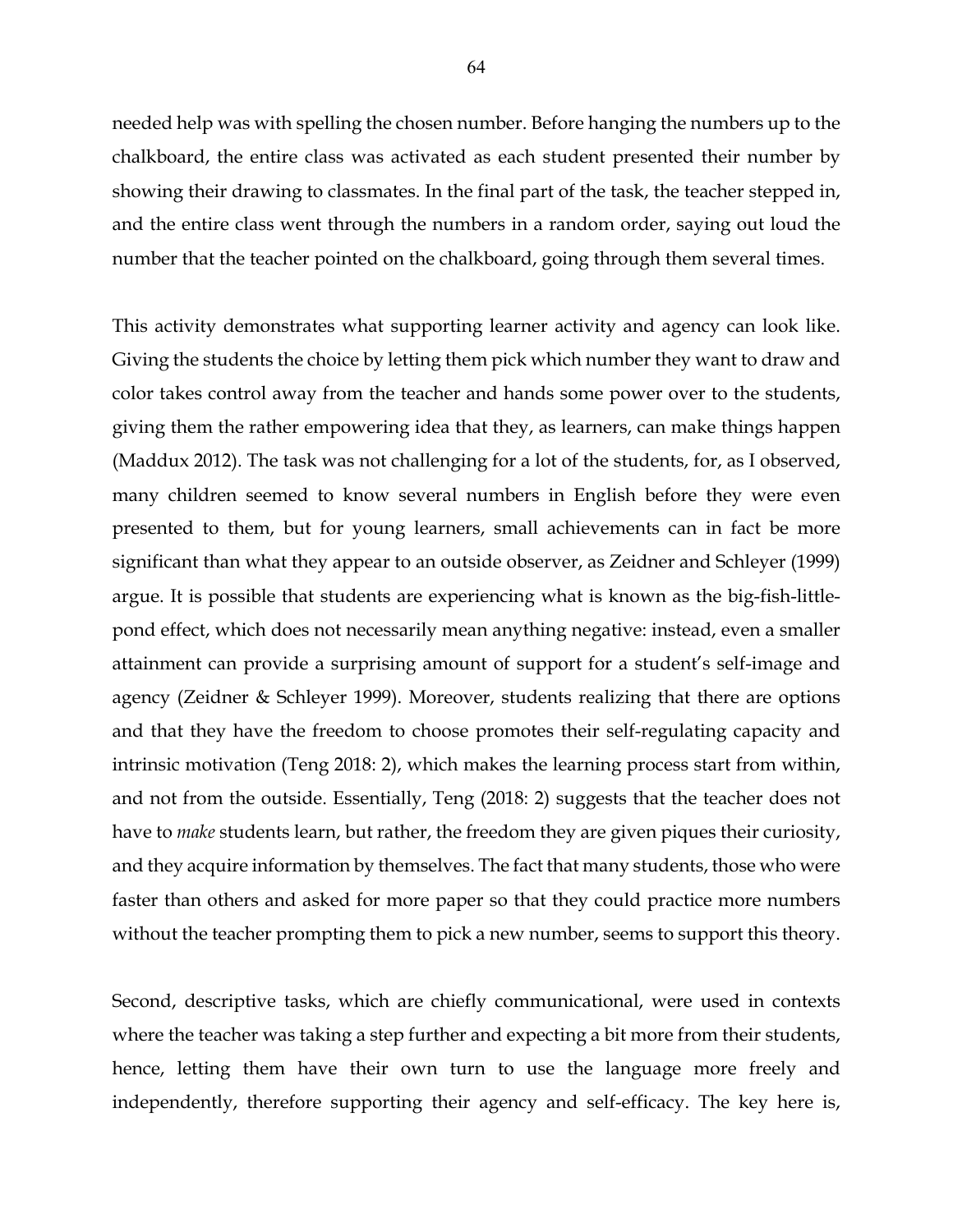however, to render tasks so that they meet students at their level and so that they are suitable compared to what they know (e.g. Ellis 2009b: 241). As stated, descriptive tasks seemed to be used in classrooms when talking about themes that the students were already familiar with, and therefore had the means to discuss different topics in their own words. Hence, these tasks were also used as tasks that helped learners revise words and content learned previously. An example of a descriptive task used during one of the lessons is an activity where students were expected to name the color of their clothes that day. The students had not learned to name pieces of clothing yet, but they were simply asked to point their shirts, for example, and say, e.g. *pink*. Despite clothing words being a completely different thematic area, they were approached similarly to verbs in Section 6.2.1. For the sake of teaching the students to use the words in phrases, they were then taught to say, for instance, *I have a pink shirt*, similarly to what they learned to say when revising verbs (*I am x, I can run*), even though phrase structures like *I can* were mostly unfamiliar to them.

According to Vygotsky's theory of the ZPD (Beloglovsky & Daly 2015: 17-19; Jarvis et al. 2003: 36-38; McGregor 2007: 28-29), the abovementioned example explains of how teachers can push their students further in their learning process and help them achieve higher levels in linguistic processing than they could on their own. Helping students to use their newly learned words to form more meaningful linguistic elements, which at the beginning with young students are phrases, is not only to challenge them, but also to support their feelings and beliefs of capability as a learner. Deepening their knowledge and showing students how they can have simple discussions where they tell someone about themselves or something familiar, whatever is age-appropriate and suitable for their skill level, helps them adopt new words and embrace them as part of their vocabulary. Since this is also information they will need in real life when telling something about themselves, simple tasks like this one can also be considered authentic (Maina 2004).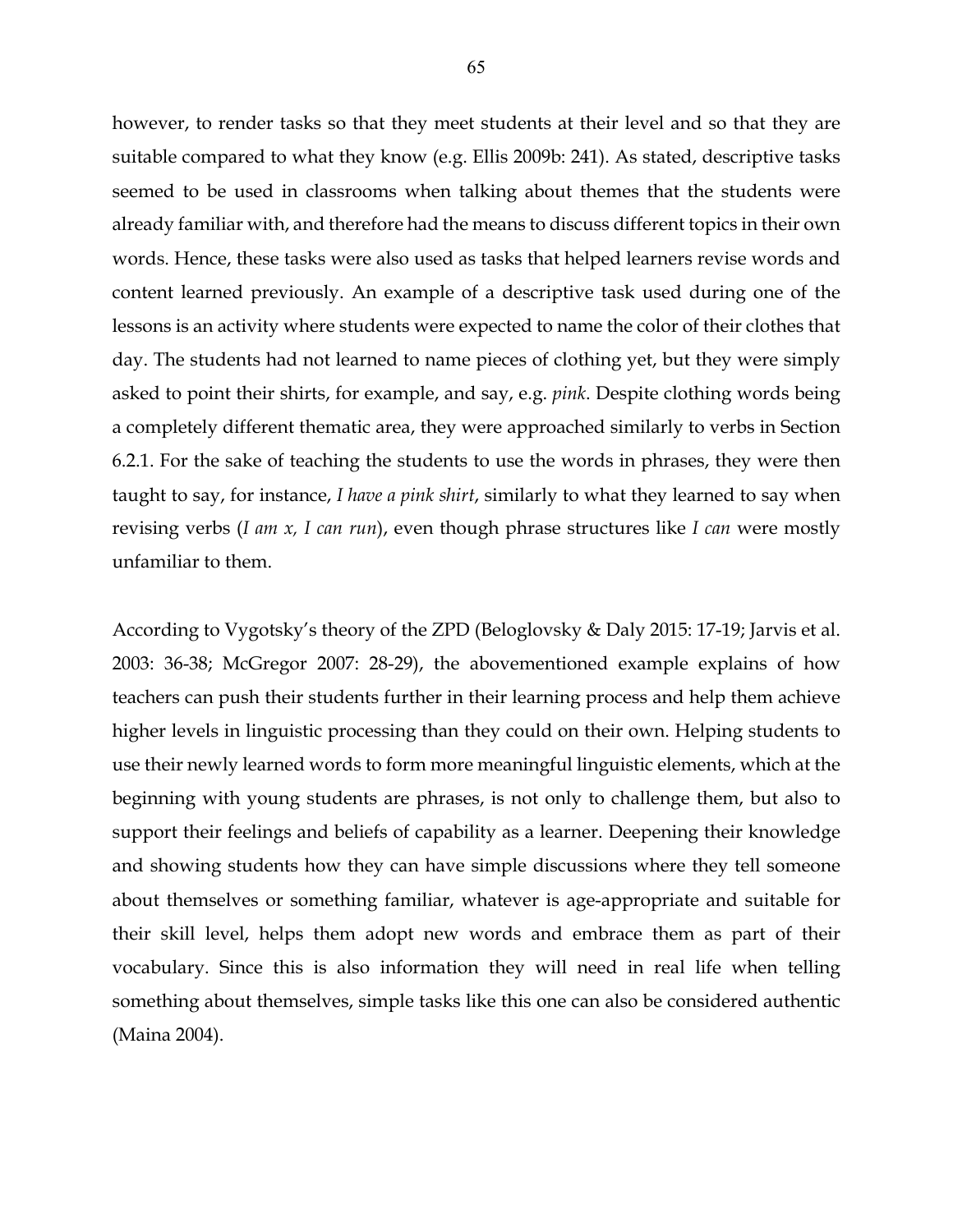Third, the way student-centered and activating kinesthetic tasks can be used to support agency, autonomy and self-efficacy is often to avoid teaching words as linguistic elements that are not associated to anything. The mechanical technique of consciously *learning*  words by heart is not favored, rather, the goal is to help the students to *acquire* new content, following Krashen and Terrel's (1983) idea of the Natural Approach to language acquisition. Languages are best learned when the process is made meaningful, which is why activities like the verb task described in Section 6.2.1, where students did the movement that corresponds to a certain verb, bring more depth to learning. Movement can also make learned content more memorable, and with school children who prefer to be directly involved with their surroundings when learning anyway (Beloglovsky & Daly 2015: 11), the engagement keeps them motivated.

Going back to colors, I noticed that another, seemingly effective way to teach students how to make a connection between a word and the real-world object is to ask them to find something of a specific color in the classroom. During the lesson where this activity was used, all students needed to be standing up and ready to move for this activity, and as the teacher, and later, students taking turns, said the name of one color, the class was expected to go to an object that is of the same color. Again, the task is simple, but it relies on the students' capacity to recognize colors, first by hearing the word, and then detecting an item that corresponds to it. The teacher relied on a similar task when revising verbs. Using an interactive whiteboard game of the textbook series *Go!* (Kanervo & Laukkarinen 2019), students worked in teams matching English verbs to the right picture from several options given on the screen. Here, the task was once again completely reliant on the students' skills, and it was up to them to find the correct matches. The task, while it generated competition in the classroom, made also room for social learning, as teammates helped each other find the right pictures. Negotiating tasks and meaning together can help both the helper and the student who is being helped (Ellis & Fotos 1999: 4).

Fourth and last, auditory tasks bring their own touch to ELL. Most often, such activities are listening comprehension tasks or songs, the latter of which takes advantage of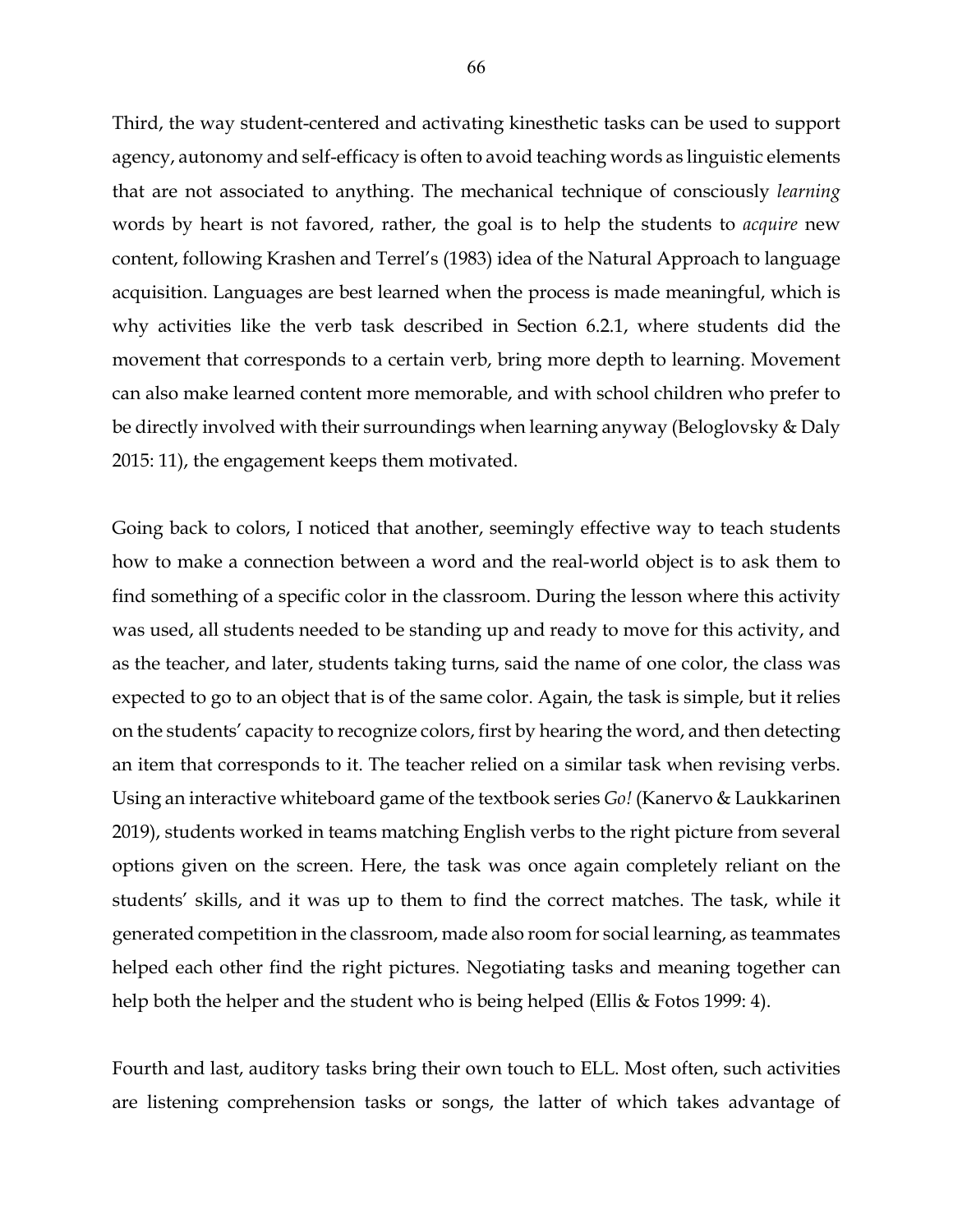children's readiness and willingness to repeat the new words they have heard, which, in part, explains why they learn fast (Granena & Long 2013: 3-4). Repetition, which can be in the form of songs, is an essential part of Lenneberg's hypothesis on children's critical period in language acquisition (Lenneberg 1967, cited in Granena & Long 2013: 3-4), as well as Krashen (1985) and Edelenbos and Kubanek's (2009) ideas of them having to be exposed to a sufficient amount of linguistic input in the TL to ensure the acquisition of new content. Further, Ellis (2009: 241) points out that in order for action-based and taskbased teaching to work with younger, beginner learners, tasks need to be "inputproviding rather than output-prompting kind." Offering young learners building blocks, or input, with which later produce language on their own, is important in ELL.

During the lessons, songs were used as warm-up activities or breaks. Like descriptive tasks, they help students strengthen their handle on new, recently learned words, but instead of having to cognitively deduce how to form phrases with them, they are memorized with the help of a melody. As such, songs do not necessarily support autonomy, agency, or self-efficacy, at least in a very obvious way, but indirectly, on some level, remembering a song can help them come up with a certain word that they could not have thought of otherwise (Ala-Kyyny 2012). It can also be argued that despite the smaller amount of support they offer students in terms of improving their feelings of capability, songs can still be considered rather authentic materials that can be used in classrooms (Maina 2004): in the real world, some people learn and remember words in other languages by thinking of a song where they heard it being used. However, songs, like other auditory tasks, can be made more engaging and activating by asking students to, for instance, explain what was said in the song or a recording. This method was widely used in the classrooms that I visited.

In sum, the variety and execution of different communicational and action-based tasks that I have seen being implemented in ELL classrooms prove that hands-on activities can work with younger learners, as long as activities match the students' abilities, as Duran and Ramaut (2006) suggest. Teacher-centered instruction seems to be, based on my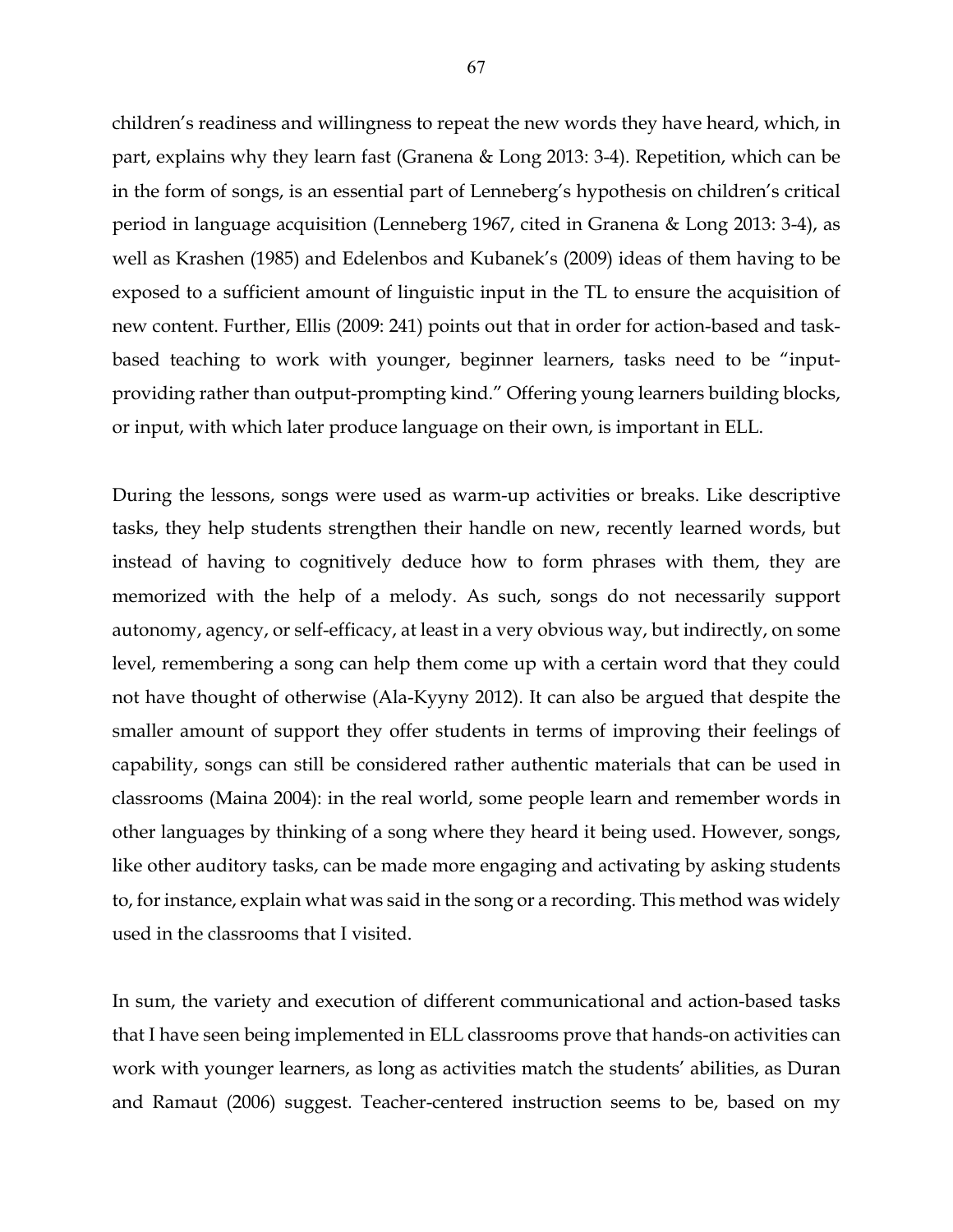observations, the typically provide students with rich input, whereas student-centered instruction, at its best, promotes students' positive views of themselves as capable language learners who can take charge of their own learning, as discussed earlier in Chapter 2.3. While it looks like, based on my observations, that early FL instruction tends to be mainly student-centered with the aim of supporting learners' autonomy and agency, teacher-centered activities can still coexist with task-based activities and incorporating them into the instruction is definitely not a crime but sometimes a necessity, as discussed.

As I observed, supporting students' feelings of agency can be made possible through the positive experiences that action-based and communicational tasks can offer them. Emotions are, like Mercer (2011) points out, an essential part of any learning process, and ELL is not an exception. When learning is enjoyable, students are more open to it, and therefore are also able to absorb information more readily. Furthermore, as Teng (2018: 69) explains, making learning meaningful and engaging is the trick to activating students' intrinsic motivation, their inner initiative that freely and independently makes the choice to learn. Because they believe they are capable and can learn, they take action, and the learning process starts where it should: from within.

### **6.3.3 The role of textbooks**

When it comes to textbooks, which represent more traditional teaching materials, based on my observations, the apparent role of textbooks in the classrooms that I visited was close to non-existent. While at first glance, the observed ELL lessons seemed to be all about social learning and the communicational aspect of it, they all had something in common: themes and topics discussed, and the order in which they are dealt with, still often followed the outline that the textbooks suggest. This makes sense, since textbooks, in turn, follow the goals and guidelines of the curriculum, and therefore they rather accurately depict what thematic areas teachers should be including in their instruction with each age group. The series *Go!* (Kanervo & Laukkarinen 2019), for example, is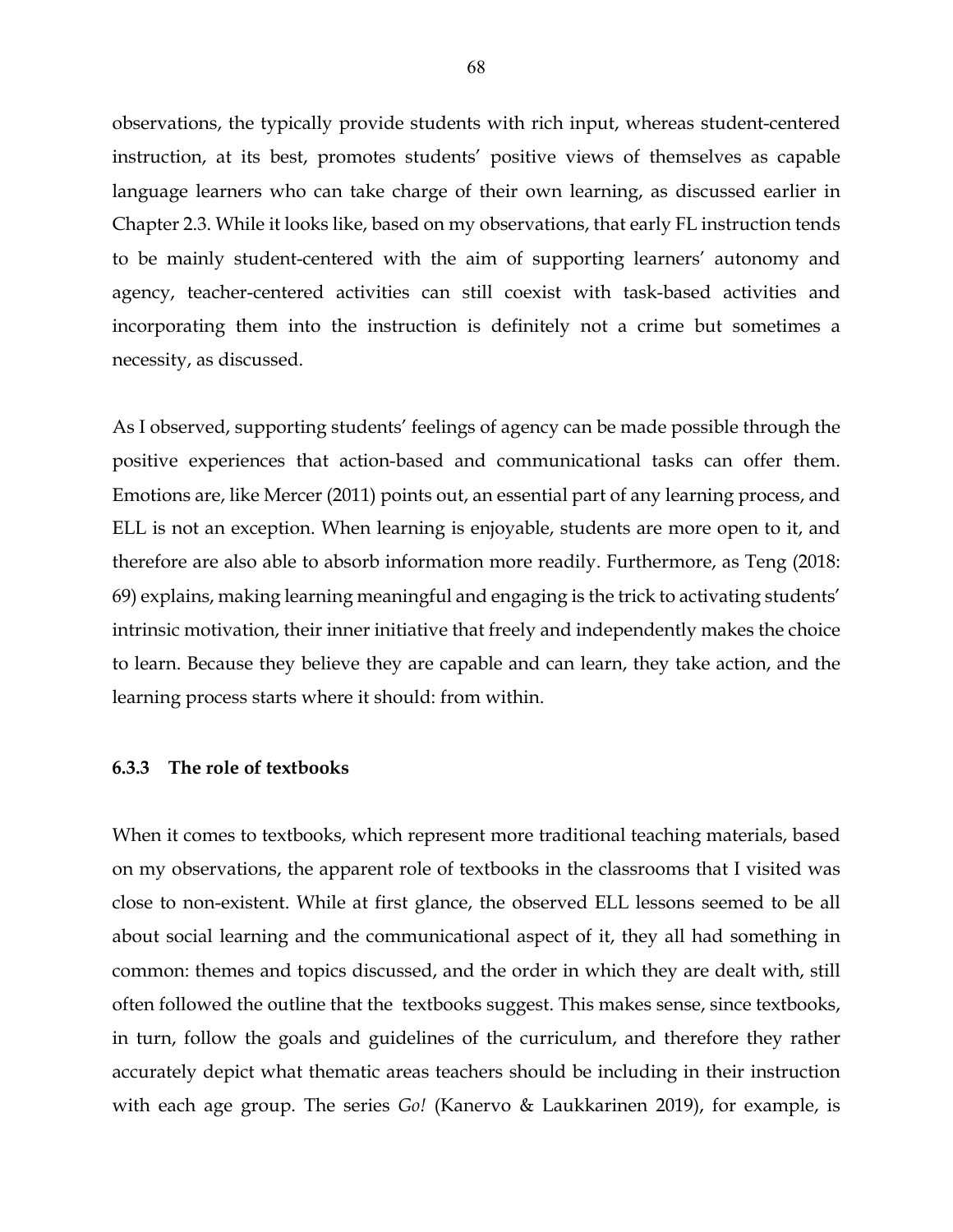intended for EFL classes in the first grade, and since early FL instruction in Finland is generally a new phenomenon, textbooks can offer teachers the support they need when planning courses and individual lessons.

I noticed that in the classrooms, textbooks can be used in different ways. It should be noted that these days, electronic materials are part of most textbook series, and *Go!* is not an exception in this sense. These e-materials often include both teacher's materials, extra tasks, and games that can be played with the class. In Section 6.2.2, when discussing different kinesthetic tasks, I briefly introduced a game where students were expected to match a verb and the correct picture on the whiteboard. Other examples of activities include memory games and other speed games. Materials like these function as an extension to textbooks' traditional, printed form. Still, as Maina (2004) argues, textbooks are still textbooks, meaning that they are not authentic materials. Norris (2009: 581-582), Ellis (2009: 222-225) and Willis (1996, cited in Johnson 2008: 186) agree, also stating that authenticity, like agency, is an important factor in action-based or task-based approaches in teaching students skills that are relevant outside the classroom.

Based on my observations, teaching without textbooks promotes social learning, and teachers stated that they leave textbook exercises for students to do at home; three out of the four teachers did this and assigned homework at the end of the lesson. Still, some activities were sometimes be used as warm-up exercises, for instance, when discussing a new topic, or breaks during the lesson (often songs). Mostly in class, however, the socioconstructivist views of learning mentioned in the NCC were reinforced, and one teacher explicitly stated that the classroom situation is for learning together, since they gather there every day anyway. Therefore, it is difficult to find reasons for not taking advantage of that. Furthermore, ELT in Finland, again, according to the amendment of the NCC (VOPS 2019) focuses on learning communicational skills in the TL, which constitutes oral skills and listening comprehension. Besides this notion of LA as a socially constructed process, one obvious reason for not using textbooks in the classroom to the extent which they were once used, is the fact that many 7-year-olds struggle with reading and writing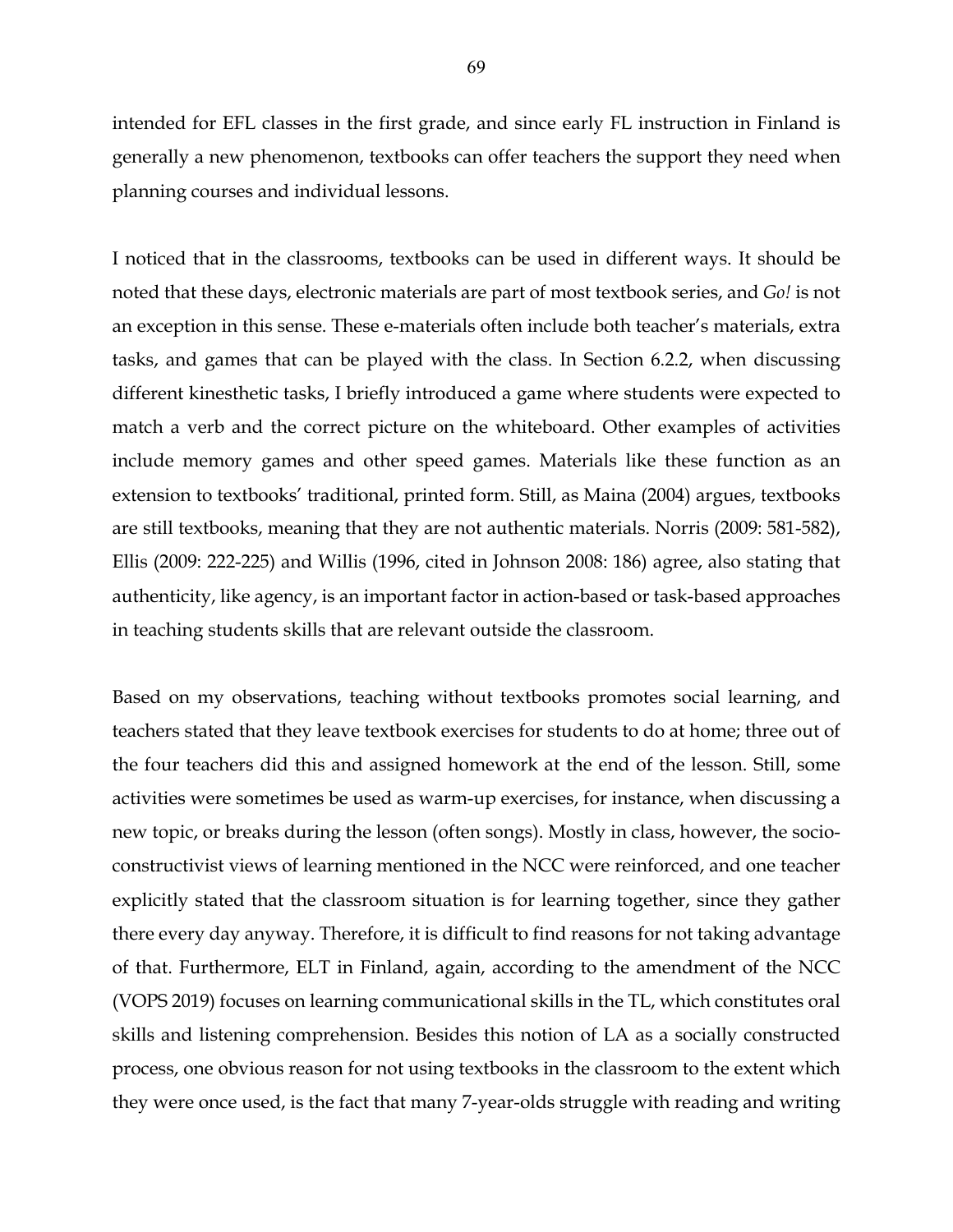even in their first language, and the more complicated orthography of English compared to, for instance, Finnish, does not help.

# **6.4 Teacher's role in ELL classrooms**

At present, when education is largely looking up to a socio-constructivist and task-based take on learning and values opportunities where students get to actively explore whatever subject they are studying, for example foreign languages, the role of the teacher in the classroom is highlighted. Only this time, we are asking whether teachers' purpose or roles have changed in the classroom due to the increasing emphasis on student agency.

In this Chapter, which is divided into two Sections, I am focused on the teacher's role in an ELL classroom. In Section 6.4.1, I will first examine how the observed teachers supported the learners' autonomy and agency in the classroom setting. In Section 6.4.2, I will provide examples of how students' agency can also be supported through differentiation.

# **6.4.1 Supporting autonomy and agency**

Van Avermaet et al. (2006: 189) state that more than anything, a FL teacher is a mentor who points students into the direction of correct language use, gives feedback and negotiates meaning with the students. This is not to say that the teacher is all-knowing, and they do not have all the correct answers. Rather, discovering rules, words and meanings together is essential. Teachers facilitate students' learning process and nudge them into the direction of discovering answers and developing tools for solving problems themselves. This supports students' sense of agency and feelings of self-efficacy.

This is something that I saw happen in the classrooms that I visited: teachers do not simply give their students the right answers. Instead, they supported them by giving them memory aids or hints and encouraged them by saying something along the lines of,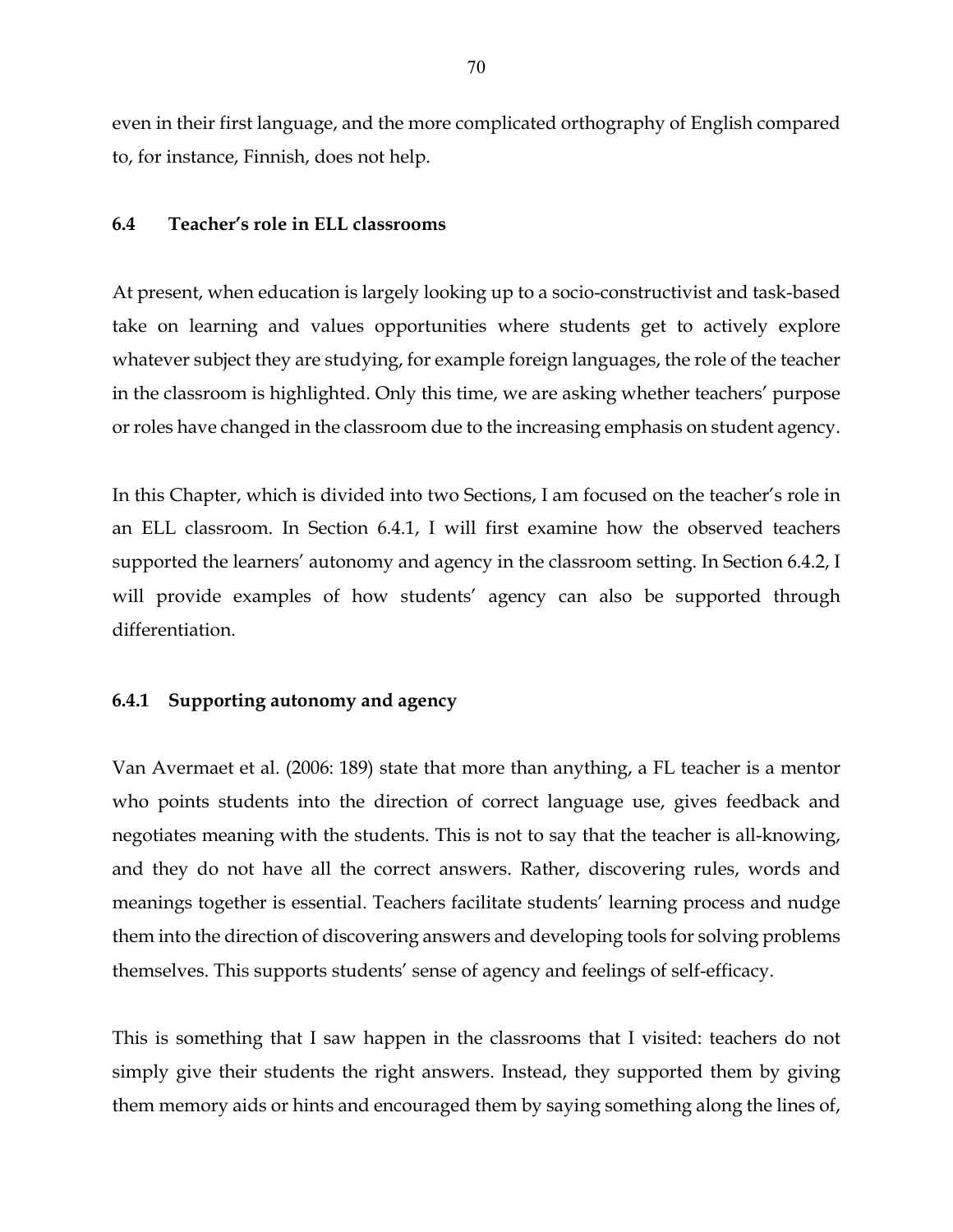"Do you remember this?" and then imitating drinking when helping a student which English verb corresponds to the movement, or "It's starts with an r." when helping a student who was handed a red piece of paper in the color exercise described in Section 6.2.2 come up with the name of the color. Another example would be a lesson that was held a few days before Valentine's Day. The class listened to a song about love and friendship, and the teacher did not tell the class beforehand what phrases they would hear (and those who could read, see, as the lyrics were visible). They just told the students that there would be a dance, which they would copy watching the girls dance in the video and showed them the moves. Only after they had watched the video, copied the moves, and listened to the song, the teacher asked the entire class questions such as, "What does 'I love you' mean?". Sometimes activities or questions can be a little bit on the more demanding side, which is when teachers can try to push their students' limits, help them aim reach higher than they would have on their own, and therefore teach them more than they otherwise would have learned, as per Vygotsky's theory of ZDP (e.g. McGregor 2007: 28-29).

Another important role that the observed teachers had in their increasingly studentcentered classrooms was being a motivator. It was essential for them to find ways to motivate and encourage the students to work on their goals and help them achieve them. This can be something as fundamental as managing to complete a task (Van Avermaet et al. 2006: 175), which means, in other words, that teachers are then "interactionally supporting task performance". This also entails creating cooperation and discussion in teamwork settings. An example of this kind of support is an activity track where students worked in pairs along a path made out of pieces of paper with pictures that each depicted one verb in the shape of an S on the floor. The idea of the task was for students to take turns in telling their partner which paper, or step, they should land next, by saying the corresponding verb aloud. Their partner should then move to the correct step and perform the movement they had learned earlier in the kinesthetic teacher-led task described in Section 6.2.1. The students were in charge of the activity progressing, but the teacher was observing the in-task phase, helping the students if they needed it. However,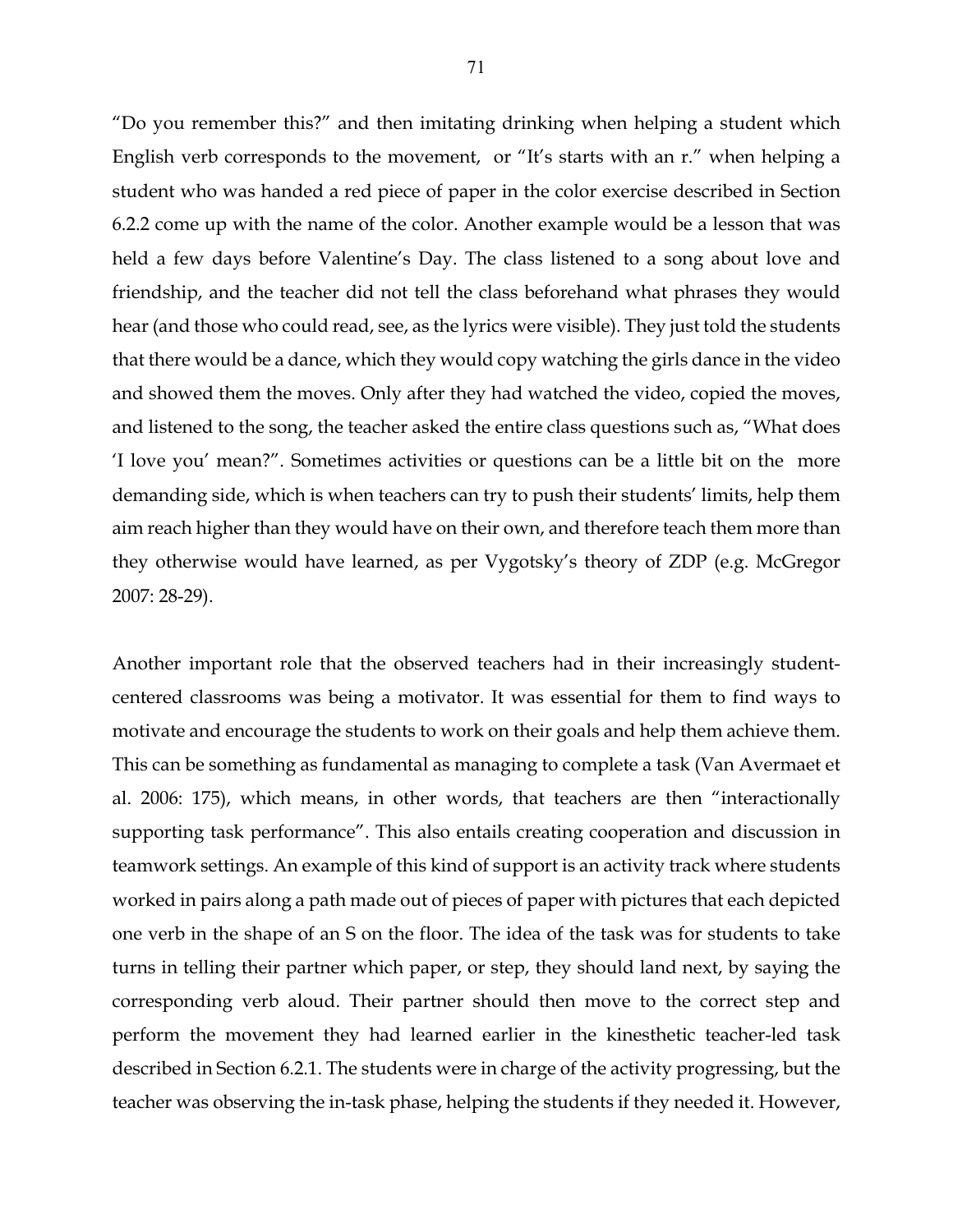in a classroom environment where cooperation is encouraged, like Van Avermaet et al. (2006) point out, teacher is in part relying on the students lending each other a hand.

Again, talking about input, the importance of which theorists like Krashen (1985), Edelenbos and Kubanek (2009), as well as Ellis (2009) have discussed, one of teachers' duties in a task-based, student-centered classroom is to provide meaningful linguistic input to help them improve. The teacher sets an example of a speaker of the TL (Ellis 2009b: 236), functioning as a linguistic model to the students. Especially in elementary grades, basic classroom English can facilitate student agency and give opportunities to exploring the language. In the observed classrooms, the language of the EFL class was predominantly English. While some teachers believed in using the TL as much as possible, others decided to rely on Finnish at times to, for instance, clarify instructions. This is not necessary, though, as demonstrated by the EFL teacher who has been teaching first graders for a longer time: repetition can be one way to make sure that all students, both more advanced and less advanced ones, understand what is going on. Other teachers used repetition, too, along with concreteness and context clues, and they also asked other students to explain or translate what was said. While Krashen's comprehensible input is important in helping students improve, keeping Vygotsky and his theory in mind, it can be pointed out that input that is a little beyond learners' reach can prove to be effective as well. Besides, based on even what happened in the classrooms, it seems that students do not need to understand every word to figure out what is expected of them. Like Lenneberg said, children's minds are like sponges (Granena & Long, 2013: 3-4), and teaching an ELL group is a great opportunity to take advantage of the critical and auspicious period for language acquisition that the students are still going through, and observe the rate at which they absorb bits and pieces of the TL.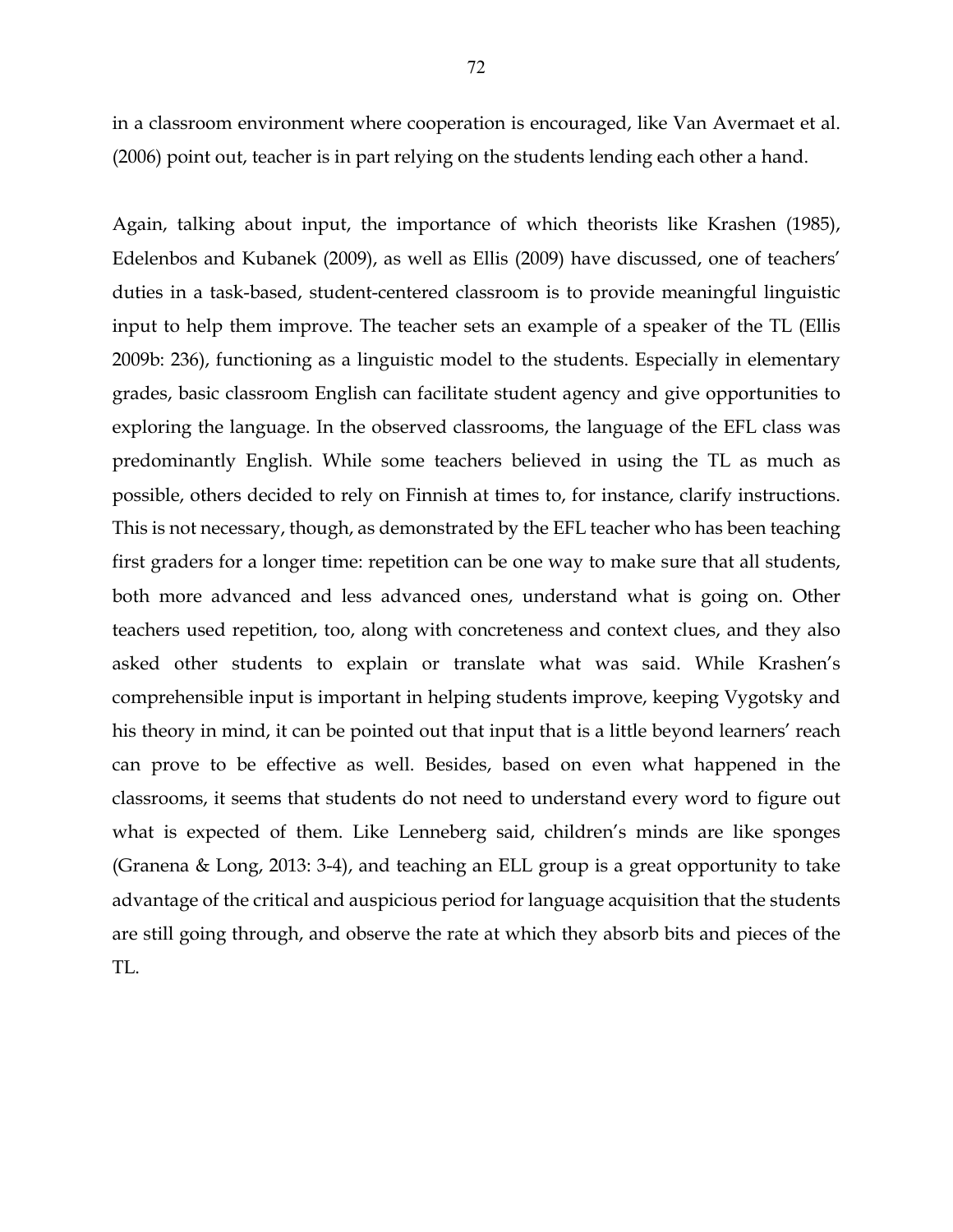## **6.4.2 Agency support through differentiation**

Finally, in an ideal situation at least, in everything that teachers do in the classroom, they direct individual students with individual needs and skill levels through the studied subject matter (Tomlinson & Imbeau 2010: 27-29). The skill levels of students can vary drastically even in one ELL classroom at a beginner level: while there are students who are having a hard time remembering anything else beyond the most rudimentary expressions like *thank you* and *bye, bye*, there can also be students who are quite advanced and use the language independently even on the phrasal level. Therefore, differentiation is crucial, and it is important to make sure that everyone is on the same page and has at least the very basic knowledge of the TL needed to complete a given task. Through individually directed help, teachers can best help their students develop their skills and give them suitable chances for independent language use while still supporting their feelings of agency. As discussed earlier in Section 4.1, it can be argued that planning lessons around action-based activities also makes it easier to provide more advanced, and, in turn, less advanced students challenges that are more suitable for them because modifying these types of tasks is relatively easy (Long 2000, 2015).

I noticed that tweaking activities can be done in variety of ways. The experienced ELL teacher used yes-no tasks and two-alternative forced choice tasks to simplify certain activities by providing students with options to choose from. With the latter mentioned questions, they stated that it is also possible to differentiate them by offering more than two options to choose from, or by offering more challenging options. Another way to add difficulty is to ask open-ended questions where students need to be able to explain a situation using their own words and therefore demonstrate understanding. As I mentioned earlier, repetition is another way to ensure that everyone understands what the class was talking about or what is going on at a given moment. I also stated that other teachers sometimes rely on Finnish to a varying degree to explain tasks or instruction.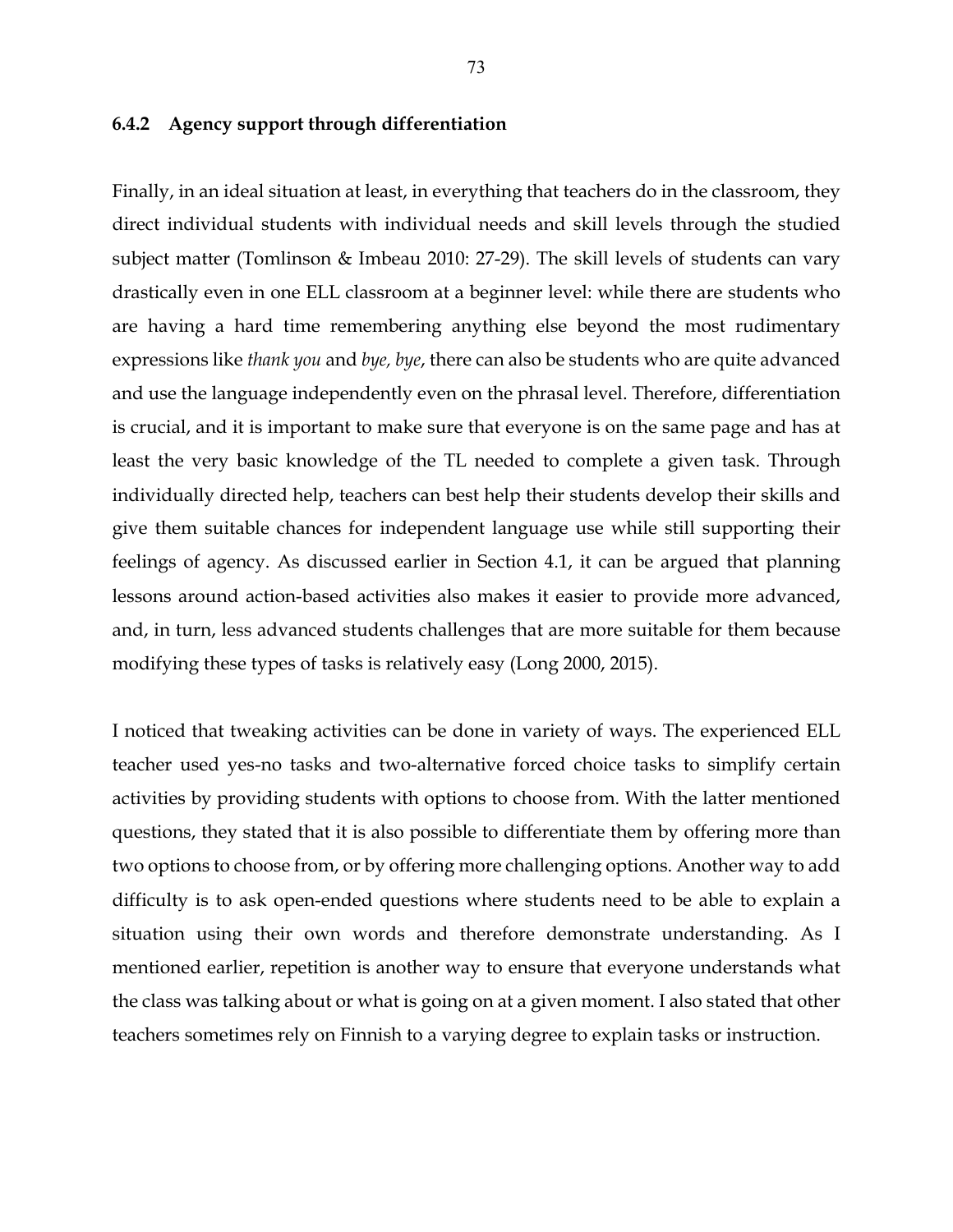Sometimes teachers also engaged in full conversations with their students or encourage them to demonstrate their knowledge of the TL. The first example is from the lesson where students were revising the numbers from one to ten. One student stated that they accidentally counted to twenty at home, and the teacher asked if they wanted to demonstrate how to do it. Another example is from the Valentine's Day themed lesson, where the class got to choose and color their own cards. One student, whom the teacher often asks simple questions like, "How are you?" while waiting for others to come to class or finish with their tasks, engaged in a full conversation with the teacher:

| Teacher: | You chose the dinosaur card? It looks nice.                  |
|----------|--------------------------------------------------------------|
| Student: | Yeah.                                                        |
| Teacher: | Did you know about these English Valentine's Day traditions? |
| Student: | I knew some things about them, but not everything.           |

Without knowing the background of this 7-year-old, one can state that they demonstrated fluency in English. It is possible that this noticeably higher competence compared to the classmates in the same group has been acquired through immersion and attending bilingual daycare and preschool. It is also possible that the student is, if not completely then partially, bilingual due to having a parent whose native language is English. One should also keep in mind that the effect of hobbies, such as videogames and browsing social media, as well as older siblings' influence plays a role in explaining why so many young learners come to a FL class, for example, knowing all the colors of the rainbow.

Differentiation allows for more autonomy and room to those who are more advanced. On the other hand, since, action-based tasks can be adjusted according to individual students' progress and level, teachers can also help weaker students find their own strategies for becoming more self-directed. The ability to solve problems more independently means that the student is more autonomous, which leads to a heightened feeling of agency. This, in theory, boosts the student's feelings of self-efficacy and improves their confidence and self-image. Feeling better about themselves and their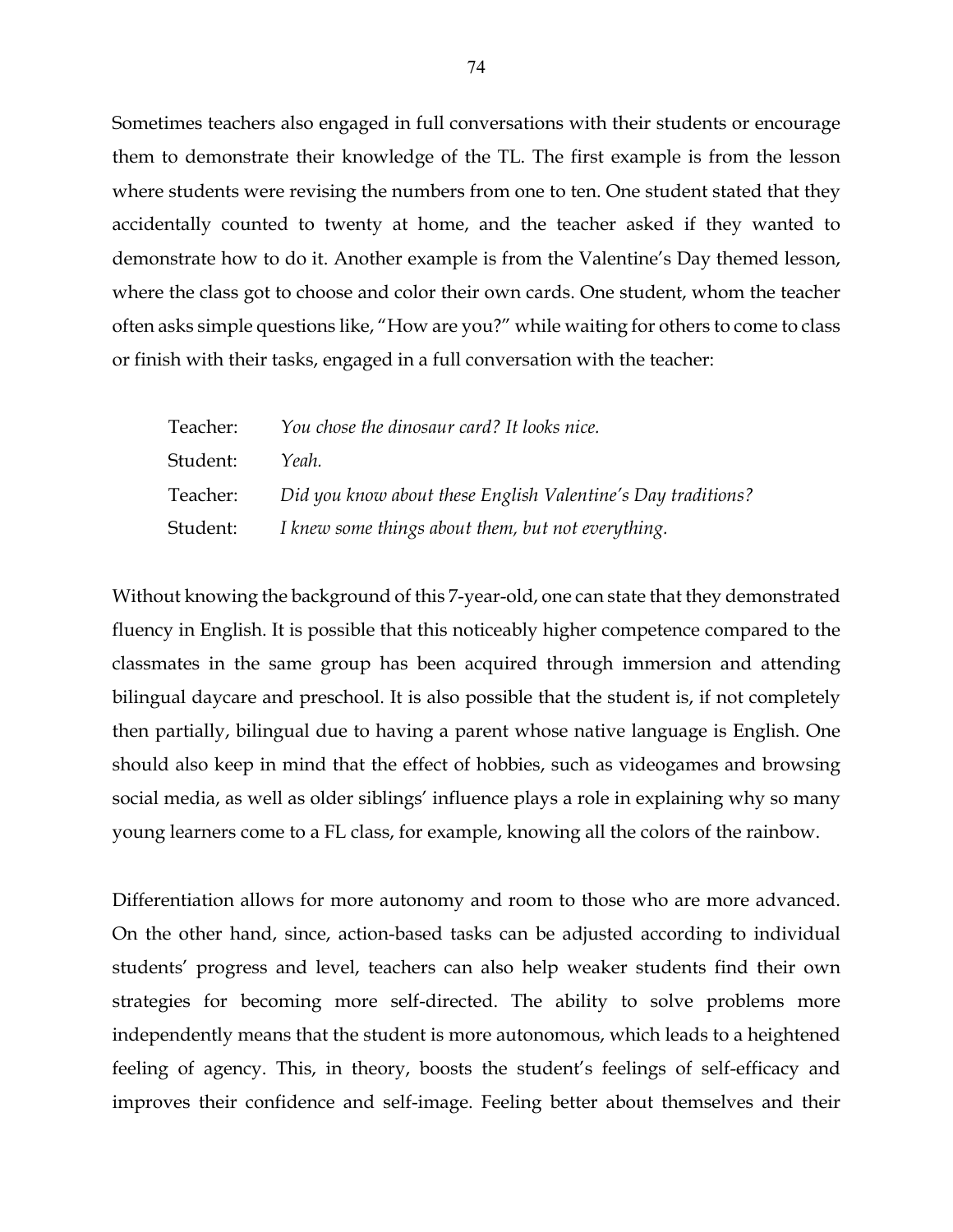learning process should translate into less anxiety, more enjoyment in language classes, and eventually, better results. As mentioned earlier, teachers can also ask students to help each other, which is another way to integrate differentiation and give more advanced students the chance to apply their knowledge. The student needing help, in turn, can learn something new from their peer.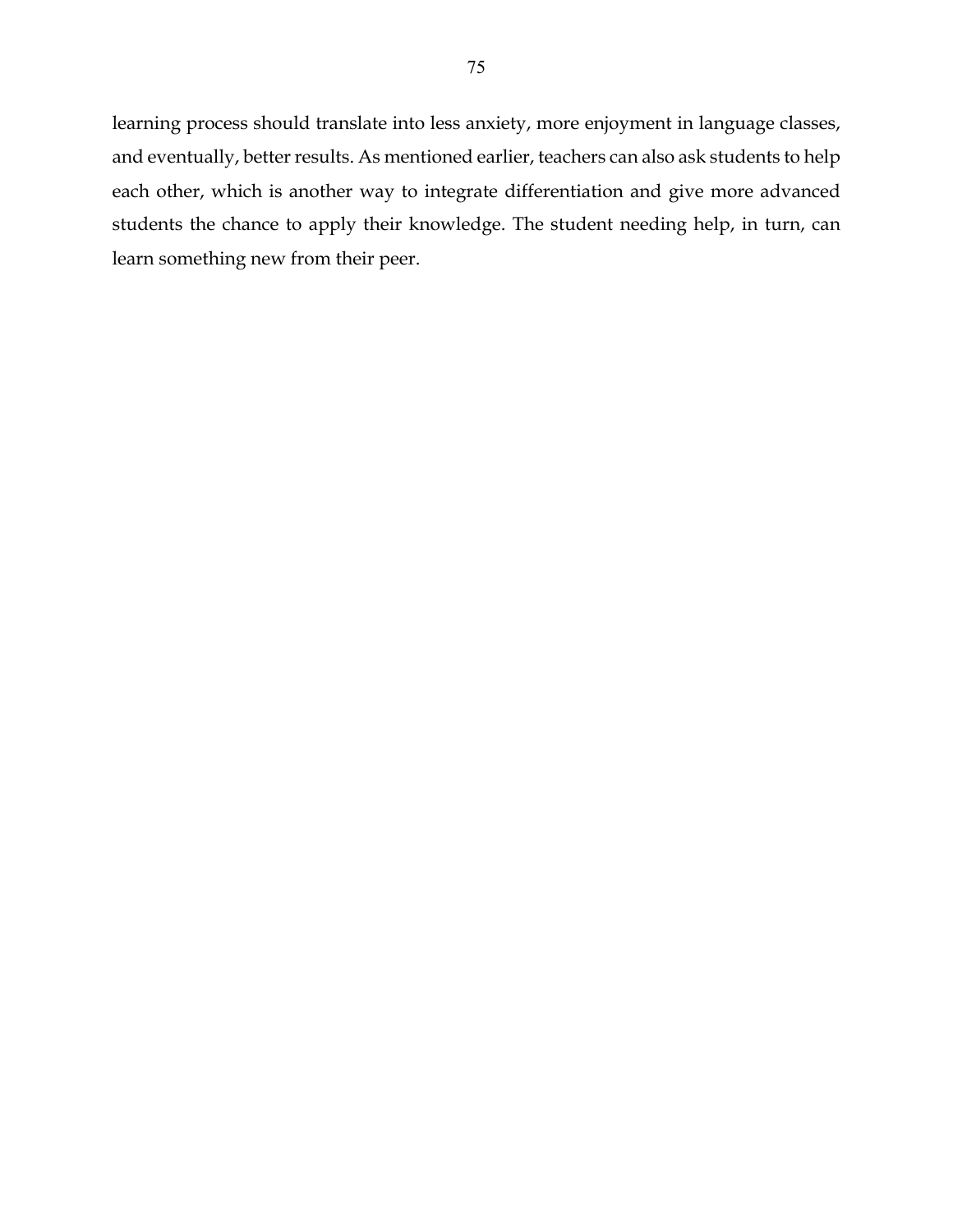# **7 CONCLUSION**

The main goal of the present, qualitative study was to unveil how action-based learning is put in practice in early FL education in Finnish elementary schools, specifically, in the first grade. I also focused on examining how teaching methods and materials used support FL learning, and therefore students' agency and autonomy. I was interested in finding out how action-based learning, which is supposed to be practical, offers chances for independent and active language use and practice in the classroom environment. Further, I introduced different types of communicative and task-based activities that seemed to be repeated from class to class. The data were collected by visiting and observing five early EFL lessons by four different teachers in two different schools.

The study saw its first humble beginnings when I suddenly realized that I wanted to get better acquainted with ELL and present compelling evidence in favor of promoting action-based learning and communicativeness in FL instruction. Along with the recent revision of the current NCC and the changes it brought to schools nationwide, the topic gained a lot of publicity in newspaper headlines and, inevitably, in dissertations and other studies. However, with so many unknown territories to it and with my own interest towards learning by doing, I decided to familiarize myself with ELL and the current state of EFL education in Finland.

This Chapter is divided into two Sections. In Section 7.1, I will conclude my observations on the patterns that arose from the analysis of the findings by answering the research questions. I will also put the results into a larger framework by comparing it to previous, somewhat similar studies in the field. In Section 7.2, I will then examine and evaluate the present study what comes to different constraints and ethical considerations. In other words, I will discuss its reliability, quality, and the choices made to carry out the research. Finally, I will conclude the study by discussing and suggesting topics for future studies in the field of early FL education in Section 7.3.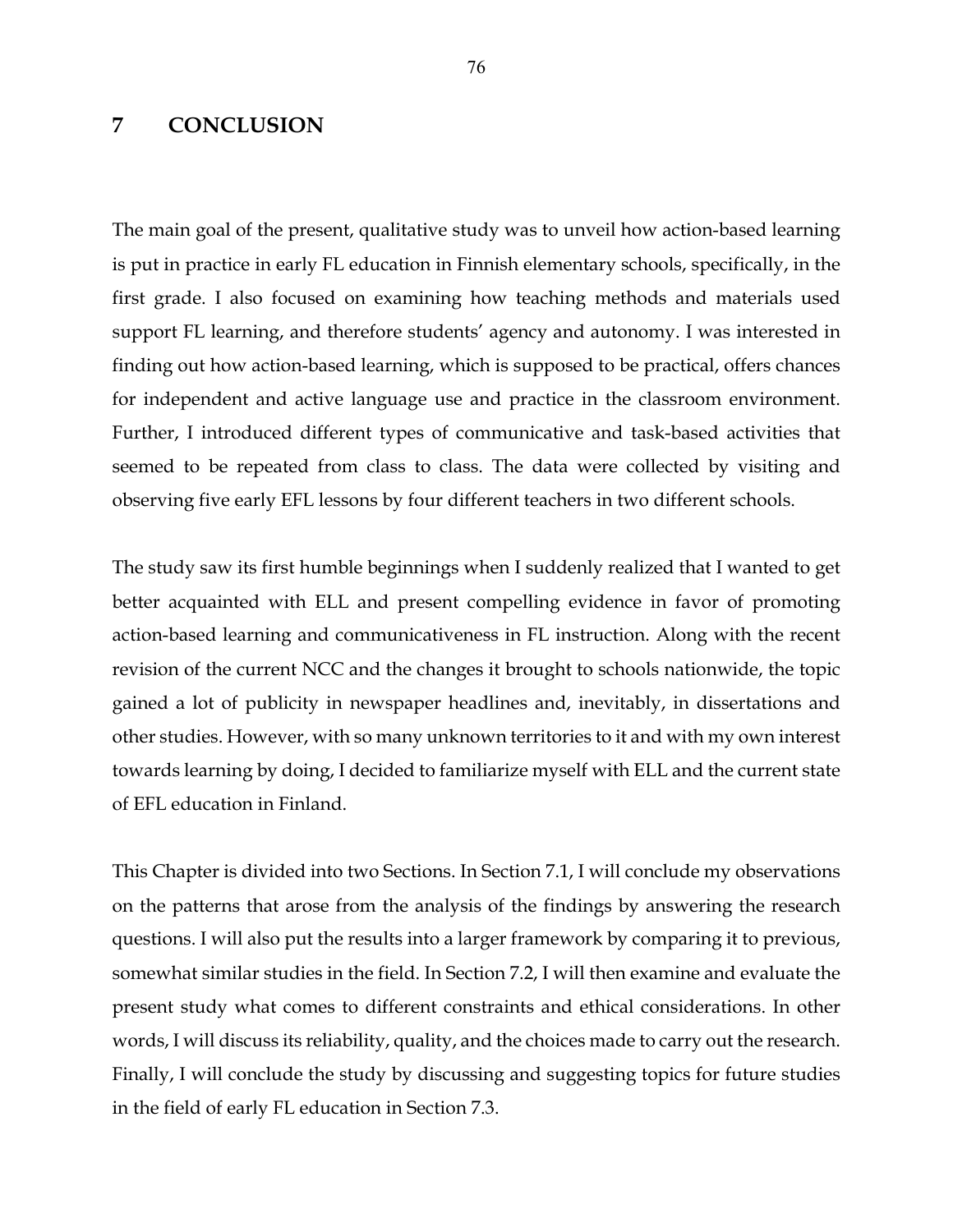## **7.1 Concluding thoughts on the findings**

In this Chapter, I will present my concluding thoughts and answers to my research questions, which were introduced in Section 5.1.

The first research question, "How does action-based learning show in Finnish early EFL classrooms?", was further divided into three sub-questions to clarify the vastness of the main question. However, on a general level, ELL can be described as instruction that echoes the descriptions, ideals and goals stated in the NCC (POPS 2014: 127) and its amendment (VOPS 2019: 25-30): FL learning in the first grade is supposed to, first and foremost, engage young learners through activities that resemble play, for as Piaget states, children, even at this age, still learn best through active participation, or as one might even say, exploration (Beloglovsky & Daly 2015: 11). What is more, when classroom activities are age-appropriate, meaningful, and interesting, they are more likely to keep students interested in FL learning even after they become older. This goes back to nationwide aims of ELL teaching succeeding in keeping students interested in continuing their language studies beyond their teenage years, and therefore improving the current linguistic reservoir that Finland has (Ministry of Culture and Education 2017).

All four teachers favored tasks that activated their students, and to some extent even stimulated several senses. Here, not only were several types of learners in the classroom taken into account, but the tasks also exhibited a level of concreteness, they activated students, and gave them opportunities for exploring the language both alone and together with their peers. Based on these factors among a few others, the tasks that were used can therefore be considered suitable for the age group. Classroom activities, at their best, contained cultural and linguistic stimuli with a relevance to real-world contexts, therefore being also authentic (VOPS 2019: 25). Action-based instruction and learning encourage students to actively use their linguistic resources in order to practice foreign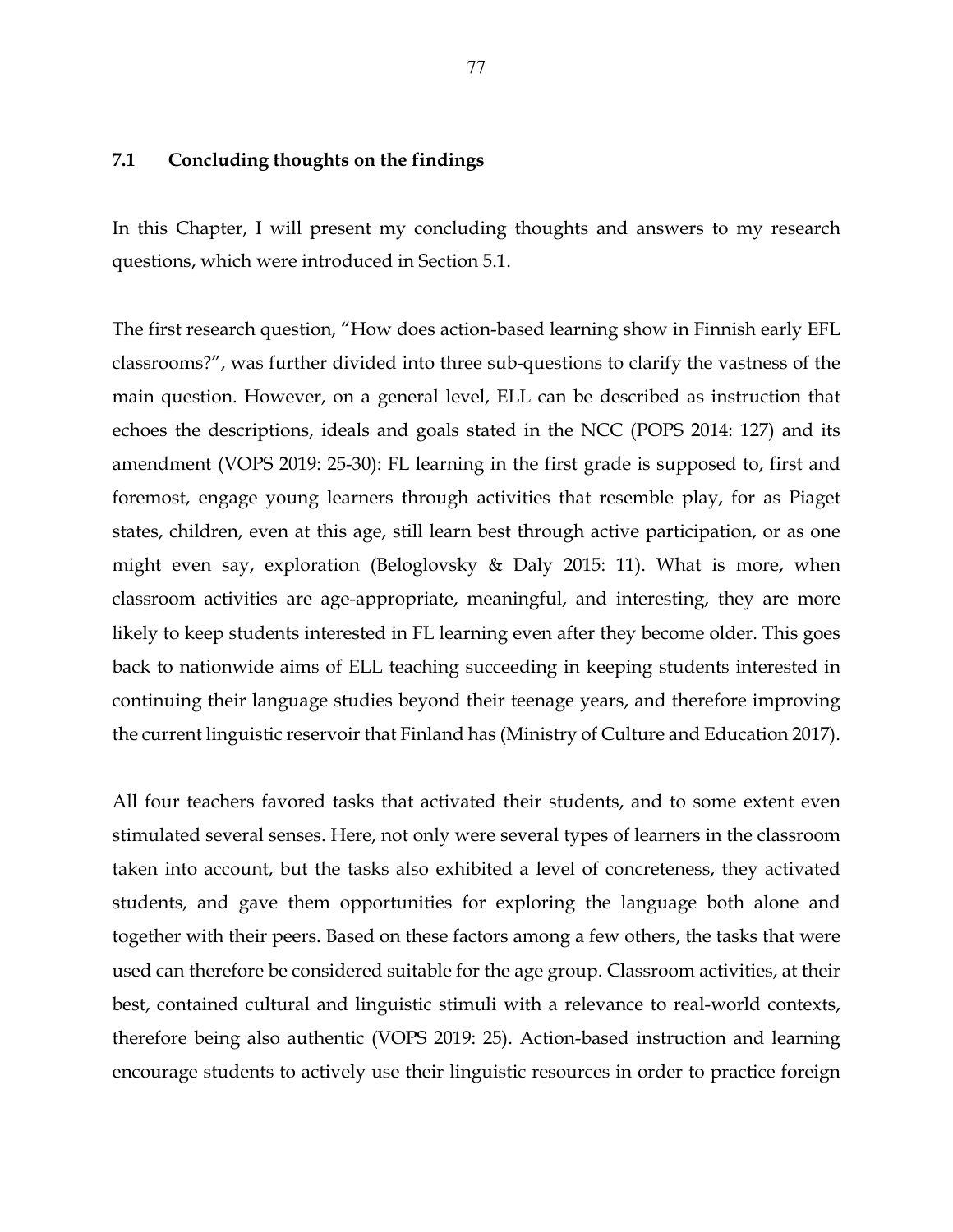language use and interaction through it in different situations, and it invites them to independently observe how languages are intertwined with everyday life and cultures.

In order to find answers to the first sub-question, "What kinds of tasks and activities are used to attain the goals stated in the amendment of the latest NCC?", I took notes of the different tasks of which first graders' English classes consisted. In Section 6.2, I divided the types into teacher-centered and student-centered activities, and the latter mentioned further into four more precise types: creative, descriptive, kinesthetic and auditory. These fall into the categories mentioned in the NCC and its amendment, as introducing tasks that are based on drama, for example, is suggested. Making sure that there is an even combination of different tasks methods being used ensures that students who learn in their own, individual ways, get the practice they need. Action-based instruction can be rewarding for all kinds of learners, whether kinesthetic, auditory, or something else.

The role of textbooks was generally not significant, as I concluded. They were, however, used for assigning homework and planning lessons. Granted, first graders are learning the very basics of English, such as colors, numbers, and some verbs, all of which I have mentioned above. Lesson planning around these topics should not be very challenging, one would think, and this may be true. However, textbooks seem to function as something of a compass for teachers, a tool with which to navigate through this transition period where early FL teaching has already been set in motion, but where it is regardless a new concept and where everyone, students, teachers and other people working in education alike, are still learners. Since especially first graders' EFL textbooks are brand new, they are not only up to date and in line with the latest NCC and its amendment, but they still mostly offer traditional exercises, listening comprehensions, pronunciation activities and exercises where students are expected to fill in missing parts.

To answer the second sub-question, "How do the teacher and different tasks used facilitate foreign language learning, support student agency, and what kinds of opportunities for language use and practice do they provide?", I found out that teachers,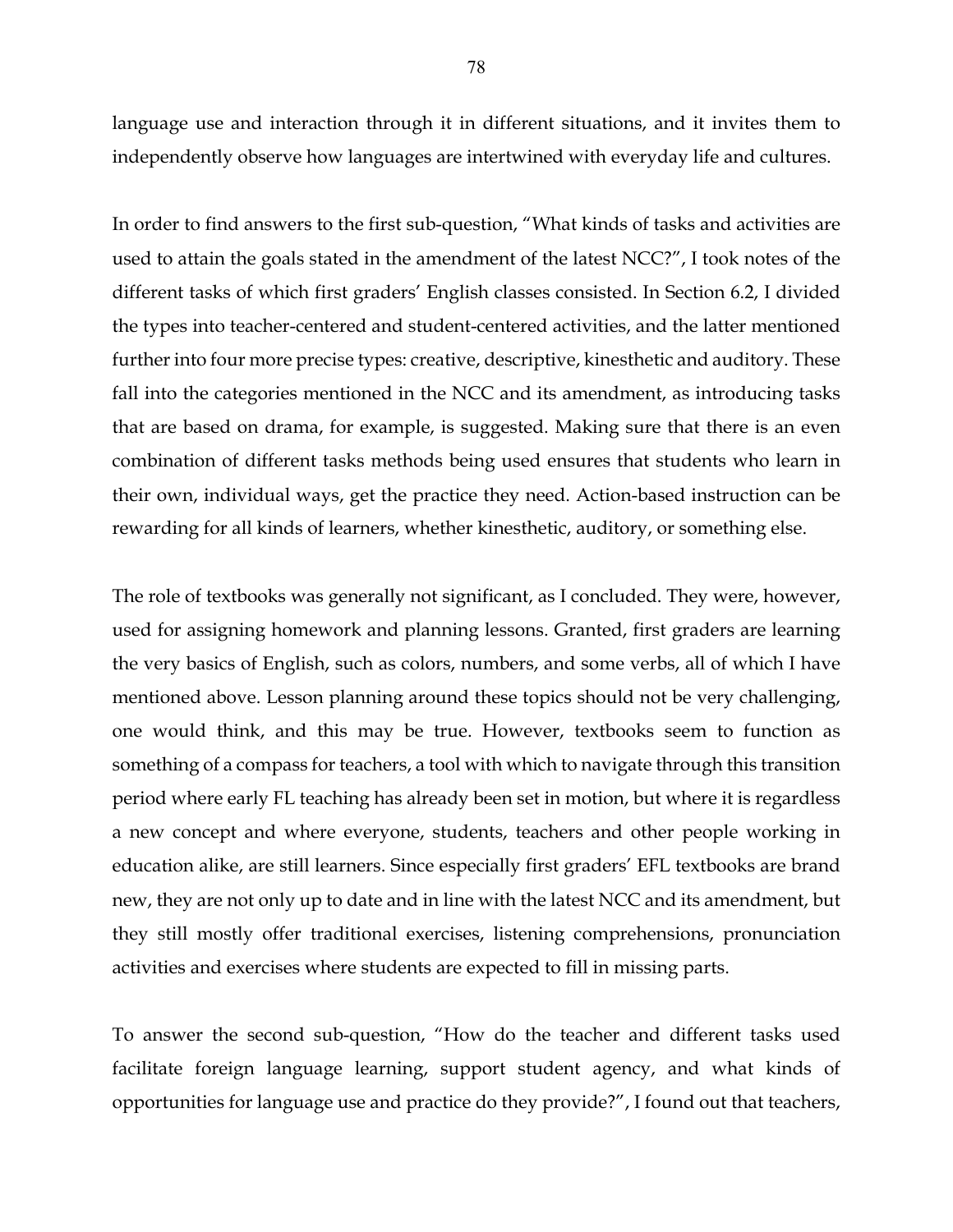for one, have distinct roles in the classroom. Being an educator who is aware of all the ways that they influence and can influence their students is therefore important. I mentioned differentiation above; besides this, teachers also help students to find answers to different questions, and solutions to tasks, on their own. Differentiation was used in the observed classrooms to cater both to those learners who were faster and to those who were slower. Through differentiation, teachers were able to help their students, whether they needed extra tasks or struggled with other activities.

Action-based instruction allows for creativity in the classroom. In this study, several types of tasks emerged from the observed lessons. In ELL, or at least in the early EFL classrooms that I visited, learning a foreign language in the first grade is engaging through different prompts, whether kinesthetic, auditory, visual, or oral. Tasks can also be descriptive or creative. What seemed to be the case with all of them is that they encourage active participation. *Doing* can be thought of as one of the keywords describing ELL. At their best, different activities are engaging and fun, and therefore persuade students to participate actively without even noticing how much they are learning. Activities develop different linguistic competencies, although in ELL, these are mostly related to communicational and interpersonal skills, as emphasized by the current NCC (POPS 2014), with hopes of preparing students for real-life situations where these competencies are needed.

In terms of the ratio of teacher-centered tasks to student-centered ones, as of now, a certain balance seems to prevail. With younger learners, the teacher needs to lead and pace the classroom activity, and teacher-led activities can play an important part in giving students a break and possibly calming them down and restoring focus on the right aspects when they get a little too excited. What comes to the action-based learning of different types of tasks, to me it looks like right now they activate students quite well. Surely, however, we will learn a lot in the coming of years, as the practice of teaching foreign languages to first graders becomes more established and teachers notice what works, what does not, and what kinds of risks are worth taking.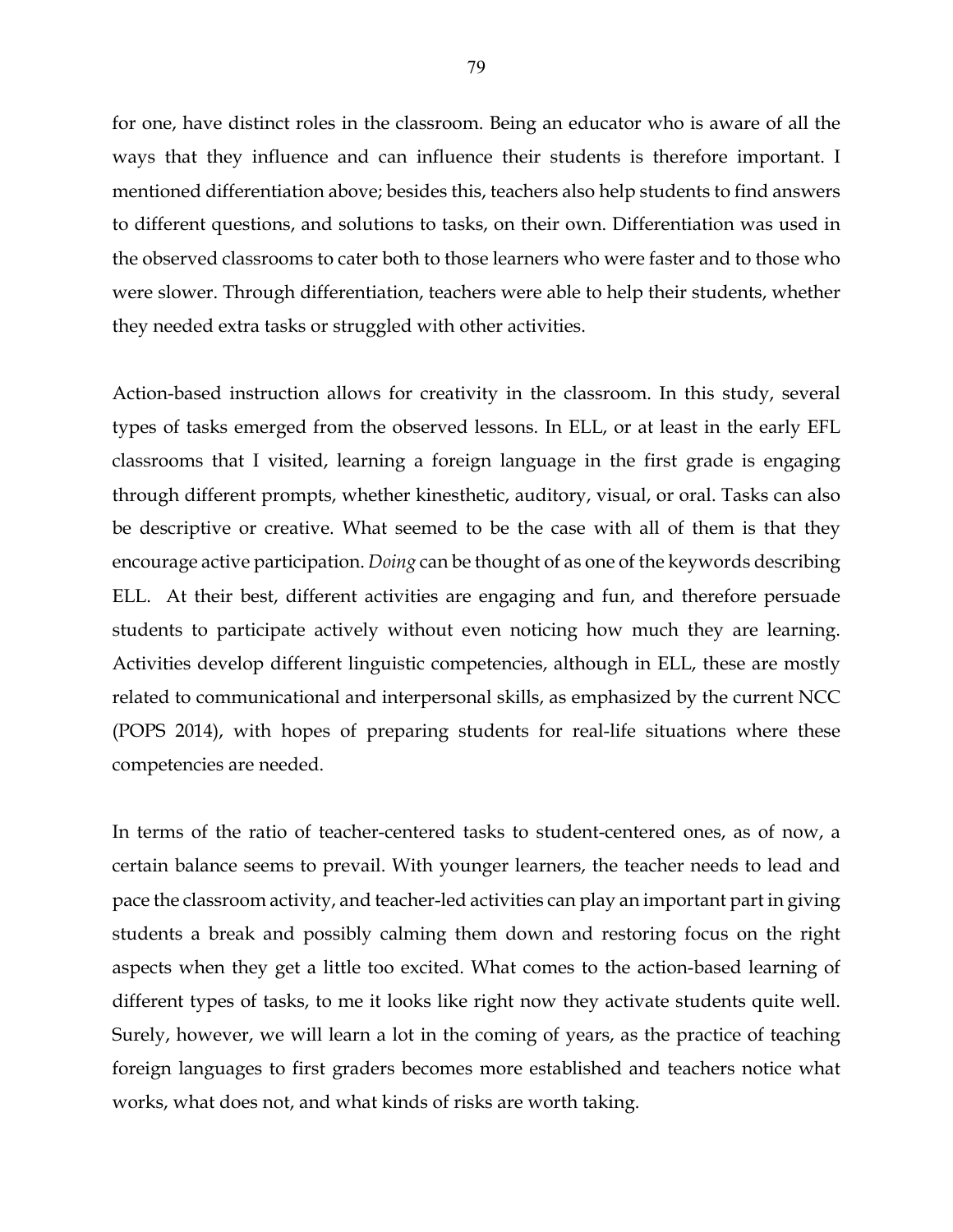My final research question was more reflective. "Could existing tasks or activities possibly be improved, and if so, how?" is a question that I could not directly find answers to from the notes I collected from the lessons, but through evaluating the findings. Not being an expert of educational materials, I am only offering my point of view as a suggestion in the light of my findings and the theoretical framework of this study. Materials could possibly be improved in the future, and it is likely that they will eventually evolve to one direction or another, as most people are new to ELL and therefore still learning. Based on my findings, it looks like the updates that textbooks receive could be a little more rebellious or ambitious, for right now it seems that they have merely gotten an upgrade. The exercises they contain, it can be argued, have barely changed compared to previous books and series, but then again, if textbooks establish their status as "homework books", then the decision to keep them more or less as they are can be rather easily justified. However, as homework tasks could also be more actionbased, one can only speculate on what the future of FL textbooks might possibly look like.

Previous research on the topic, and especially from the same point of view, does not really exist at this time, which is why it offers the research community some new information. However, the present study seems to be in line with similar studies conducted before it, and no contradictions or concerning paradoxes have risen. In early Swedish as a foreign language instruction, Mönkkönen (2019: 31-33) describes similar tasks than what I found were used in early EFL classrooms. Social and kinesthetic aspects were similarly present in the tasks that were used in the classes that were being observed in her study.

# **7.2 Possible evolution of early EFL instruction in Finland**

Considering the possible future of FL teaching based on the findings, it can stated that in the light of the changes that have occurred in the previous decades after the introduction of CLT, it is likely that the nature of the instruction will probably get even more creative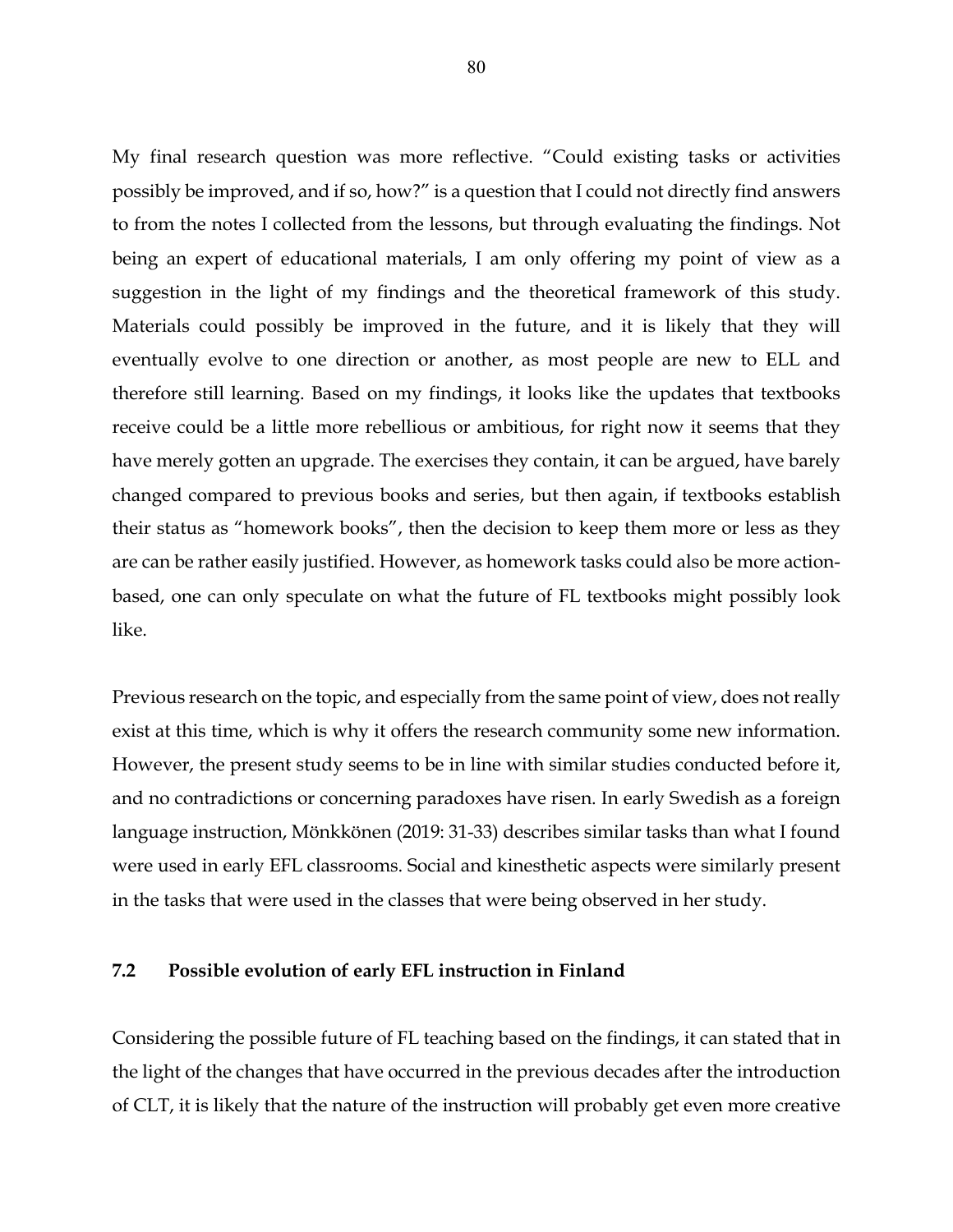and authentic, immersive, a little like movies when they first became a 3D experience. Based on what has been stated in the latest version of the NCC, and regarding the urgency around the need for more communicativeness in FL teaching in Finland, it is hard to see how teaching would, in a sense, go backward and start embracing form-focused exercises again any time soon. The reason why language classes have evolved is the need for schooling to be more in touch with reality and society's demands, as they are now.

The general discussion around FL instruction in Finland has recently reflected the need to reform old, previously established and outdated notions of arranging language education in the country (Finnish National Agency for Education 2019c). This is also echoed in the amendment to the latest NCC (VOPS 2019), where the goal to provide even younger learners with engaging learning opportunities with their chosen first foreign language at school has first been stated in an official directive document. The educational system has awoken to the paradigm shift within FL instruction: it is time to get more hands-on. This is especially a good idea with language learners that are younger than before; the need for different kinds of approaches and methods to language teaching is also apparent in teachers' own views of the recent changes. While I did not interview any of the teachers whose classes I observed, I did jot down comments that I found interesting, and one of them said it best: many of the pedagogical strategies that FL teachers have been used to utilizing with older students do not simply work anymore in a classroom where the students are so young that they are only learning how to behave at school, and where most of them cannot read or write yet. While for third graders, for instance, the teacher could spell out the word *elephant*, for a 7-year-old this does not necessarily make a lot of sense yet and it might confuse them even more. Therefore, ways of teaching the TL that work with younger learners are needed, and at the same time, these methods should follow the learning ideals mirrored in the NCC (POPS 2014, VOPS 2019) and give students more space to explore and discover parts of the language themselves through action-based tasks which support their agency and feelings of selfefficacy. The answer to this seems to be student-centered tasks, which were preferred over teacher-centered tasks in the classrooms that I visited. Student-centeredness, with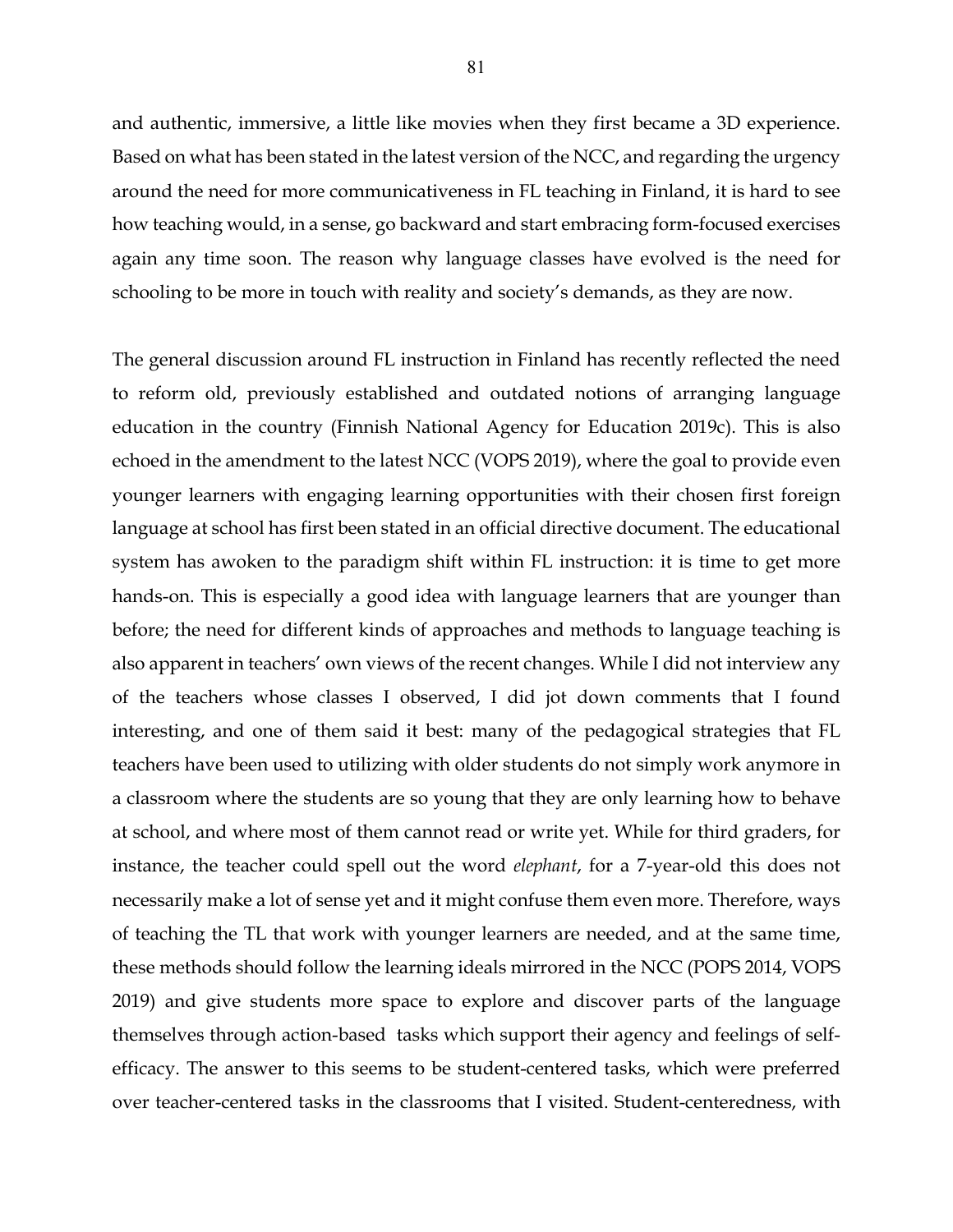young learners, still arguably requires some facilitation on the teacher's part, although one could argue about the extent to which teachers really need to exercise control over their students and their doing (see e.g. Barnes 2012).

Technological advancements are already used in ELL classrooms, including those that I visited for the purposes of this study. The means that technology provides teachers to expand the traditional classroom setting are most likely going to evolve. Teaching might also take more influences from previously mentioned concepts, role reversal (Barnes 2012) and flipped learning (Bergmann & Sams 2014) and become even braver with changes and putting students in charge more. It is possible that students will be given even more autonomy and that they are therefore expected to take charge of their own learning process through projects and independent information seeking to an even greater extent, although this may not apply to young learners. The flipped learning or flipped classroom arrangement, for example, would call for tech-savvy teachers who are up for the challenge of recording their lessons for their students to see before they come to the next class.

To an extent, the present setting where the role of the textbook seems to be diminishing and where instruction is becoming more student-centered, based on my observations, is in fact already beginning to resemble the ideas of a flipped classroom and role reversal. What we are trying to achieve in ELL is stated in the NCC, and this covers basically making teaching *more* student-centered and task-based to fit the needs of young learners, and not flipping the classroom design upside down. Not yet, at least. Arguably, most schools are not ready for such reformations just yet, much like textbooks which still remain mostly the same as they have previously been. Nothing happens overnight, and on the other hand, gradual changes are good, for that way both teachers and students will be able to keep up with the pace and new ways of working and learning.

Exceptional situations, however, can speed up the pace at which changes occur. At the time that I am writing this, in April 2020, the world is battling against the novel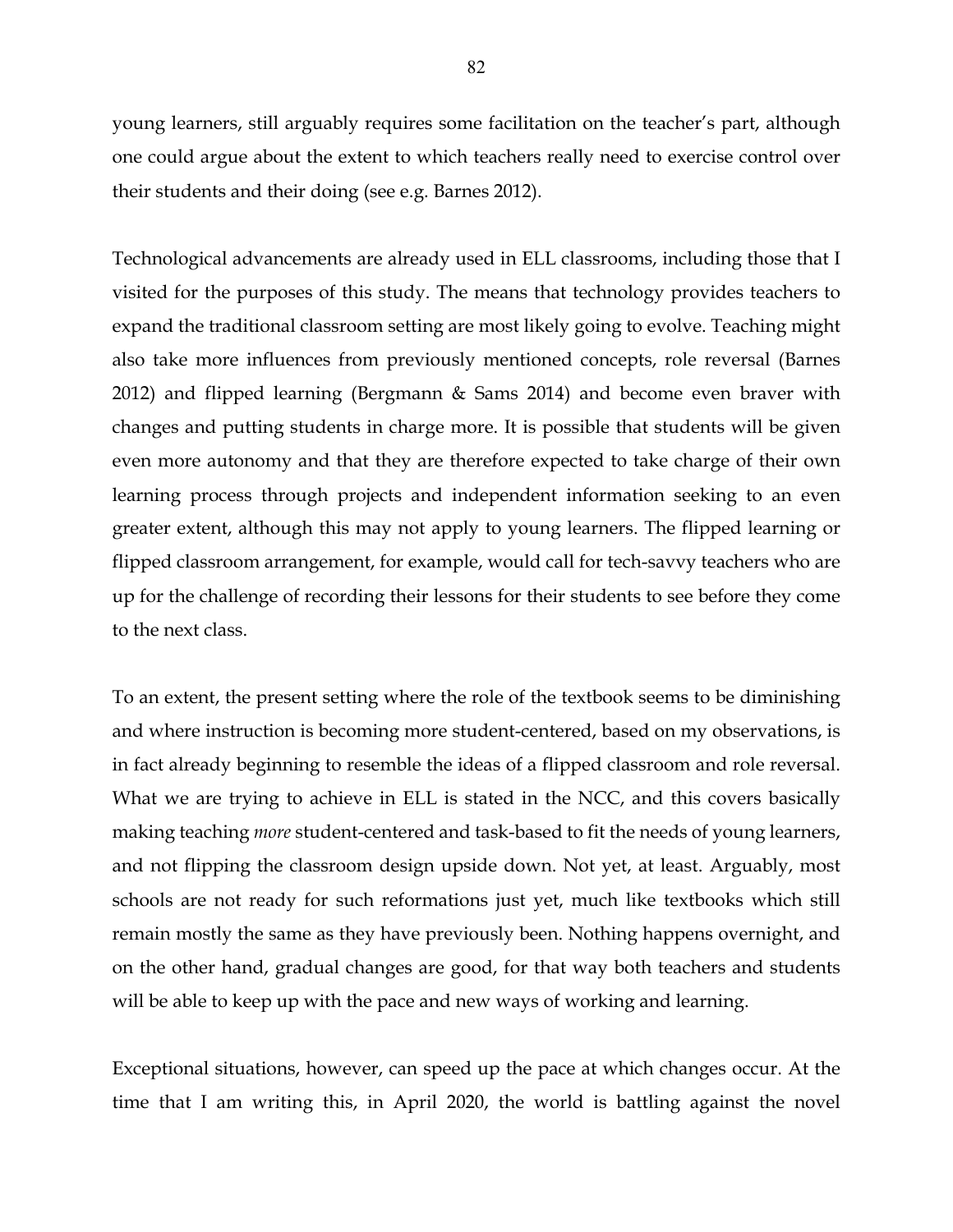coronavirus, COVID-19, which, upon becoming a global pandemic and a real reason for worry, has locked people inside their homes. What this has meant for schools is that lessons had to be moved online, and now students meeting their teachers via video chatting platforms every weekday is the strange new norm. Being another new learning experience to teachers, other educators and students alike, it would be interesting to explore how some goals stated in the NCC (POPS 2014) and its amendment (VOPS 2019), such as the call for action-based and authentic tasks, for instance, are taken into account during such an unprecedented time. However, this is not what the present study was aiming to find out. This new situation has therefore also brought about new research gaps for those carrying out research in the field of education. I will discuss other potential topics for future studies later in Section 7.2.

Novel ways of teaching can pose novel challenges for both teachers and students. Longitudinal studies would be needed to find out if the need for differentiation and especially for remedial teaching is going to increase after the introduction of ELL in all elementary schools nationwide. The present study is not able to provide answers to these questions, and as the concept of nationwide early FL teaching is new, we will also need to wait in order to see if new concerns arise. In general, the new practices introduced in the latest NCC (POPS 2014), such as interdisciplinary learning, may change students' needs, especially for those who have gaps in their knowledge across different subjects (Maina 2004: 2) or have learning disabilities. Following teaching strictly in one subject can be demanding for some, not to mention in a situation where an English class, for instance, is not just an English class, but also Math and Science class. Educators can then be forced to ponder on important yet difficult questions, such as what might happen to students who struggle with both languages and sciences. It is possible that the increased need for differentiation and support will be taken into consideration when training new teachers.

On the other hand, now ELL can also draw teachers' attention to those learners who have problems with linguistic processing earlier, which can have positive consequences on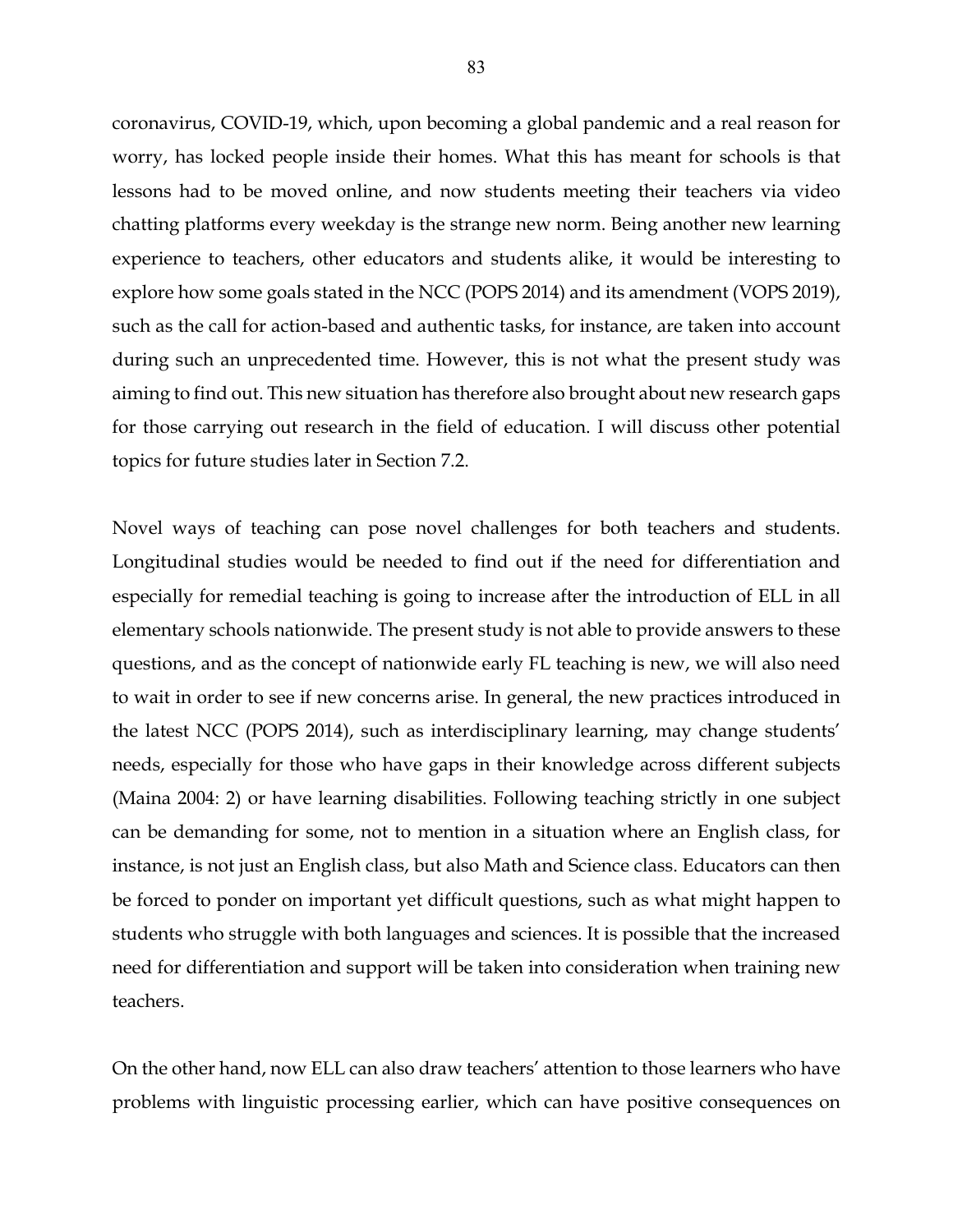students' self-image as a language learner. Getting help early on makes it possible to work together with these students to introduce to them suitable strategies that make studying easier. This, in turn, helps creating positive learning experiences, which is likely to influence students' thoughts about studying languages. When learning is made enjoyable and interesting, it is also more likely that students will keep studying languages for longer, which would then, in the long run, positively affect linguistic resources in Finland. The need for speakers of foreign languages in the country is something that has recently been discussed (see e.g. Skinnari & Sjöberg 2018: 29). Then again, the nature of ELL and, later, as its more hands-on practices may spread to latter years of FL studies in school, can bring welcomed variety of different tasks to FL instruction. When the focus is less on the form and more on the function of a language, this shift can make learning experiences more pleasant for many students.

In the Finnish context, the relevance of introducing the first FL in elementary schools earlier than before serves students themselves. After anticipating them for some years, it looks like oral exams in foreign languages are becoming a mandatory part of the Finnish matricular examination procedure in the coming of years, in 2022 at the earliest (The Matriculation Examination Board 2019). This would mean that at the end of the Finnish high school or *lukio*, students would need to present their oral competence in at least one foreign language, such as English. Thinking forward, educators have realized that upon accepting this change to the structure of examinations in foreign languages, there is a need for communicative tasks that teach student to be active and think quite quickly in another language, preferably right from the beginning. The earlier students are taught to speak foreign languages, the more likely it is that it will become second nature for them. This, in turn, would help building that confidence and readiness that are needed for expressing oneself in a foreign language, while hopefully also teaching students that no matter their actual skills, whether an exam or a real-life situation, it is better to always at least try.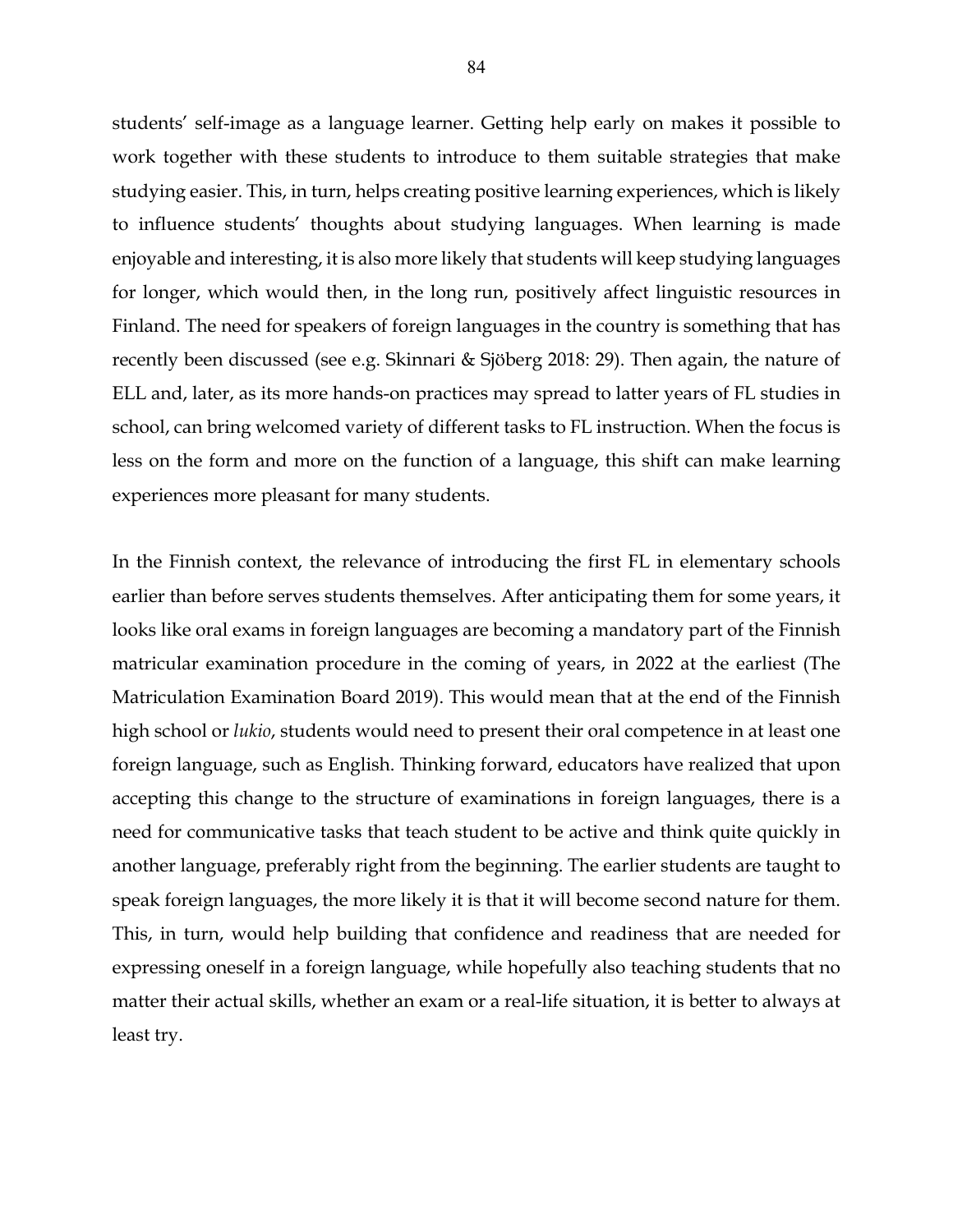These changes that have happened and that are likely to happen in FL instruction, evidently help pave roads for students as they prepare themselves for life. They acquire skills needed to be as competitive as they can in the job markets, both domestically and internationally.

### **7.3 Evaluation and implications**

The present study, being a thesis, was faced with certain constraints that somewhat adversely affected its extensiveness and therefore its ability to generalize some aspects of ELL instruction in Finland. For one, theses usually have a certain time limit in which they are written from start to end, and conducting longitudinal study or spending a longer amount of time in the field, collecting data, is often not feasible or even reasonable, even though this could improve both the quality of the thesis and the reliability of the findings. It is also possible that besides time constraints, there are other obstacles to collecting a larger amount of data. In my case, the commencement of ELL instruction kept many teachers busy, and getting in contact with them turned out to be a challenge. Therefore, I had to settle for the number of teachers to which I managed to reach out, as well as the number of lessons which I observed and to take notes. I would also have preferred to have more participating schools and more geographical spread between them. However, I was content to be able to collect data of the teaching of four different teachers, all of which were at different stages in their career: while some of them were getting started in general, there was one who is not only an experienced teacher, but also an experienced early FL teacher. While all four had their own way of teaching, the similarities and general patterns of ELL were clearly present.

In terms of the ethicality of the study, I followed the general ethical guidelines of conducting research. The participants, teachers and students, as well as the schools in question, were kept anonymous, which, according to Angrosino (2007: 85) is essential. I made sure I had all the permissions needed to conduct research in participating schools, and the four teachers were aware of the aim of the present study, as well as the IKI project,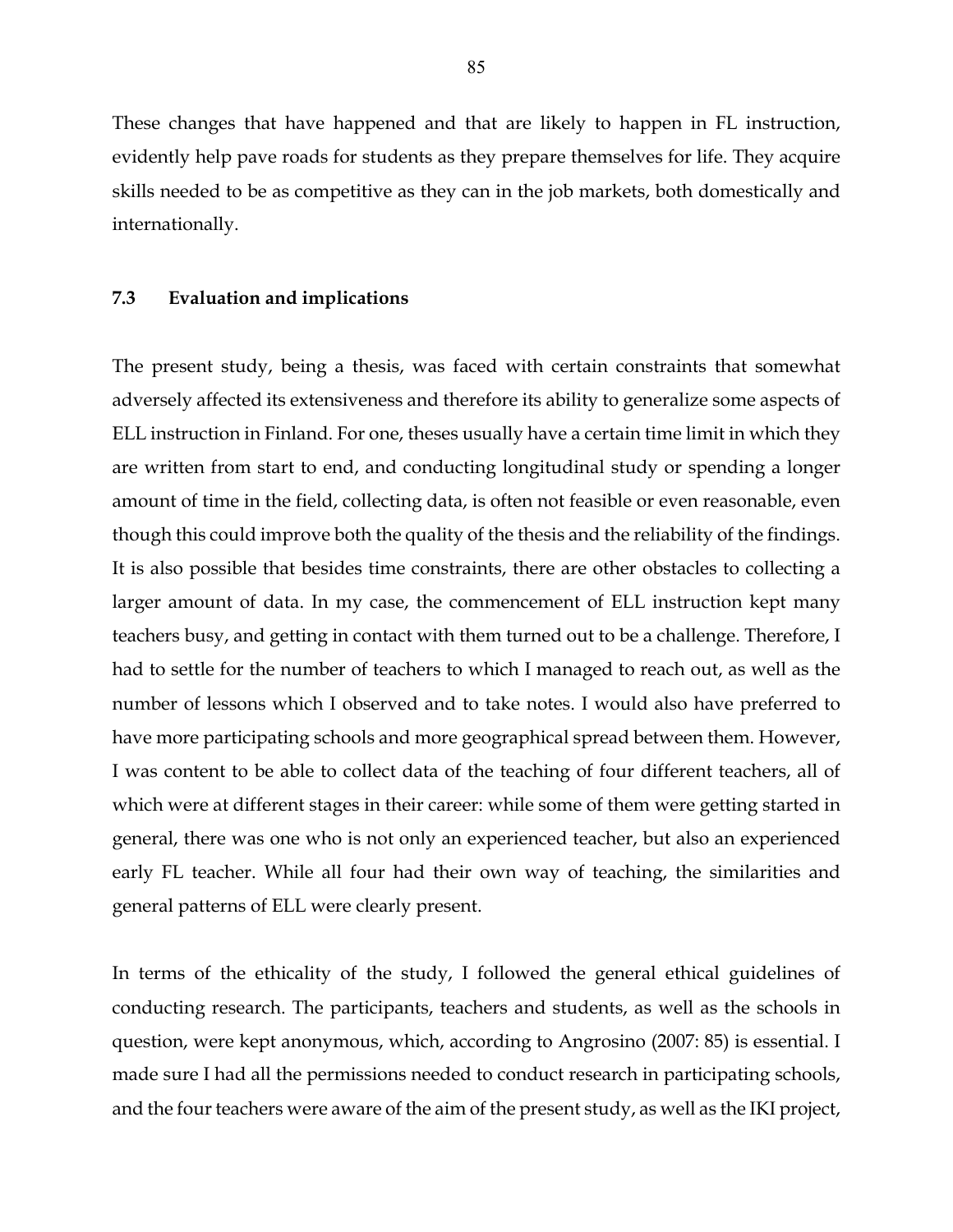for Miller and Bell (2012: 61) argue that it is important to gain what they call "'informed consent" to make sure that people know what participation to a certain study actually means. Angrosino (2007: 85) also states that a researcher should be open about the "purpose(s), potential impact(s), and source(s) of support" whenever introducing a study that for which they are asking people's participation. For the purposes of this study and because of the nature of it and the permissions that the IKI project was already given in these schools, I did not need to ask the students' parents if I could observe their children in class. I also followed the rules and requirements that were presented to me, due to collaborating with the researchers of IKI. I was asked to sign a form of confidentiality to solemnly confirm that I was going to keep all the data in a secure place. My notes were deleted and destroyed once the analysis was complete, except for the copies which I shared with IKI using secured means.

In terms of generalizations and as for the implications of the study, the results can give an idea of the nature of ELL and how it can be arranged. The findings reflect the general goals and descriptions stated in the NCC and its amendment, but due to the small scale of the research conducted, no detailed generalizations can be made for a few reasons. For one, I mentioned before that every teacher is an individual and has therefore their unique preferences and ways of teaching. Two, schools in Finland are different, as some of them get more funding for equipment, electronics, and other materials, which can either support or restrict the implementation of action-based teaching. Three, no school is identical with the next one, as they all have their own curricula besides the national one, which everyone is supposed to follow. Hence, the emphasis and selection of different core values can differ between schools.

Implications wise, the present study has still managed to capture the ways in which ELL instruction can be implemented in elementary schools in different parts of Finland, and as such it can give teachers and educators an idea of how to approach first graders who are beginning their journey as FL learners. It can offer some ideas for those designing teaching materials in terms of what is useful and needed in ELT classrooms, as well as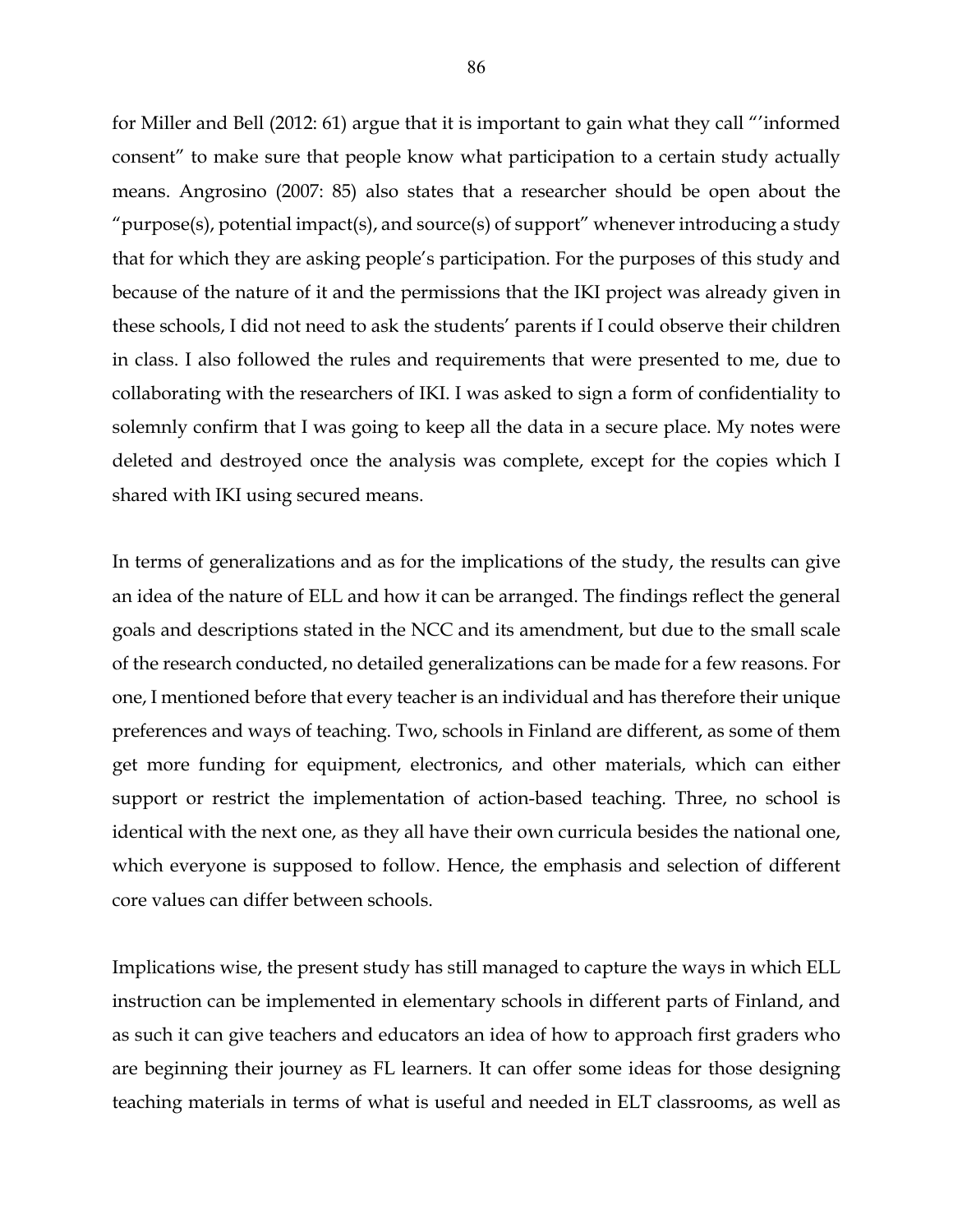task suitability for this particular age group. Further, the findings can offer a starting point, point of reference or comparison for future studies.

#### **7.4 Suggestions for future research**

A clear research gap in action-based early FL teaching exists at least in the Finnish context, which is why it is rather easy to suggest further research, whether small or larger scale studies, in the topic. What would be especially useful in the future is using mixed methods and adding something to notes and observations. Teacher interviews have been conducted previously, as stated in Chapter 3.4, but asking more specific questions and targeting them to action-based learning in the classroom could be something to consider. Getting more teachers and schools to participate would also bring a possibility to new discoveries as to how ELL can be conducted; with smaller scale studies it is understandable that resources do not always allow for the most ideal of generalizations.

Longitudinal studies would be needed to find out whether the tasks used in an ELL classroom are efficient, or how FL teaching based on action-based learning and communicativeness takes different learners or students with special needs into account. More studies dedicated for studying differentiation and if the need for it has increased in Finnish schools after the introduction of FL instruction in the first grade may also be needed. One might ask, for example, if dyslexic students, or students with other learning disabilities need more assistance now that FL learning starts earlier, and if special needs are noticed earlier as well in those who do not seem to have difficulties at first. Further, it could also be interesting to compare teachers' and students' notions, experiences and beliefs on action-based FL learning. A material package compiling examples of actionbased activities for first graders could also be a possibility.

As mentioned previously in Section 6.5, societies and therefore also schools can face unexpected challenge, which is why one could also research how unforeseen crises and situations, such as the current coronavirus pandemic, can affect teaching especially in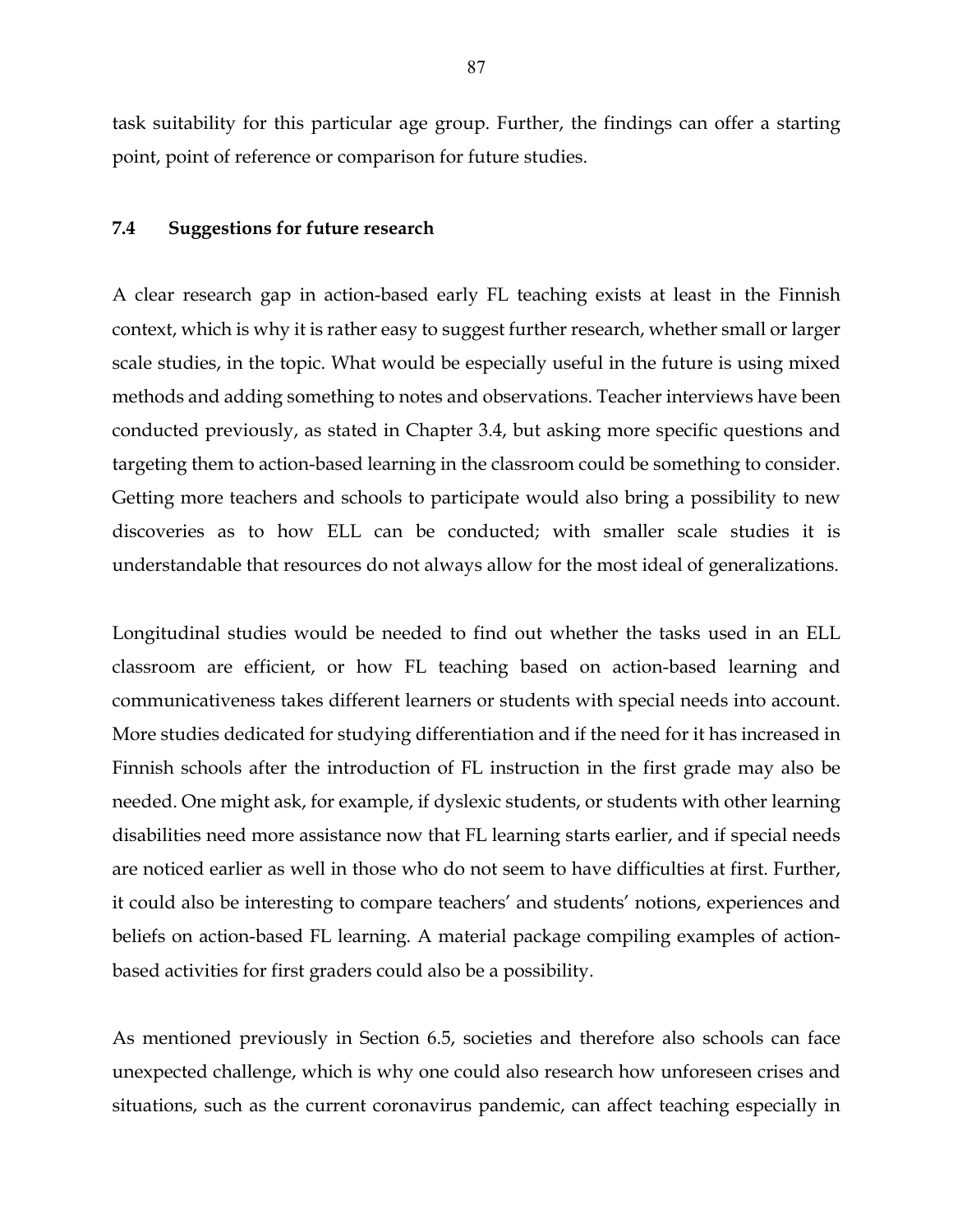lower elementary grades, and if implementing action-based learning is feasible by using technology. Researching the relationship between online teaching, electronic materials and action-based learning does not even have to be linked to crises whatsoever, as the topic would be an interesting and enlightening one also as it is.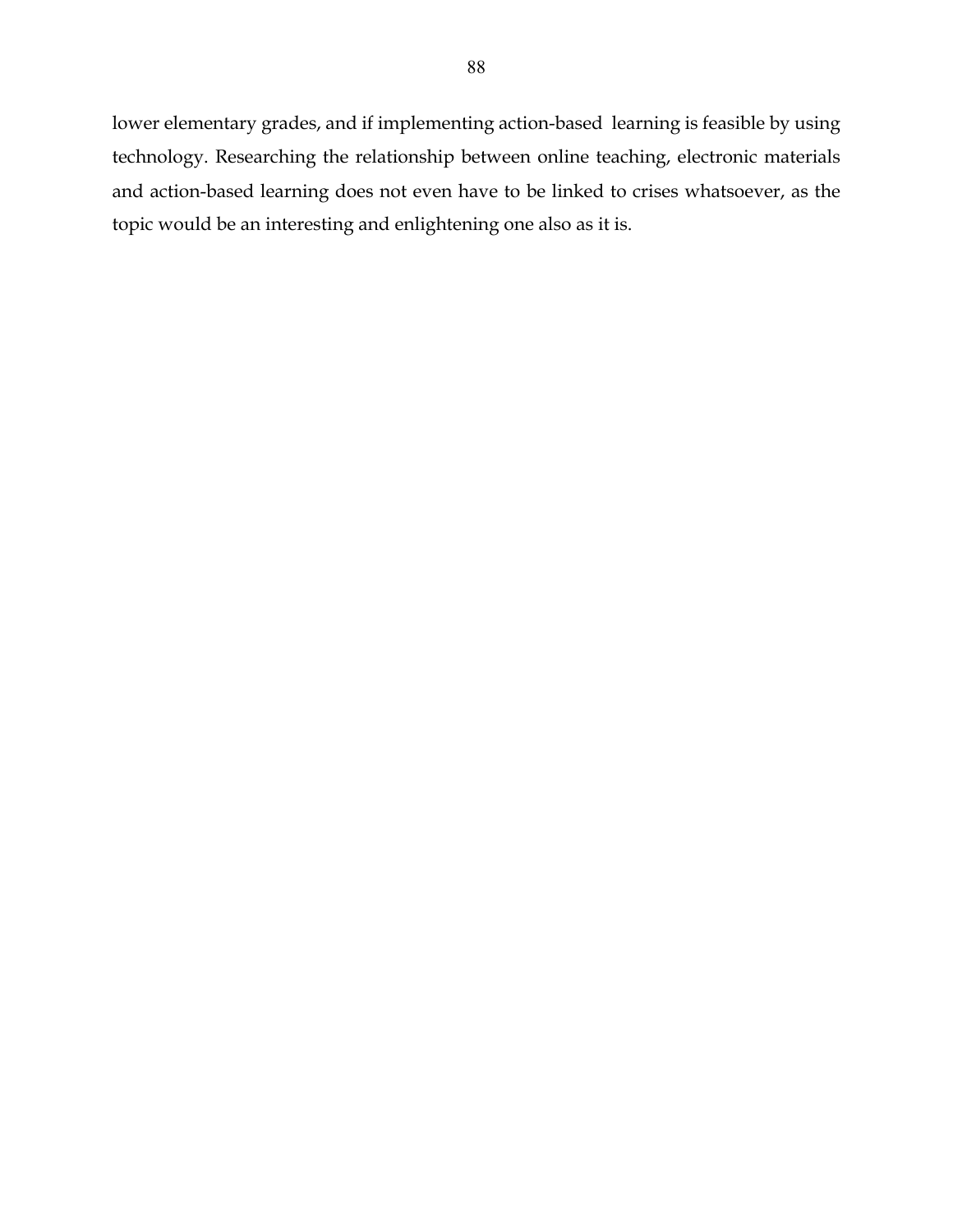# **BIBLIOGRAPHY**

- Aalto, E., Mustonen, S. & Tukia, K. (2009). Funktionaalisuus toisen kielen opetuksen lähtökohtana. *Virittäjä*, 113 (3), 402-423. https://jyx.jyu.fi/bitstream/handle/123456789/59244/amt4204artikkelin%20tek sti1029811020110530.pdf?sequence=1&isAllowed=y. (September 17, 2019).
- Ahearn, L. M. (2001). Language and agency. *Annual Review of Anthropology* (30), 109 137.
- Angrosino, M. V. (2007). *Doing Ethnographic and Observational Research.* Los Angeles, CA; London: SAGE. doi: 10.4135/9781849208932. (October 5, 2019).
- Ala-Kyyny, J. (2012). *The Role of English-language Music in Informal Learning of English.*  Unpublished Pro Gradu thesis. University of Jyväskylä, Department of Languages. https://jyx.jyu.fi/handle/123456789/38449. (May 8, 2020).
- Bandura, A. (1977). Self-efficacy: Toward a unifying theory of behavioral change. *Psychological Review*, 84(2), 191–215.
- Barnes, M. (2012). Role Reversal: *Achieving Uncommonly Excellent Results in the Student-Centered Classroom.* Association for Supervision & Curriculum Development.
- Beloglovsky, M. & Daly, L. (2015). *Early Learning Theories Made Visible.* St. Paul, MN: Redleaf Press.
- Bergmann, J. & Sams, A. (2014). *Flipped Learning: Gateway to Student Engagement.* Eugene, OR: International Society for Technology in Education.
- Bergroth, M. (2016). Reforming the national core curriculum for bilingual education in Finland. *Journal of Immersion and Content-Based Language Education*, 4(1), 86- 107. doi: 10.1075/jicb.4.1.04ber. (September 18, 2019).
- Birch, M. & Miller, T. (2012). Encouraging Participation: Ethics and Responsibilities. In Miller, T., Birch, M., Mauthner, M., & Jessop, J. (eds.), *Ethics in Qualitative Research*, 94-107. London: SAGE Publications Ltd. doi: 10.4135/9781473913912

Brown, H. D. (2007). *Principles of Language Learning and Teaching.* White Plains, NY: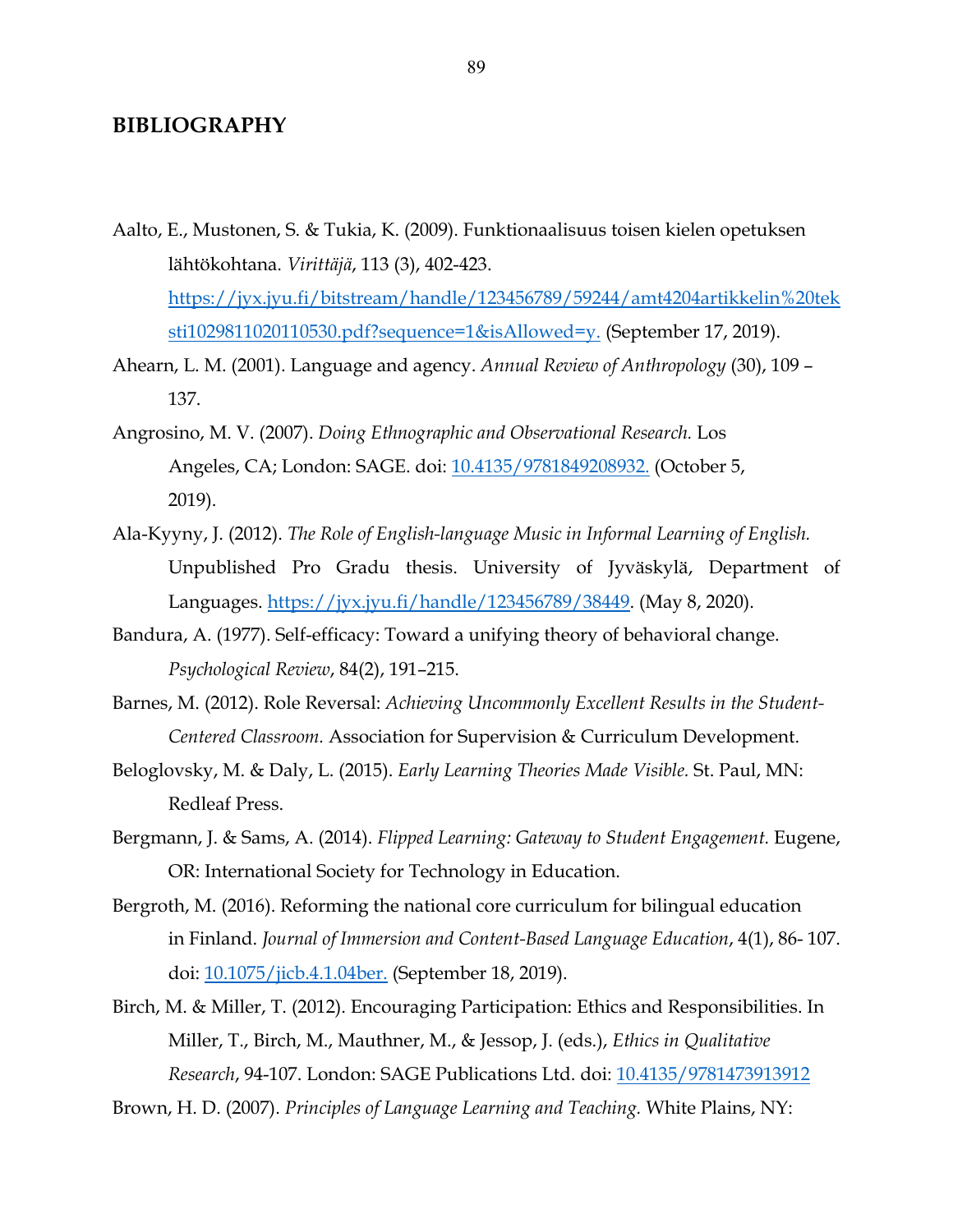Longman cop.

- Duran, G. and Ramaut, G. (2006). Tasks for Absolute Beginners and Beyond: Developing and Sequencing Tasks at Basic Proficiency Levels. In K. Van den Branden, *Task-Based Language Education: from Theory to Practice*, 47-75. Cambridge: Cambridge University Press.
- Edelenbos, P. & Kubanek, A. (2009). Early foreign language learning: Published research, good practice and main principles. In M. Nikolov, *The Age Factor and Early Language Learning*, 39-58. Berlin; New York: Mouton de Gruyter.
- Ellis, R. & Fotos, S. (1999). *Learning a Second Language through Interaction*. Amsterdam; Philadelphia: J. Benjamins.
- Ellis, R. (2003). *Task-based Language Learning and Teaching*. Oxford: Oxford University Press.
- Ellis, R. (2005). *Planning and Task Performance in a Second Language*. Philadelphia: John Benjamins Pub. Co.
- Ellis, R. (2009a). *Implicit and Explicit Knowledge in Second Language Learning, Testing and Teaching*. Buffalo: Multilingual Matters.
- Ellis, R. (2009b). Task-based language teaching: sorting out the misunderstandings. *International Journal of Applied Linguistics*, 19(3), 221-246. doi: 10.1111/j.1473- 4192.2009.00231
- Eskelinen, E. & Tuupanen, A. (2018). *Englannin kielen varhentaminen: luokanopettajan toimijuus muutoksessa*. Unpublished Pro Gradu thesis. University of Jyväskylä, Department of Teacher Education. https://jyx.jyu.fi/handle/123456789/59807. (September 23, 2019).

Eskelinen, S. (2019). *Single-player video games as an informal language learning environment: views and experiences of gaming young adults.* Unpublished Pro Gradu thesis.

University of Jyväskylä, Department of Language and Communication Studies. https://jyx.jyu.fi/handle/123456789/64245. (May 8, 2020).

The European Commission (2020). About multilingualism policy*.* [online] *https://ec.europa.eu/education/policies/multilingualism/about-multilingualismpolicy\_en.* (May 9, 2020).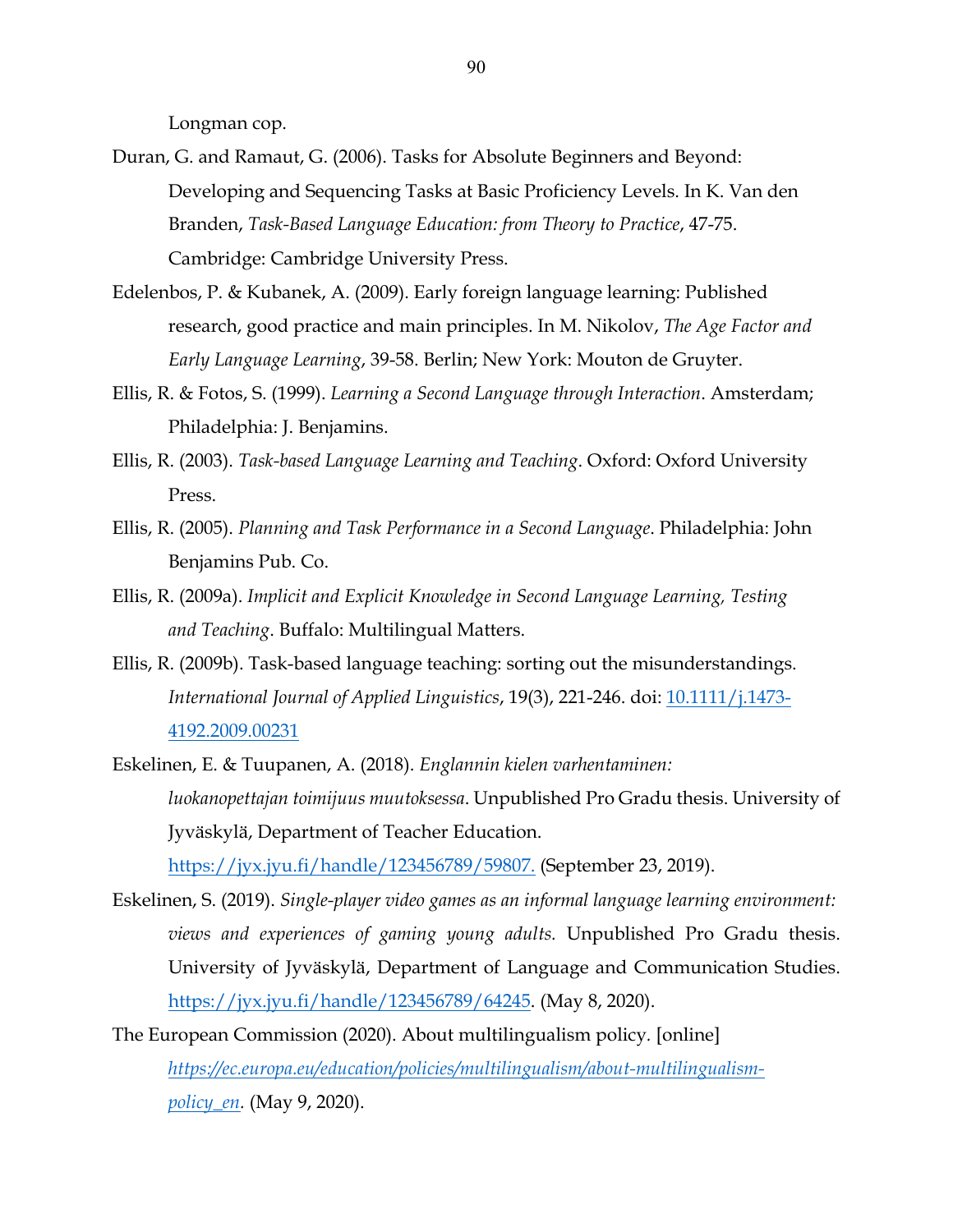The Federation of Foreign Language Teachers in Finland SUKOL (2016). Tilastotietoa Kielivalinnoista.

https://www.sukol.fi/ajankohtaista/tilastotietoa/tilastotietoa\_ kielivalinnoista. (September 24, 2019).

- Finnish National Agency for Education (2019a): A1-kielen opetus luokilla 1-2. https://www.oph.fi/fi/koulutus-ja-tutkinnot/a1-kielen-opetus-luokilla-1-2. (October 5, 2019.
- Finnish National Agency for Education (2019b): Opetushallinnon sanasto. http://www03.oph.fi/sanasto/sanahaku\_s.asp. (September 19, 2019).
- Finnish National Agency for Education (2019c): Perusopetuksen opetussuunnitelman ydinasiat. https://www.oph.fi/fi/koulutus-ja-tutkinnot/perusopetuksenopetussuunnitelman-ydinasiat. (October 5, 2019).
- Gall, M. D., Gall, J. P., Borg, W. R. (2007). *Educational Research: An Introduction.*  Boston: Pearson/Allyn & Bacon cop.
- Gillibrand, R., Lam, V. & O'Donnell, V. L. (2011). *Development Psychology*. Harlow, England: Pearson Education.
- Granena, G. & Long, M. H. (2013). *Sensitive Periods, Language Aptitude, and Ultimate L2 Attainment.* Amsterdam: John Benjamins Publishing Company.

Hallila, H. (2019). *"Vähän heitettiin syvään päähän ja katottiin et uidaanko" – Primary school teachers' readiness to teach early English to young learners.*  Unpublished Pro Gradu thesis. University of Jyväskylä, Department of Language and Communication Studies. https://jyx.jyu.fi/handle/123456789/64329. (August 13, 2019).

- Hirsjärvi, S., Remes, P., Sajavaara, P. & Sinivuori, E. (2000). *Tutki ja kirjoita* (6th Edition). Helsinki: Tammi.
- Huhta, A. & Leontjev, D. (2019). *Kieltenopetuksen varhentamisen kärkihankkeen Seurantapilotti: Loppuraportti.* University of Jyväskylä, Centre for Applied Language Studies.

https://www.jyu.fi/hytk/fi/laitokset/solki/tutkimus/julkaisut/pdfjulkaisut/kieltenopetuksen-varhentamisen-karkihankkeen-seurantapilotti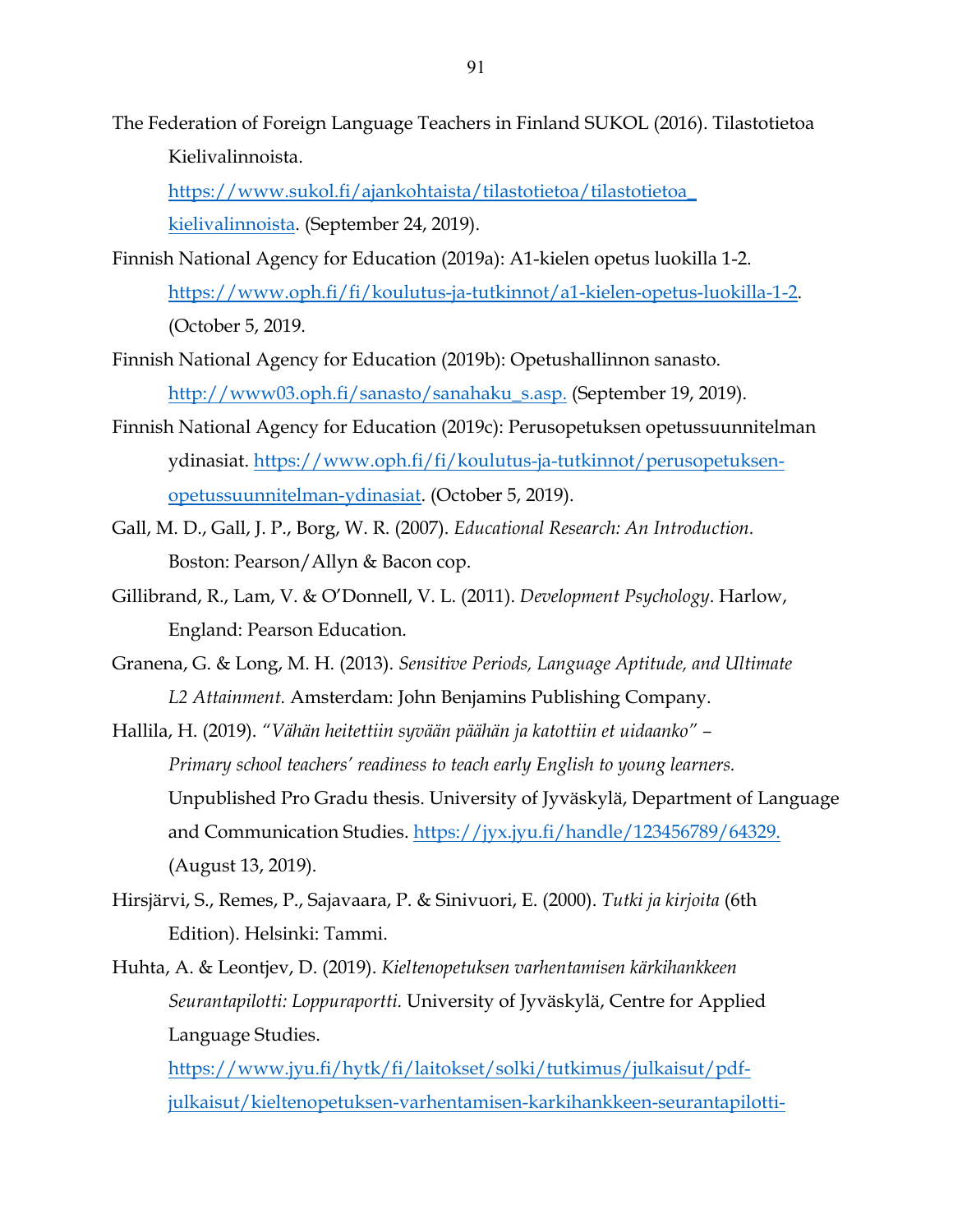loppuraportti.pdf. (September 23, 2019).

- Hummel, K. M. (2014). *Introducing Second Language acquisition: Perspectives and Practices.* Chichester, West Sussex: John Wiley & Sons.
- Inha, K. (2018). Vuosi kärkihanketta takana. *Kieli, koulutus ja yhteiskunta*, 9(4). https://www.kieliverkosto.fi/fi/journals/kieli-koulutus-ja-yhteiskuntakesakuu-2018/vuosi-karkihanketta-takana. (September 13, 2019).
- Isokoski, J. & Kaikkonen, V. (2018). *"Olette opettamassa väärässä vaiheessa, väärän ikäisiä": vanhempien näkemyksiä kieltenopetuksen kehittämisestä.*  Unpublished Pro Gradu thesis. University of Jyväskylä, Department of Teacher Education. https://jyx.jyu.fi/handle/123456789/59459. (September 23, 2019).
- Jacobs, G. M. & Farrell, T. S. C. (2003). Understanding and implementing the CLT (Communicative Language Teaching) paradigm. *RELC Journal*, 34(1), 5-30.
- Jakonen, T., Szabó, T. P., & Laihonen, P. (2018). Translanguaging as Playful Subversion of a Monolingual Norm in the Classroom. In G. Mazzaferro (Ed.), *Translanguaging as Everyday Practice*, 31-48. Multilingual Education, 28. Cham: Springer. doi:10.1007/978-3-319-94851-5\_3.
- Jarvis, P., Holford, J. & Griffin, C. (2003). *The theory & practice of learning* (2nd ed.). London; Sterling, VA: Kogan Page.
- Jeon, I. (2005). An analysis of task-based materials and performance: Focused on Korean high school English textbooks. *English Teaching*, 60(2), 87-109.
- Johnson, K. (2008). *An Introduction to Foreign Language Learning and Teaching*. Harlow: Pearson Education Limited.
- Johnson, J. A. & Dinger, D. (2012). *Let Them Play: An Early Learning (Un)curriculum*. St. Paul, MN: Redleaf Press.
- Kanervo, P. & Laukkarinen, A. (2019). *Go!.* Helsinki: Sanoma Pro Oy.
- Krashen, S. D., & Terrel, T. D. (1983). *The Natural Approach. Language Acquisition in the Classroom*. New York: Prentice Hall Europe.
- Krashen, S. D. (1985). *The Input Hypothesis: Issues and Implications*. Torrance, CA: Laredo Publishing Company.
- Krippendorff, K. (2019). *Content analysis: An Introduction to Its Methodology*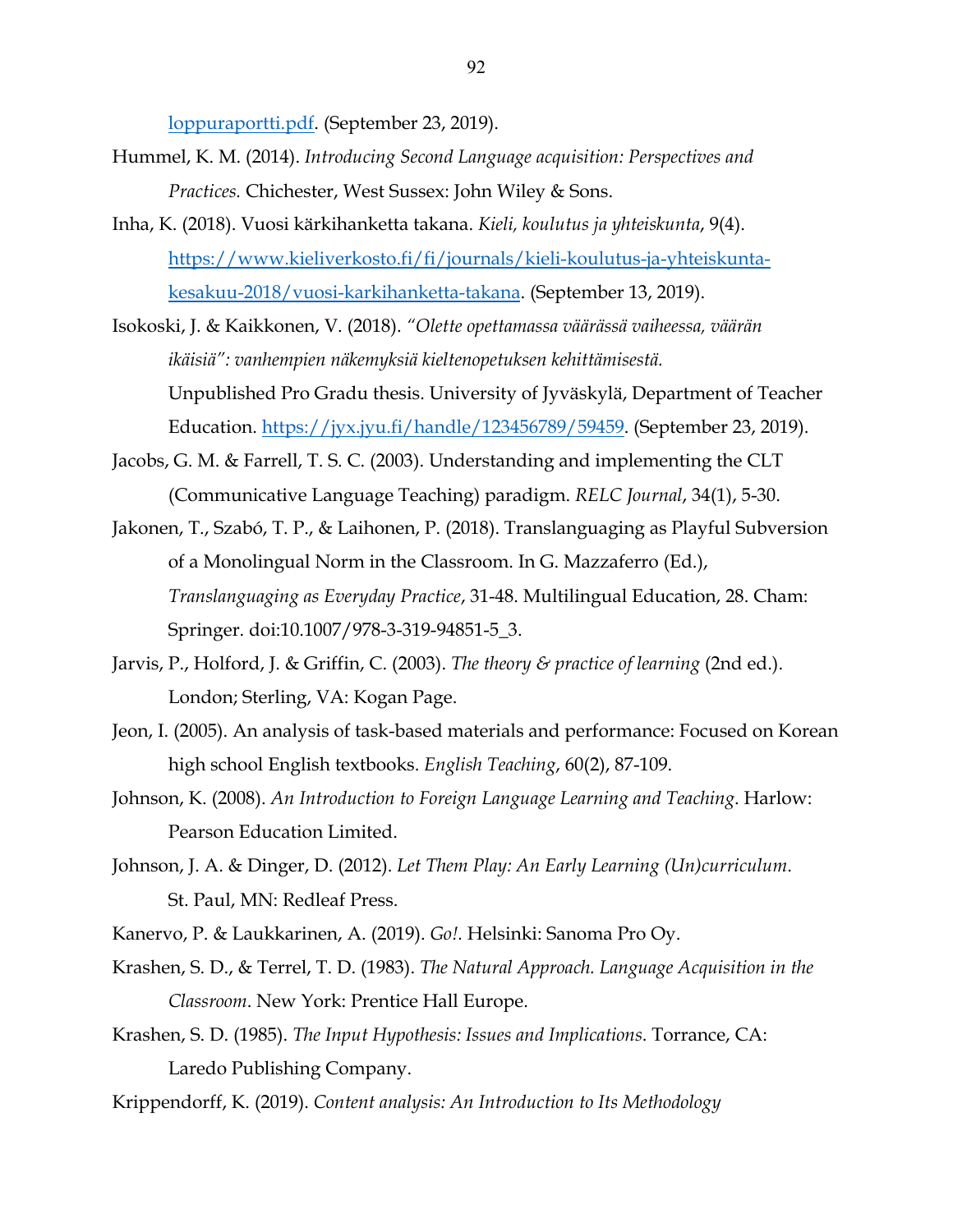(Fourth Edition.). Los Angeles: SAGE.

- Lantolf, J. P. (2002). *Sociocultural Theory and Second Language Acquisition.* In R. B. Kaplan (Ed.), The Oxford Handbook of Applied Linguistics, 104 – 114. Oxford: Oxford University Press.
- LeCompte, M. D. & Schensul, J. J. (2010). *Designing & conducting ethnographic research: An introduction* (2nd ed.). Lanham, MD: AltaMira Press.
- Lee, J. F. (2000). *Tasks and communicating in language classrooms*. Boston: McGraw-Hill cop.
- Lightbown, P. M. & Spada, N. (2013). *How Languages Are Learned*. Oxford: Oxford University Press.
- Long, M. H. (2000). Focus on form in task-based teaching. In R. D. Lambert & E. Goldberg Shohamy (eds.), *Language Policy and Pedagogy: Essays in Honor of A. Ronald Walton.* Philadelphia: J. Benjamins.
- Long, M. H. (2005). Problems with Supposed Counter-Evidence to the Critical Period Hypothesis. *International Review of Applied Linguistics in Language Teaching*, 43(4), 287-317.
- Long, M. H. (2015). *Second Language Acquisition and Task-Based Language Teaching.* Malden, MA: Wiley Blackwell.
- Maddux, J. E. (2012). Self-efficacy: The Power of Believing You Can. In C. R. Snyder, S. J. Lopez (eds.), *The Oxford Handbook of Positive Psychology*, 277-287. New York: Oxford University Press.
- Maina, F. W. (2004). Authentic Learning: Perspectives from Contemporary Educators. *Journal of Authentic Learning*, 1(1), 1-8. https://www.researchgate.net/publication/26413481\_Authentic\_Learning\_Pers pectives\_from\_Contemporary\_Educators. (August 13, 2019).
- McGregor, D. (2007). *Developing Thinking; Developing Learning: A Guide to Thinking Skills in Education.* Maidenhead, Berkshire, England: McGraw-Hill: Open University Press.
- Mercer, S. (2011). *Understanding Learner Agency as a Complex Dynamic System. System,* 39 (4), 427 – 436.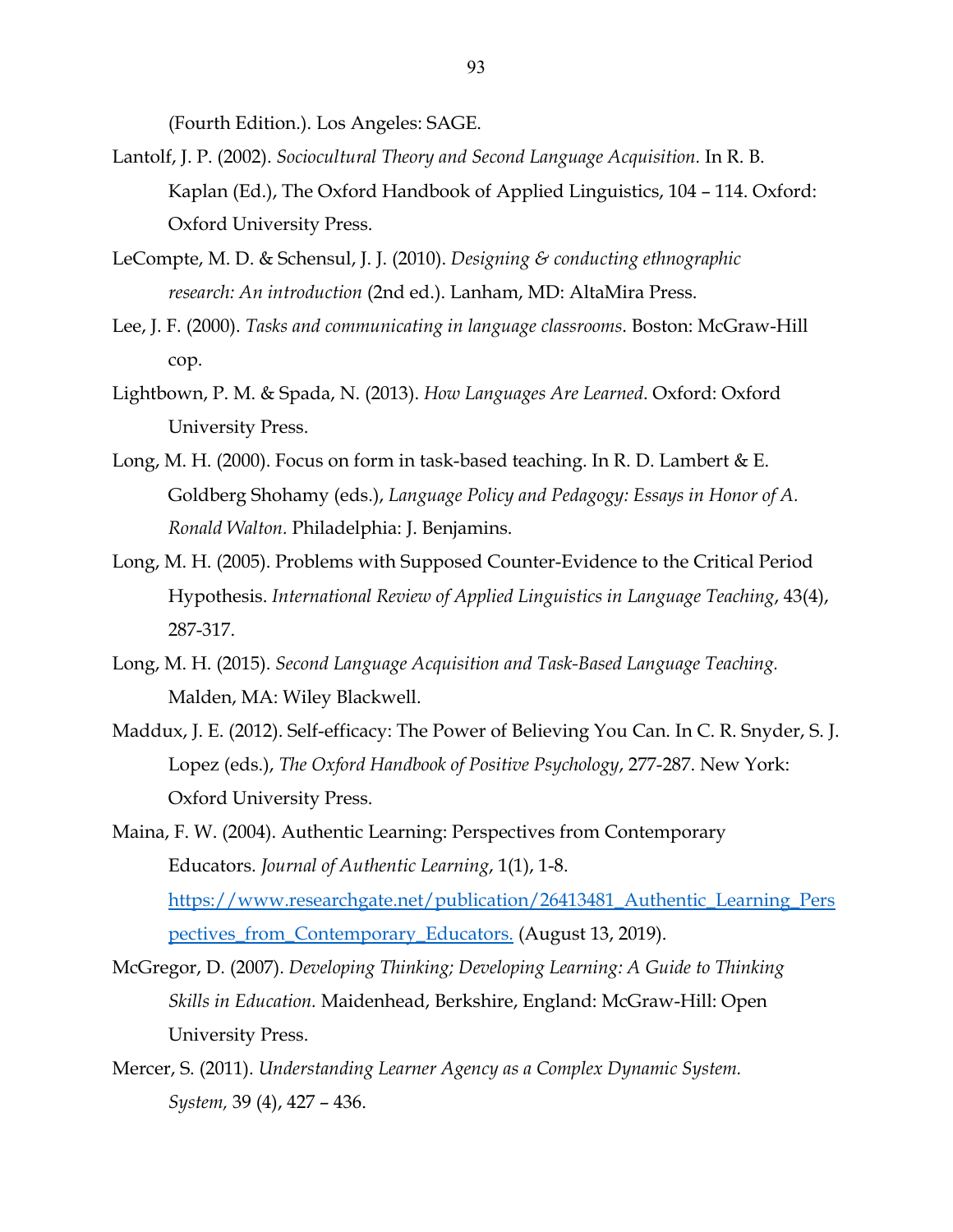- Ministry of Education and Culture (1998). Regulation 986/1998: Teaching Qualifications Decree. https://www.finlex.fi/fi/laki/ajantasa/1998/19980986. (September 24, 2019).
- Ministry of Culture and Education (2017). Selvitys Suomen kielivarannon tilasta ja kehittämistarpeista julkaistu. https://minedu.fi/artikkeli/- /asset\_publisher/selvitys-suomen-kielivarannon-tilasta-ja-kehittamistarpeista-

julkaistu. (March 21, 2020).

- Ministry of Culture and Education (2018). A1-kielen opetuksen varhentaminen. https://minedu.fi/kielten-opetuksen-varhentaminen. (September 24, 2019).
- Ministry of Culture and Education (2019). Uudet opetusuunnitelman perusteet valmiina alaluokilla alkavaa kielenopetusta varten.

https://www.oph.fi/fi/uutiset/2019/uudet-opetussuunnitelman-perusteetvalmiina-alaluokilla-alkavaa-kieltenopetusta-varten. (September 24, 2019).

Miskala, L. (2019). *Differentiating the more proficient students: upper secondary school teachers' and students' perceptions of upward differentiation in A-syllabus English lessons.* Unpublished Pro Gradu thesis. University of Jyväskylä, Department of Language and Communication Studies.

https://jyx.jyu.fi/handle/123456789/66578. (February 29, 2020).

- Mitchell, R., Myles, F. & Marsden, E. (2013). *Second Language Learning Theories.*  London; New York: Routledge.
- Mård-Miettinen, K. & Mattila, P. (2018). Varhennetun kieltenopetuksen äärellä. *Kieli, koulutus ja yhteiskunta*, 9(4). https://www.kieliverkosto.fi/fi/journals/kielikoulutus-ja-yhteiskunta-kesakuu-2018/varhennetun-kieltenopetuksen-aarella. (September 13, 2019).
- Mönkkönen, A. (2019). *Svenska klubben – tidigarelagd svenskundervisning genom funktionella undervisningsmetoder.* Unpublished Pro Gradu thesis. University of Jyväskylä, Department of Language and Communication Studies. https://jyx.jyu.fi/handle/123456789/63800. (March 23, 2020).
- Nikolov, M. (ed.) (2009). *The Age Factor and Early Language Learning*. Berlin; New York: Mouton de Gruyter.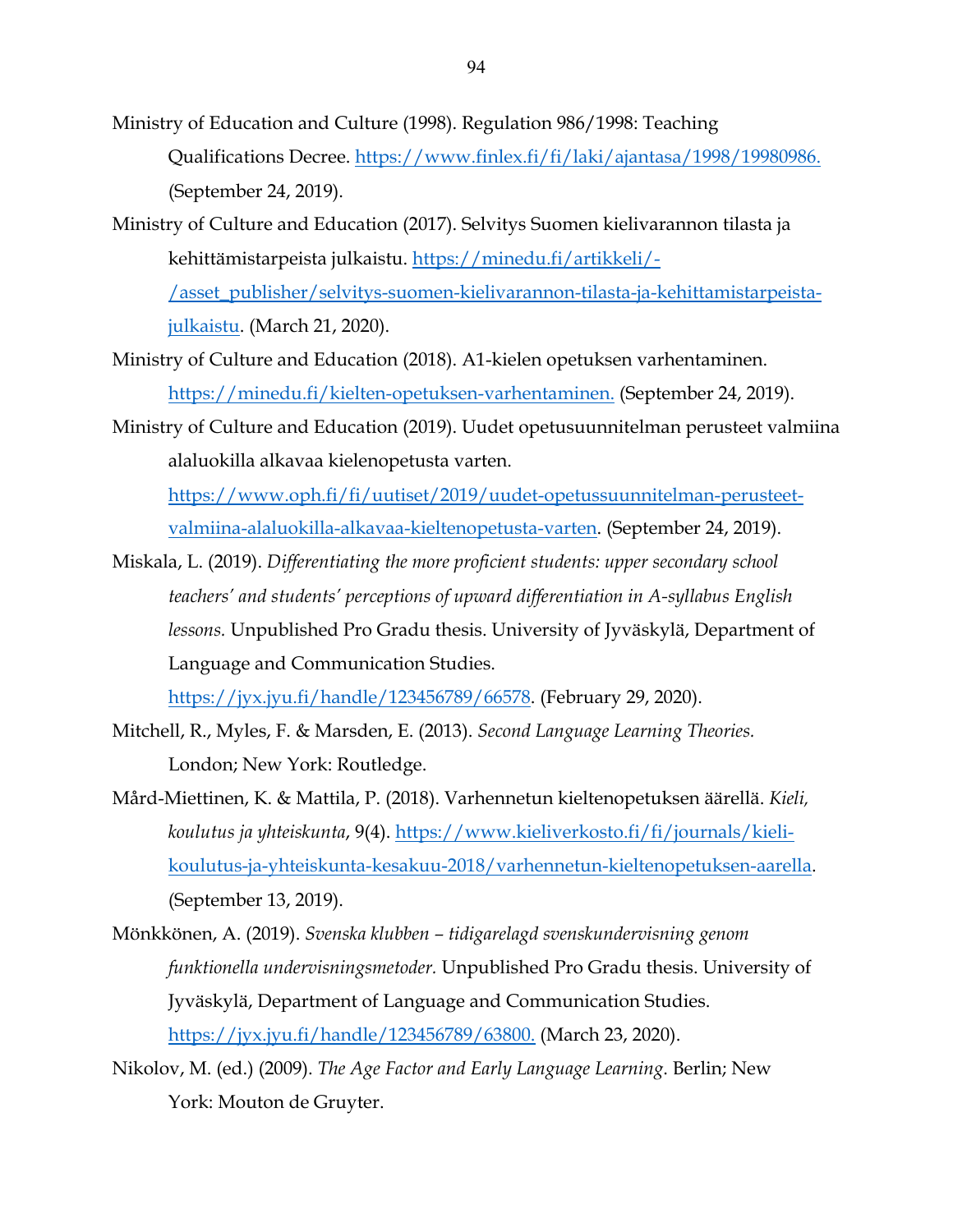- Nikula, T., & Mård-Miettinen, K. (2014). Language learning in immersion and CLIL classrooms. In J. O. Östman & J. Verschueren (Eds.), *Handbook of Pragmatics*, 1– 24. Amsterdam: John Benjamins.
- Nikula, T. (2015). Ainekohtaisen kielen käyttö ja oppimisen mahdollisuudet CLILtuntien tehtäväpohjaisissa tilanteissa. In J. Kalliokoski, K. Mård-Miettinen & T. Nikula, *Kieli koulutuksen resurssina: vieraalla ja toisella kielellä oppimkisen ja opetuksen näkökulmia*. AFinLA-e. Soveltavan kielitieteen tutkimuksia (8), 15-33. https://journal.fi/afinla/article/view/53779. (September 30, 2019).
- Norris, J. (2009). Task-Based Teaching and Testing. In M. H. Long & C. J. Doughty (eds.), *The Handbook of Language Teaching*, 578-594.
- Patton, M. Q. (2002). *Qualitative Research & Evaluation Methods.* Thousand Oaks, CA: Sage cop.
- Peltoniemi, A., Skinnari, K., Mård-Miettinen, K. & Sjöberg, S. (2018). *Monella kielellä Suomen kunnissa 2017. Selvitys muun laajamittaisen ja suppeamman kaksikielisen varhaiskasvatuksen, esiopetuksen ja perusopetuksen tilanteesta.* Jyväskylä: University of Jyväskylä. http://urn.fi/URN:ISBN:978-951-39-7391-9. (May 11, 2020).
- *Perusopetuksen opetussuunnitelman perusteet 2004*. Finnish National Agency for Education. [online].

https://www.oph.fi/sites/default/files/documents/perusopetuksenopetussuunnitelman-perusteet\_2004.pdf. (September 23, 2019).

*Perusopetuksen opetussuunnitelman perusteet* 2014*.* Finnish National Agency for Education [online].

https://www.oph.fi/sites/default/files/documents/perusopetuksen\_opetus suunnitelman\_perusteet\_2014.pdf. (September 23, 2019).

- *Perusopetuksen opetussuunnitelman perusteiden 2014 muutokset ja täydennykset koskien a1 kielen opetusta vuosiluokilla 1–2.* Finnish National Agency for Education [online]. https://www.oph.fi/sites/default/files/documents/perusopetuksen\_vuosil uokkien\_1-2\_a1-kielen\_opetussuunnitelman\_perusteet.pdf. (September 23, 2019).
- Pyykkö, R. (2017). Monikelisyys vahvuudeksi. Selvitys Suomen kielivarannon tilasta ja tasosta. *Opetus- ja kulttuuriministeriön julkaisuja 2017:51.* Ministry of Culture and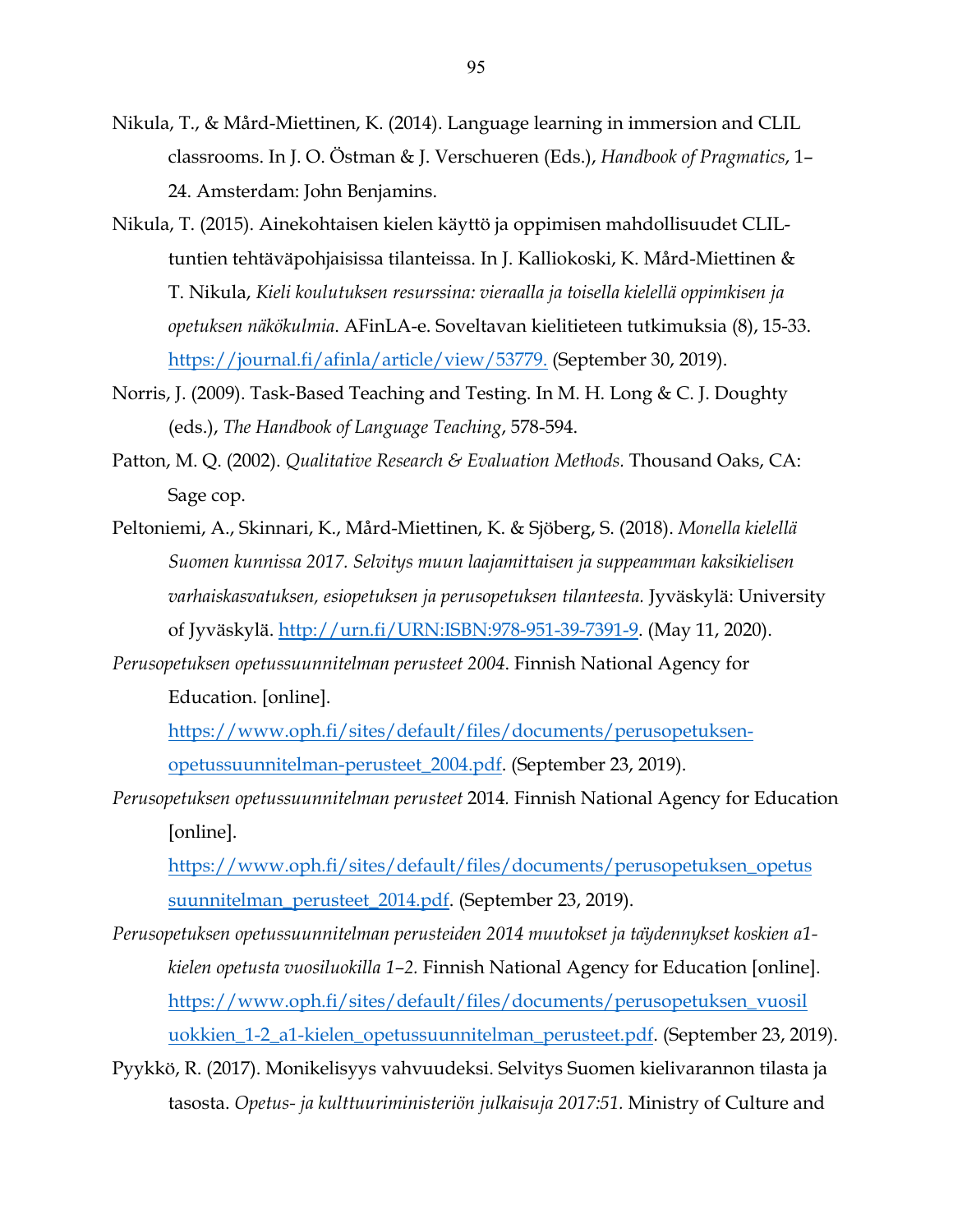Education. http://urn.fi/URN:ISBN:978-952-263-535-8. (May 8, 2020).

- Richards, J. C. (2006). *Communicative Language Teaching Today.* Cambridge University Press.https://www.researchgate.net/profile/Jack\_Richards4/publication/24272 0833\_Communicative\_Language\_Teaching\_Today/links/5580c02808aea3d7096e 4ddb.pdf. (November 21, 2019).
- Savignon, S. (1991). Communicative Language Teaching: State of the Art. *TESOL Quarterly*, 25(2), 261-277.
- Saville-Troike, M. & Barto, K. (2017). *Introducing Second Language Acquisition.* Cambridge: Cambridge University Press.
- Savijärvi, M. (2016). Förstaspråket som resurs i ett språkbadsdaghem. AFinLA-E: *Soveltavan Kielitieteen Tutkimuksia*, (8), 113-129. https://journal.fi/afinla/article/view/53775. (September 17, 2019).
- Scardamalia, M. (2002). Collective cognitive responsibility for the advancement of knowledge. In B. Jones (Ed.), *Liberal Education in the Knowledge Age*. Chicago: Open Court.
- Shabani, M. & Ghasemi, A. (2014). The Effect of Task-based Language Teaching (TBLT) and Content-based Language Teaching (CBLT) on the Iranian Intermediate ESP Learners' Reading Comprehension. *Procedia - Social and Behavioral Sciences*, 98, 1713-1721. doi: 10.1016/j.sbspro.2014.03.598
- Shehadeh, A. & Coombe, C. A. (eds.) (2012). *Task-Based Language Teaching in Foreign Language Contexts.* Amsterdam; Philadelphia: John Benjamins B. V.
- Shintani, N. (2016). *Input-Based Tasks in Foreign Language Instruction for Young Learners.*  Amsterdam; Philadelphia: John Benjamins Publishing Company.
- Siegler, R. S. (1998). *Emerging Minds: The Process of Change in Children's Thinking*. New York: Oxford University Press.
- Skinnari, K. & Sjöberg, S. (2018). *Varhaista kieltenopetusta kaikille. Selvitys varhaisen ja vapaaehtoisen kieltenopetuksen tilasta sekä toteuttamisen edellytyksistä kunnissa.* University of Jyväskylä.

https://jyx.jyu.fi/handle/123456789/59449. (September 13, 2019).

Spada, N. (2007). Communicative Language Teaching: Current Status and Future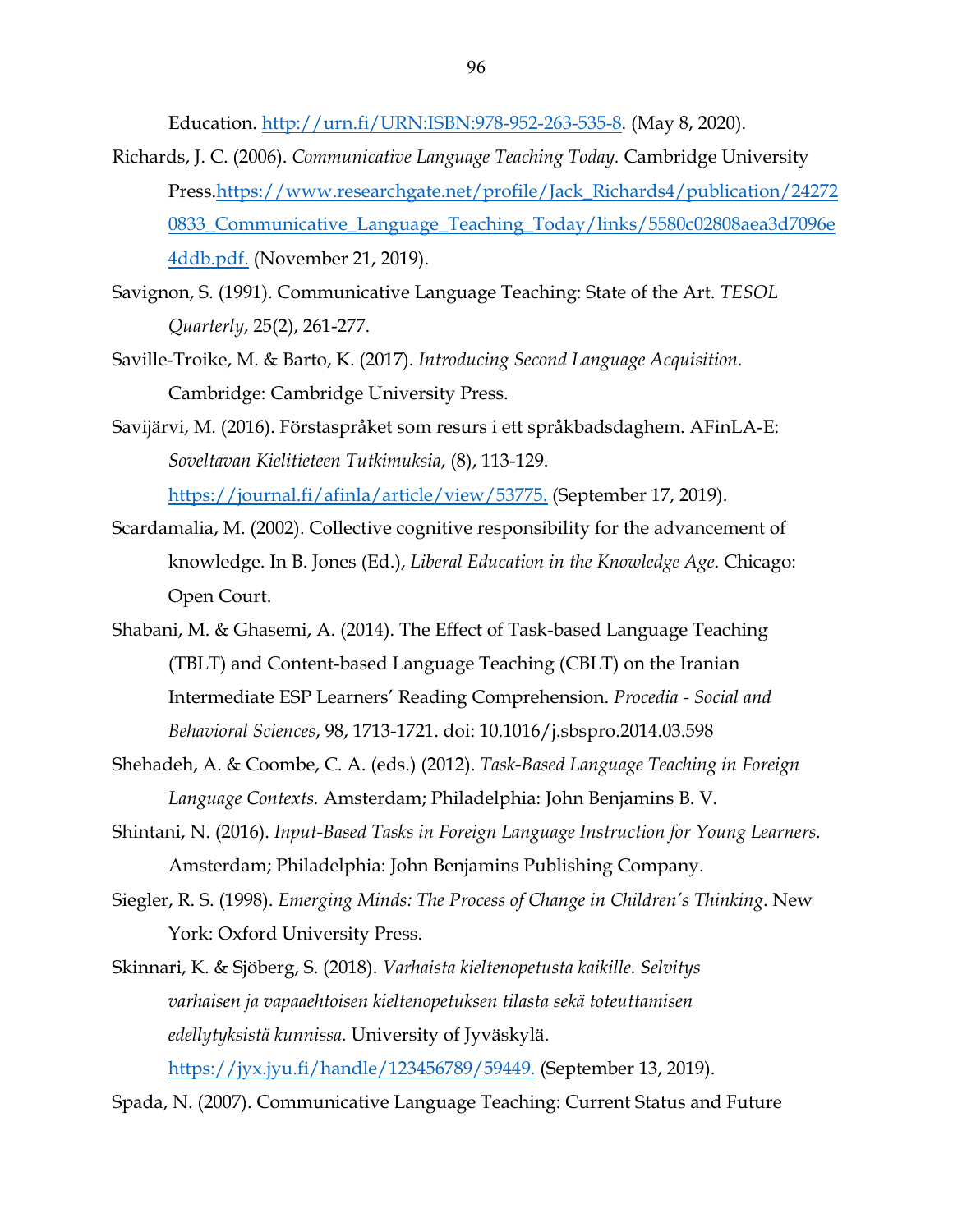Prospects. In J. Cummins & C. Davison (eds.), *International Handbook of English Language Teaching*, 271-288. New York: Springer.

- Stringer, E. T. (1999). *Action Research*. Thousand Oaks, CA: Sage Publications cop.
- Swain, M. (2005). The Output Hypothesis: Theory and Research. In E. Hinkel, E. (ed.), *Handbook of research in second language teaching and learning*, 471-483. Mahwah, N.J.: L. Erlbaum Associates.
- Sylvén, L. K. & Sundqvist, P. (2012). *Similarities between Playing World of Warcraft and CLIL.* Centre for Applied Language Studies, University of Jyväskylä. https://jyx.jyu.fi/handle/123456789/40862. (May 8, 2020).
- Teng, (M.) F. (2018). *Autonomy, Agency, and Identity in Teaching and Learning English As a Foreign Language*. Springer, ProQuest Ebook Central. https://ebookcentral.proquest.com/lib/jyvaskylaebooks/detail.action?docID=5407658. (February 6, 2020).
- The Matriculation Examination Board 2019: Ylioppilastutkinnon kehittämis- ja toimeenpanosuunnitelma 2019-2022.

https://www.ylioppilastutkinto.fi/images/sivuston\_tiedostot/Kehittaminen/yl ioppilastutkinnon\_kehittamis-\_ja\_toimeenpanosuunnitelma\_2019-2022.pdf. [online] (April 4, 2020).

- Tomlinson, C. A., & Imbeau, M. B. (2010). *Leading and Managing a Differentiated Classroom.* Alexandria, VA: ASCD.
- University of Jyväskylä 2020: The IKI-project What is it about? https://www.jyu.fi/edupsy/fi/tutkimus/hankkeet-projects/iki/in-english-1/the-iki-project-what-is-it-about. (April 1, 2020).
- University of Jyväskylä 2020: Vastuullinen tiede ja tutkimusetiikka Jyväskylän yliopistossa. https://www.jyu.fi/fi/tutkimus/tutkimusetiikka. (June 11, 2020).
- Van den Branden, K., Bygate, M. & Norris, J. M. (2009). *Task-Based Language Teaching: A Reader.* Amsterdam; Philadelphia: John Benjamins Publishing Company.
- Van Lier, L. (2000). From Input to Affordance: Social-interactive Learning from an Ecological Perspective. In J. P. Lantolf (ed.), *Sociocultural Theory and Second Language Learning,* 155-177. Oxford: Oxford University Press.